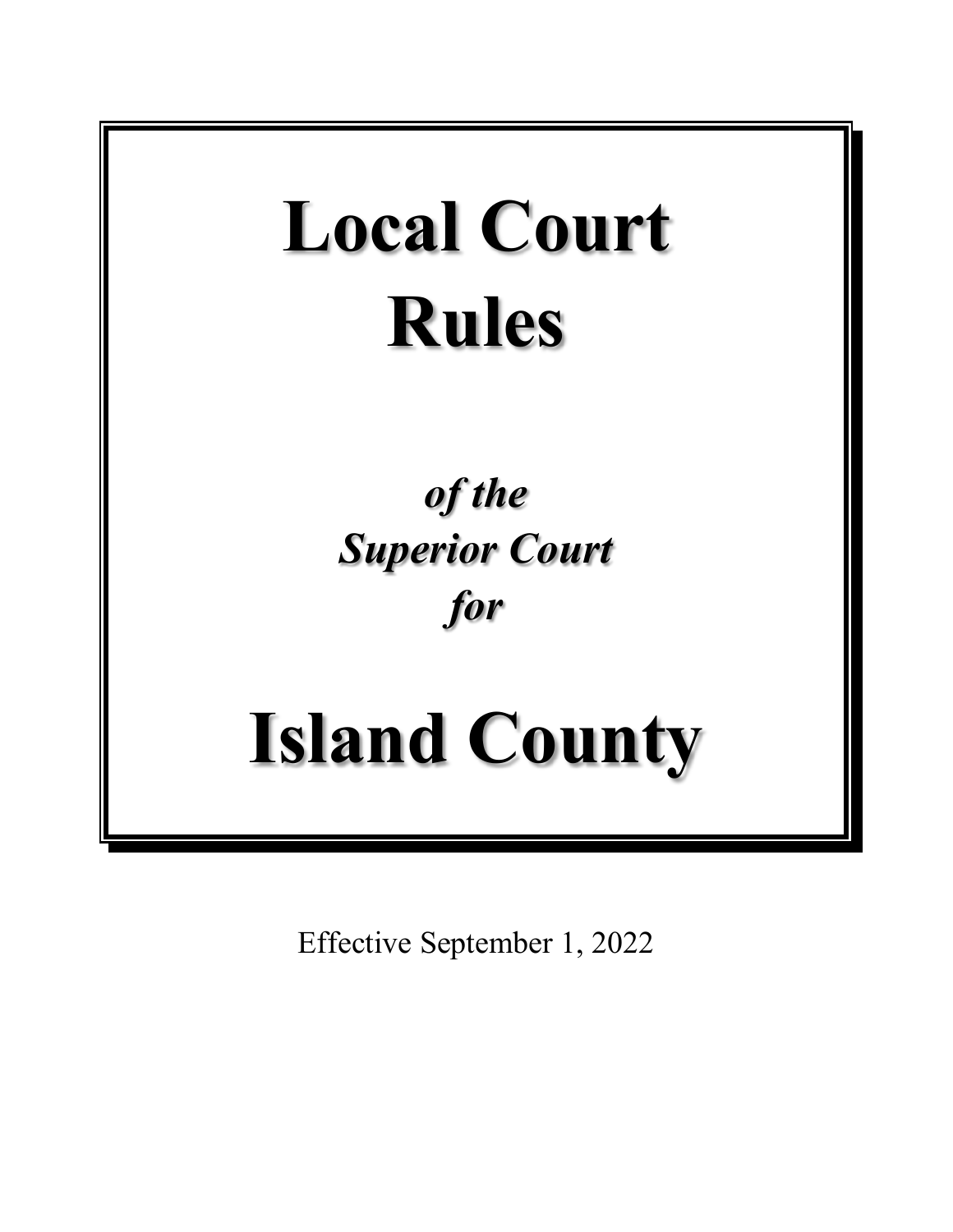

# **SUPERIOR COURT OF THE STATE OF WASHINGTON FOR ISLAND COUNTY**

**CHRISTON C. SKINNER** *Judge* **CAROLYN C. CLIFF** *Judge* **MEGAN FRAZIER** *Court Administrator*

# **In the Matter of the Adoption of**

# **LOCAL RULES OF COURT**

#### **For the Superior Court of Island County, State of Washington**

Pursuant to the authority of CR 83 of the Civil Rules for Superior Court, the following Local Rules of Practice and Procedure are adopted by the Superior Court of the State of Washington for Island County, to be in effect on and after September 1, 2022. All other Local Rules or designated Special Rules shall be abrogated to the extent they are inconsistent. Unless otherwise noted, Emergency Orders previously adopted by the Island County Superior Court in connection with the COVID-19 pandemic, shall remain in effect until expressly rescinded.

These Local Rules are a supplement to Rules for the Superior Courts of the State of Washington.

**DATED** this day of June, 2022.

#### **\_\_\_\_\_\_\_\_\_\_\_\_\_\_\_\_\_\_\_\_\_\_\_\_\_\_\_\_\_\_\_\_\_\_\_\_\_\_\_\_\_\_\_\_\_\_\_\_ CHRISTON C. SKINNER, JUDGE DEPARTMENT 1**

#### **\_\_\_\_\_\_\_\_\_\_\_\_\_\_\_\_\_\_\_\_\_\_\_\_\_\_\_\_\_\_\_\_\_\_\_\_\_\_\_\_\_\_\_\_\_\_\_\_ CAROLYN CLIFF, JUDGE DEPARTMENT 2**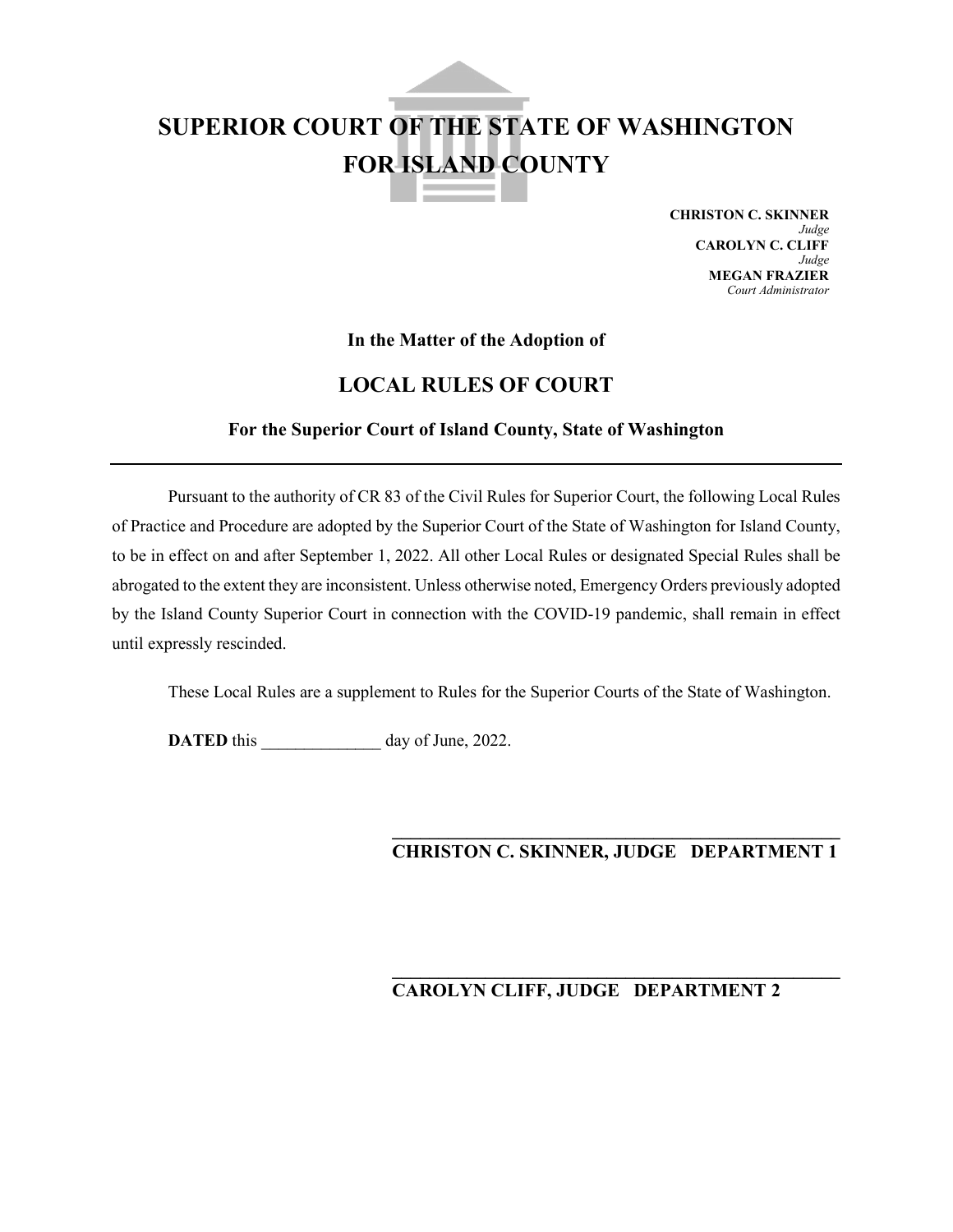# **TABLE OF RULES**

**LOCAL ADMINISTRATIVE RULES (LAR)**

# **LAR 1 – PRESIDING JUDGE**

# **PART I**

**LOCAL CIVIL RULES (LCR)**

#### **INTRODUCTORY (Rules 1-2A)**

**LCR 1 - Scope of Rules LCR 2 - 2A (No Local Rules)**

**COMMENCEMENT OF ACTION; SERVICE OF PROCESS, PLEADINGS, MOTIONS, AND ORDERS (Rules 3-6)**

**LCR 3 - 4.2 (No Local Rules)**

# **LCR 5 Service and Filing of Pleadings and Other Papers**

- (a) Service When Required (1) Emergency Orders
- (b) Service How Made
	- (1) Acceptance by Email Reqrd.
	- (2) Exceptions
	- (3) How Served
	- (4) Delivery of Hard Copies
	- (5) Service Confirmation
	- (6) Stipulation to Modify Rule
- (c) (No Local Rules)
- (d) Filing
	- (1) Time
	- (2) (3) (No Local Rules)
- (e) Filing with the Court Defined
	- (1) Filing with the Clerk
	- (2) E-Filing and Facsimile Filing of Pleadings with Clerk
	- (3) Documents that Shall Not be E-Filed or Filed by Telefax
- (4) Judge's Copies for Judges
- (f) (j) (No Local Rules)
- (k) Special Set Hearings

# **LCR 6 Time**

- (a) (c) (No Local Rules)
- (d) For Motions Affidavits
	- (1) Notes for Motion Calendar
	- (2) Deadlines for Serving Motions, Responses and Replies
	- (3) Conformed Copies
	- (4) Signatures
- (e) (No Local Rules)
- (f) Motion to Shorten Time

# **PLEADINGS AND MOTIONS (Rules 7-16)**

# **LCR 7 Pleadings Allowed; Form of Motions**

- (a) (No Local Rules)
- (b) Motions and Other Papers (1) - (3) (No Local Rules)
	- (4) Identification of Evidence
	- (5) Telephonic & Video Argument & Appearances
		- (A) Hearings Unsuitable for Telephonic or Video Conferencing Systems
		- (B) Court May Require Personal Appearances
		- (C) Equipment/Conduct
		- (D) Pre-Check for Remote Attendance
		- (E) Court May Reject or Halt Telephone or Video Appearances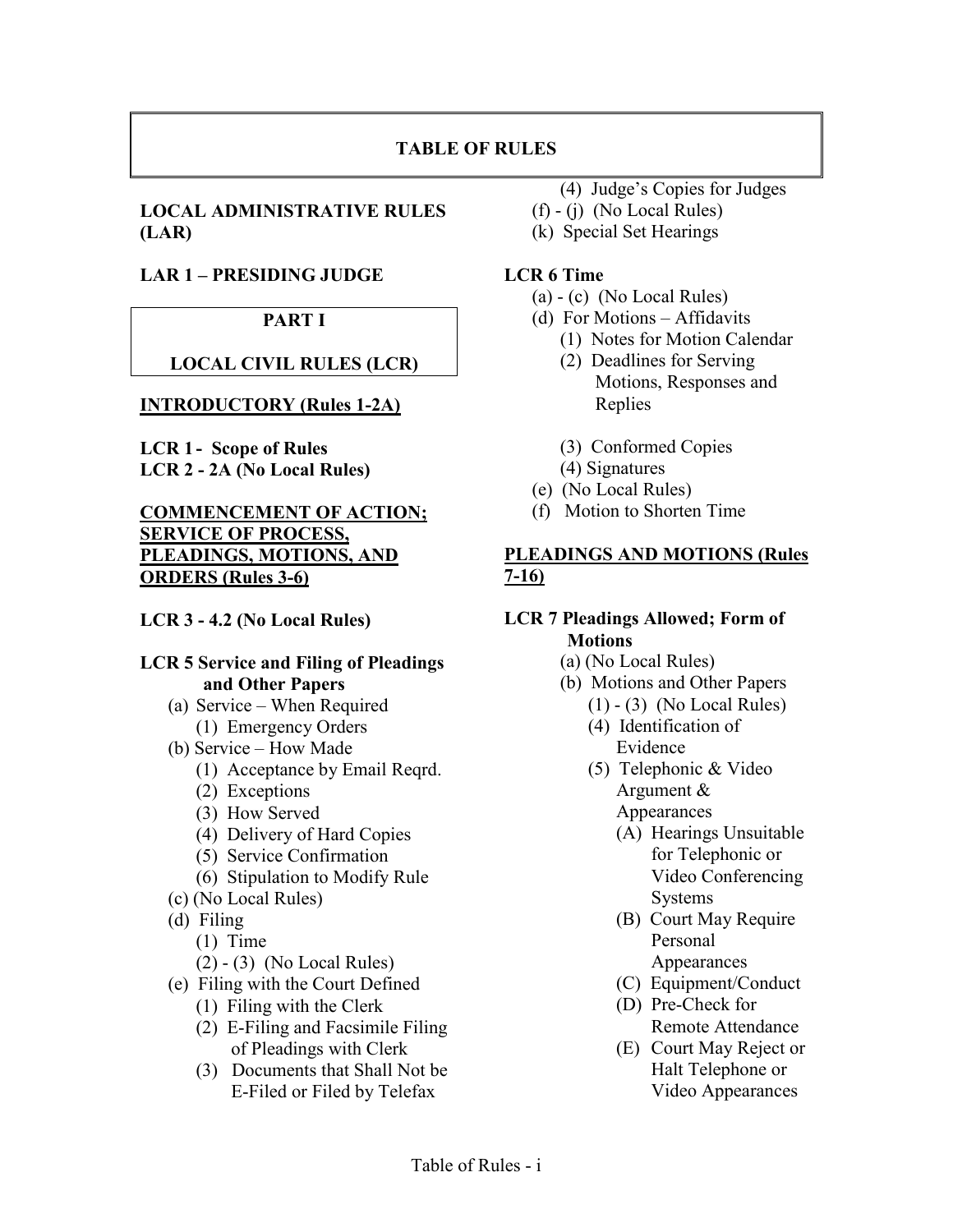- (F) Familiarization with Video and Electronic System
- (G) Recording Remote Proceedings Prohibited
- (H) Protection Order **Hearings**
- (I) Addl. Rules May be Posted
- (c) (d) (No Local Rules)
- (e) Motions and Orders to be Separate

# **LCR 8 - 9 (No Local Rules)**

# **LCR 10 Form of Pleadings and Other Papers**

- (a) (c) (No Local Rules)
- (d) Format Requirements
	- (1) Tabs or Separators in Documents
	- (2) Page Format
	- (3) Use of Photos of Documents as Originals is Prohibited
	- (4) Photocopies, Screenshots, Photographs
- (e) Format Recommendations
	- (1) (6) (No Local Rules)
		- (7) Black and White Photographs
- (f)-(g) (No Local Rules)

#### **LCR 11 Signing and Drafting of Pleadings, Motions, and Legal Memoranda; Sanctions**

- (a) Violation of Local Court Rules.
- (b) (No Local Rules)

# **LCR 12 - 15 (No Local Rules)**

#### **LCR 16 Pretrial Procedure and Formulating Issues**

- (a) (b) (No Local Rules)
- (c) Pretrial Readiness Hearings
	- (1) Time
	- (2) Matters Considered
	- (3) Completion of Discovery
	- (4) Statement of Readiness for Trial
- (d) Settlement Conference

# **PARTIES (RULES 17-25) (No Local Rules)**

# **DEPOSITIONS AND DISCOVERY (Rules 26-37)**

**LCR 26 - 32 (No Local Rules)**

# **LCR 33 Interrogatories**

(a) Availability; Procedures for Use

**LCR 34 - 37 (No Local Rules)**

# **TRIALS (RULES 38-53.4)**

# **LCR 38 - 39 (No Local Rules)**

# **LCR 40 Assignment of Cases**

- (a) Notice of Trial Note of Issues
	- (1) (5) (No Local Rules)
	- (6) Trial Brief in Civil Trials
- (b) Methods
	- (1) Note for Trial Setting
	- (2) Confirmation of Trials
	- (3) Telephonic and Video Conferencing Appearances
- (c) (d) (No Local Rules)
- (e) Continuances
- (f) (No Local Rules)
- (g) Related Cases

# **LCR 41 Dismissal of Actions**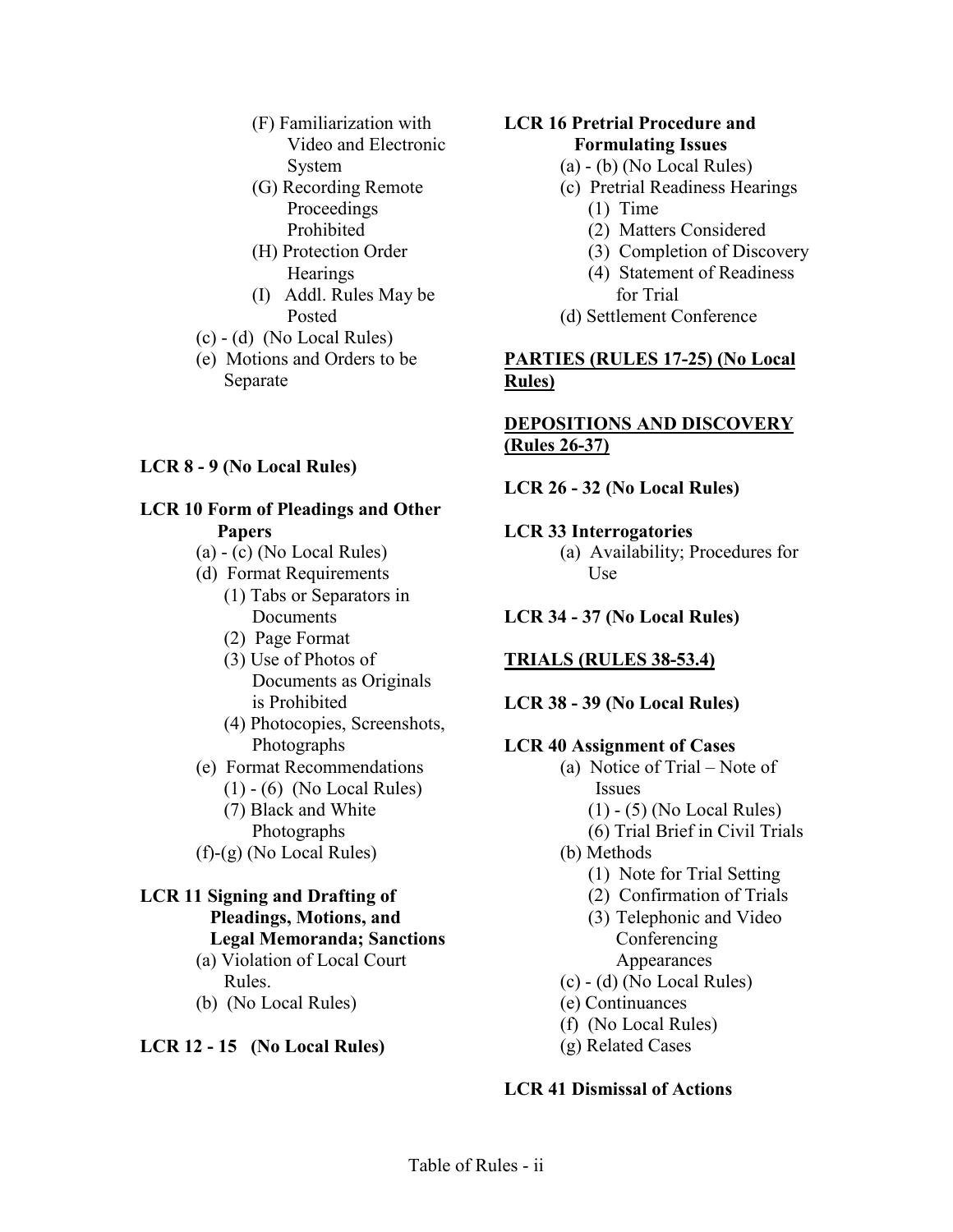(a) - (d) (No Local Rules) (e) Notice of Settlements

# **LCR 42 Consolidation; Separate**

**Trials** (No Local Rules)

# **LCR 43 Taking of Testimony**

- (a) Telephonic & Video Testimony and Appearances
- (b) (No Local Rule)
- (c) Mode and Order of Interrogation and Presentation [See ER 611]
- $(d) (k)$  (No Local Rules)
- (l) Trial Exhibits to Clerk in Advance of Trial
- (m) Records in Administrative Appeals

# **LCR 44 - 50 (No Local Rules)**

# **LCR 51 Instructions to Jury and Deliberation**

- (a) Proposed
- (b) (i) (No Local Rules)

# **LCR 52 - 53.4 (No Local Rules)**

# **JUDGMENT (Rules 54-63)**

# **LCR 54 Judgment and Costs**

- (a) (e) (No Local Rules)
- (f) Presentation
	- (1) (2) (No Local Rules)
	- (3) Ex Parte Presentation and Fees

# **LCR 55 Default and Judgment**

- (a) (No Local Rules)
- (b) Entry of Default Judgment
	- (1) (4) (No Local Rules)
	- (5) Default Orders, Decrees or Judgments
- (c) (f) (No Local Rules)

# **LCR 56 Summary Judgment**

(a) - (b) (No Local Rules)

- (c) Motion and Proceedings (1) Confirmation of
	- Summary Judgment **Motions**
- (d) (h) (No Local Rules)

# **LCR 57 - 63 (No Local Rules)**

# **PROVISIONAL AND FINAL REMEDIES (Rules 64-71) (No Local Rules)**

# **APPEALS (Rules 72-76) (No Local Rules)**

# **SUPERIOR COURTS AND CLERKS (Rules 77-80)**

# **LCR 77 Superior Courts and Judicial Officers**

- (a) (No Local rules)
- (b) Powers of Superior Courts (1) Powers of Court in
	- Conduct of Judicial Proceedings [See RCW 2.28.010]
		- (A) Conduct and Dress Code
		- (B) Professional Conduct
	- (2) (3) (No Local Rules)
- (c) (No Local Rules)
- (d) Superior Courts Always Open
- (e) No Court on Legal Holidays – Exceptions [See RCW
- 2.28.100]
- (f) Sessions
	- (1) Involuntary Commitment Hearings.
- (g) (j) (No Local Rules)
- (k) Motion Day Local Rules
	- (1) Law and Motion Calendars
		- (A) Civil Motion Calendar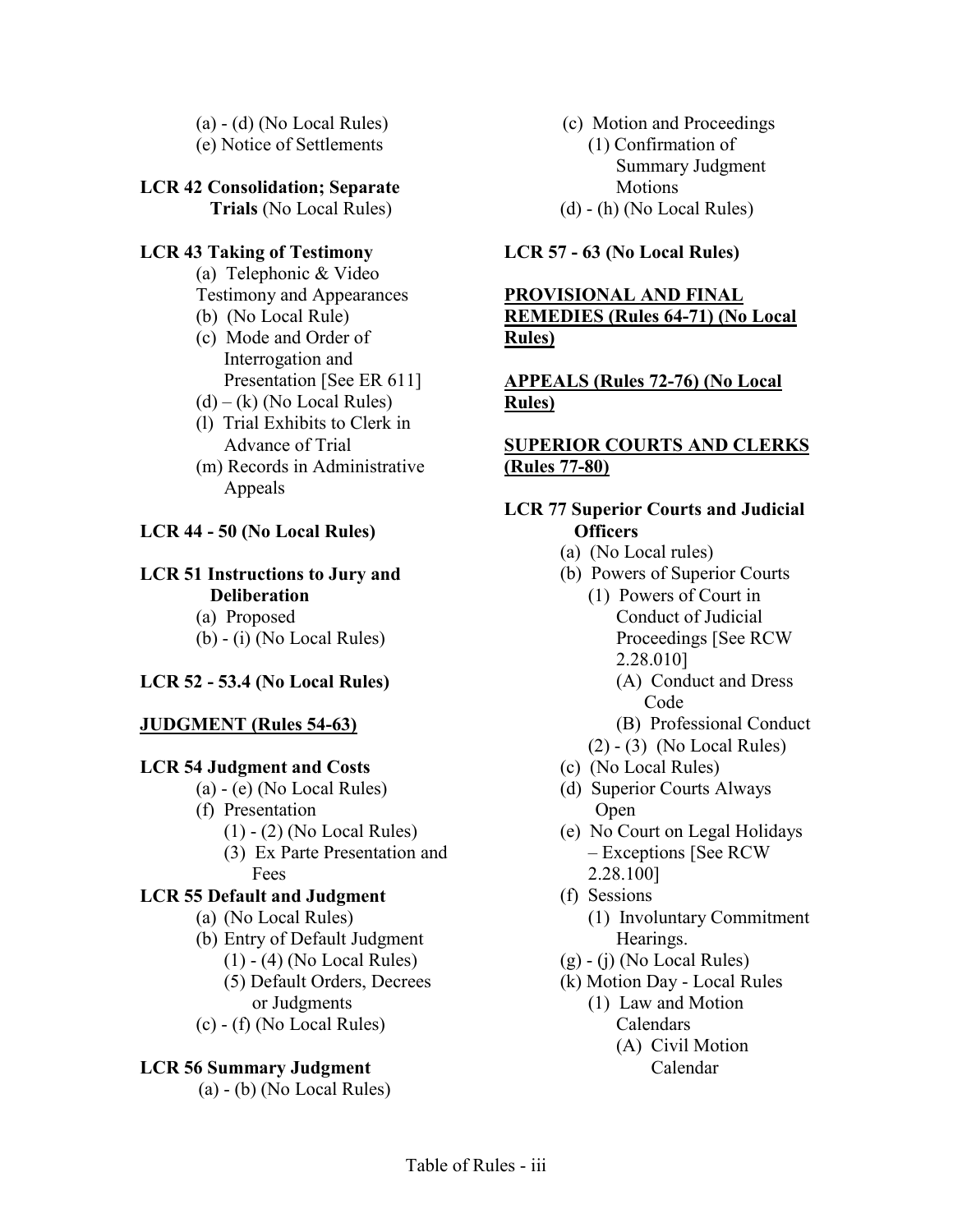- (B) Criminal and Juvenile Offender Calendars
- (2) Special Calendars
	- (A)Tuesday
		- i. *Self-represented* **Dissolution** Calendar
		- ii. Parentage, Atrisk youth (ARY), CHINS, and emancipation
		- iii. Truancies
	- (B) Wednesday
		- i. Shelter Care
		- ii. Domestic Violence, antiharassment, and sexual assault protection order cases
	- (C) Thursday
		- i. Dependency
		- ii. Adult Drug Court
		- iii. Family Reunification Court
		- iv.
	- (3) Ex Parte Calendar
- (4) Jury Trials

# **LCR 78 Clerks**

- (a) (f) (No Local Rules)
- (g) Payment and Disbursal of Trust Funds
	- (1) Payment of Trust Funds
	- (2) Disbursal of Trust Funds

# **LCR 79 Books and Records Kept by the Court**

- (a) (c) (No Local Rules)
- (d) Other Books and Records of Clerk
	- (1) Clerk's Fee Schedule
	- (2) Filing Family Court **Documents**
- (3) Court Files
- (e) Destruction of Records.
- (f) List of Pending Decisions (No Local Rules)

#### **LCR 80 Court Reporters**

- (a) Matters Not Reported
- (b) (c) (No Local Rules)

# **GENERAL PROVISIONS (Rules 81- 86)**

**LCR 81 - 84 (No Local Rules)**

# **LCR 85 Title of Rules**

# **LCR 86 (No Local Rules)**

# **PART II**

**LOCAL/SPECIAL PROCEEDINGS RULES (LSPR)**

# **LSPR 94 FAMILY LAW RULES**

- (a) Scope of Rules
- (b) Court's Automatic Temporary Order
- (c) Affidavits and Declarations Page Limits
	- (1) Number of Pages of Declarations and Affidavits Limited
	- (2) Exhibits
	- (3) Financial Declarations
	- (4) Expert Reports and Evaluations
	- (5) Miscellaneous Exceptions
	- (6) Format
	- (7) Circumvention Prohibited
	- (8) Violations
- (d) Financial Declarations and Verified Statement of Assets and Liabilities
- (e) Parenting Seminars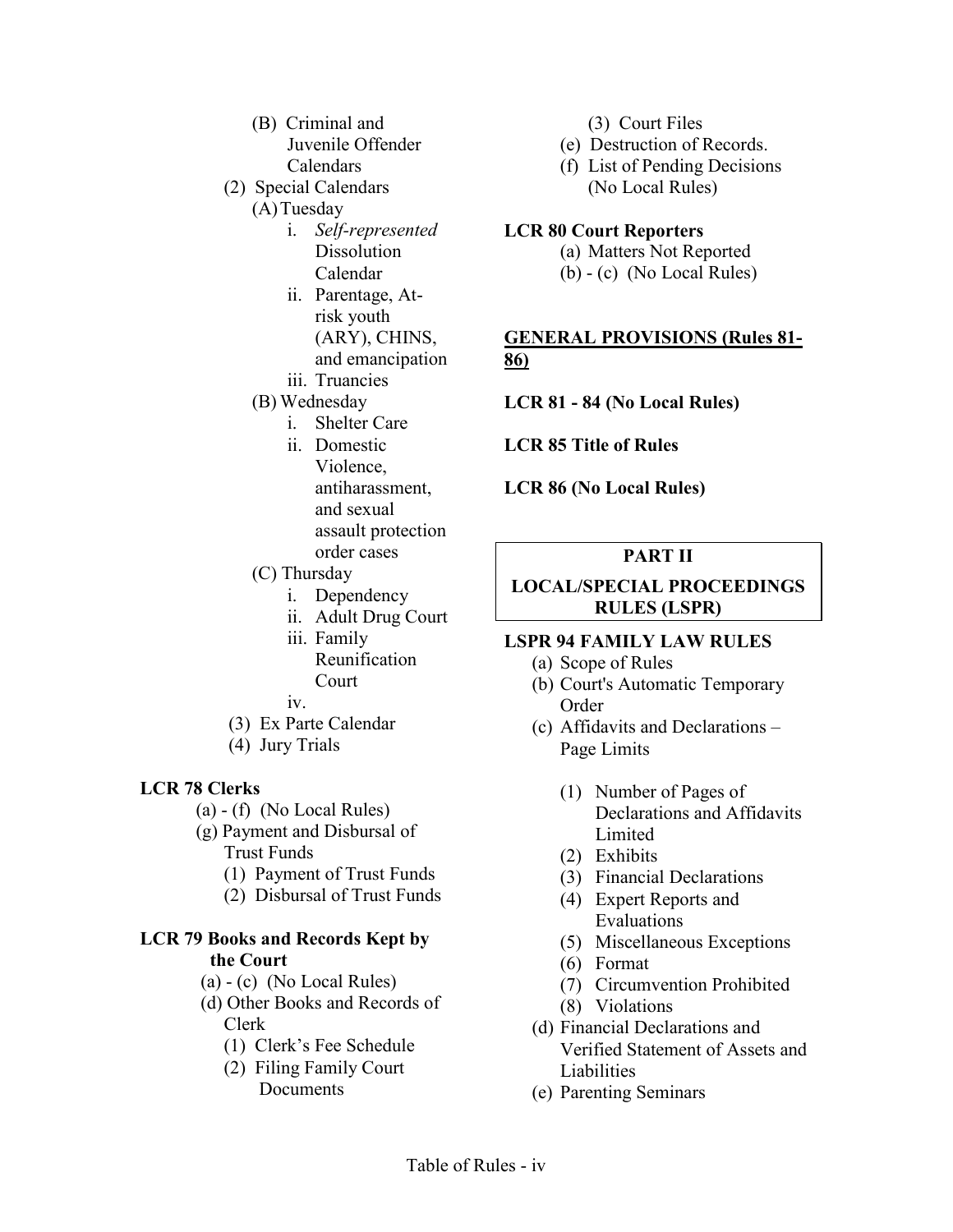- (1) Mandatory Attendance
- (2) Certificate of Completion
- (3) Fees
- (4) Seminar Providers
- (5) Waiver and Special Considerations
	- (A) Opposing Parties
	- (B) Domestic Violence or Abuse
	- (C) Proposed Parenting Plan Required
	- (D) Willful Refusal
- (f) Mandatory Mediation
	- (1) Requirement for Mandatory Mediation
	- (2) Waiver of Mandatory Mediation
		- (A) Good Cause
		- (B) Restraining or Protection Order
		- (C) No Contact Order
		- (D) Domestic Abuse
		- (E) Order to Require Mediation
	- (3) Settlement Conference after Mandatory Mediation
	- (4) Effect on Court Proceedings
	- (5) Cost of Mediation
	- (6) Responsibility for Compliance
	- (7) Failure to Comply with Mandatory Mediation
	- (8) Approval of Mediators
	- (9) Selection of Mediator; Right of Mediator to Decline
	- (10) Authority of Mediator
	- (11) Attendance at Mediation
	- (12) Declaration of Completion of Mediation
	- (13) Confidentiality
	- (14) Effective Date
- (g) Jurisdictional Declaration in Non-Contested Dissolution Cases.
- (h) Required Documents in Domestic Relations Trials
- (i) Parenting Plans and Child Support Orders Submitted by Self-represented Parties – Review
- (j) Family Court Reconciliation

# **SPR 98.04 ESTATES - PROBATE – GUARDIANSHIPS (No Local Rule)**

#### **LSPR 95 UNLAWFUL DETAINER CASES – EVICTION RESOLUTION PILOT PROGRAM (ERPP) AND RIGHT TO COUNSEL**

- (a) Standing Order
- (b) Right To Counsel; Continuances

# **PART III**

# **LOCAL GUARDIAN AD LITEM RULES (GALR)**

**GALR 1-4** (No Local Rules)

#### **GALR 5. Appointments of Guardians Ad Litem**

- (a) Equitable Distribution of Workload
- (b) Appointment of GAL at
- Public Expense

(c) Procedure to Address Complaints

**GALR 6 Limited Appointments** (No Local Rules)

#### **GALR 7 Grievance Procedures**

- (a) Clear and Concise. (No Local Rules)
- (b) Separate Procedures
	- (1) Pending Cases
	- (2) Grievances Filed Subsequent to Conclusion of Case
	- (3) Considerations as to Merit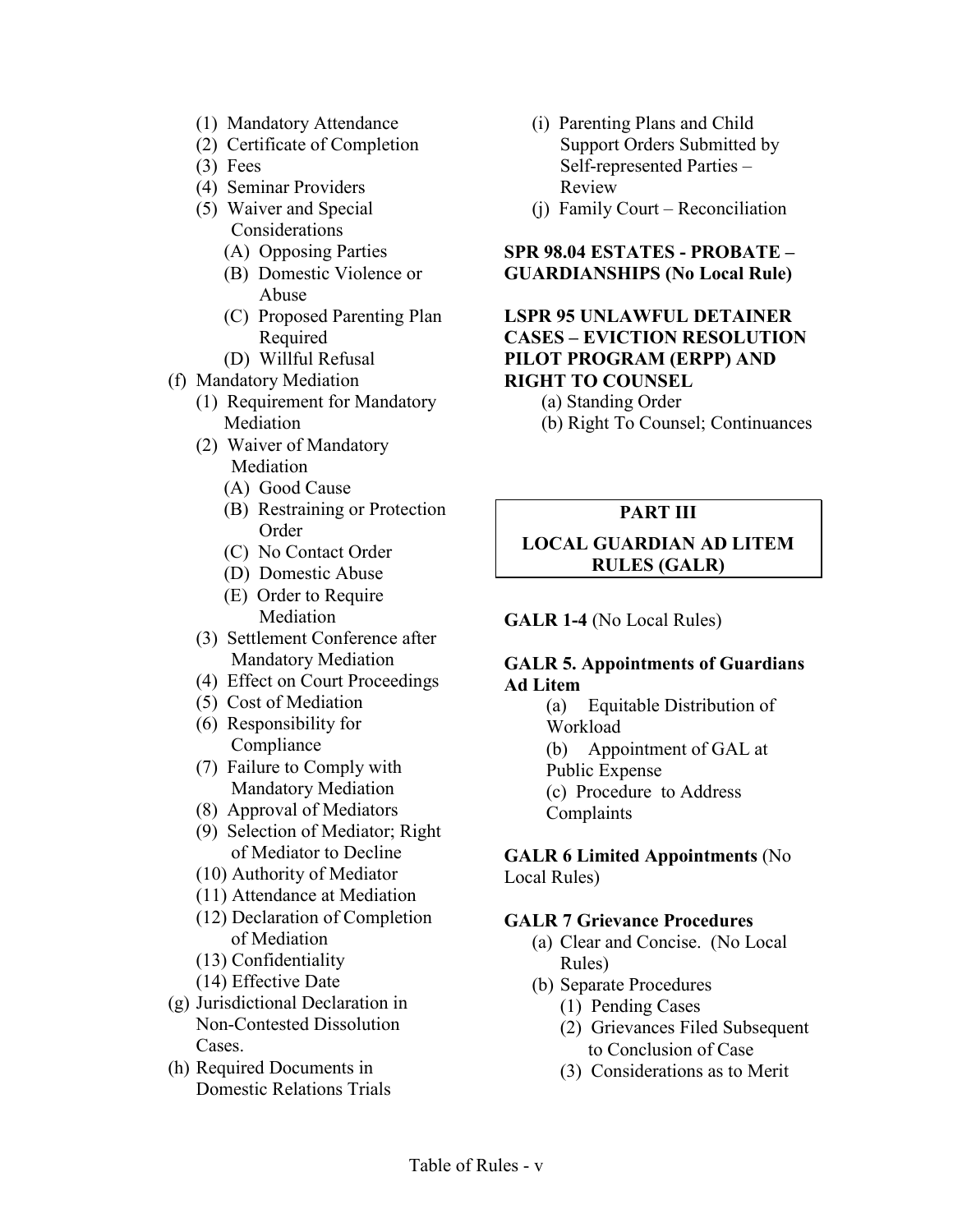- (c) Fair Treatment of Grievances. (No Local Rules)
- (d) VGAL Grievance Procedures.
- (e) Confidentiality
- (f) Response to Complaint.
- (g) Complaint Resolution Time Standards; Procedures
	- (1) Time
	- (2) Final Determination
	- (3) Sanctions/Discipline
	- (4) Finality of Disposition
	- (5) Appeal Process
- (h) Records of Grievances (No Local Rules)
- (i) Removal from Registry
	- (1) Removal from Other Local Registries
	- (2) Notice to Office of Administrator of the Courts
- (j) Implementation (No Local Rules)

# **PART IV**

# **LOCAL CRIMINAL RULES (LCrR)**

**LCrR 1 - LCrR 2 (No Local Rules**)

# **LCrR 3 RIGHTS OF DEFENDANTS**

# **LCrR 3.1-3.3 (No Local Rules.)**

#### **LCrR 3.4 –Presence of the Defendant**

- **(a) (No Local Rule.)**
- **(b) When Necessary**

#### **LCrR 4. Procedures Prior to Trial (Rules 4.1 – 4.10)**

#### **LCrR 4.1** (No Local Rules)

#### **LCrR 4.2 Pleas**

- $(a) (h)$  (No Local Rules)
- (i) Authority of Court Commissioner

#### **LCrR 4.3 – 4.4** (No Local Rules)

#### **LCrR 4.5 Omnibus Hearing**

- $(a) (c)$  (No Local Rules)
- (d) Motions
- $(e) (h)$  (No Local Rules)

#### **LCrR 4.6 - 4.10** (No Local Rules)

**LCrR 5 Venue (Rules 5.1 - 5.1)** (No Local Rules)

**LCrR 6 Procedures at Trial (Rules 6.1 - 6.16)**

**LCrR 6.1** Tria**l** by Jury or by the Court

- (a) Trial Brief or Memorandum
- (b) Jury Instructions

**LCrR 6.2 - LCrR 6.16** (No Local Rules)

**LCrR 7 Procedures Following Conviction** (No Local Rules)

#### **LCrR 8 Miscellaneous (Rules 8.1-8.9)**

#### **LCrR 8.1** Time

# **LCrR 8.2.** Motions

- (a) Motion Calendar
- (b) StarLeaf and Approved Video and Telephonic Appearances
- (c) Equipment/Conduct
- (d) Presentation of Final Documents

#### **LCrR 8.3 - LCrR 8.9** (No Local Rules)

#### **PART V**

# **LOCAL JUVENILE COURT RULES (LJuCR)**

#### **TITLE I. SCOPE AND APPLICATION OF RULES**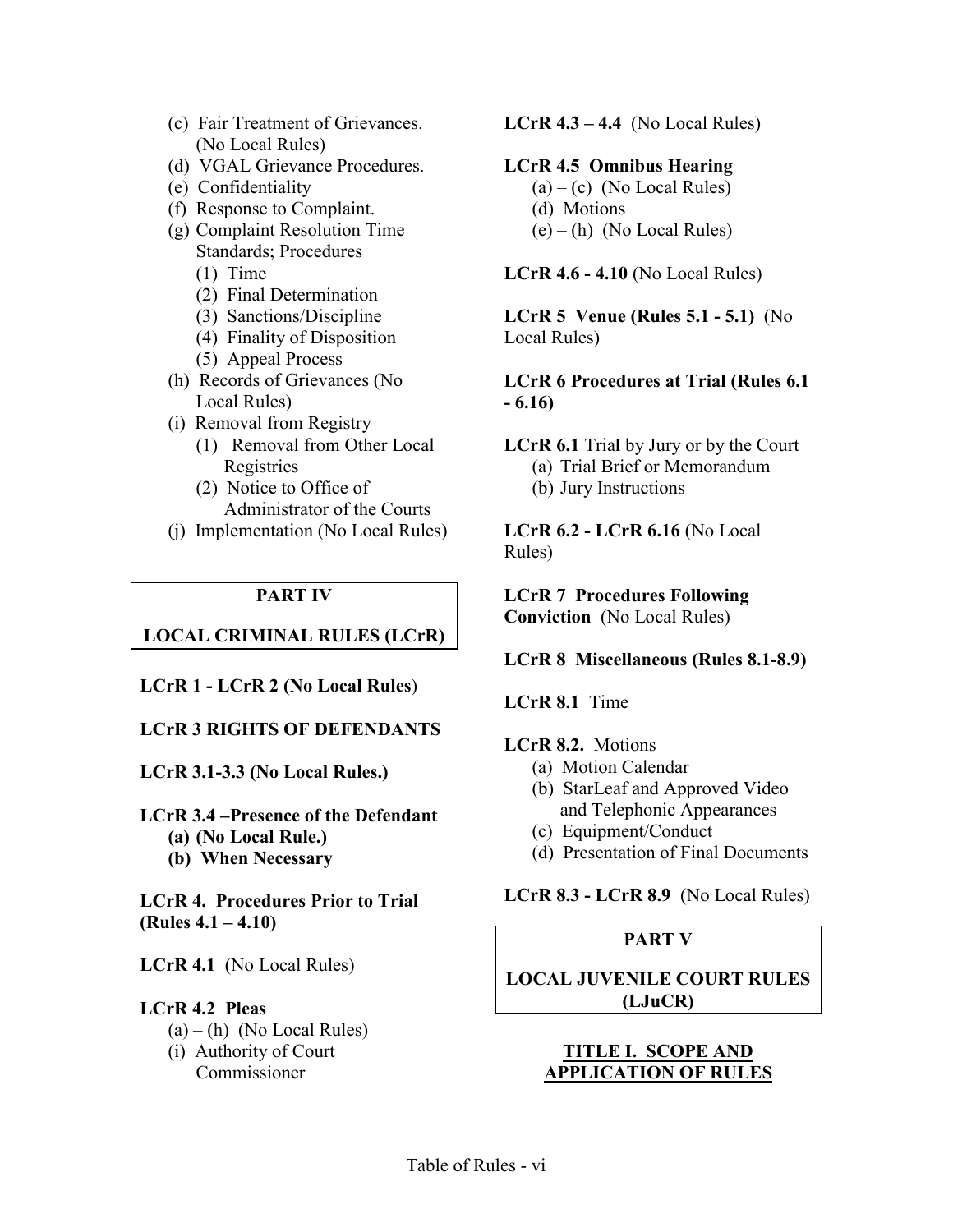**LJuCR 1.1-1.3** (No Local Rules)

# **LJuCR 1.4 Applicability of Other Rules**

(a) Criminal Rules.

# **LJuCR 1.5** (No Local Rules)

# **LJuCR 1.6 Volunteer Guardian ad litem Program**

#### **TITLE II. SHELTER CARE PROCEEDINGS**

**LJuCR 2.1-2.4** (No Local Rules)

# **LJuCR 2.5 Amendment of Shelter Care Order**

(a) 30-day Shelter Care Review

# **TITLE III. DEPENDENCY PROCEEDINGS**

**LJuCR 3.1-3.8** (No Local Rules)

# **LJuCR 3.9 Review Hearing**

- (a) Department's Written Review Report
- (b) Notice of Contested Issues

**LJuCR 3.10-3.11** (No Local Rules)

# **TITLE IV – TITLE VI** (No Local Rules)

# **TITLE VII. JUVENILE OFFENSE PROCEEDINGS IN JUVENILE COURT**

**LJuCR 7.1-7.2** (No Local Rules)

# **LJuCR 7.3 Detention and Release**

- $(a) (f)$  No Local Rules
- (g) Detention Facilities in Island County

**LJuCR 7.4-7.15** (No Local Rules)

# **TITLE VIII - X** (No Local Rules)

# **TITLE XI. SUPPLEMENTAL PROVISIONS**

**LJuCR 11.1 – LJuCR 11.3** (No Local Rules)

# **LJuCR 11.4 Court Schedules for Juvenile Matters**

# **LJuCR 11.5 Financial Responsibility**

- (a) Financial Obligation
- (b) Assessment of Costs
- (c) Notice
- (d) Time
- (e) Payments Forwarded
- (f) Sanctions

**LJuCR 11.6-11.22** (No Local Rules)

# **FORMS APPENDIX**

- A. Court's Automatic Temporary Order, LSPR 94(b)
- B. Verified Statement of Assets and Liabilities, LSPR 94(d)
- C. Proof of Mailing or Delivery LSPR 94(d)
- D. Note for Motion Calendar LCR  $77(k)(1)$
- E. Note for Trial Setting LCR 40(b) (1)
- F. Notice of Conflict Dates, LCR  $40(b)(1)$
- G. Statement of Readiness for Trial, LCR  $16(c)(4)$
- H. Order to Show Cause Re: Parenting Seminar, LSPR 94(e)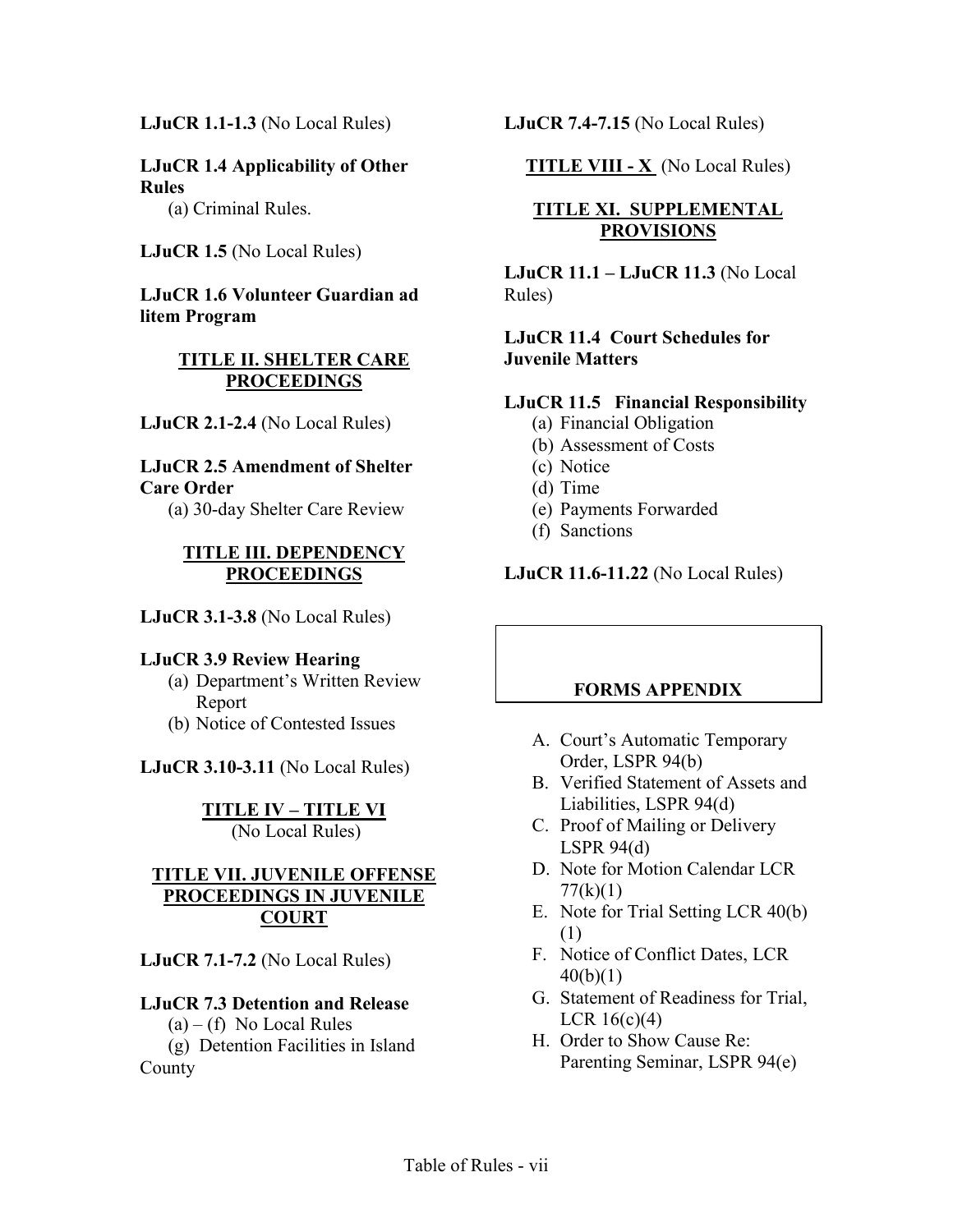- I. Request for Entry of Decree and Declaration of Jurisdictional Facts, LSPR 94(g)
- J. Pre-Trial Affidavit, LSPR 94(h)
- K. Certificate of Completion of Mediation, LSPR 94(e)(12)
- L. Island County Superior Court Conduct and Dress Code, LCR  $77(b)(1)(A)$
- M. Courtroom Decorum and Practice Guidelines, LCR 77(b)(1)(B)
- N. Form Stipulation re: Service by Email LCR 5(b)
- O. Form Notice of Readiness Motions for Reconsideration, LCR 59(b)(5)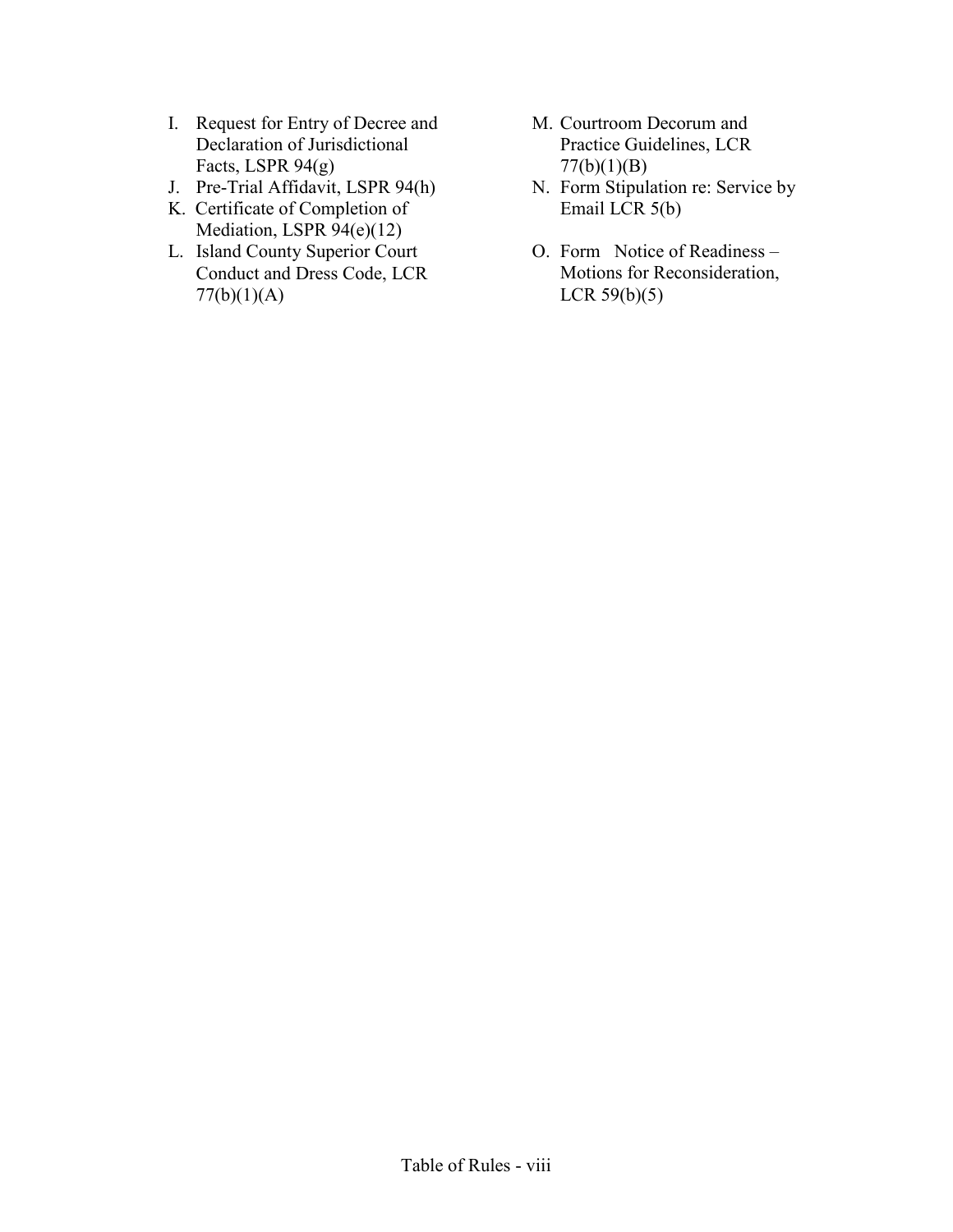# **LAR 1 – PRESIDING JUDGE**

**(a) Election.** Pursuant to General Rule 29(a)(1), Rules of Court, the elected Superior Court Judges shall elect a Presiding Judge and an Assistant Presiding Judge by majority vote at a meeting of the Judges to be held in October of odd numbered years. Votes may be cast orally or in writing but the result thereof shall be memorialized in a writing that is signed by each Judge who participated in the election.

**(b) Terms.** The terms of the Presiding Judge and the Assistant Presiding Judge shall be for two years beginning January 1 of the even numbered year after election to these administrative posts.

**(c) Vacancy**. A vacancy in the office of the Presiding Judge shall be filled by the then serving Assistant Presiding Judge. A vacancy in the office of the Assistant Presiding Judge shall be filled by majority vote of the elected Superior Court Judges at the first meeting of Judges that is held after the vacancy is known to exist. In the event that there is a vacancy in the offices of both the Presiding Judge and the Assistant Presiding Judge, both vacancies shall be

filled by majority vote of the elected Superior Court Judges at a meeting of Judges that shall be held promptly after the vacancies are known to exist. Judges filling vacancies shall serve until January 1 of the next even numbered year.

**(d) Duties and Responsibilities.** The duties of the Presiding Judge and Assistant Presiding Judge shall be as provided in GR 29, except as otherwise provided by written court policy approved by a majority of the elected Judges of the Island County Superior Court.

**(e) Selection Criteria**. Selection of the Presiding Judge and Assistant Presiding Judge should be based on the criteria set forth in GR 29(a)(5); provided, however, that in the event that no Judge of the Island County Superior Court has at least four years of experience as a fulltime judge, selection may be made by rotation, to allow more candidates to develop their management and administrative abilities.

# **LAR 2 – JUDICIAL ADMINISTRATIVE RECORDS**

(a) *Policy*. It is the policy of the Washington State's judiciary to facilitate access to its administrative records. In accordance with General Rule 31.1(c), this Court has adopted this policy to facilitate access to its records. A presumption of access applies to this Court's administrative records. Access, however, is not absolute, and this Court must honor exemptions for personal privacy,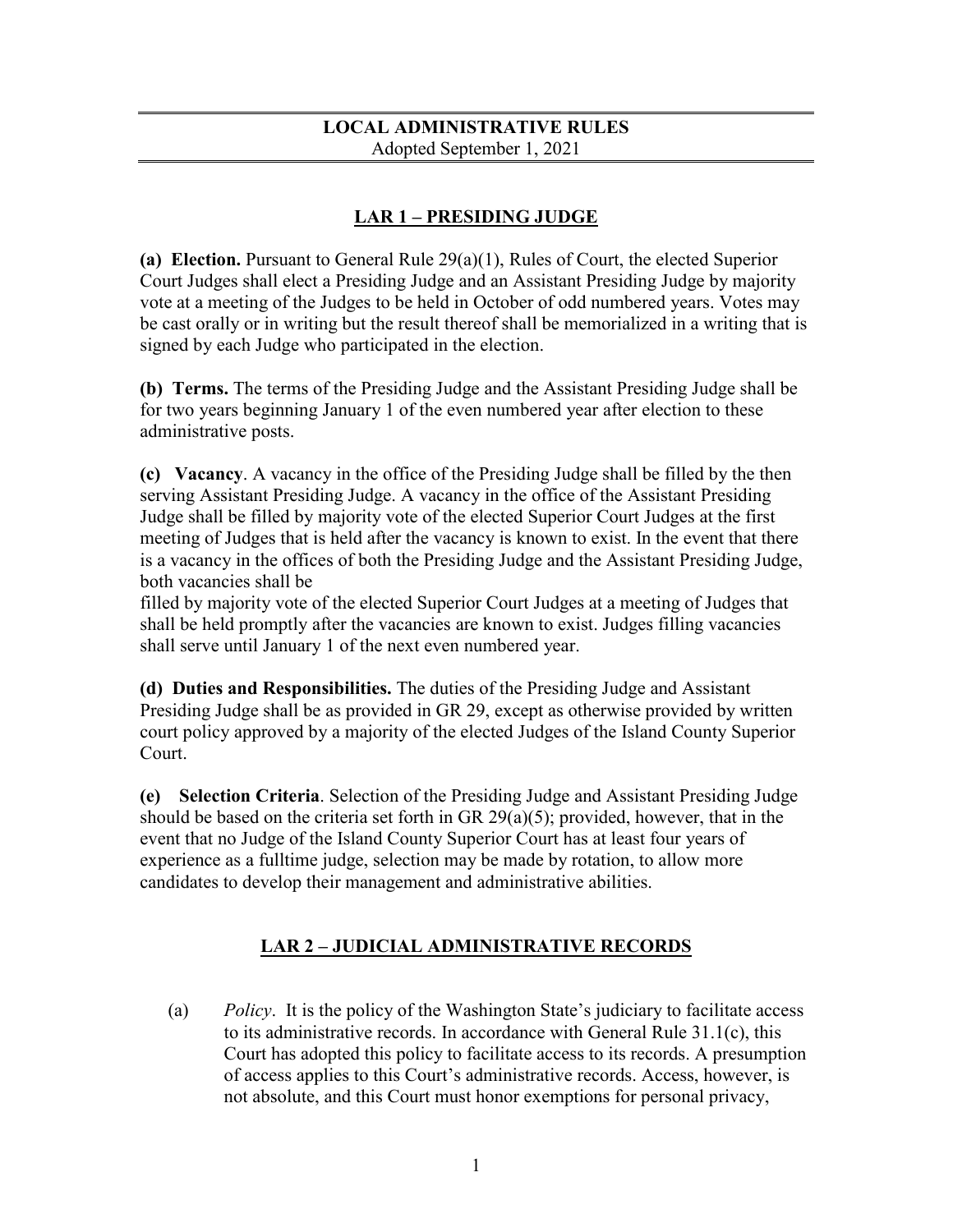restrictions in statutes and/or court rules, and as required for the integrity of the judicial decision-making process. To ensure its compliance with General Rule 31.1 and this policy, the Court has designated its Court Administrator as the Court's Public Records Officer and requires that requests for judicial administrative records be submitted to its Public Records Officer in writing.

(b) *Procedures for Requesting Access*. In accordance with General Rule 31.1(c)(2), the procedures for requesting access to this Court's administrative records, together with identification and contact information for this Court's Public Records Officer and a form for use in requesting this Court's administrative records, is available on the Court's website [insert link here].

#### **PART I LOCAL CIVIL RULES (LCR) ISLAND COUNTY SUPERIOR COURT** Effective September 1, 2022

#### **INTRODUCTORY (Rules 1-2A)**

#### **LCR 1 SCOPE OF RULES**

Unless specifically designated otherwise, these rules shall govern the local practice and procedure in the Island County Superior Court. These rules are subject to amendment at the direction of the judges. Counsel and litigants should check with the court administrator or county clerk to assure that the rules applicable to their matters are currently in

# **COMMENCEMENT OF ACTION; SERVICE OF PROCESS, PLEADINGS, MOTIONS AND ORDERS (Rules 3-6)**

#### **LCR 3 - 4.2 (NO LOCAL RULES)**

#### **LCR 5 SERVICE AND FILING OF PLEADINGS AND OTHER PAPERS**

effect. These local rules are supplemental to the Washington State Supreme Court Rules for Superior Court and Juvenile Court. In all cases where the word "counsel" is used, the provisions shall apply equally to a party appearing without counsel, which party is also known as a "self-represented party".

#### **LCR 2 - 2A** (**NO LOCAL RULES)**

#### **(a) Service - When Required.**

(1) *Emergency Orders.* A party applying for an emergency order which will require or forbid the doing of some act shall notify the opponent or his or her counsel, if known, and shall request his or her presence at presentation of the order, unless good cause to the contrary is shown. Copies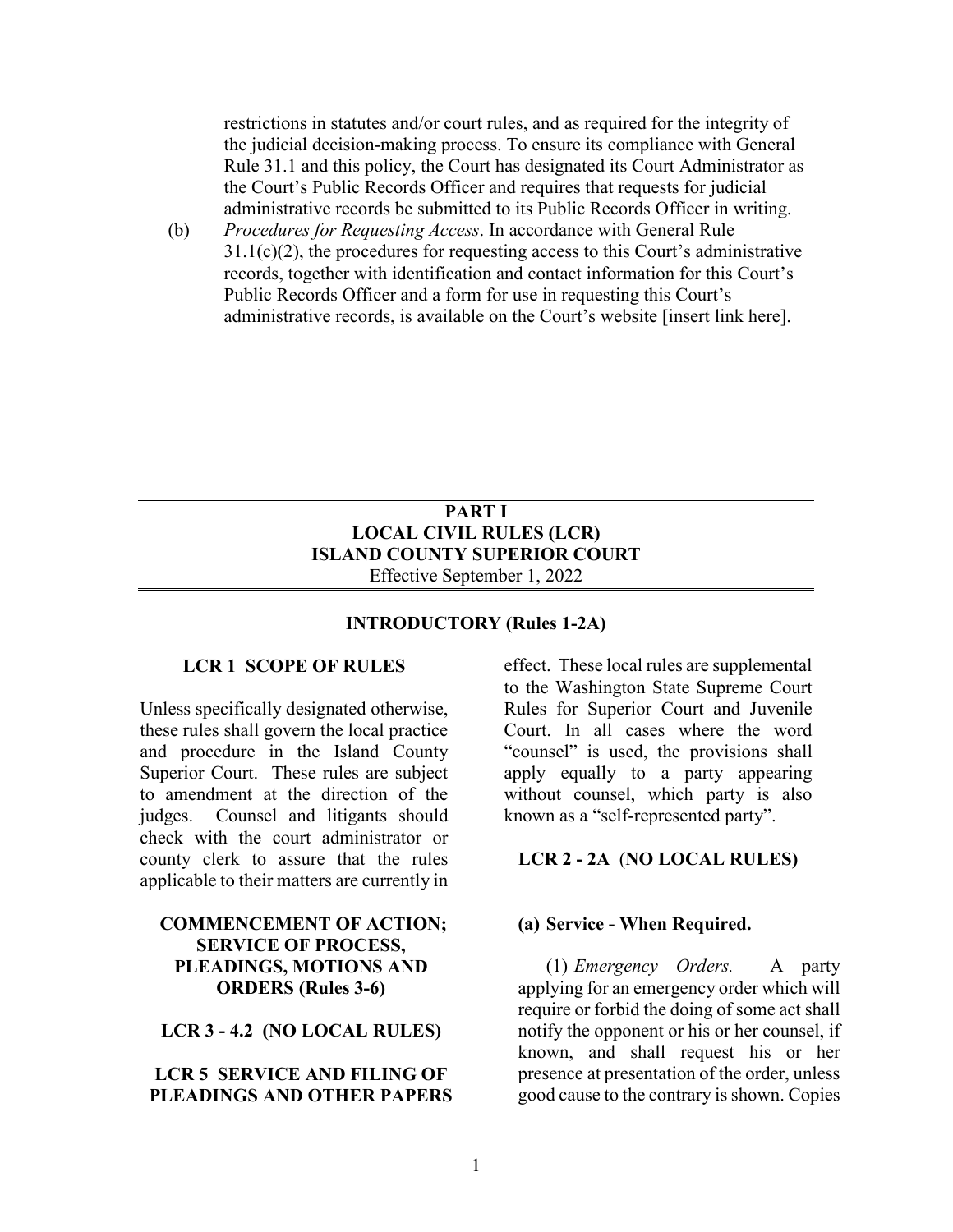of the motion, declaration, proposed order, and other applicable pleadings and papers shall be provided to the opposing party or his or her counsel, if possible. If the opponent or opponent's counsel does not appear, the judge shall require a full showing with respect to the notice given.

# **(b) Service – How Made.**

Service of all papers other than the summons and other process may be made by electronic mail (email) as follows:

(1) *Acceptance by Email Required.*  Except as otherwise provided herein, every attorney or self-- represented party shall provide an email address to which service of pleadings and other papers after original service may be made. An email address shall be provided in a summons, notice of appearance, or upon request by the opposing party or attorney.

(2) *Exceptions.*

(i) Discovery requests and responses, including documents produced in response to discovery requests, are expressly excepted from this rule, and may only be served by email or other electronic means by stipulation of the parties.

(ii) A self-represented party may ask the Court for an exception to the email service rule based on a showing of good cause. Such request shall be made by motion, properly noted for hearing and served on the opposing party or attorney.

(3) *How Served.* Documents shall be served by email by attaching each document to one or more emails, with no one email to exceed ten (10) megabytes. Each attachment shall be in "portable document format" (PDF), and each attachment shall be separately labeled with a description of the document. Each email shall contain a list of the documents attached. The sending email shall contain at a minimum a phone number to which any difficulty in receipt or transmission may be reported.

(4) *Delivery of Paper Copies.* Service by email shall be followed by delivery of paper copies no later than the following court day by deposit in the regular mail or hand delivery, unless otherwise stipulated by the parties.

(5) *Service Confirmation/Effective Receipt.* Service is deemed complete once the sender calls the recipient's phone number and announces service, unless the recipient can prove email service was not actually received. Announcement by phone may be made in voicemail and shall indicate the number of emails sent. Service completed after 5:00 PM shall be considered completed the next court day. The parties may stipulate to an alternate confirmation method.

(6) *Stipulation to Modify Email Service Rule.* The parties may modify the email service rule contained herein by written stipulation, including to agree that email service shall not be used. A sample email stipulation is provided in **Appendix N.**

[Adopted effective September 1, 2021; amended effective September 1, 2022. ]

# **(c) (No Local Rules)**

# **(d) Filing.**

(1) *Time.* All notices for the law and motion calendar shall be filed with the clerk of the court no later than 4:00 p.m. twelve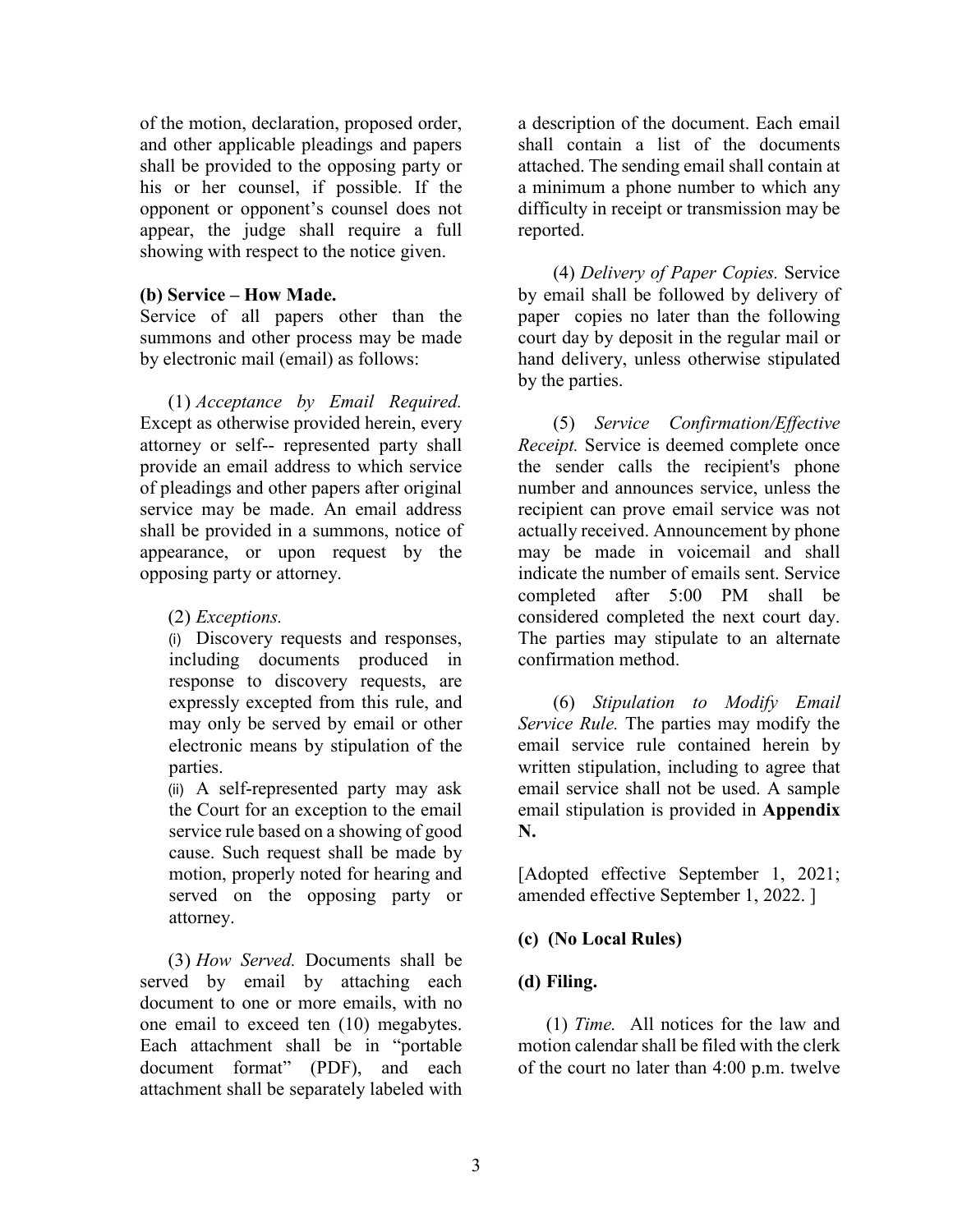(12) calendar days preceding the date of the hearing.

[Amended effective September 1, 2021; September 1, 2022.]

(2) - (3) (No Local Rules)

# **(e) Filing With the Court Defined.**

(1) *Filing with the Clerk.* The filing of pleadings and other papers with the court as required by these rules shall be made by filing the originals with the clerk of the court as provided in these rules, and not the court administrator's office or the judge.

(2) *E-Filing and Facsimile Filing of Pleadings with Clerk.* Documents, including pleadings, may be filed with the clerk by electronic filing (e-file) or facsimile transmission (telefax), in accordance with GR 17 and GR 30, with the following change: In addition to the requirements of a telefax transmittal sheet contained in GR 17(b)(2), a transmittal sheet shall be required for all e-filing, and the e-filing or facsimile transmittal sheet shall also contain the title and number of pages for each document sent in the transmission. The clerk may assess a fee for documents filed via telefax or e-filing methods. The fee schedule and the procedure for e-filing or facsimile filing of documents with the clerk's office can be found at the Island County Superior Court Clerk's webpage:

[https://www.islandcountywa.gov/Clerk/Pa](https://www.islandcountywa.gov/Clerk/Pages/Electronic-FAX-Filing.aspx) [ges/Electronic-FAX-Filing.aspx](https://www.islandcountywa.gov/Clerk/Pages/Electronic-FAX-Filing.aspx)

(3) *Documents That May not be E-filed or Filed by Telefax.* The following documents may not be filed electronically or by telefax transmission:

(A) Original wills and codicils;

(B) Certified records of proceedings for purposes of appeal;

(C) Documents of foreign governments under official seal including

foreign and out-of-state adoption documents;

(D) Documents presented for filing during a court hearing or trial including documents submitted for *in camera* review pursuant to GR 15;

(E) Foreign (out-of-state) Judgments; or

(F) Documents that are illegible as a result of multiple scans or copying.

(4) *Judge's Copies.* Judge's copies of pleadings and other papers shall be provided to the court administrator's office for the judge assigned to the case or calendar by U.S. Mail, courier, hand delivery, or via the e-fax filing system provided by the Island County Superior Court Clerk Judge's copies shall be provided at the same time as such pleadings and other papers are required to be served on the opposing party. Judge's copies shall have the words Judge's Copy" or similar designation placed in the upper right hand corner of the first page, the judge's name, and the date and time of the hearing. Judge's copies are discarded after ten (10) days from the assigned hearing date. It is the responsibility of the parties or counsel to provide new judge's copies to the judge thereafter as provided herein. In order to address emergent events such as a pandemic, the court may temporarily modify these rules regarding delivery of judge's copies as circumstances dictate. Parties and counsel are encouraged to monitor the court's webpage located at:

[https://www.islandcountywa.gov/Superior](https://www.islandcountywa.gov/SuperiorCourt/Pages/SuperiorCourtAdministration.aspx) [Court/Pages/SuperiorCourtAdministration.](https://www.islandcountywa.gov/SuperiorCourt/Pages/SuperiorCourtAdministration.aspx) [aspx.](https://www.islandcountywa.gov/SuperiorCourt/Pages/SuperiorCourtAdministration.aspx)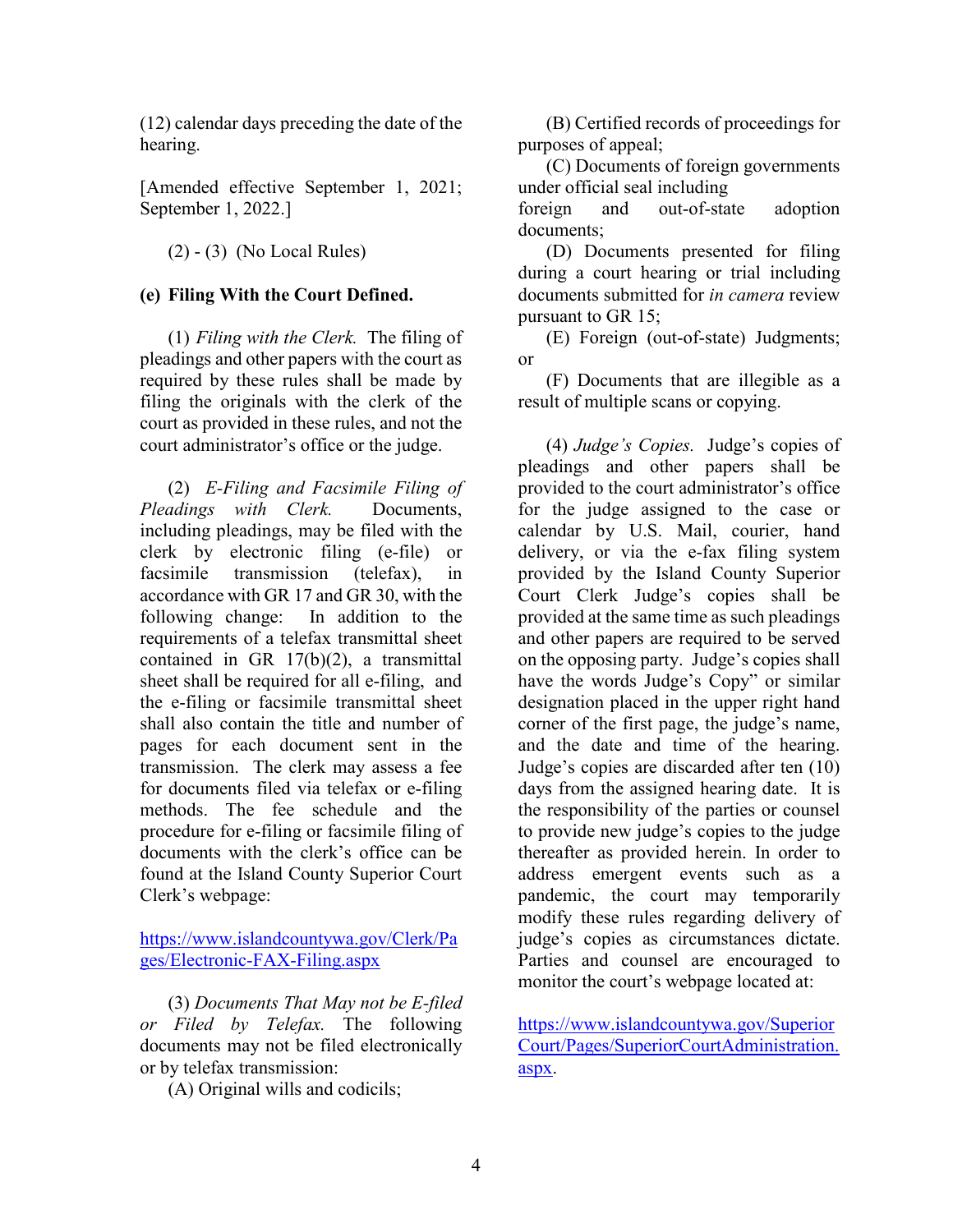[Amended effective September 1, 2021; September 1, 2022.]

# **(f) - (j) (No Local Rules)**

**(k) Special Set Hearings.** In the event argument on a motion is expected to be longer than 15 minutes, the moving party shall confer with the opposing counsel or party and then contact the court administrator's office to obtain a special set hearing date and time that takes into account the opposing party's reasonable conflicts.

[Amended effective September 1, 2020.]

# **LCR 6 TIME**

# **(a) - (c) (No Local Rules)**

#### **(d) For Motions – Declarations/ Affidavits.**

(1) *Deadlines for Filing and Serving Motions, Responses and Replies.* 

(A) Motions. Notwithstanding the provisions of CR 6(d), a written motion, other than summary judgment motions and motions that may be heard *ex parte*, shall be filed with the Clerk and served not later than twelve (12) days before the time specified for the hearing, unless a different period is fixed by these rules or by order of the court. Such an order for a different time period may, for cause shown, be made on *ex parte* application as set forth in LCR 6(f). The motion shall be filed and served with a notice of hearing setting a hearing date for the motion on the appropriate calendar. (See LCR  $77(k)$ .) When a motion is supported by affidavit or declaration or other documents, those documents shall be served with the motion.

(B) Responses to Motions. Except as otherwise provided in CR 59(c), opposing or responsive affidavits, declarations and related documents shall be filed with the Clerk's office and served no later than 4:00 p.m., six (6) calendar days prior to the scheduled hearing.

(C) Replies. Affidavits, declarations, memoranda, and related documents submitted in strict reply to the response material (i.e. no new issues or facts), shall be filed with the Clerk's office and served no later than 4:00 p.m., four (4) calendar days prior to the hearing. No additional responses or replies shall be permitted from either party without permission of the court.

(D) Proposed Orders. A proposed order shall be served with the motion or response to motion as an exhibit thereto and shall be included in the Judge's copy provided to the Court. The proposed order shall be in a form that the court can adopt or modify, consistent with the court's decision on the motion. The proposed order shall not be filed as a separate document with the Clerk. Originals of the proposed orders shall be retained by counsel or party and presented for entry at the time of the hearing. Alternatively, counsel or parties appearing at a hearing remotely may submit proposed orders for entry as permitted by LCR 54(f)(3).

(2) *Conformed Copies.* Court documents served on opposing parties shall be fully conformed as to signatures, dates signed, date filed, and all other information as it appears on the original once it is filed. If a court document is e-filed or filed by telefax, the document shall be conformed to reflect signatures and the date and time of electronic submission.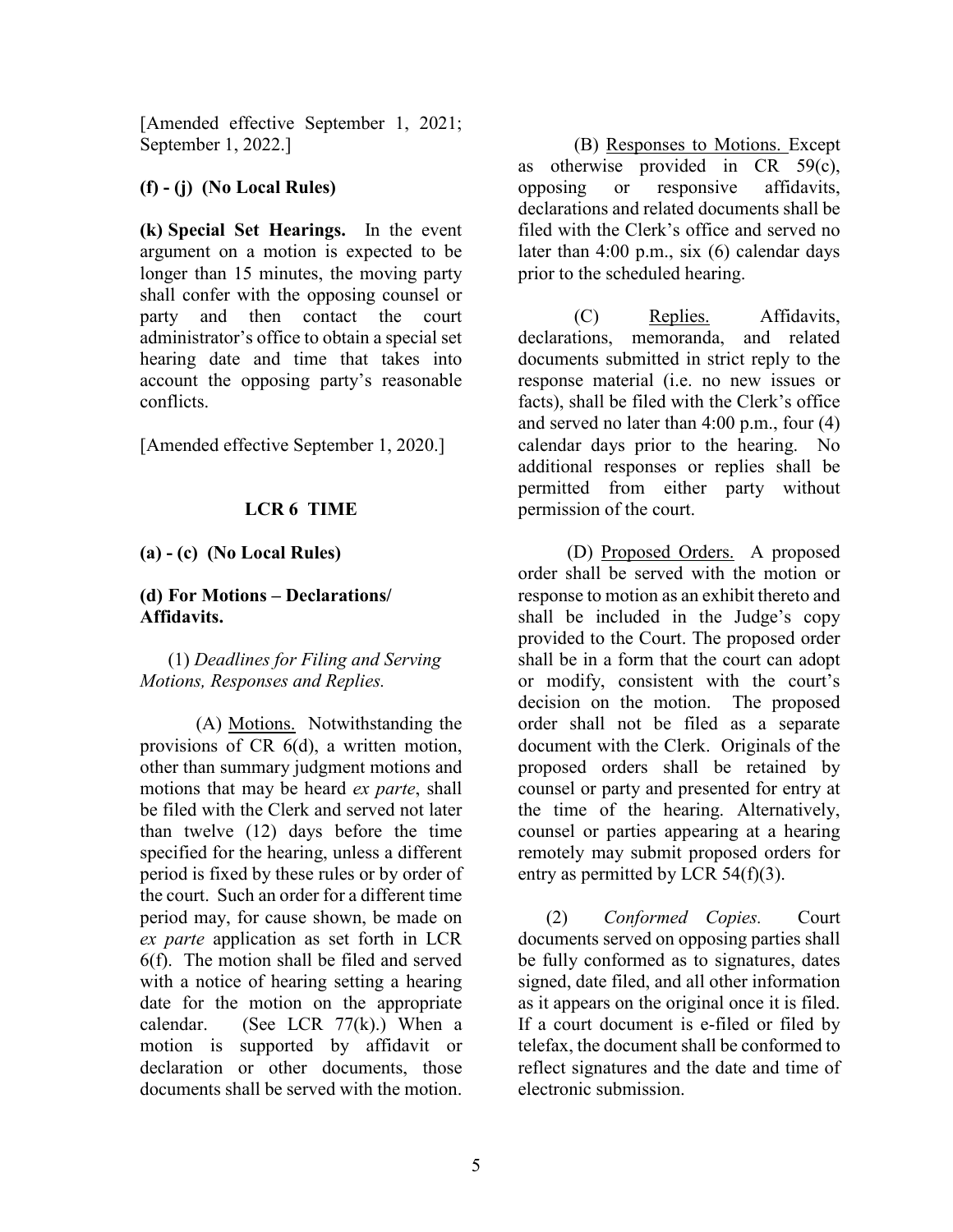(3) *Signatures.* Declarations or affidavits shall be signed by the declarant or affiant. Electronic signatures submitted in accordance with GR 30 shall satisfy this requirement.

#### **(e) (No Local Rules)**

**(f) Motion to Shorten Time.** A motion to shorten the time that is otherwise required in LCR 6(d) shall be granted only upon good cause shown. The party requesting an order to shorten time shall give verbal and written notice as soon as possible to the opposing party or his or her counsel, if known, regardless of when the motion is prepared and provided. Copies of the

motion, declaration, proposed order, and other applicable pleadings and papers shall be provided to the opposing party or his or her counsel, prior to the time of the application if possible. The motion shall contain a written certification that selfrepresented parties or counsel were notified of the time and place when the motion to shorten time is to be heard, or the reasons why such notice was not given. Failure to provide notice may result in terms.

[Amended effective September 1, 2021; September 1, 2022.]

#### **PLEADINGS AND MOTIONS (Rules 7-16)**

# **LCR 7 PLEADINGS ALLOWED; FORM OF MOTIONS**

**(a) (No Local Rules)**

#### **(b) Motions and Other Papers.**

(1) - (3) **(**No Local Rules)

(4) *Identification of Evidence.* The evidence on which motions, responses and replies are based shall be identified in the body of the pleading with particularity. Deposition testimony, discovery pleadings, and documentary evidence must be quoted verbatim, or a photocopy of relevant pages must be attached. Deposition testimony in connection with a motion shall not require publication unless a challenge is made and opposing party shows good cause for such publication. Depositions used in this fashion shall remain

unopened and not a part of the court file unless otherwise ordered by the court.

(5) *Telephonic and Video Argument and Appearances.* Telephonic and video appearances are permitted for hearings on the regular law and motion calendar, protection order hearings and for appearances at special set hearings. Oral argument and appearances by parties, witnesses or counsel, may be heard by telephone or video conference through the StarLeaf conferencing system currently in use by the court, or such other video and audio conferencing system as the court may from time to time adopt, as provided in this Local Rule or elsewhere in these Local Rules, except as otherwise provided in LCR  $7(b)(5)(A)$  and  $(B)$ below. During the regular law and motion calendar, the court shall hear video and audio appearances in the order in which they are noted on the calendar, unless the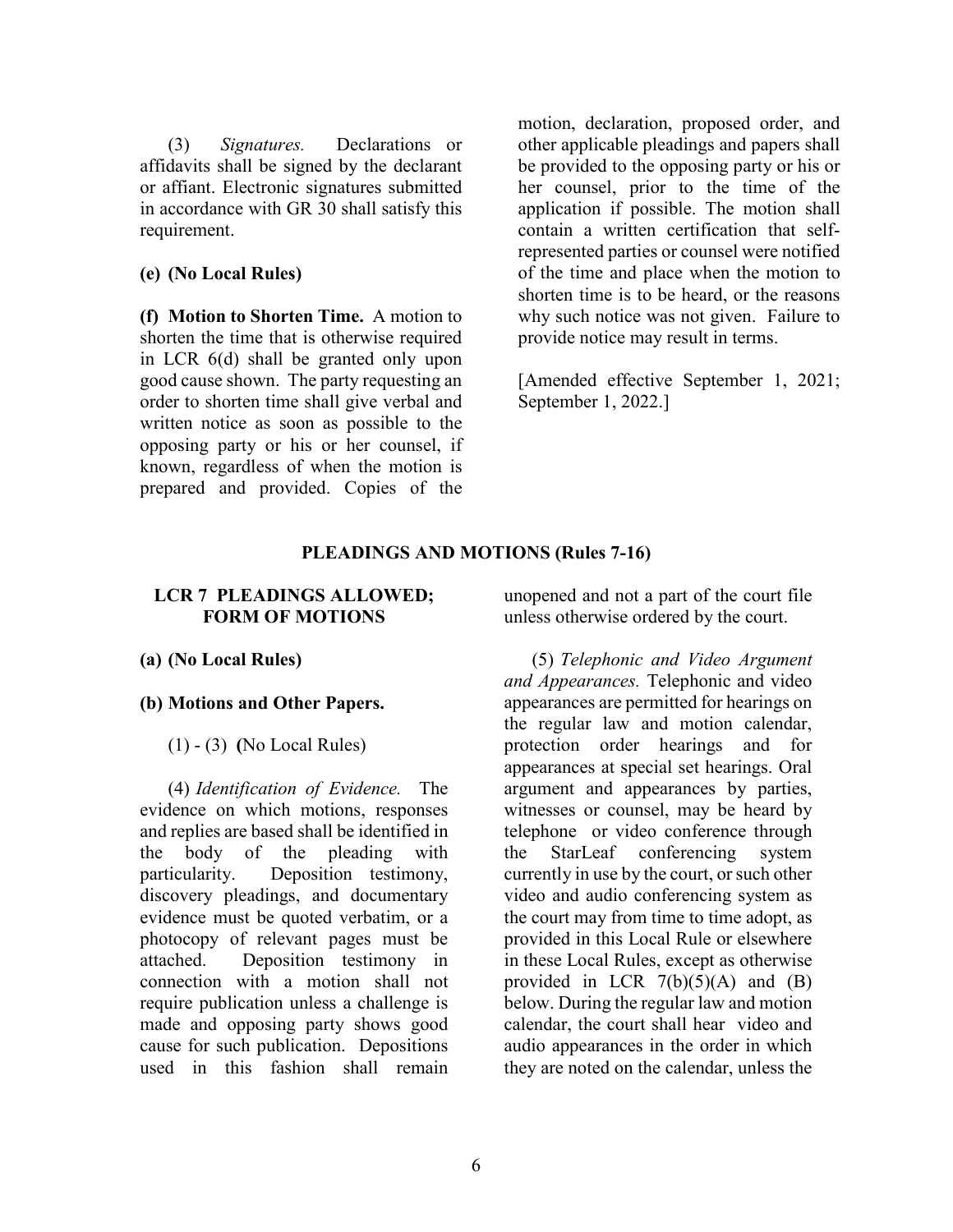court exercises its discretion to call cases in a different order.

(A) *Hearings Unsuitable for Telephonic or Video Conferencing Systems.* The following matters are deemed unsuitable for telephonic or video appearances: Judgment debtor examinations and settlement conferences.

(B) *Court may require personal appearances.* The court may require a party or witness to appear in person at a hearing, conference, or other proceeding if the court determines that a personal appearance would materially assist in the determination of the proceedings or in the effective management or resolution of the particular case.

(C) *Equipment/Conduct.* Any person appearing in court via video or audio means shall eliminate, to the greatest extent possible, all ambient noise from the calling location and speak directly into a telephone headset or microphone. Persons appearing by video or telephone shall use equipment and an internet or telephone connection sufficient to allow clear communication. When using the StarLeaf system or any other similar system that may be adopted by the court for court appearances, the user shall keep their microphone on mute unless that person is speaking. All parties, attorneys and witnesses appearing at trial or special set hearing shall conduct themselves in the same manner as if the appearing party was present in court. Persons appearing in court via video shall arrange to appear in a suitably quiet and private location. Offensive or lewd screen names, backgrounds or filters are prohibited. Persons appearing in court via video shall remain seated, shall refrain from eating, drinking, or smoking except during recesses, and shall not permit

other persons to be in the same room or location without express authorization from the Court.

(D) *Pre-check for Remote Attendance.* Parties utilizing the Court's StarLeaf system shall connect using the court's designated telephone number or web link and meeting number at least ten (10) minutes prior to the scheduled time and shall promptly notify court administration if they have difficulty doing so. All persons connecting at a later time may be considered to be late for the hearing and shall be treated by the court in the same manner as if the party had personally appeared late for the hearing. Any party appearing by video or telephonic means shall not utilize the "hold" button on a phone or leave the video device, as it is not within the policy of the court to wait for any person to rejoin the line.

(E) *Court May Reject or Halt Telephonic or Video Appearances.* The court reserves the right, at any time, to suspend or reject any person appearing through StarLeaf or other telephonic and video appearances, if, in the court's opinion, the user's equipment is inadequate or the person appearing is not observing appropriate protocols for appearing via telephonic or video means. The court further reserves the right to halt the hearing or trial at which the telephonic or video appearance is occurring and order the attorneys and the parties, if applicable, to personally appear at a later date and time.

(F) *Familiarization with Video and Telephonic System.* All parties and counsel who intend to utilize the StarLeaf system or any other telephonic and audio system approved by the court for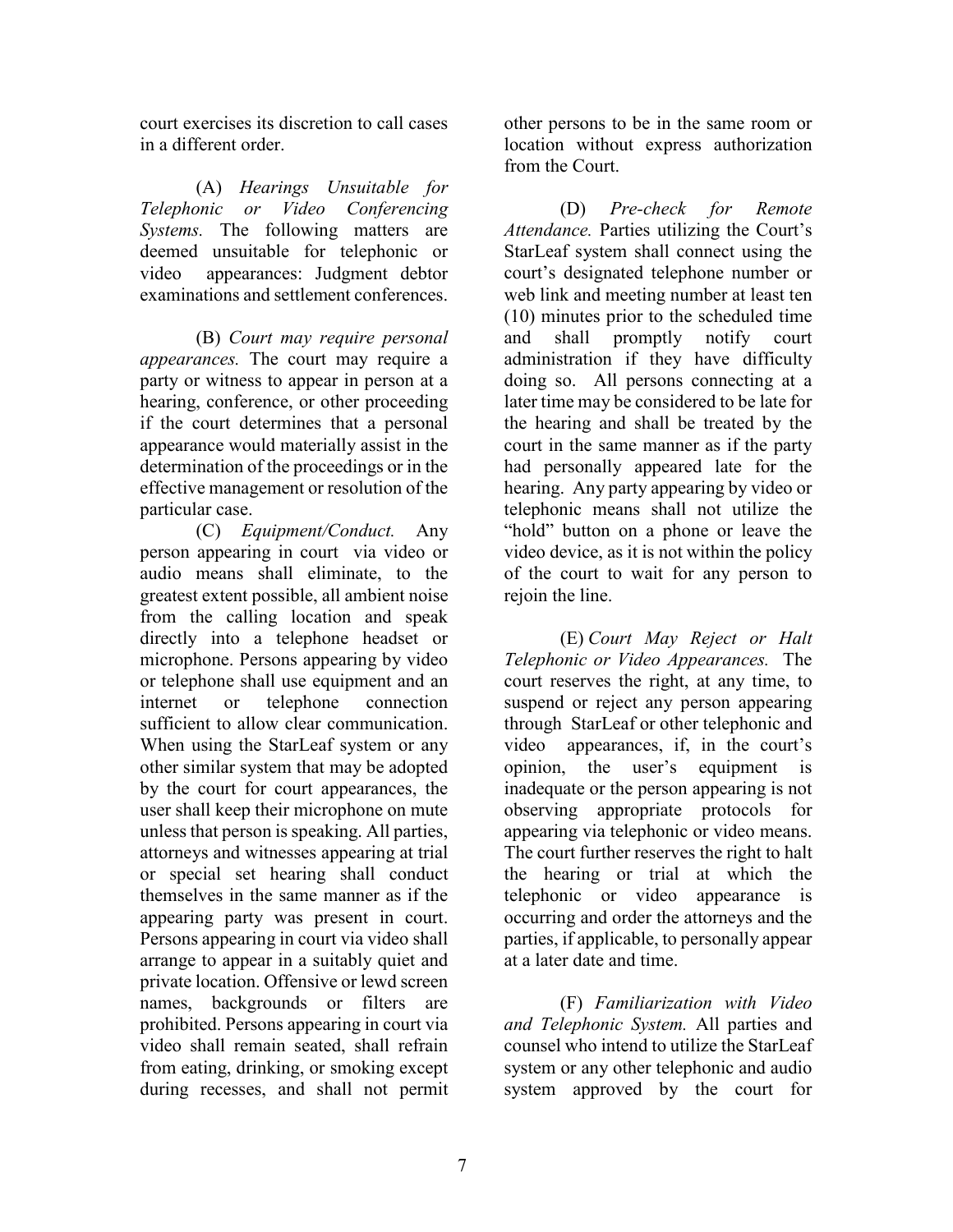appearances at hearings or trial, shall familiarize themselves with the operation of the system software and related hardware prior to their scheduled appearance.

(G) *Recording Remote Proceedings Prohibited.* The prohibition on recording proceedings of the Superior Court without prior permission extends to recording the audio or video of remote proceedings.

(i) All lawyers, litigants, participants, or observing members of the press or public who wish to take photographs or record video or audio during remote proceedings, shall comply with General Rule 16, including its requirement to first secure express permission from the judge presiding over the proceedings.

(ii) No person participating in, or listening to, such a proceeding may rebroadcast, live-stream, or otherwise disseminate any live or recorded audio or video of the court proceeding, except with written authorization by the judicial officer conducting the hearing.

(H) *Protection Order Hearings.* These hearings may occur remotely or in person unless otherwise ordered by the Court. These matters are open to the public and the Courtroom shall be open and available for all hearings. However, remote access to these hearings is limited to those involved in the case. Livestream of these hearings is not available. Remote hearing information for these hearings will not be posted on the Court's website; rather, remote hearing information will be provided directly to the parties and their counsel/advocates.

(I) *Additional Rules to be Posted on Superior Court Website.* Additional or

supplemental rules pertaining to the use of the StarLeaf system or other similar system adopted by the court may be posted on the court's webpage located at:

# [https://www.islandcountywa.gov/Superi](https://www.islandcountywa.gov/SuperiorCourt/Pages/SuperiorCourtAdministration.aspx) [orCourt/Pages/SuperiorCourtAdministrat](https://www.islandcountywa.gov/SuperiorCourt/Pages/SuperiorCourtAdministration.aspx) [ion.aspx.](https://www.islandcountywa.gov/SuperiorCourt/Pages/SuperiorCourtAdministration.aspx)

Parties and counsel intending to appear by telephone or video should review the court's website from time to time for updated rules and procedures.

(6). *Presentation of Orders After Hearing.* If the Court rules on a motion at the conclusion of a scheduled hearing, the substantially prevailing party or such other party designated by the Court, shall prepare an order and any necessary findings in conformity with the Court's oral pronouncement. The proposed order shall be prepared and submitted to opposing counsel or self-represented party, within 15 days of the date of the oral ruling or written decision and a judge's copy provided to the Court as required by these rules. The proposed order shall be scheduled for presentation no later than 45 days after the date the ruling was made, either orally or in writing. [Adopted effective September 1, 2022.]

# **(c) - (d) (No Local Rules)**

**(e) Motions and Orders to be Separate.**  Motions and orders shall not be combined into one document. An order shall always be set forth in a separate document.

[Amended effective September 1, 2021; September 1, 2022.]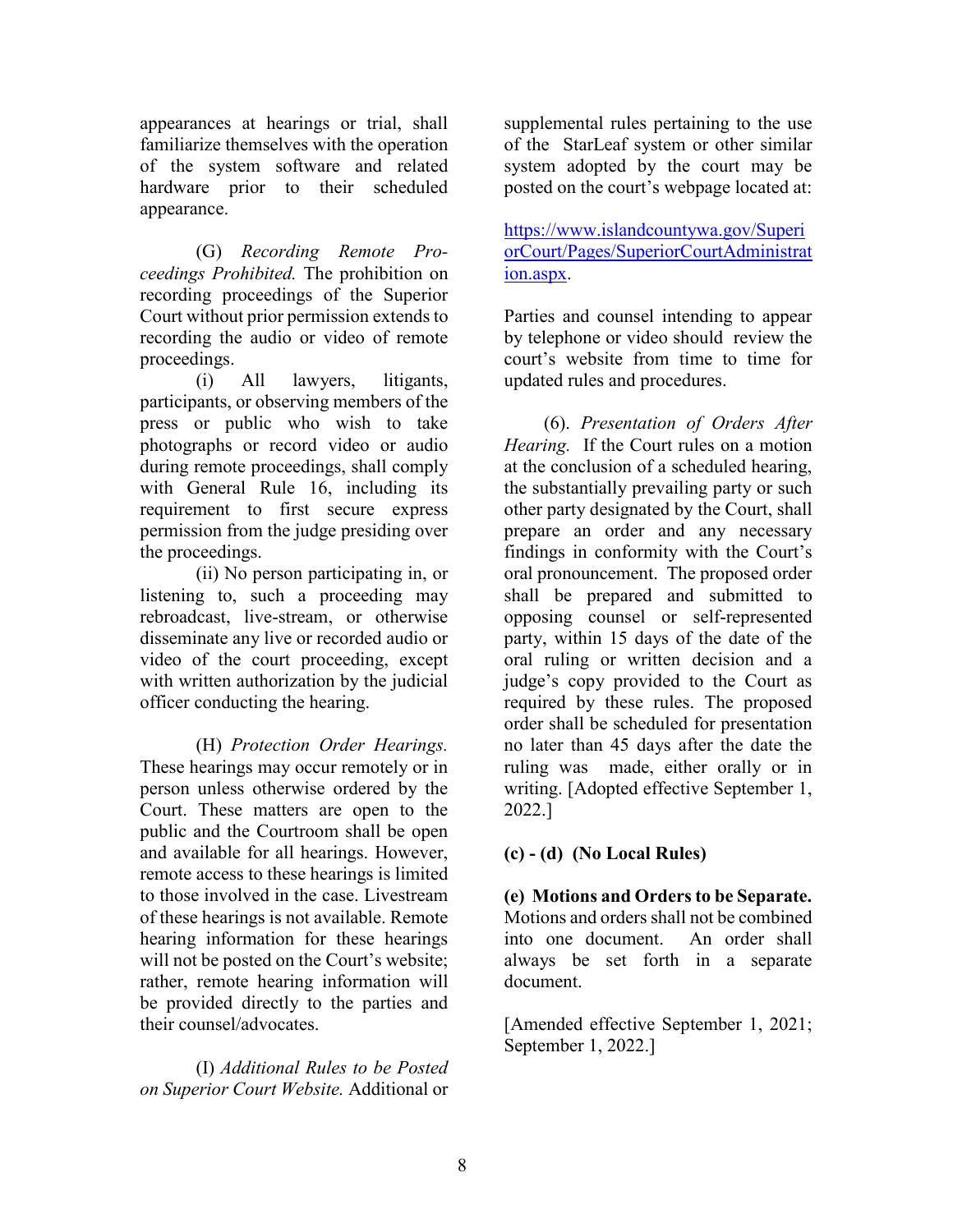#### **LCR 8 GENERAL RULES OF PLEADING (NO LOCAL RULES***)*

#### **LCR 9 PLEADING SPECIAL MATTERS (NO LOCAL RULES)**

#### **LCR 10 FORM OF PLEADINGS AND OTHER PAPERS**

#### **(a) - (c) (No Local Rules)**

**(d) Format Requirements.** Pleadings and other papers submitted for filing with the Clerk shall conform to the provisions of GR 14. In addition, the following rules apply:

(1) *Tabs or Separators in Documents.* Any tabs or separators used within documents shall be placed at the bottom of the page only.

(2) *Page Format.* The text of all briefs, legal memoranda, motions, declarations and affidavits shall be typed, double spaced, or legibly hand printed. Print in any format must appear as twelve point or larger type in the following fonts or their equivalent: Times New Roman, Courier, CG Times, Arial, Century, and Century Schoolbook.

(3) *Use of Photos of Documents as Originals Prohibited.* Use of a photograph of a page of an original document – as, for example, the use of a photograph of a signature page taken with a cellphone by the signer as an original document's signature page – often results in illegibility and is therefore prohibited.

(4) *Photocopies, Screenshots Photographs.* Photocopies, screenshots, or photographs that are incorporated into original documents that are filed with the court –such as exhibits to a declaration --

shall be legible and of sufficient resolution to allow legible replication by scanning or copying. Particular care must be taken with photographs or other documents that often do not reproduce clearly.

#### **(e) Format Recommendations.**

#### (1) - (6) (No Local Rules)

(7) *Black and White or Color Photographs.* Filing of documents that incorporate color photographs presents technical issues. Black and white reproductions are therefore preferred. Counsel or self-represented parties who choose to file documents that incorporate color photographs must consult with the Island County Superior Court Clerk's Office to arrange for filing such originals at least one judicial day in advance of the day they would otherwise be due.

**(f) - (g) (No Local Rules)**

#### **LCR 11 SIGNING AND DRAFTING OF PLEADINGS, MOTIONS, AND LEGAL MEMORANDA; SANCTIONS**

**(a) Violations of Local Court Rules.**  Violation of these local court rules may result in sanctions as set forth in CR 11.

**(b) (No Local Rules)**

#### **LCR 12 - 15 (NO LOCAL RULES)**

# **LCR 16 PRETRIAL PROCEDURE AND FORMULATING ISSUES**

**(a) - (b) (No Local Rules)**

**(c) Pretrial Readiness Hearings.**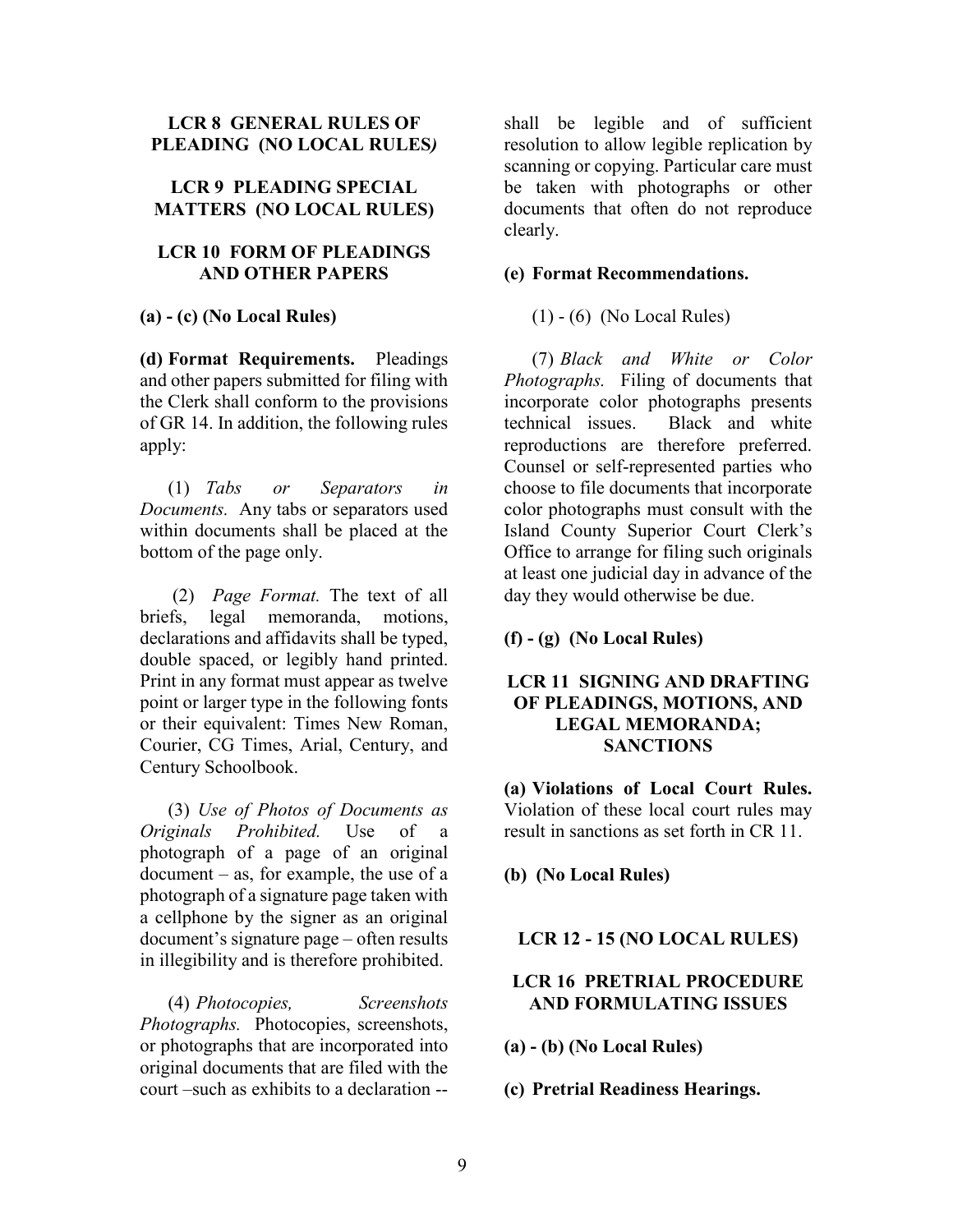(1) *Time.* The court administrator shall set pretrial readiness hearings in all civil and domestic cases approximately a month prior to the assigned trial date.

(2) *Matters Considered.* Matters to be considered at the readiness hearing may include, but are not limited to, the following: Completion of mandatory mediation, completion of mandatory parenting seminar, witness availability, confirmation of length of trial, continuance of trial date pursuant to LCR 40(e), and pretrial motions.

(3) *Completion of Discovery.* Unless otherwise stipulated by the parties, or ordered by the court upon good cause shown and on such terms and conditions as are just, all discovery allowed under CR 26-37, including responses and supplementation thereto, must be completed no later than the scheduled date of the pretrial readiness hearing. Nothing herein stated shall modify a party's responsibility to promptly supplement responses to discovery or otherwise comply with discovery.

(4) *Statement of Readiness for Trial.* If there are no matters to be resolved by the court, a party's personal appearance at the readiness hearing may be waived, provided the party has certified his or her readiness for trial with a written statement of readiness for trial filed with the court. *See,* Forms Appendix G.

**(d) Settlement Conference**. Any party in a civil action may schedule a pretrial settlement conference through the court administrator for hearing no later than 21 days prior to trial. The settlement conference shall be before a judge who has not been assigned to preside at any subsequent trial. Attendance at the settlement conference by all parties and counsel shall be mandatory, unless the court determines that circumstances exist precluding another party's attendance. Attendance by non-parties is permissible upon agreement by the parties. The parties shall provide documentation clearly stating the issues involved to the settlement conference judge at least two (2) days prior to the settlement conference.

#### **PARTIES (Rules 17-25) (NO LOCAL RULES)**

#### **DEPOSITIONS AND DISCOVERY (Rules 26-37)**

#### **LCR 26 - 32 (NO LOCAL RULES)**

#### **LCR 33 INTERROGATORIES TO PARTIES**

**(a) Availability; Procedures for Use.**  Interrogatories and answers thereto shall

not be filed with the court, unless they are submitted as evidence in support of the motion or petition. A copy of the face page containing proof of service may be filed with the court.

#### **LCR 34 - 37 (NO LOCAL RULES)**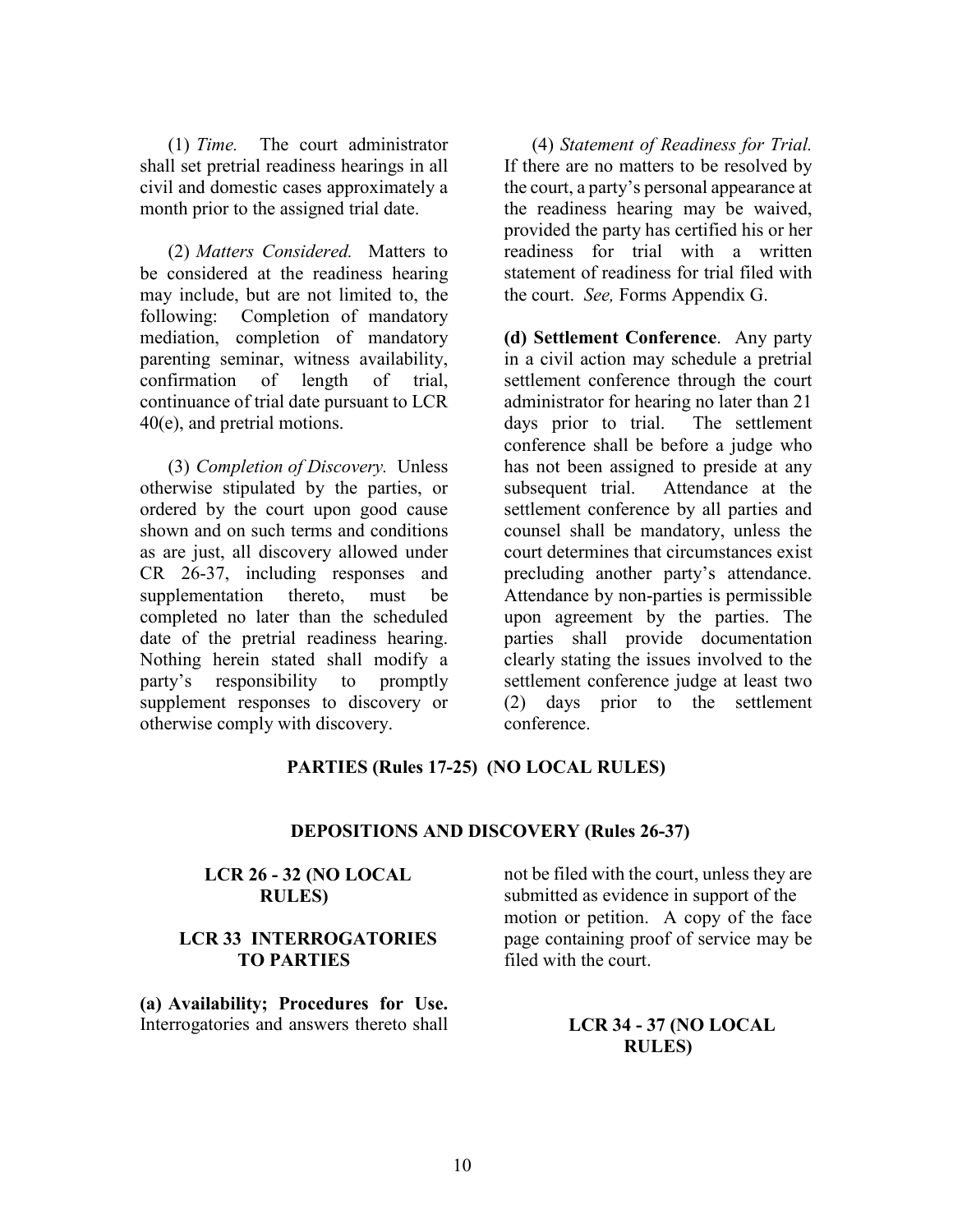#### **LCR 38 - 39 (NO LOCAL RULES)**

#### **LCR 40 ASSIGNMENT OF CASES**

#### **(a) Notice of Trial - Note of Issues.**

# (1) - (5) (No Local Rules)

(6) *Trial Brief in Civil Trials.* In all civil trials, each party shall prepare a trial brief or memorandum of authorities containing the issues involved and the authorities supporting the same. The trial briefs shall be filed with the clerk, copies served on opposing counsel and a copy provided to the assigned judge by noon on the Friday before the date set for commencement of trial.

#### **(b) Methods.**

(1) *Note for Trial Setting.* Counsel or, if self-represented, parties shall file with the court clerk, provide a copy to the court administrator and serve on all parties, including the guardian ad litem, a Note for Trial Setting and a Notice of Conflict Dates in the form set forth in the Forms Appendix E & F. Conflict dates shall be limited to previously scheduled vacations and trial dates. Counsel or selfrepresented parties should request sufficient time for the trial; overestimation of the length of trial is preferred to underestimation of time needed.

On the date requested for trial assignment, the court administrator, without the parties appearing, shall assign cases a specific trial date and notify the

parties, including the guardian ad litem, if any, by mail.

(2) *Confirmation of Trials.* Counsel shall confirm with the court administrator no earlier than seven (7) court days or no later than two (2) court days prior to the trial date that their trial will proceed on the scheduled trial date.

[Amended effective September 1, 2022.]

# **(c) - (d) (No Local Rules)**

**(e) Continuances.** Continuances may be granted upon mutual agreement of the parties and upon presentation of an order of continuance if the continuance is sought more than thirty (30) days in advance of the assigned trial date. A continuance sought within thirty (30) days of the assigned trial date shall be made by written motion. If either party wants to set a new trial date, that party must use the process described in LCR 40(b) above.

# **(f) (No Local Rules)**

**(g) Related Cases.** Cases are randomly assigned by the Clerk of Court to the judges of the Superior Court on an equal basis at the time of filing, with the following exception: For (1) family law petitions seeking dissolution of marriage, declaration of invalidity, legal separation, parentage and minor guardianship (2) actions brought by parties to non-marital relationships involving parenting or distribution of assets and liabilities, and (3) dependency cases, the same judge shall be assigned to all such cases involving the same parents and children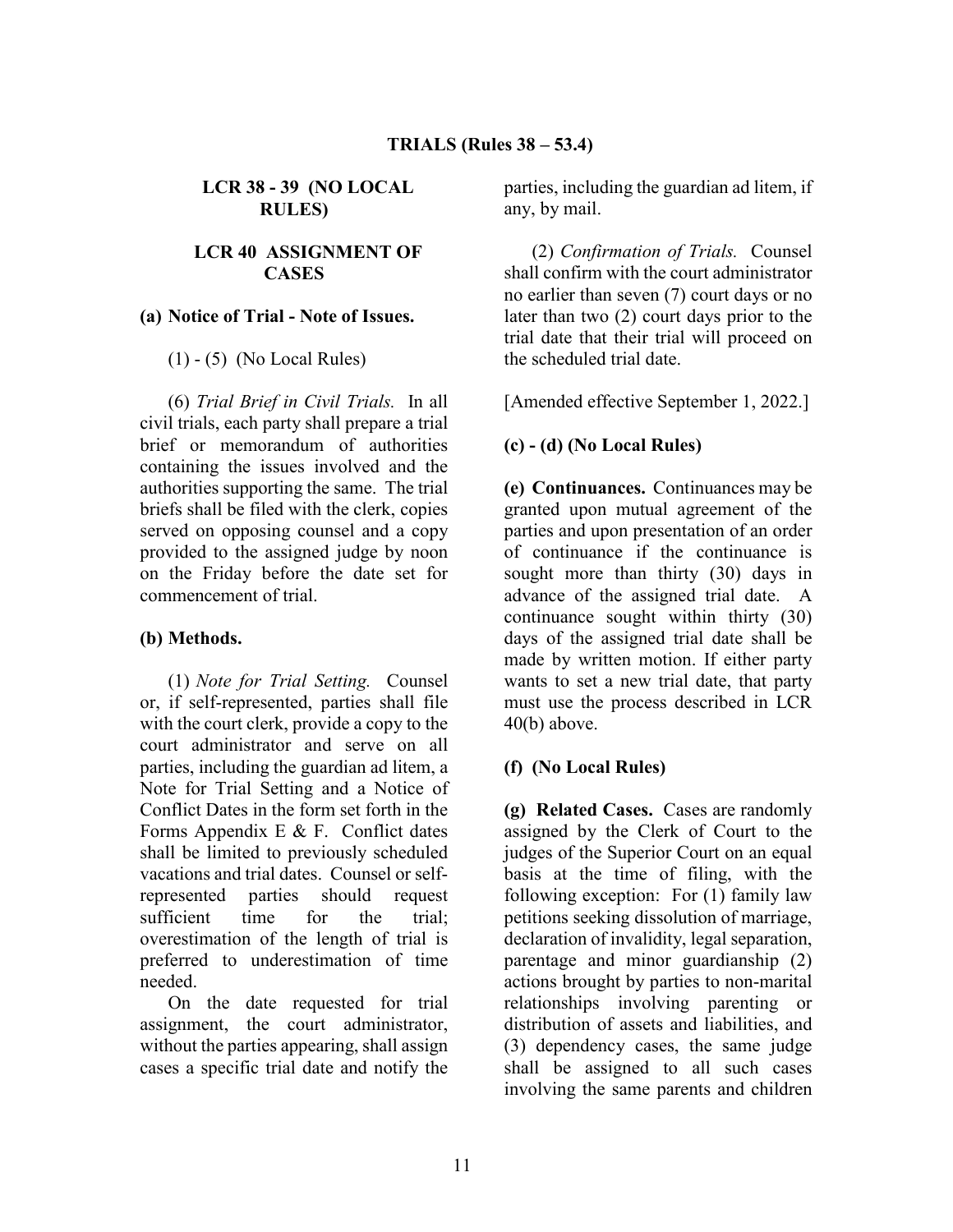pursuant to unified family court principles. Other related cases may be assigned to the same judge, by consent of the court on duly noted motion or on the court's own initiative. Whenever a case is assigned, or re-assigned, to the same judge pursuant to this rule, the other judge shall then be assigned an additional case, to equalize the case assignments between the judges.

[Amended effective September 1, 2021.]

# **LCR 41 DISMISSAL OF ACTIONS**

# **(a) - (d) (No Local Rules)**

**(e) Notice of Settlements.** If the parties fail to comply with  $CR$  41 $(e)$  and the court incurs unnecessary expenses, such as jury expenses, the court may in its discretion assess such costs to the parties.

# **LCR 42 CONSOLIDATION; SEPARATE TRIALS (NO LOCAL RULES)**

# **LCR 43 TAKING OF TESTIMONY**

**(a)** *Telephonic and Video Testimony and Appearances.* Video appearances are permitted for protection order hearings, trials, and other proceedings at which testimony will be presented; telephonic appearances at such proceedings are not permitted without express permission from the Court. Any party desiring to use the Court's StarLeaf system at a trial or evidentiary hearing, shall follow all procedures set by the court for video and telephonic appearances. Notice of any witness, party's or attorney's intent to appear at a trial, or other proceeding at which testimony will be presented by video – including a hearing after notice

on a petition for a protection order should be submitted in writing to the court administrator, with a copy to the opposing counsel or opposing party if not represented by counsel, no later than three (3) days prior to the date of the special set hearing or first trial day. Any objections to the use of video appearances by a witness or party or attorney shall be addressed at the time the hearing or trial commences. Objections shall only be granted for good cause shown.

The procedure and rules governing video appearances set forth in LCR 7(b)(5) shall apply to all trials and evidentiary hearings, including protection order hearings.

[Adopted effective September 1, 2022.]

# **(b) (No Local Rule)**

# **(c) Mode and Order of Interrogation and Presentation.** [*See*, ER 611]

# **(d -k) (No Local Rules)**

**(l)** *Trial Exhibits to Clerk in Advance of Trial.* [*See also,* GR 15(i)]. Counsel and self-represented parties shall provide all exhibits (except exhibits intended for impeachment purposes) to the superior court clerk at least two business days in advance of the trial or hearing date, to be marked for identification. The beginning number for proposed exhibits will be determined by date and time of submission. Copies of all proposed trial exhibits, except large maps or large drawings, shall be given to opposing counsel/party and to the trial judge immediately prior to the commencement of trial. Counsel shall also provide the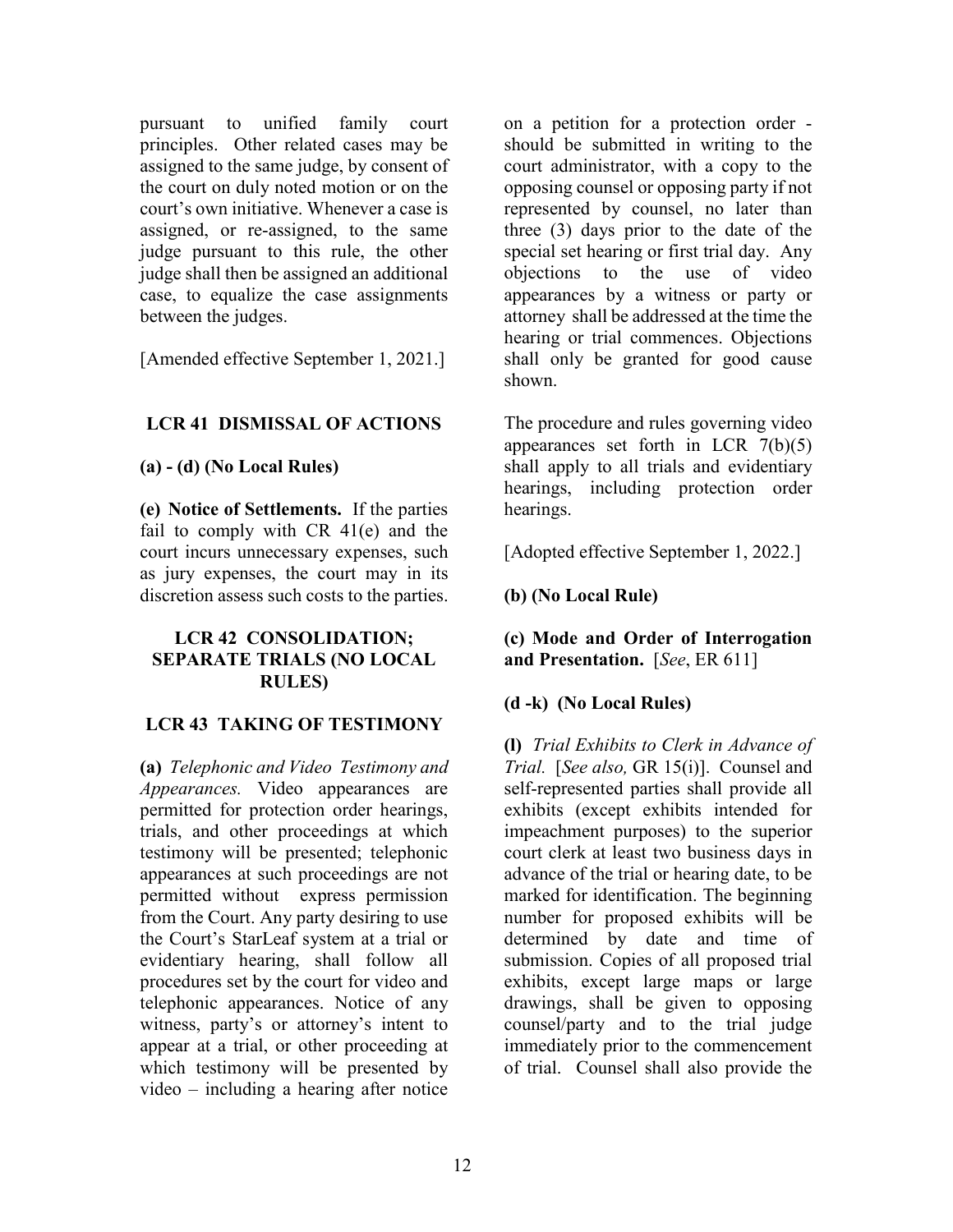clerk with an 8x11-inch version of any larger exhibit.

**(m)** *Records in Administrative Appeals.* Records of proceedings and exhibits filed as the record in an appeal of any administrative hearing shall be presumed to be exhibits to the file in the superior court. Any video conference tapes or audio tapes shall have a transcript filed in addition to the video or audio tape.

[Amended effective September 1, 2020; September 1, 2022]

#### **LCR 44 - 50 (NO LOCAL RULES)**

#### **LCR 51 INSTRUCTIONS TO JURY AND DELIBERATION**

**(a) Proposed.** Proposed jury instructions shall be submitted prior to commencement of trial but in no event later than 9 a.m. the day on which the case is called for trial.

**(b) - (i) (No Local Rules)**

# **LCR 52 - 53.4 (NO LOCAL RULES)**

#### **JUDGMENT (Rules 54-63)**

# **LCR 54 JUDGMENT AND COSTS**

# **(a) - (e) (No Local Rules)**

# **(f) Presentation.**

# (1) - (2) (No Local Rules)

(3) *Ex Parte and Remote Appearance Presentation and Fees.* Agreed orders, orders submitted when notice of presentation is waived, orders submitted when the presenting party or parties appear remotely, and *ex parte* orders based upon the record in the file, may be presented by mail through the Superior Court Clerk's office. The original order, supporting materials, and the required fee as set forth in the clerk's fee schedule  $(LCR 79(d)(1))$  must be included in the mail or delivery. If accepted by the clerk, the proposed order will be presented to the *ex parte* judge for consideration; or if the presenting party is appearing at a hearing remotely, the proposed order will be presented at the time of hearing. If rejected, the proposed order will be returned to the sender for resubmission or

in-person presentation. Self-addressed, stamped envelopes, along with copies of the proposed order, must be provided if return of any conformed materials or rejected order is sought.

[Amended effective September 1, 2022.]

# **LCR 55 DEFAULT AND JUDGMENT**

# **(a) (No Local Rules)**

#### **(b) Entry of Default Judgment.**

(1) - (4) (No Local Rules)

(5) *Default Orders, Decrees or Judgments.* If an order, decree or judgment has been entered by default, counsel representing the prevailing party, or the prevailing party if not represented by counsel, shall immediately mail a conformed copy of the order, decree or judgment signed by the judge, including the date the order was filed with the clerk, to the opponent or opponent's counsel at his or her last known address. An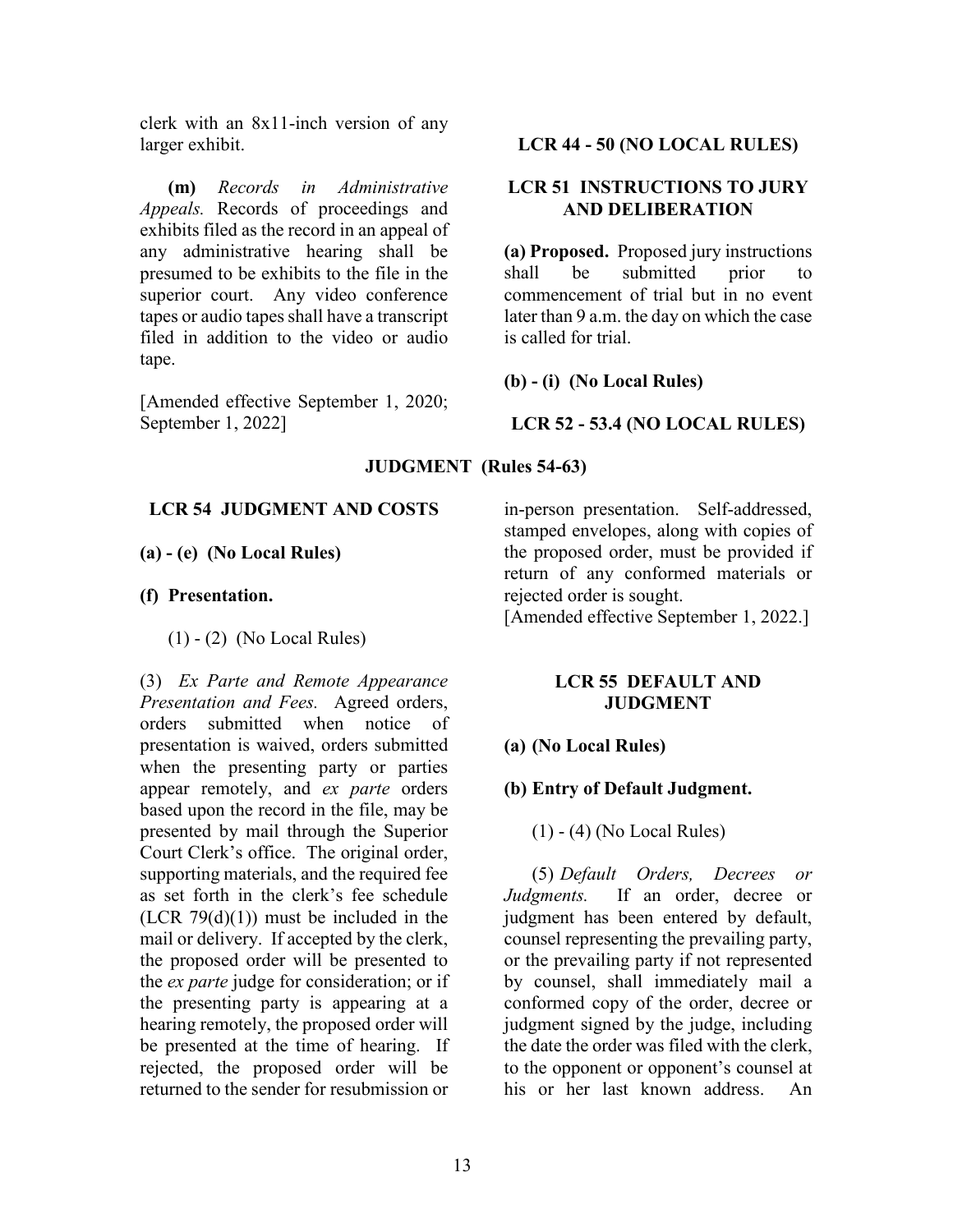affidavit or declaration showing proof of service by mailing shall be filed with the clerk.

**(c) - (f) (No Local Rules)**

# **LCR 56 SUMMARY JUDGMENT**

# **(a) - (b) (No Local Rules)**

# **(c) Motion and Proceedings.**

*(1) Confirmation of Summary Judgment Motions.* The moving party shall confirm his or her summary judgment motion with the court administrator no earlier than seven (7) court days or no later than two (2) court days prior to the hearing.

# **(d) - (h) (No Local Rules)**

# **LCR 57 - 58 (No Local Rule)**

#### **LCR 59 NEW TRIAL, RECONSIDERATION AND AMENDMENT OF JUDGMENTS**

#### **(b) Time for Motion; Contents of Motion**

 (1) *Time.* Motions for reconsideration of a Judge's or Judge *pro tem's* rulings; and for reconsideration or revision of a Commissioner's rulings, and all pleadings and documents in support thereof, must be filed and served on opposing counsel, or on the opposing party if unrepresented, and filed with the Clerk, no later than ten (10) days after entry/filing of the judgment, order, or the

judicial officer's written/memorandum decision. Judge's copies of all pleadings related to Motions submitted under this rule shall be provided to the Judge or judicial officer who made the ruling.

 (2) *Grounds for Motion.* The motion must set forth the specific grounds identified in CR 59(a) for reconsideration, and the arguments and authorities in support thereof.

 (3) *Response.* The opposing party may, within ten (10) days after receipt of the motion, file and serve on the moving party; and file with the Clerk, pleadings and documents in opposition.

 (4) *Oral Argument.* Oral arguments will be scheduled only if the judicial officer involved requests the same.

 (5) *Decision on Motion; Notice of Readiness.* Motions for reconsideration or revision shall not be noted for hearing on any motion calendar, unless oral argument has been requested by the Judge or judicial officer. After expiration of ten (10) days following filing and service of the motion, either party may file and serve on opposing counsel and file with the Clerk, a notice containing the case heading, a designation of the Judge or judicial officer making the original ruling, and certifying that the matter is ready for a ruling on the motion for reconsideration. The matter will not be brought before the Judge or judicial officer until a Notice of Readiness is filed by any party. The Notice of Readiness shall be in substantially the same form as found at Appendix O. [Adopted effective September 1, 2021; amended effective September 1, 2022.]

# **LCR 60 - 63 (No Local Rules)**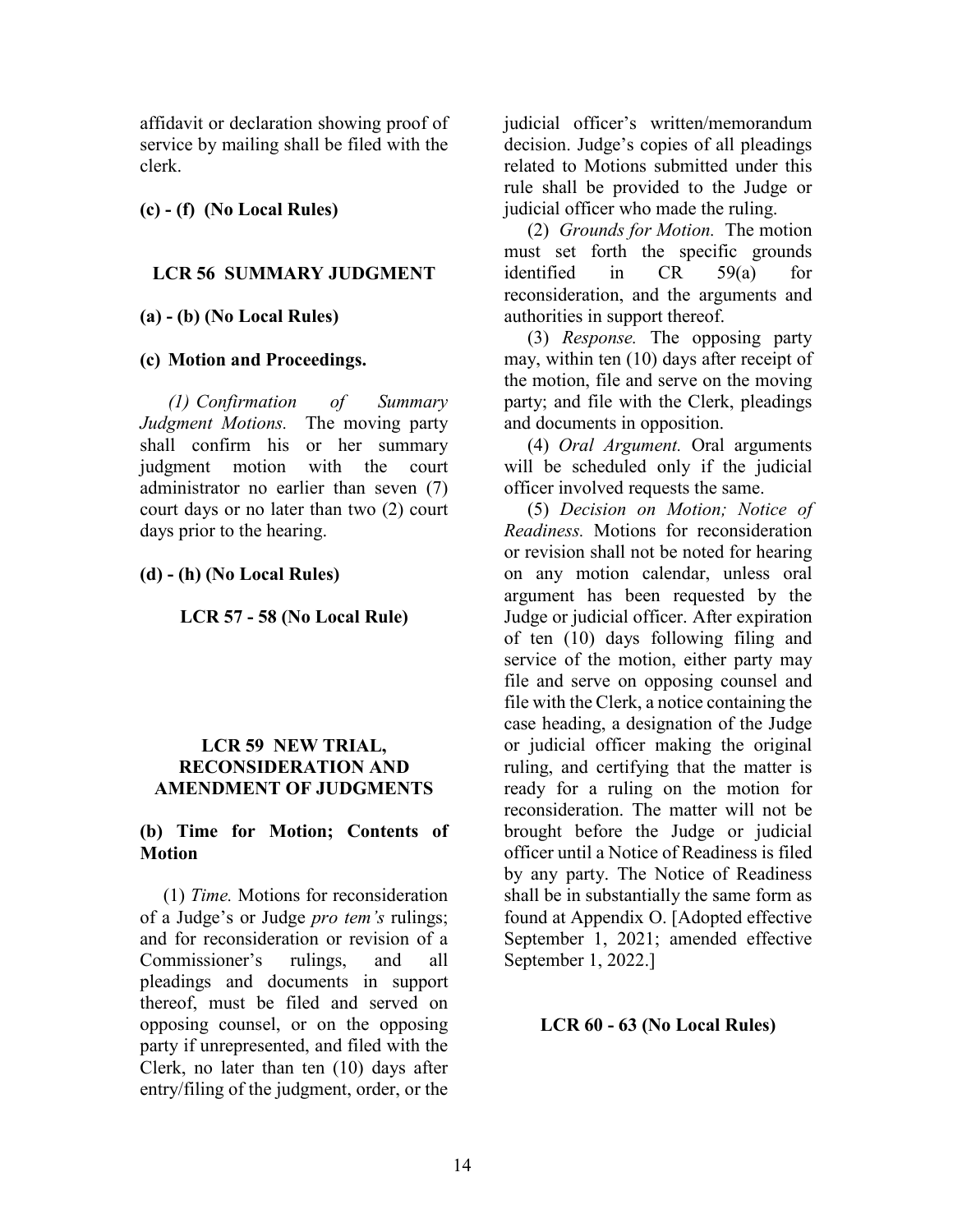# **PROVISIONAL AND FINAL REMEDIES (Rules 64 – 71) (NO LOCAL RULES)**

#### **APPEALS (Rules 72-76) (NO LOCAL RULES)**

#### **SUPERIOR COURTS AND CLERKS (Rules 77 – 80)**

#### **LCR 77 SUPERIOR COURTS AND JUDICIAL OFFICERS.**

**(a) (No Local Rules)**

#### **(b) Powers of Superior Courts.**

(1) *Powers of Court in Conduct of Judicial Proceedings.* [See RCW 2.28.010.]

(A) Conduct and Dress Code. All participants and spectators shall follow the Conduct and Dress Code adopted by the judges and posted outside the courtrooms. A copy of the local conduct and dress code may be found in the Forms Appendix L.

(B) Professional Conduct. Counsel should adhere to the Guidelines for Professional Courtesy, as well as the "Courtroom Decorum and Practice Guidelines," a copy of which may be found in the Forms Appendix M.

 $(2) - (3)$  No Local Rules

**(c) (No Local Rules)**

#### **(d) Superior Court-Hours of**

**Operation.** Unless otherwise ordered, the Island County Superior Court shall be open, as set forth in CR 77(d), on judicial days at least from 8:30 a.m. to noon, and from 1:00 p.m. to 4:30 p.m. Non-judicial days are designated as Saturday and Sunday and those days designated by law as legal holidays.

**(e) No Court on Legal Holidays – Exceptions.** [See RCW 2.28.100]. The court shall observe all legal holidays.

#### **(f) Sessions.**

(1) Involuntary Commitment Hearings. Involuntary commitment hearings shall be held as occasion demands to expedite the hearing, availability of medical testimony, and the convenience of the court. The prosecuting attorney shall notify the office of the court administrator immediately upon the filing of an application, and the time and place of the hearing shall be set by the court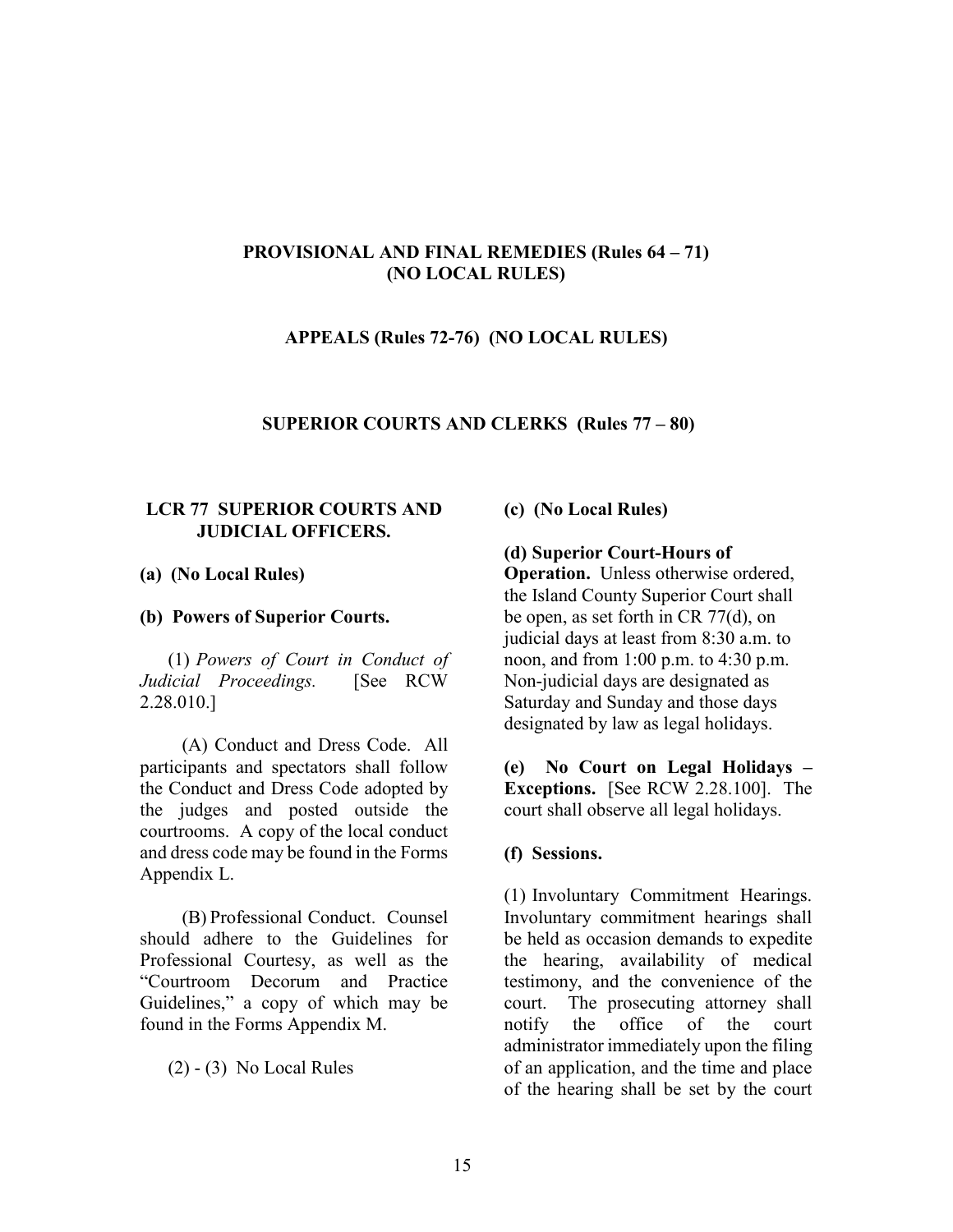administrator at the earliest date compatible with the foregoing factors.

# **(g) - (i) (No Local Rules)**

**(j) Trials and Hearings.** Jury trials in Island County Superior Court shall be on the date assigned by the court administrator and shall be held Tuesday through Friday, from 9:30 a.m. until 4:15 p.m., with a break from noon until 1:30 p.m., or at such other times and for such duration as designated in advance by the court as the docket of cases warrants.

Special set hearings and bench trials shall be scheduled on the dates assigned by the Superior Court, Court Administrator. [Amended effective September 1, 2021; September 1, 2022.]

**(k) Motion Day - Local Rules.** The Island County docket shall be as follows:

(1) *Law and Motion Calendars.* The civil, adult criminal, and juvenile offender law and motion calendar for Island County shall be held on Monday of each week in the assigned departments. If Monday falls on a legal holiday, then the motion calendar shall be heard on the following Tuesday. If any matter on the law and motion calendar is expected to last longer than 15 minutes total, the parties must obtain a specially set hearing date from the court administrator pursuant to  $LCR$  5(k). See Forms Appendix D for Notice of Hearing.

(A) Civil Motion Calendar. Closed civil hearings, including adoptions, shall be heard at 9:00 a.m. Unless the judge presiding over a particular civil motions calendar determines otherwise, open civil hearings shall be heard from 9:30 a.m. to noon in

the following order: Ex parte matters; supplemental proceedings; readiness hearings; parentage motions where paternity has previously been determined; uncontested matters in probates and guardianships; uncontested dissolutions presented by attorney; all orders to show cause and motions in domestic actions; other orders to show cause and motions in civil case; motions; and orders subsequent to judgment and motions for summary judgment. Provided, however, that any motion, or, as regards a case in which more than one motion has been noted for hearing on the same day, any case that is expected to take longer than 15 minutes shall be scheduled as a "special set" hearing, pursuant to LCR 5(k) above.

(B) Criminal and Juvenile Offender Calendars. The criminal and juvenile offender calendars shall be heard on Monday from 1:30 p.m. to 4:15 p.m. Criminal and juvenile offender preliminary hearings and hearings on bench warrants shall be heard Monday during the criminal and juvenile offender calendar and at 1:15 p.m. on Tuesday through Friday.

(2) *Special Calendars*.

(A) **Tuesday.** The court shall hear the following matters every *Tuesday*:

i. **Self-represented Marriage Dissolutions (final orders)** shall be heard at 8:30 a.m.

ii. **Parentage, At-risk youth (ARY), CHINS, and emancipation**  proceedings shall be heard at 9:30 a.m.

iii. **Truancy proceedings** shall be heard at 3:00 p.m.

(B) **Wednesdays.** The court shall hear the following matters every *Wednesday*: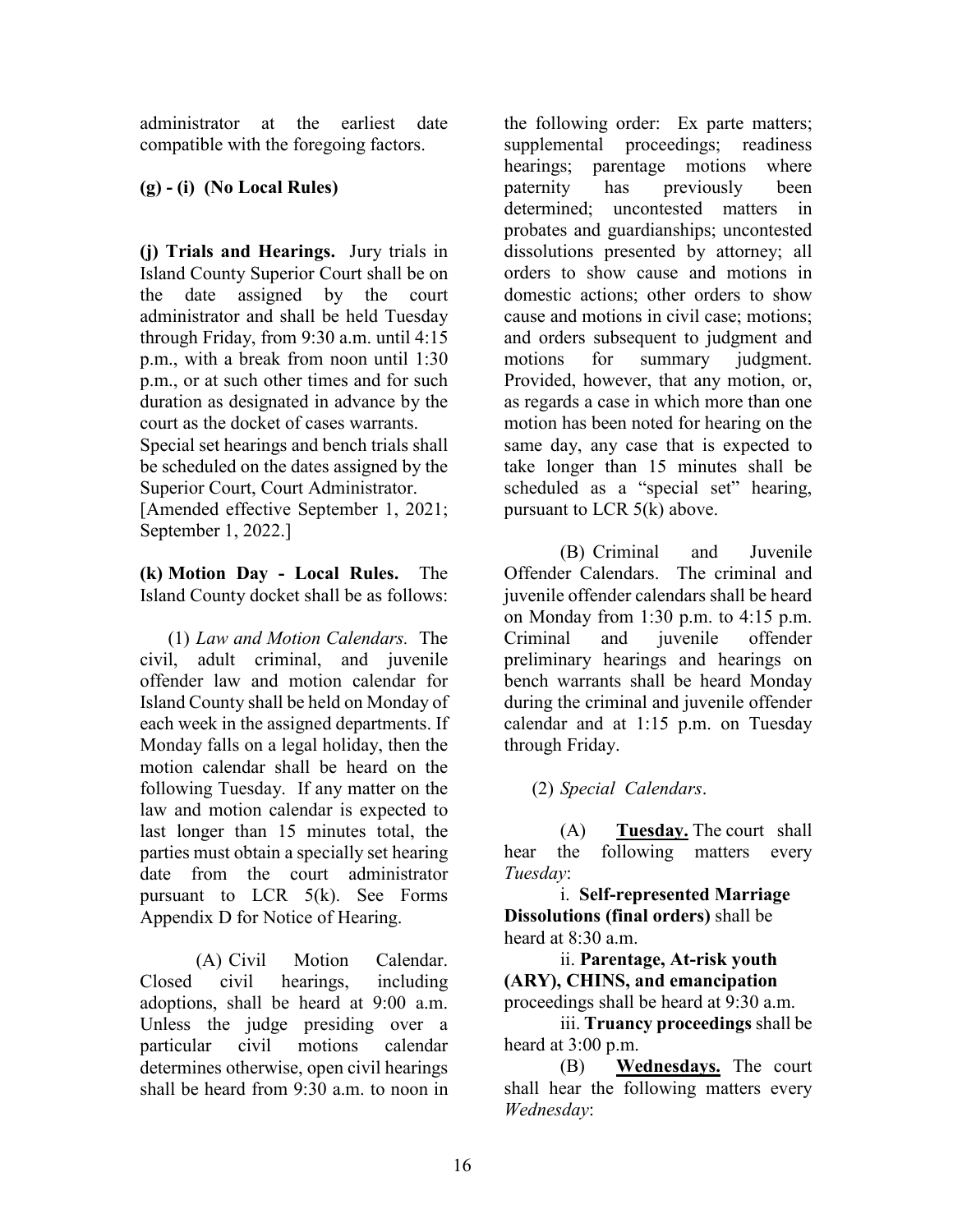i. **Shelter Care** hearings shall be held at 10:30 a.m. (If such hearings must be held on a day other than Wednesday, such hearings shall be held at 8:30 a.m. on Friday.)

# ii. **Domestic violence, antiharassment, and sexual assault protection order cases** shall be heard at 2:00 p.m.

(C) **Thursdays.** The court shall hear the following matters every *Thursday*:

i. **Dependency** petitions and related hearings shall be heard at 9:30 a.m.

ii. **Adult Drug Court** shall be held at 10:30 a.m.

iii. **Family Reunification Court** shall be held at 2:30 p.m.

[Amended effective September 1, 2022.]

(3) *Ex Parte Calendar.* The e*x parte* calendar shall be heard at the beginning of the Monday civil motion calendar and at 1:00 p.m. on Tuesday through Friday. Parties and counsel who intend to submit a matter to the court for consideration on the *ex parte* calendar shall file all pleadings and supporting documents with the Clerk and provide judge's copies to court administration at least one court day prior to the date that a matter will be presented on the *ex parte* calendar.

[Amended effective September 1, 2022.]

# **LCR 78 CLERKS**

**(a) - (f) (No Local Rules) (g) Payment and Disbursal of Trust Funds.**

 (1*) Payment of Trust Funds*. Trust funds shall be paid to the clerk of court with one of the following methods of payment: cash, cashier's check, money order, certified check, government check, attorney's check, or company's check.

(2) *Disbursal of Trust Funds.* Trust funds that are paid by attorney's check or company's check will be available to be disbursed eight court days after receipt by the clerk. Trust funds that are paid by any other method listed in subsection (1) above will normally be available to be disbursed the first or second court day following receipt by the clerk.

# **LCR 79 BOOKS AND RECORDS KEPT BY THE CLERK**

# **(a) - (c) (No Local Rules)**

# **(d) Other Books and Records of Clerk.**

(1) *Clerk's Fee Schedule.* The clerk of the court will maintain a schedule of charges authorized by law for clerk's services. The schedule shall be available for public inspection and will be maintained in the clerk's office and on the clerk's website.

(2) *Filing Family Court Documents.*  The clerk shall file the petition for Family Court and other documents in a special file maintained for such matters, if no dissolution action has been filed previously. Such Family Court documents may be kept in one file and numbered serially. If the petition states that a dissolution action has been filed, the clerk shall file all Family Court documents in the dissolution file as a part of that cause of action, bearing the same cause number.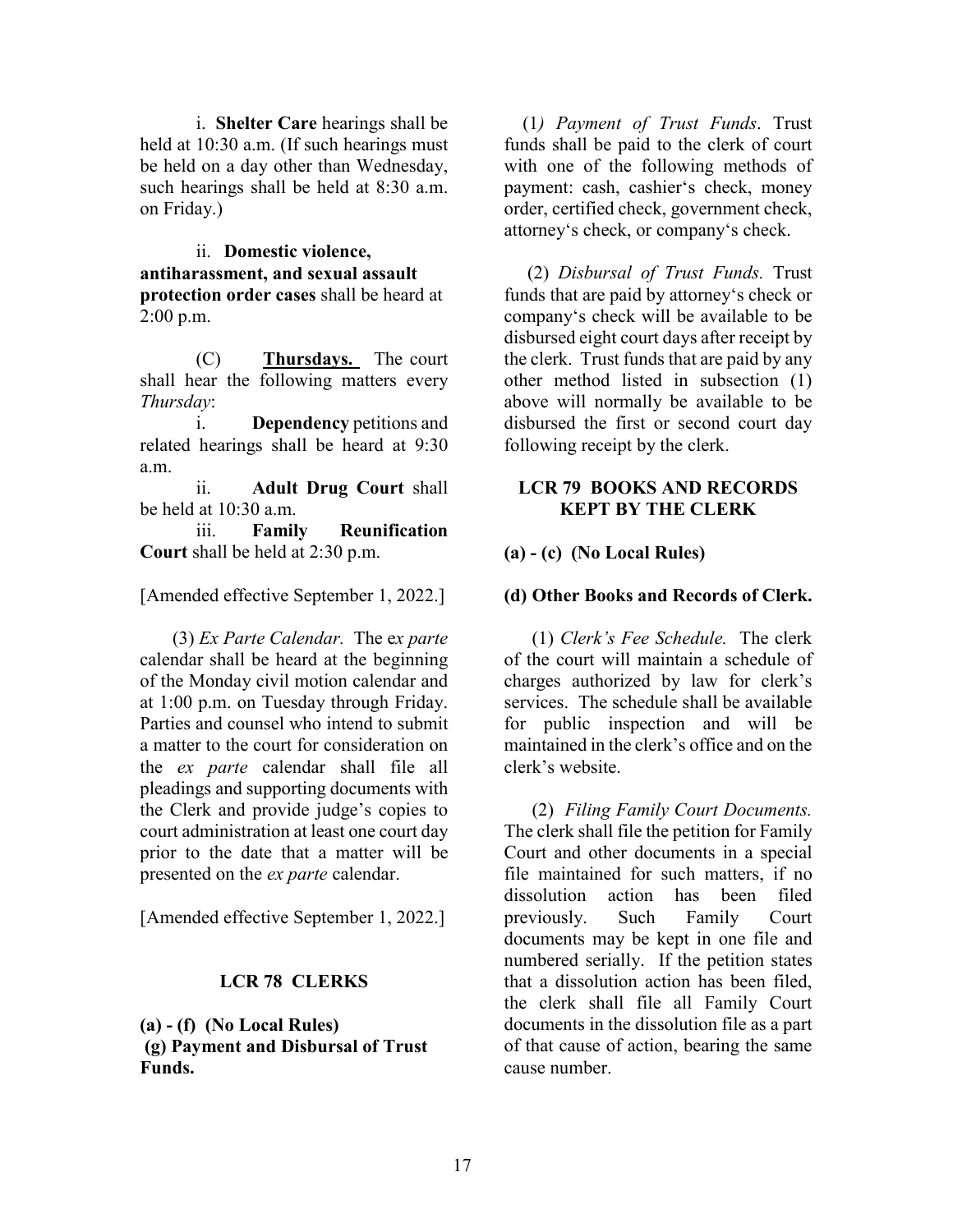(3) *Court Files.* Case files are maintained electronically. Copies of a file or of the documents therein may be obtained from the clerk as provided by law and rule.

**(e) Destruction of Records.** After final judgment, if the time of the appeal has elapsed and no appeal has been taken, the court, upon application of any party or other person entitled to the possession of one or more exhibits, may in its discretion order the withdrawal of such exhibit or exhibits and delivery thereof to such party or other person.

**(f) List of Pending Decisions. (No Local Rules)**

**(a) Matters Not Reported/Audio Recording.** Unless requested by a party and expressly directed by the judge, the following matters will not be reported when a court reporter is present: Opening statements and closing arguments in nonjury civil trials; *ex parte* matters on the law and motion calendar; verbal statements in a tape recording; video tape recording used at trial or in a hearing. In any proceeding where a court reporter is not present, the Court will be audio recording the proceedings using the FTR ("For The Record") recording protocol.

#### **(b) - (c) (No Local Rules)**

[Amended effective September 1, 2021.]

#### **LCR 80 COURT REPORTERS**

#### **GENERAL PROVISIONS (Rules 81-86)**

#### **LCR 81 - 84 (NO LOCAL RULES)**

#### **LCR 85 TITLE OF RULES**

These rules shall be known and cited as the Local Civil Rules for Island County Superior Court. LCR is the official abbreviation. Special Rules shall be abbreviated LSPR.

#### **LCR 86 NO LOCAL RULES**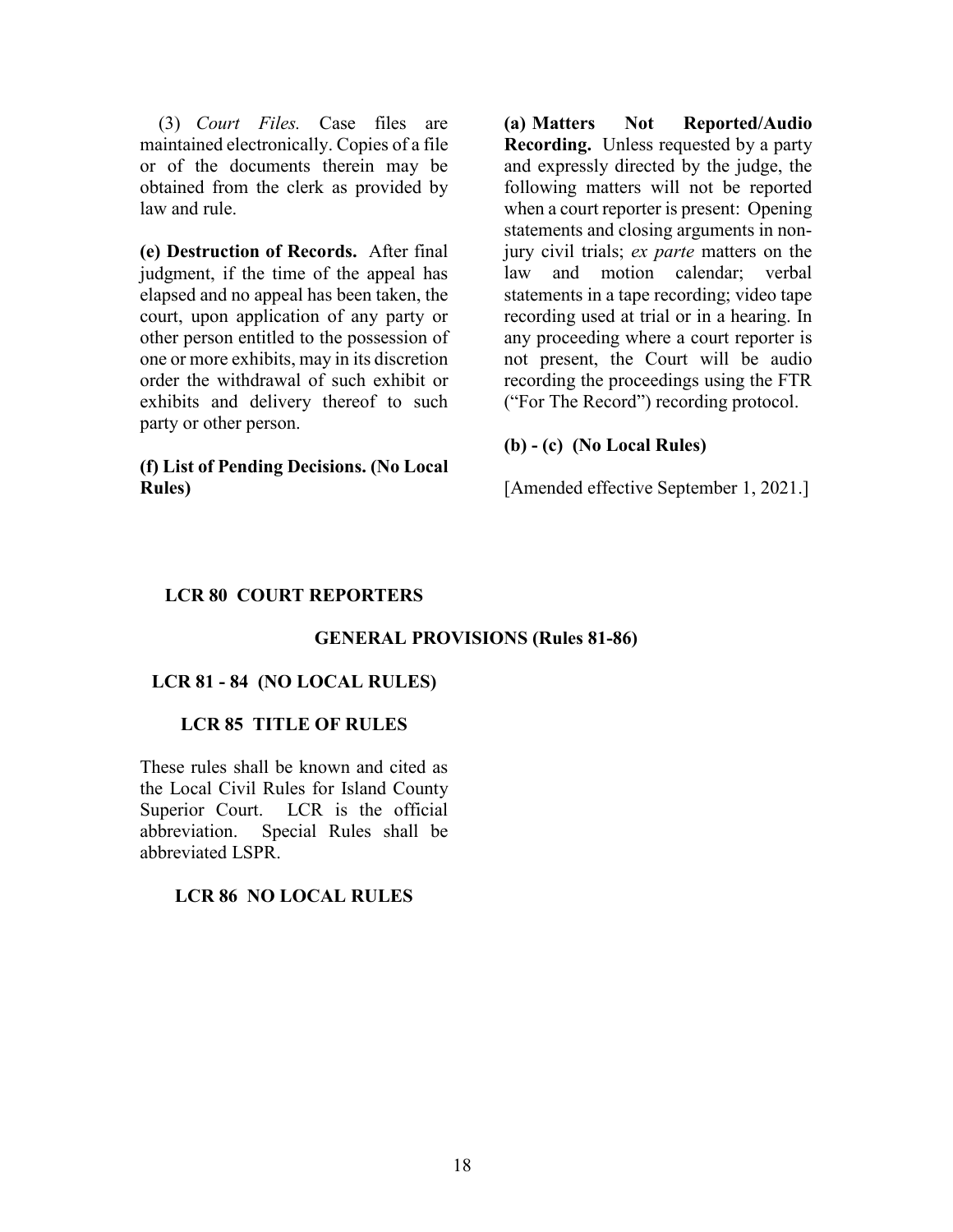#### **PART II LOCAL / SPECIAL PROCEEDINGS RULES (LSPR) ISLAND COUNTY SUPERIOR COURT** Effective September 1, 2022

# **LSPR 94 FAMILY LAW RULES**

**(a) Scope of Rules.** LSPR 94 shall apply to all (1) family law petitions seeking dissolution of marriage, declaration of invalidity, legal separation, or parentage determination; and (2) actions brought by parties to non-marital relationships involving parenting, support or nonmarital distribution of assets and liabilities. This rule shall also apply to all modification actions filed in the specified cases.

**(b) Court's Automatic Temporary Order.** Upon filing a summons and petition in any of the actions specified in LSPR 94(a), above, the court on its own motion shall automatically issue the temporary order set forth in the Forms Appendix A, entitled "Court's Automatic Temporary Order Re: LSPR 94."

# **(c) Affidavits and Declarations – Page Limits.**

(1) Number of Pages of Declarations and Affidavits Limited.Absent prior authorization of the court, the entirety of all declarations, affidavits from the parties and non-expert witnesses in support of motions, (except financial declarations, financial documents and sealed source documents), shall be limited to a sum total of twenty (20) pages. The entirety of all declarations and affidavits submitted in response to

motions shall not exceed twenty (20) pages. The entirety of all declarations and affidavits submitted in reply to the response shall not exceed ten (10) pages.

 (2) Exhibits. Exhibits that consist of declarations or affidavits of parties or witnesses, including electronic communications such as emails, text messages, depositions or other similar materials, shall count toward the above page limit. A declaration may contain a summary of the content of a text message or email without attaching a copy of the actual communication, so long as it is available for inspection by any other party to the proceeding.

 (3) Financial Declarations. Financial declarations and financial documents do not count toward the page limit.

 (4) Expert Witness Reports and Evaluations. Declarations, affidavits, and reports from Volunteer Guardians ad Litem (VGAL), Guardians Ad Litem (GAL), Court Visitors and expert witnesses do not count toward the page limit.

 (5) Miscellaneous Exceptions. Copies of declarations or affidavits previously filed for a motion already ruled upon and supplied only as a convenience to the court in lieu of the court file do not count toward the page limit.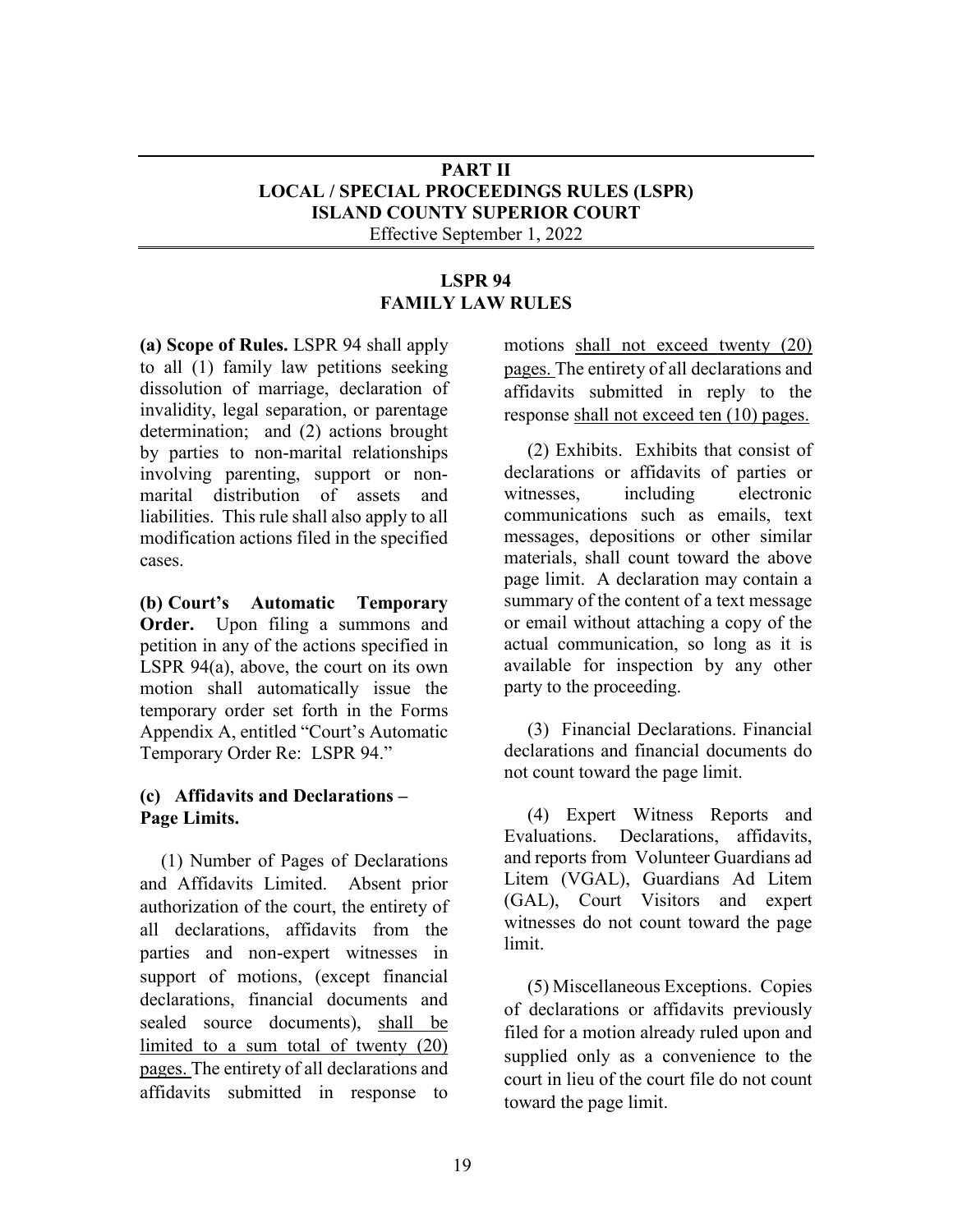(6) Format.All declarations and affidavits and factual statements in mandatory family law forms must comply with GR 14 (format for pleadings and other papers) and LCR 10(d). Pages in declarations or affidavits shall be sequentially numbered at the bottom of the page and exhibits shall be labeled by exhibit letter or number.

 (7) Circumvention Prohibited. This rule may not be circumvented by filing several motions in the same family law matter on the same day. Similarly, this rule may not be circumvented by including factual content in mandatory family law forms that should otherwise be included in a party's or witness' declaration.

 (8) Violations.If the Court finds that one or more of the parties violated this rule, the Court may, on its own motion or upon objection of a party, assess terms, strike or continue the matter, or refuse to consider the materials that violate this rule.

**(d) Financial Declarations and Verified Statement of Assets and Liabilities.** Within 30 days after the filing of an answer or other responsive pleading in any of the actions specified in LSPR 94(a), each party shall serve the opposing party with (1) a Financial Declaration (WPF DRPSCU 01.1550) and all attachments in all cases involving a request for child support, maintenance or attorney fees, and (2) a Verified Statement of Assets and Liabilities in the form set out in the Forms Appendix B. The Financial Declaration shall be filed with the court. All parties have a duty to supplement the documents when additional information becomes available. Each party shall file with the

court a Proof of Mailing or Delivery in the Forms Appendix C, attesting that the Financial Declaration and all attachments and the Verified Statements of Assets and Liabilities has been provided to the other party within the 30-day time limit.

**(e) Parenting Seminars.** This rule shall apply to all cases in which the court is being asked to enter a parenting plan or residential schedule for minor children.

(1) *Mandatory Attendance.* Unless waived as provided herein, within 30 days of filing an appearance, answer or other responsive pleading in an action involving a parenting plan or residential schedule for minor children, both parties shall register for a court-approved parent education seminar on the effects of family transitions on children, unless the parties have previously attended such a course within the last three years. Each party shall attend the seminar within 60 days of registering.

(2) *Certificate of Completion.* Upon completion of the seminar, each party shall file with the court the seminar completion certificate provided by the sponsoring agency or provider. Additionally, a copy of the certificate of completion shall be provided to the judge at presentation of final documents.

(3) *Fees.* Each party attending a seminar shall pay a fee charged by the approved provider and authorized by the court.

(4) *Seminar Providers.* The court shall establish standards for parenting seminars and shall approve seminar providers. A list of approved parenting seminars shall be available from the court facilitator. If a parenting seminar is not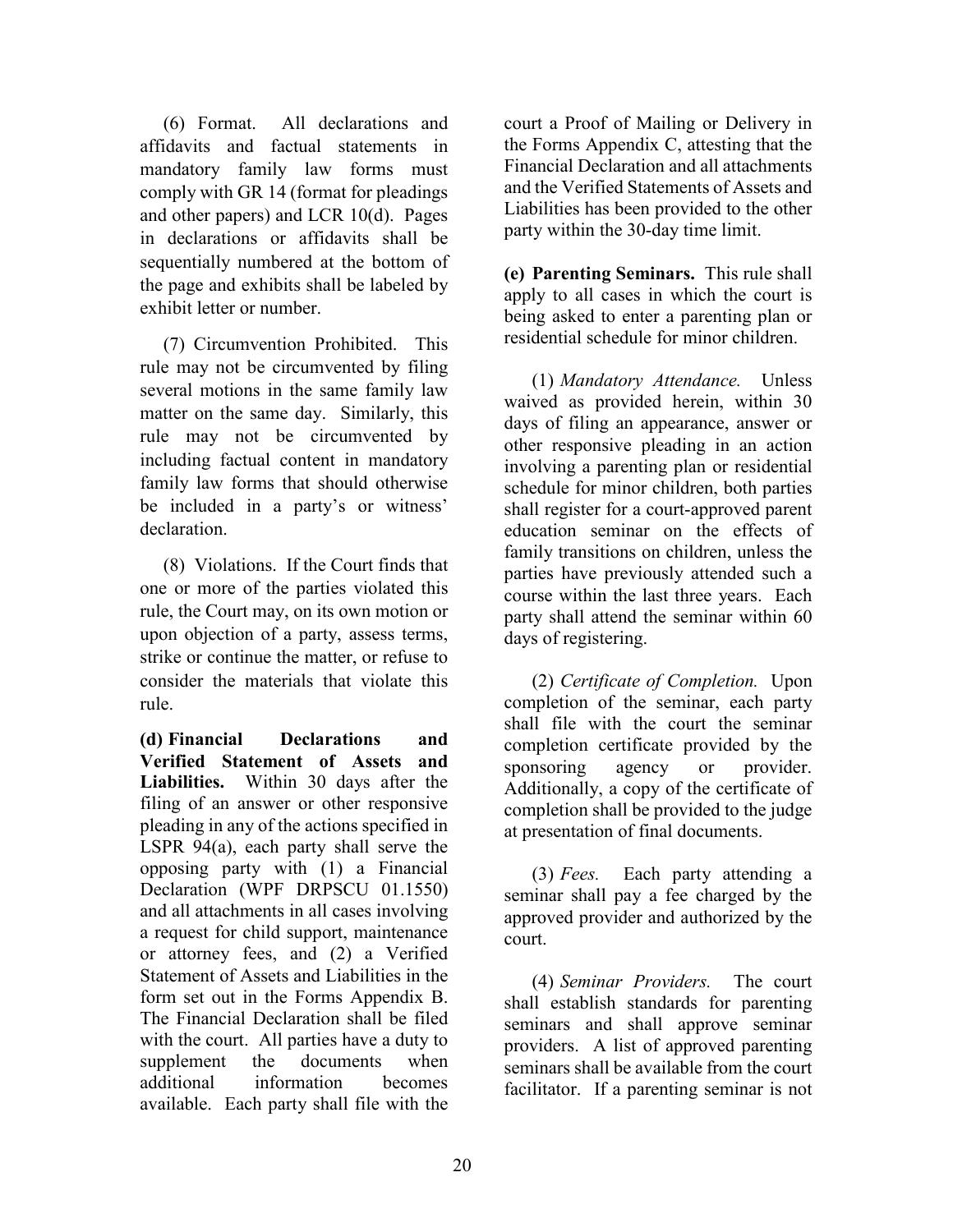included on the list, then the court, upon proper motion, may allow other seminar providers to fulfill this requirement on a case-by-case basis. Online parenting seminars and out-of-county seminar providers require prior court approval, unless they are on the Island County approved list.

# (5)*Waiver and Special Consideration*

(A) Opposing Parties. In no case shall opposing parties be required to attend a seminar together.

(B) Domestic Violence or Abuse. Upon a showing of domestic violence or abuse which would not require mutual decision-making pursuant to RCW 26.09.191, or if the court determines that attendance at a seminar is not in the children's best interest pursuant to Ch. 26.12 RCW, the court shall either waive the requirement of completion of the seminar or allow participation in an alternative parenting seminar if available.

(C) Proposed Parenting Plan Required. Within 14 days of completing the parenting seminar as described above, each parent shall provide the other parent with a Proposed Parenting Plan, if they have not already done so.

(D)Willful Refusal. Willful refusal to participate in a parenting seminar or willful delay in completing a court-ordered parenting seminar may result in a finding of contempt and imposition of sanctions. (*See* Order to Show Cause Re: Parenting Class in the Forms Appendix H.)

# **(f) Mandatory Mediation.**

(1) *Requirement for Mandatory Mediation.* In all cases specified in LSPR 94(a) with unresolved issues, except cases solely related to modification of child support, all parties shall, in good faith, engage in mediation with a courtapproved mediator in an effort to resolve the case, unless mediation is waived as set forth herein. Mediation shall be completed at least 60 days prior to the scheduled trial date. Mediation may be conducted by video conferencing technology if all parties agree to do so or at the direction of the court after a hearing on a properly filed motion requesting the same.

(2) *Mandatory Mediation Not Required.* Mediation shall not be required in the following cases:

(A) For good cause shown upon motion and approval by the court; or

(B) Where a domestic violence restraining order or protection order (excluding *ex parte* orders) involving the parties has been entered by a court at any time within the previous 12 months; or

(C) Where a domestic violence no contact order exists pursuant to RCW 10.99; or

(D) Where the court upon motion finds that domestic abuse has occurred between the parties and that such abuse would interfere with arm'slength mediation.

(E) Notwithstanding the forgoing, either party may seek a court order requiring mandatory mediation in a case where it would not otherwise be required if the moving party believes that the parties would be able to mediate their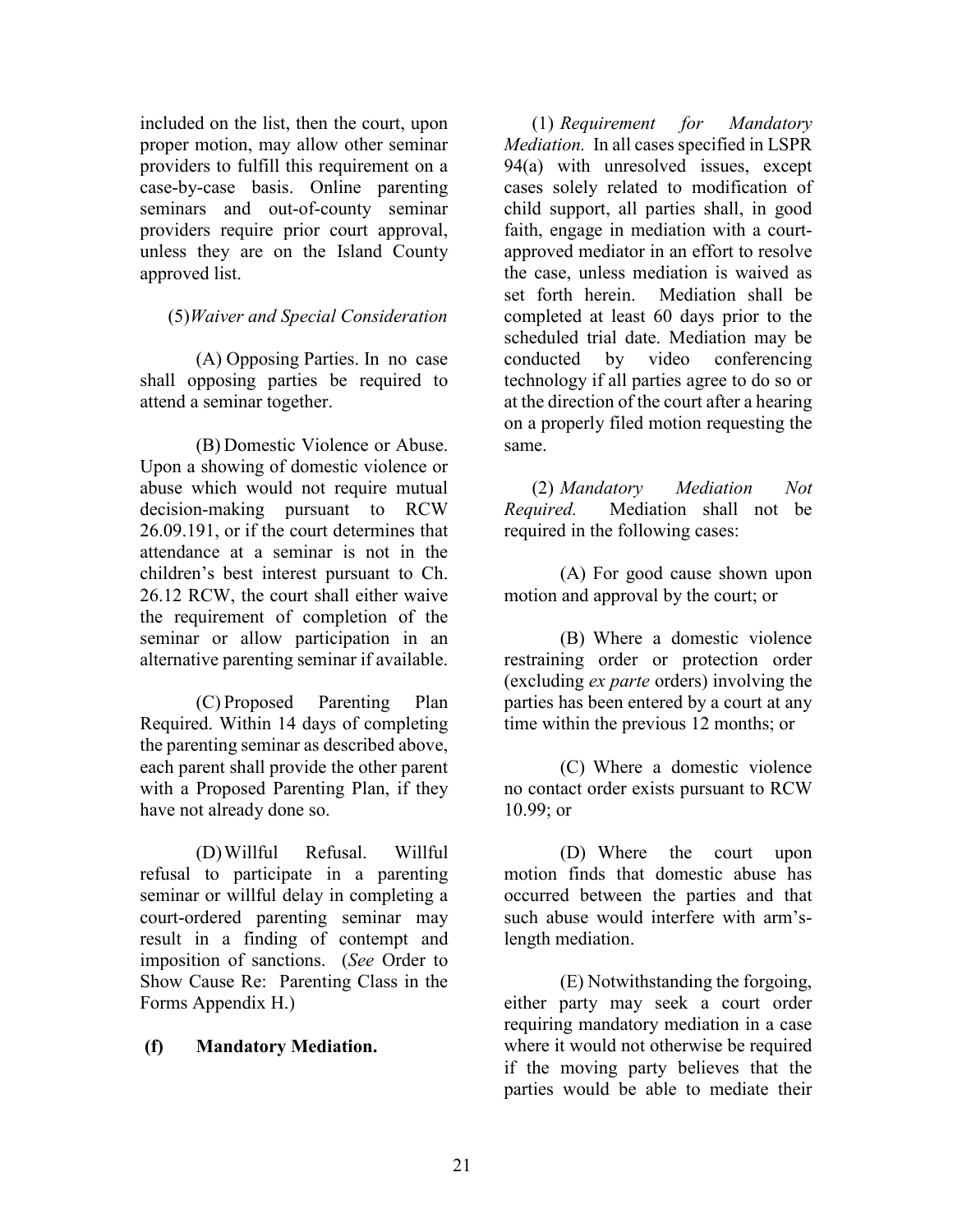dispute at arm's length under the particular circumstances of the case.

(3) *Settlement Conference after Mandatory Mediation.* If, after mediation in good faith or where mediation is not required, there remain unresolved issues in any case specified in LSPR 94(a), the parties may participate in a settlement conference, pursuant to LCR 16(d).

(4) *Effect on Court Proceedings.*  Mediation does not stay or otherwise affect the rights and duties of the parties established by statute, court rule, or court order. The court may enter temporary orders and the parties may conduct discovery prior to or during the mediation process.

(5) *Cost of Mediation.* Mediators shall be paid by the parties in accordance with the agreement of the parties, or in the absence of agreement, as determined in mediation.

(6) *Responsibility for Compliance.*  The parties shall be responsible for arranging for and completing all mediation requirements established under this rule.

(7) *Failure to Comply With Mandatory Mediation Requirement.* A party's willful refusal to participate in mediation or willful delay in completing mediation, or a party's failure to mediate in good faith, may result in a finding of contempt and/or the imposition of sanctions, including the costs of mediation, attorney's fees and such other relief as the Court deems appropriate.

(8) *Approval of Mediators.* Mediators performing mediation services pursuant to this rule must fulfill certain minimum

qualifications established by the court. The court administrator shall maintain a list of such minimum qualifications for distribution to the public. In order to fulfill the mediation requirements of this rule, the parties must use the services of a court-approved mediator. An attorney who is on active status and licensed in the State of Washington shall be deemed qualified to act as a mediator. The court administrator shall maintain a list of approved mediators, either persons or agencies, for distribution to the public. The list shall contain the following information: each mediator's name, organization, if any, address and telephone number, and fee schedule.

(9) *Selection of Mediator; Right of Mediator to Decline.* The parties may either agree to a mediator from the courtapproved list or the mediator will be determined by use of a strike list. A mediator has the right to decline to serve in a particular case. If a mediator declines to serve, the parties shall select a different mediator, using the same selection process by which the preceding mediator was selected.

(10) *Authority of Mediator.* The mediator has the authority to determine the time, place, manner, and duration of mediation. In appropriate cases, the In appropriate cases, the mediator shall have the authority to terminate the mediation prior to completion.

(11) *Attendance at Mediation.* The parties shall personally attend all mediation sessions, unless the mediator permits telephonic or other attendance. The mediator shall have the authority to require other persons to attend.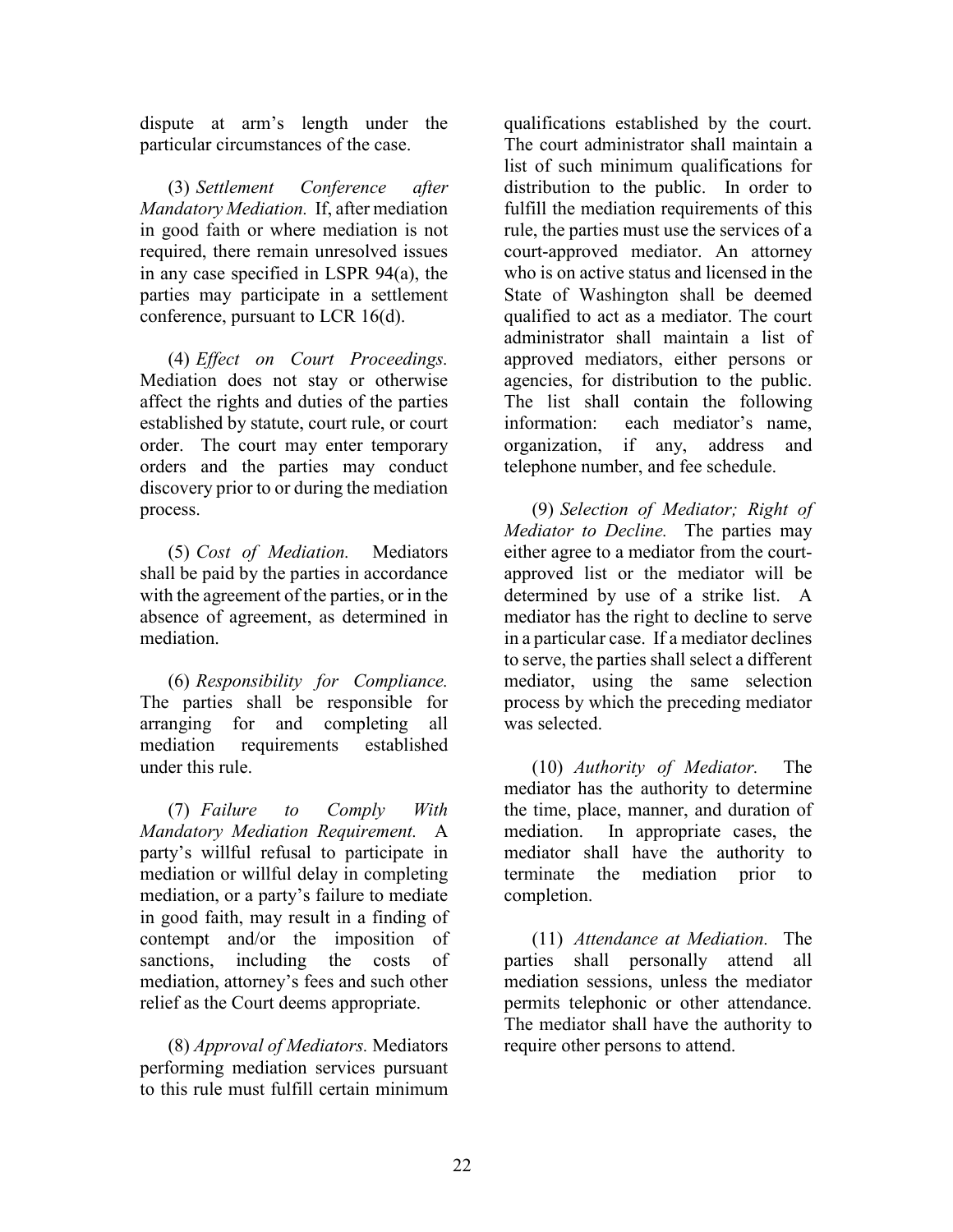(12) *Certificate of Completion of Mediation.* Within seven (7) days of completion of mediation, a certificate of completion signed by the mediator shall be filed with the court by the mediator or one of the parties. The mediator shall advise counsel and the parties of the results of mediation in writing. The mediator shall advise the court only whether an agreement has been reached on some or all of the issues. [See, Forms Appendix K, "Certificate of Completion of Mediation.]

(13) *Confidentiality.* [*See* RCW 5.60.070]. The work product of the mediator and all communications during the mediation shall be privileged and confidential and not subject to compulsory disclosure. The mediator shall not appear to testify in any court proceedings.

(14) *Effective Date.* This rule shall apply to all cases described herein filed after January 1, 1997.

**(g) Jurisdictional Declaration in Non-Contested Dissolution Cases.** If a decree or final order is entered under RCW 26.09 by joinder, agreement, or default, an attorney representing the petitioner or the respondent, or a selfrepresented party may present jurisdictional testimony pursuant to a "Request for Entry of Decree and Declaration of Jurisdictional Facts," found in the Forms as Appendix I. If a self-represented party submits final documents that are incomplete or contain material errors, the Court will note the error(s) on the proposed final documents and the Court Facilitator will return the documents to the presenting party for correction.

**(h) Required Documents in Family Law Trials.** In addition to the trial briefs required under LCR 40(a), in all contested trials in domestic relations matters, each party shall provide the court with (1) a current Financial Declaration (FL All Family 131) and all attachments; (2) a written Pretrial Affidavit indicating a proposed division of assets and liability, which form can be found in the Forms Appendix J; and (3) if children are involved, a proposed parenting plan and child support worksheets. If a party is not represented by counsel, the unrepresented party's proposed parenting plan and child support worksheets shall be reviewed and initialed by the court facilitator, or, if the court facilitator is not available, by the juvenile court administrator, before submission to the Court. With the exception of proposed Orders and proposed Parenting Plans all required documents shall be filed with the clerk, copies served on opposing counsel or party and a copy provided to the assigned judge by noon on the Friday before the date set for commencement of trial.

**(i) Parenting Plans and Child Support Orders Submitted by** *Self-represented* **Parties – Review.** In any action in which the residential care or child support of a minor child or children is at issue and in which none of the parties are represented by counsel, the parenting plan and child support documents shall first be reviewed, approved and initialed by the court facilitator, or, if the court facilitator is not available, by the juvenile court administrator. Any parenting plan or child support order and worksheet submitted for court approval must be so initialed and approved before the court will consider it.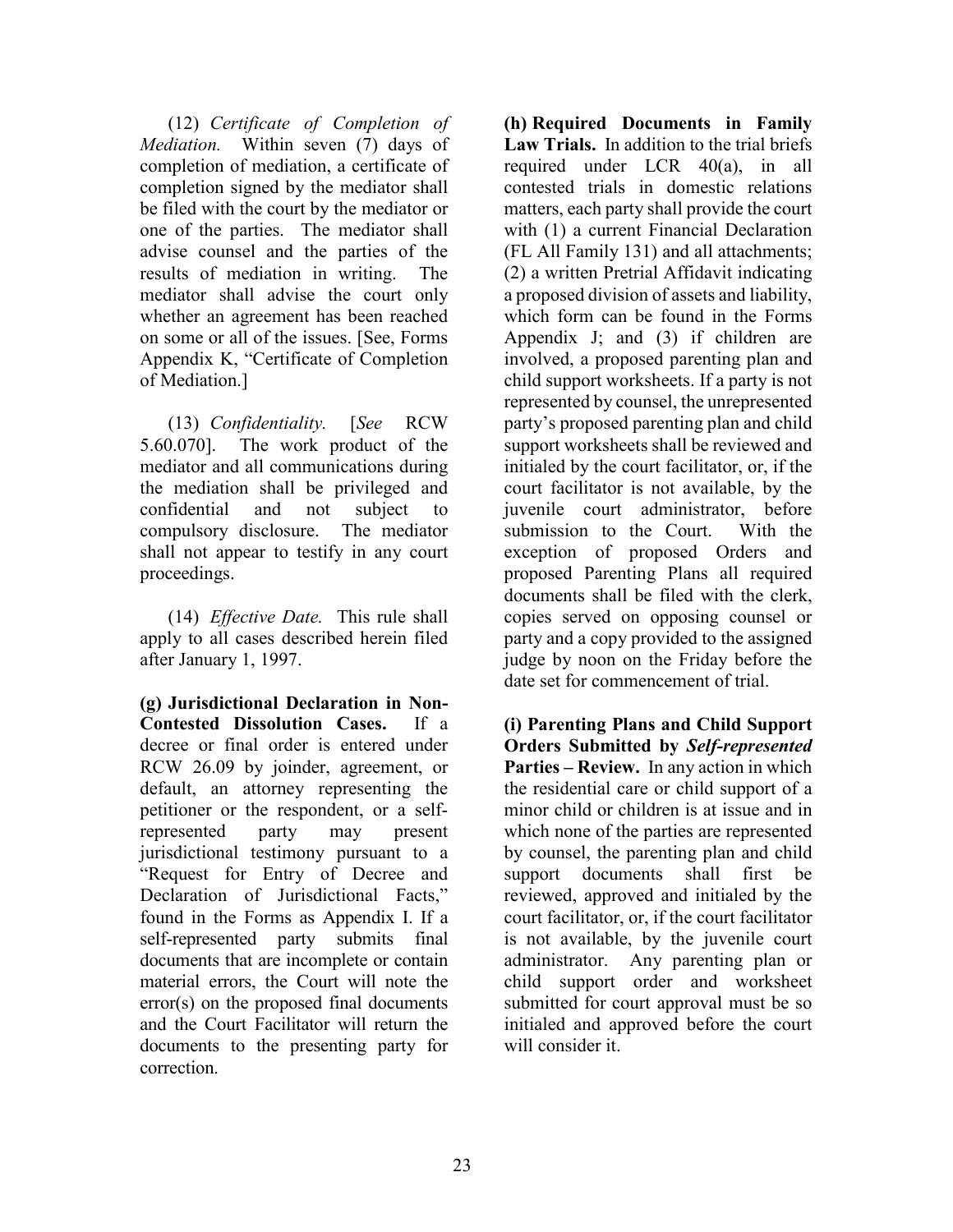**(j) Family Court - Reconciliation.** A party requesting a hearing for reconciliation before Family Court under RCW 26.09.030 shall file a petition with the superior court clerk and obtain a

specially set hearing date and time from the court administrator.

[Amended effective September 1, 2020; September 1, 2021.]

#### **SPR 98.04**

#### **(No Local Rules)**

[Rescinded effective September 1, 2022]

#### **LSPR 95**

# **UNLAWFUL DETAINER CASES – EVICTION RESOLUTION PILOT PROGRAM (ERPP) AND RIGHT TO COUNSEL**

**(a)** Standing Order. The Island County Superior Court "opted in" to the Eviction Resolution Pilot Program (ERPP) pursuant to Chap. 115, Laws of 2021 Sec. 7.A The standing order was adopted on this subject effective August 23, 2021. A copy of the standing order can be found on the Superior Court's web page located at:

[www.islandcountywa.gov/Superior](http://www.islandcountywa.gov/Superior%20Court/pages/Home.aspx)  [Court/pages/Home.aspx.](http://www.islandcountywa.gov/Superior%20Court/pages/Home.aspx)

**(b)** Right to Counsel. Pursuant to Ch. 115, Laws of 2021, Secs. 8-9, hearings in unlawful detainer cases may be continued to afford the tenant an opportunity to obtain counsel at the court's discretion and for time frames as allowed by law.

[Adopted effective September 1, 2021; amended September 1, 2022.]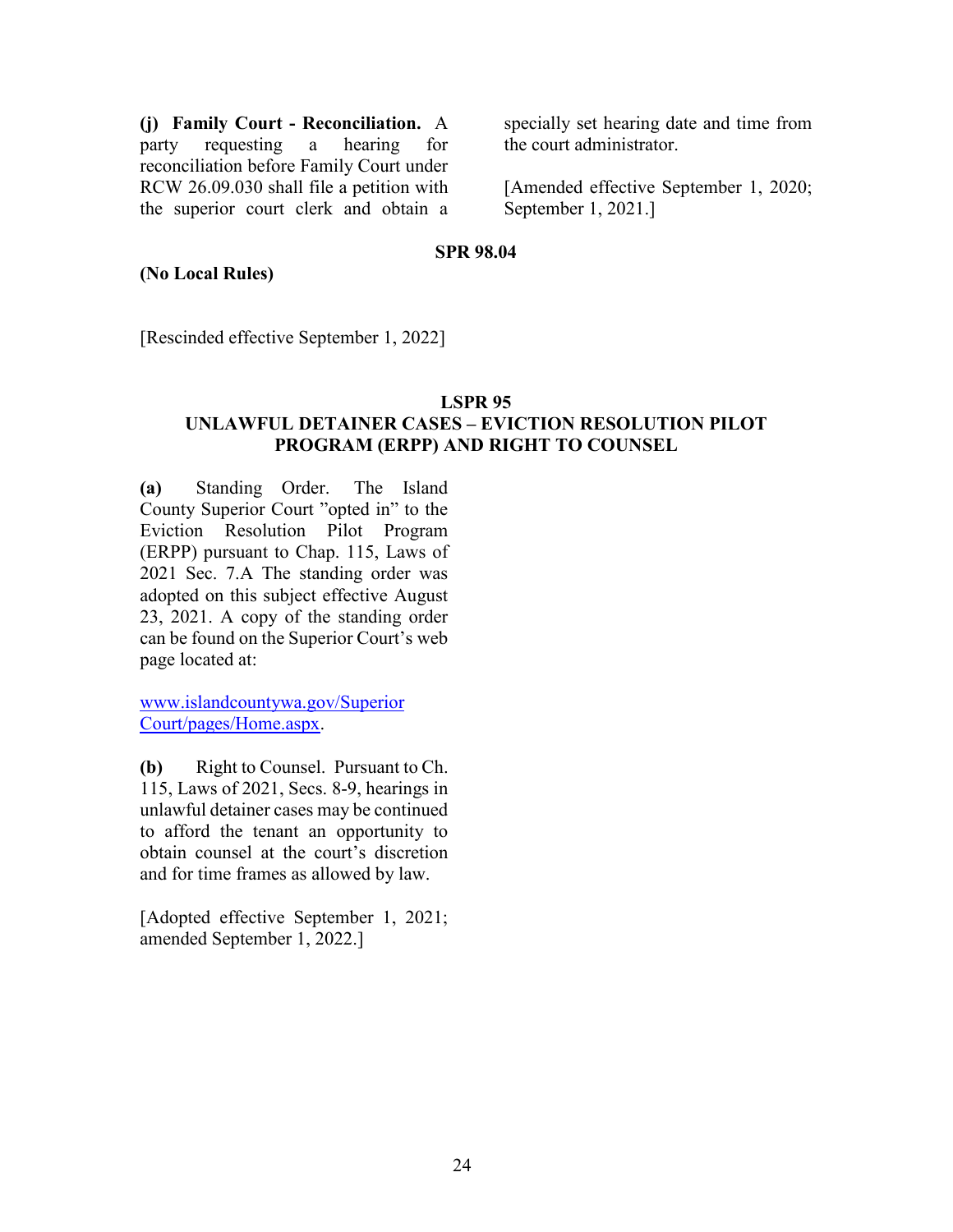# **LSPR 96 (NO LOCAL RULES) ESTATES, PROBATES, GUARDIANSHIPS**

#### **PART III LOCAL GUARDIAN AD LITEM RULES (GALR) ISLAND COUNTY SUPERIOR COURT** Effective September 1, 2022

# **GALR 1-4 (NO LOCAL RULES)**

#### **GALR 5 APPOINTMENTS OF GUARDIANS AD LITEM**

**(a) Equitable Distribution of Workload.** The parties may agree to appointment of a specific guardian ad litem from the court-approved list; if they do not agree, the party or party shall bring a motion before the court for a specific guardian ad litem to be appointed. A guardian ad litem has the right to decline to serve in a particular case. If a guardian ad litem declines to serve, the parties shall select a different guardian ad litem, using the same selection process by which the preceding guardian ad litem was selected.

**(b) Appointment of Guardian ad Litem at Public Expense.** If the Court has appointed a guardian ad litem (GAL) pursuant to RCW 26.12.175, the parties are required to pay the costs and fees of the GAL in the proportion determined by the Court. However, if a party to a family law case is financially unable to pay those costs, that party may apply to have a GAL appointed at public expense. Applications for the appointment of a GAL at public expense shall be submitted to the Court Facilitator who will then assist the applicant by identifying proper forms to file with the Court, including a motion and supporting documentation and declarations. A person requesting the appointment of a GAL at public expense shall do so within fifteen (15) days of the date of the entry of an Order appointing a GAL. The failure to make timely application may result in the denial of a party's request.

[Adopted effective September 1, 2022.]

**(c) Procedure to Address Complaints.** Any complaints made by a guardian ad litem regarding registry or appointment matters shall be written and given to the court administrator.

[Amended effective September 1, 2020.]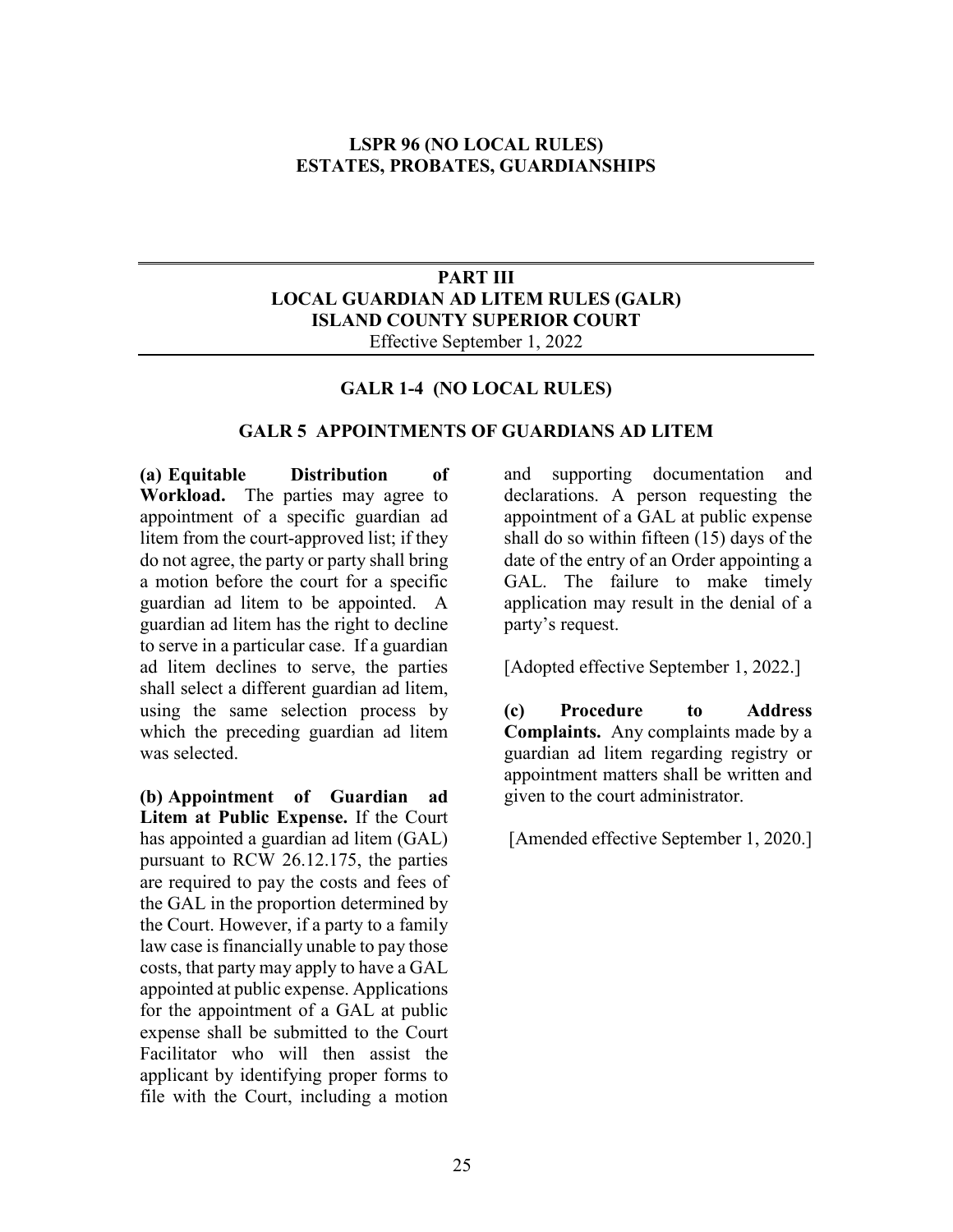# **GALR 7 GRIEVANCE PROCEDURES (a) Clear and Concise. (No Local Rules)**

**(b) Separate Procedures.** All complaints or grievances made by or against a guardian ad litem shall be in writing and shall be submitted to the court administrator. All complaints or grievances must bear the signature, name and address of the person filing the complaint, and the case number of the action.

 (1) *Pending Cases.* Upon receipt of the written complaint or grievance, the court administrator shall check to see if the complaint or grievance involves a pending case. If the complaint or grievance involves a pending case, the court administrator shall send out a form letter no later than 14 days after receiving the complaint or grievance advising the complainant that the matter must be handled in context of the pending case, either by seeking the removal of the guardian ad litem or by contesting the information or recommendations contained in the guardian ad litem's report or testimony.

 (2) *Grievances Filed Subsequent to Conclusion of Case.* If the complaint or grievance does not involve a pending case and the time for appeal has expired or any appeal has been concluded, the court administrator shall assign the complaint or grievance to the judge who was not assigned to the case. The reviewing judge shall then investigate the complaint or grievance and respond in writing to the complainant or grievance within 30 days of receiving such complaint or grievance, informing the complainant of the action that will be taken. The reviewing judge shall either determine that the complaint or grievance has no merit on its face and decline to review the

complaint or grievance and so inform the complainant, or determine that the complaint or grievance has potential merit and inform the complainant that the guardian ad litem has been requested to respond to the complaint or grievance. The reviewing judge shall provide the complainant with a copy of these grievance procedures.

 (3) *Considerations as to Merit.* In considering whether any complaint or grievance has merit or potential merit, the reviewing judge shall consider whether the complaint or grievance alleges the guardian ad litem has (i) violated a code of conduct, (ii) misrepresented his or her qualifications to serve as a guardian ad litem, (iii) breached the confidentiality of the parties, (iv) falsified information in a report to the court or in testimony before the court, (v) failed, when required, to report abuse of a child, (vi) communicated with a judicial officer *ex parte* concerning a case for which he or she is serving as guardian ad litem, (vii) violated state or local laws or court rules, or (viii) taken or failed to take any other action which would reasonably place the suitability of the person to serve as a guardian ad litem in question.

# **(c) Fair Treatment of Grievances. (No Local Rules)**

**(d) VGAL Grievance Procedure.**  Grievances against any Volunteer Guardian ad litem (VGAL) shall be handled as set forth in the Island County VGAL Volunteer Policies and Procedures, a copy of which is available from the VGAL director upon request.

**(e) Confidentiality.** A complaint or grievance shall be deemed confidential for all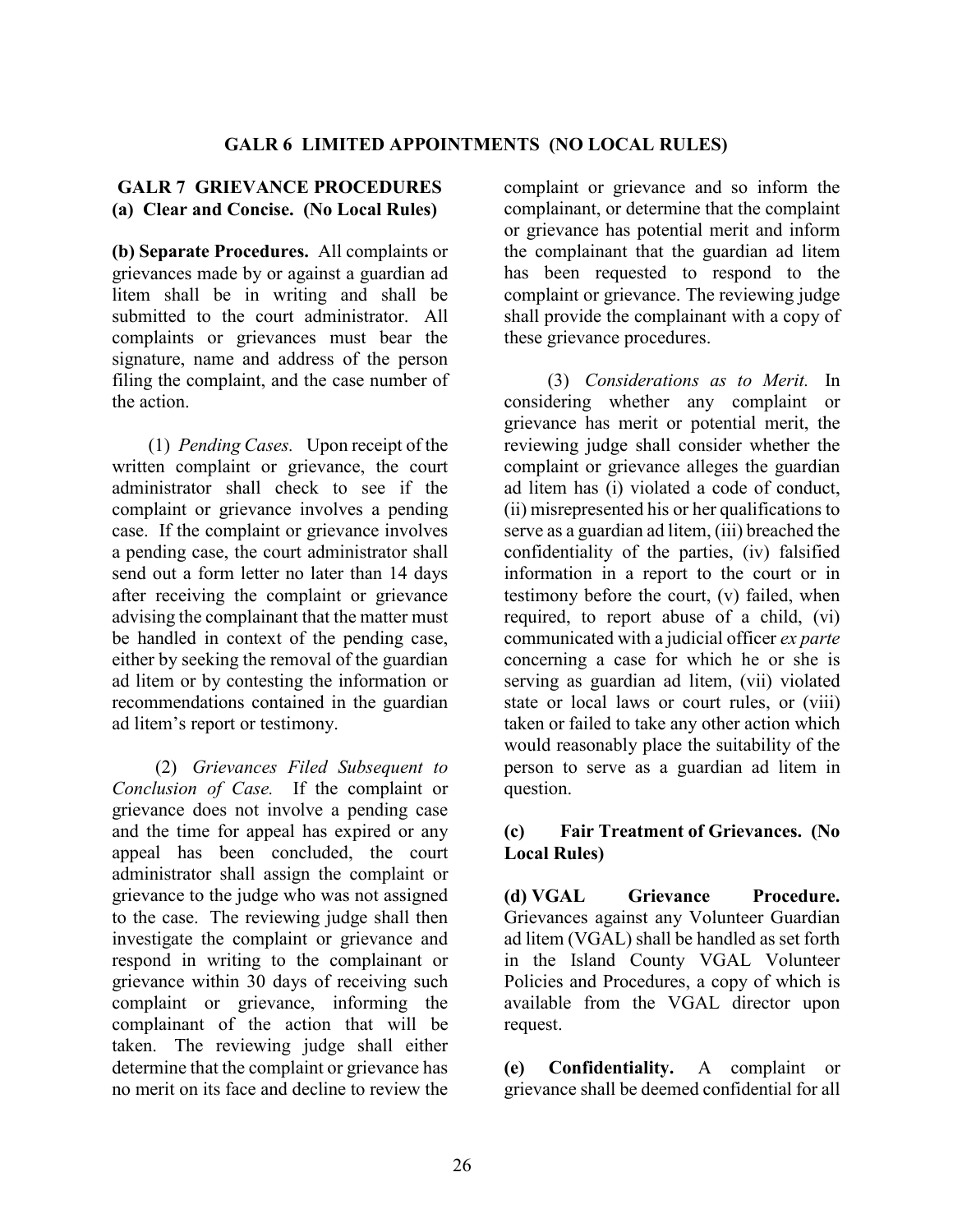purposes unless the reviewing judge has made a final determination that the complaint or grievance has merit. Any record of complaints or grievances filed which involve a pending case or which are not deemed by the reviewing judge to have merit shall be confidential and shall not be disclosed except by court order, upon good cause shown, after the person against whom the complaint or grievance was brought has been given notice and an opportunity to be heard.

**(f) Response to Complaint.** If the reviewing judge determines that the complaint or grievance has potential merit, the reviewing judge shall inform the guardian ad litem in writing within 30 days of receiving the complaint or grievance that a complaint or grievance has been brought against him or her which has potential merit and request the guardian ad litem to make a written response to the complaint or grievance within 20 days. The reviewing judge shall provide the guardian ad litem with a copy of these grievance procedures and a copy of the original complaint or grievance.

# **(g) Complaint Resolution Time Standards; Procedures.**

(1) *Time.* Complaints or grievance filed subsequent to the conclusion of a case shall be resolved within 60 days of the date of receipt of the written complaint or grievance. A copy of the reviewing judge's written final determination shall be mailed to the guardian ad litem and to the complaining party.

(2) *Final Determination.* Upon receipt of a written response to a complaint or grievance, the reviewing judge shall make a final determination either (i) that the complaint or grievance has no merit and dismiss the complaint or grievance, or (ii) that the complaint or grievance has merit and

impose sanctions or discipline, if appropriate.

(3) *Sanctions/Discipline.* The reviewing judge shall have the authority to issue a written admonition or a written reprimand, refer the guardian ad litem to additional training, suspend, remove the guardian ad litem from the registry, or impose other appropriate sanctions. In considering an appropriate form of discipline, the reviewing judge shall take into consideration any prior complaints or grievances that resulted in an admonition, reprimand, referral to training, suspension, removal from the registry, or any other mitigating or aggravating factors.

(4) *Finality of Disposition.* All resolutions of complaints or grievances shall be final and not subject to further appeal, except removal of a guardian ad litem from the registry. The complainant and the guardian ad litem shall be notified in writing of the reviewing judge's final determination and in the case of an appeal, the final disposition and any sanctions imposed.

(5) *Appeal Process.* A guardian ad litem who has been removed from the registry may appeal to the Superior Court bench by written notice to the Presiding Judge within ten (10) days of receipt of a written notice of removal from a registry. The notice of appeal shall clearly state the basis for the appeal. The Superior Court bench shall consider the written material considered by the reviewing judge and any written communication from the guardian ad litem. Neither the guardian ad litem nor any complainant may personally appear to argue issues to be considered by the Superior Court bench on such appeal. The Superior Court bench shall inform the parties of the final disposition of the appeal in writing within 20 days of receipt of the appeal.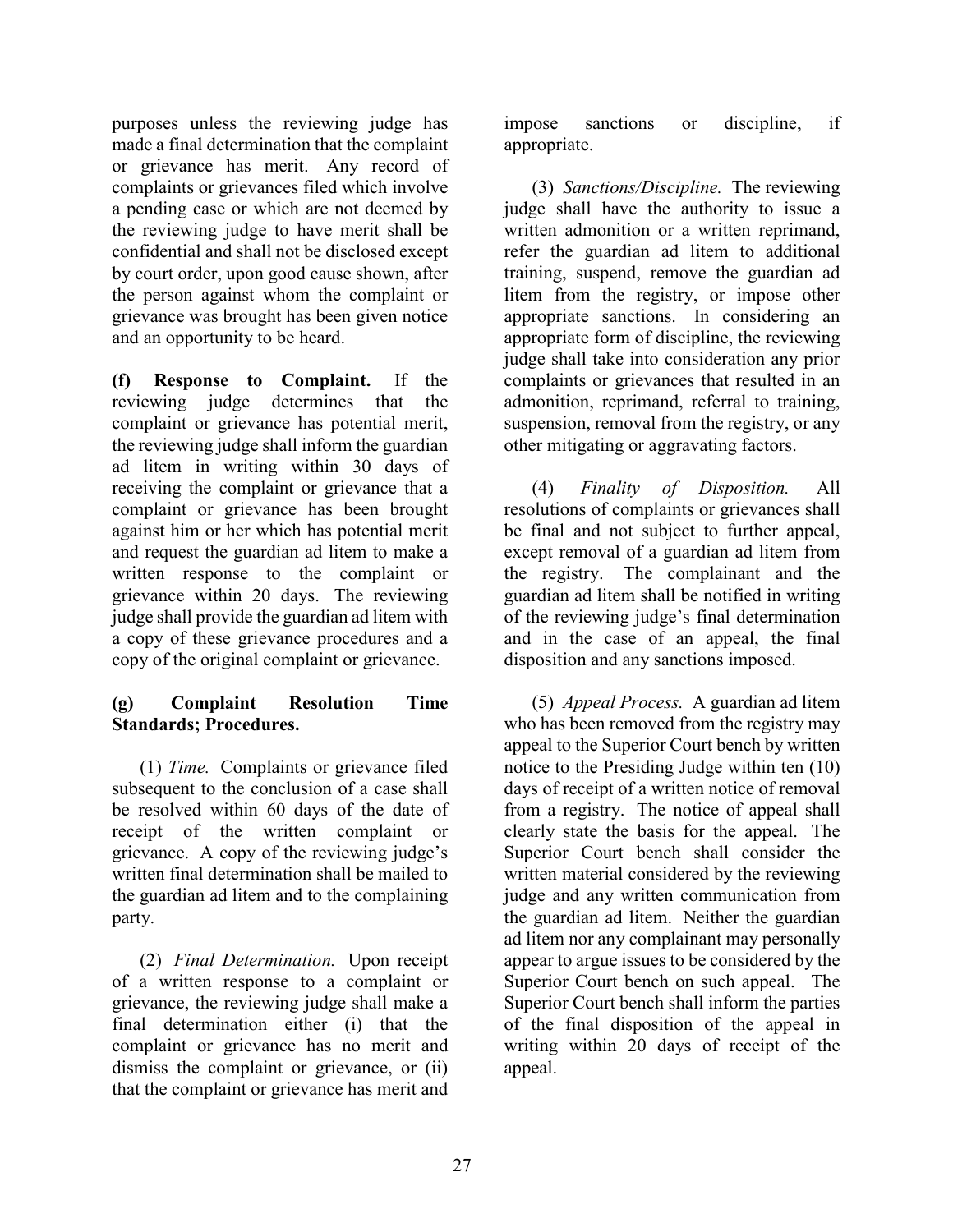**(h) Records of Grievances. (No Local Rules)**

#### **(i) Removal from Registry.**

(1) *Removal from Other Local Registries.* If the guardian ad litem against whom the discipline is directed is listed on more than one registry within the court in which the guardian ad litem is practicing, the suspension or removal may apply to each local registry the guardian ad litem is listed on, at the reviewing judge's discretion.

(2) *Notice to Office of Administrator of the Courts.* Notice of removal of the guardian ad litem from a county's registry shall be sent to the Office of Administrator of the Courts after the guardian ad litem's appeal process has concluded or expired.

# **(j) Implementation. (No Local Rules)**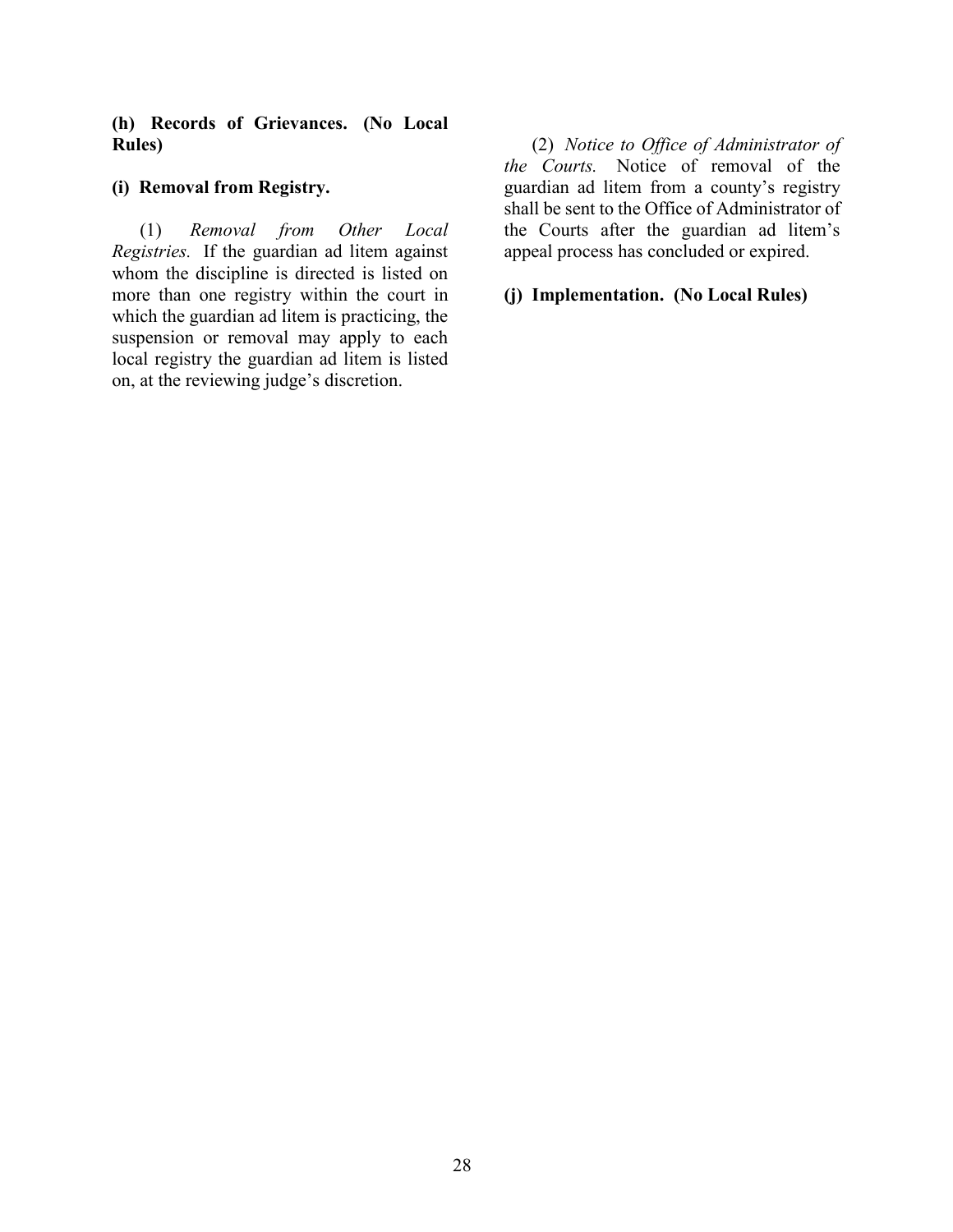# **PART IV LOCAL CRIMINAL RULES (LCrR) ISLAND COUNTY SUPERIOR COURT** Effective September 1, 2022

# **LCrR 1 SCOPE, PURPOSE AND CONSTRUCTION (Rules 1.1-1.5)** (**No Local Rules)**

# **LCrR 2 PROCEDURES PRIOR TO ARREST AND OTHER SPECIAL PROCEEDINGS (Rules 2.1-2.3)** (**No Local Rules)**

# **LCrR 3. RIGHTS OF DEFENDANTS (Rules 3.1-3.6)**

# **LCrR 3.1 – 3.3 (No Local Rules)**

# **LCrR 3.4 Presence of the Defendant**

#### **(a) (No Local Rule)**

**(b) When Necessary.** In addition to those hearings listed in CrR 3.4(b), as now or hereafter amended, the defendant shall be present, in person or remotely via video (at the Court's discretion,) for the following hearings:

- (1) Defendant's motion to waive right to jury trial;
- (2) Defendant's motion for continuance of trial date and waiver of speedy trial, unless the same is made at readiness hearing and the defendant's presence has been waived as provided in paragraph (5), below;
- (3) Any hearing at which the Court is required to conduct a colloquy with the defendant (e.g., request to selfrepresent);
- (4) Evidentiary hearings conducted pursuant to CrR 3.5 and CrR 3.6;
- (5) Readiness hearings, unless (i) the defendant's counsel affirms, in writing or in open court that the defendant has expressly chosen to appear through counsel, as allowed by  $CrR$  3.4(a) and (ii) that defendant's counsel has affirmatively determined, through recent contact with the defendant, that the matter is ready to proceed to trial as scheduled or that a written motion for continuance of trial has been approved by the defendant has been filed.

If the Court finds that the defendant's physical presence or remote appearance via video is required at a hearing pursuant to this local rule, the Court will enter an appropriate order pursuant to CrR 3.4(d).

(Adopted effective September 1, 2022)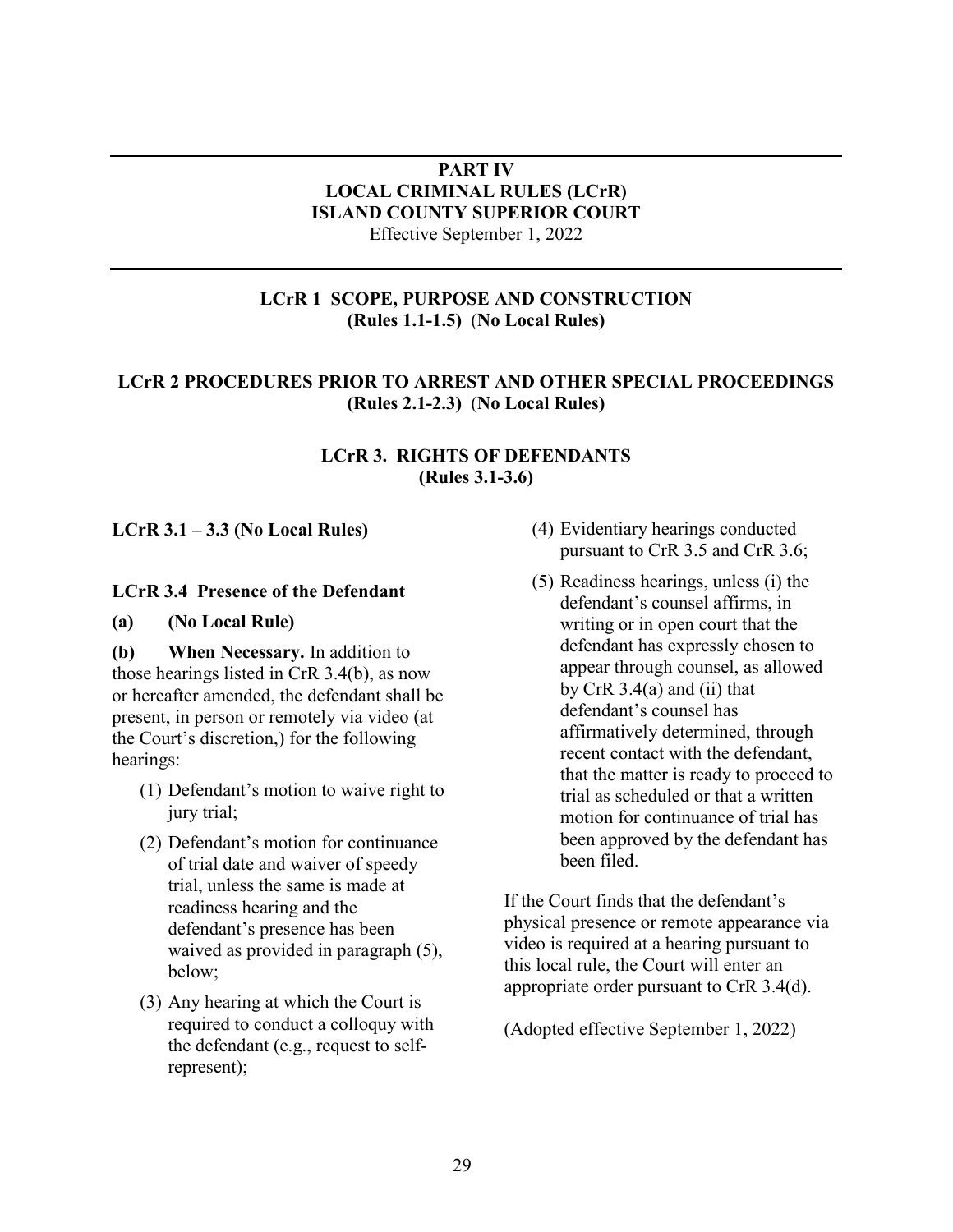#### **LCrR 4.2 PLEAS**

#### **(a) - (h) (No Local Rules)**

#### **(i) Authority of Court Commissioners.**

Court Commissioners qualified under Article 4, section 23 of the Washington Constitution are authorized to preside over arraignments, preliminary appearances, initial extradition hearings, and noncompliance proceedings pursuant to RCW 9.94A.200; accept guilty pleas as authorized in this local rule pursuant to RCW 2.24.040(15); appoint counsel; make determinations of

probable cause; set, amend, and review conditions of pretrial release; set bail; set trial and hearing dates; authorize continuances and accept waivers of the right to speedy trial.

#### **LCrR 4.5 OMNIBUS HEARING**

#### **(a) - (c) (No Local Rules)**

**(d) Motions.** Unless otherwise scheduled, or as otherwise provided in an applicable emergency rule, motions in limine and other preliminary matters in criminal cases shall be heard at 8:30 a.m. on the first scheduled day of trial. All other pretrial motions in criminal matters shall be specially set with the court administrator at least ten (10) days prior to trial.

**(e) - (h) (No Local Rules)**

**LCrR 4.6 – 4.10 (No Local Rules)**

#### **LCrR 4.3 - 4.4 (No Local Rules)**

#### **LCrR 5 VENUE (Rules 5.1 - 5.2**) (**No Local Rules)**

#### **LCrR 6 PROCEDURES AT TRIAL (Rules 6.1-6.16)**

#### **LCrR 6.1 TRIAL BY JURY OR BY THE COURT**

(a) **Trial Brief or Memorandum.**In criminal trials with contested legal or evidentiary issues, each party shall prepare a trial brief or memorandum of authorities containing the issues involved and the authorities supporting same and provide the same to the clerk, opposing counsel and

assigned judge by noon two (2) days prior to the date set for commencement of trial.

(b) **Jury Instructions.** LCR 51 shall apply in criminal trials.

(c) **StarLeaf and Approved Video and Telephonic Appearances**. The provisions of LCrR 8.2(b) and (c) below also apply to trials by jury and by the court.

**LCrR 6.2 - 6.16 (No Local Rules)**

#### **LCrR 7 PROCEDURES FOLLOWING CONVICTION**

#### **(Rules 7.1-7.8**) (**No Local Rules)**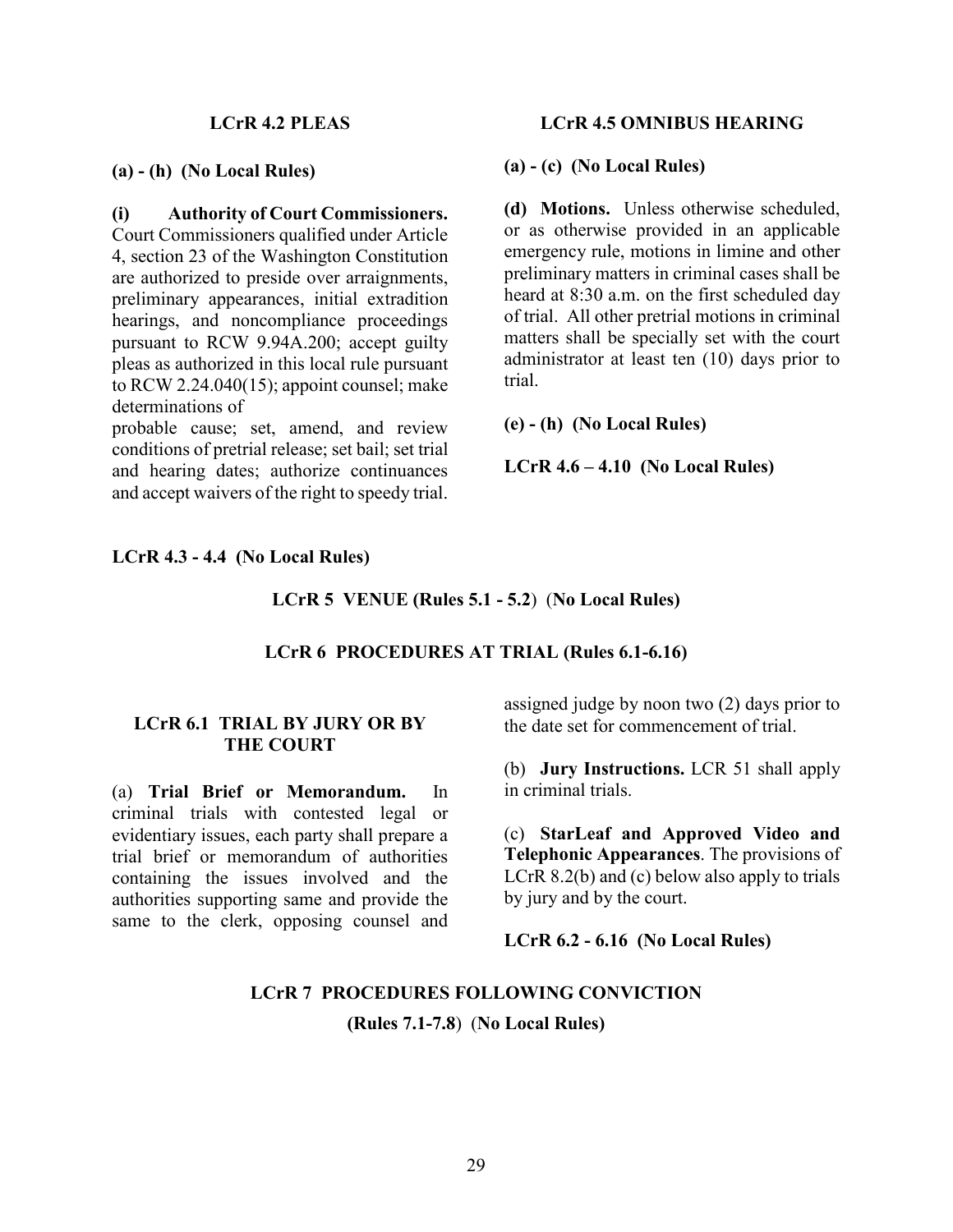#### **LCrR 8 MISCELLANEOUS (Rules 8.1-8.9)**

#### **LCrR 8.1 TIME**

Time shall be computed and enlarged in accordance with CR 6, and not by the civil local court rules.

#### **LCrR 8.2. MOTIONS**

(a) **Motion Calendar.** Criminal motion calendar shall be set at 1:30 p.m. on Monday.

(b) **StarLeaf and Approved Video and Telephonic Appearances.** Subject to the provisions of LCrR 3.4(b), oral argument and appearances by parties, witnesses or counsel on motions may be heard by telephone call or video conference through the Court's StarLeaf conferencing system that is currently in use by the court; or such other video and audio conferencing system as the court may from time to time adopt for use in hearings or trials. Prior leave of court is required for any party, attorney or witness to appear at a trial or evidentiary hearing by video. During the regular motion calendar, the court shall hear video and audio appearances in the order in which they are noted on the calendar, unless the court exercises its discretion to call cases in a different manner. Appearances by counsel and defendants by StarLeaf or other approved video and telephonic systems are not permitted in cases where the State and Local Criminal Court rules, U.S. Constitution or other laws require a defendant's personal appearance. Upon request by a party or defendant, the court may waive the requirement for a personal appearance and permit attendance at hearings by telephonic or video means if just cause exists to do so. Just cause shall include, but is not limited to a public health crisis, pandemic or physical or

mental health limitation on any attorney or defendant. Just cause shall not mean general inconvenience.

(c) **Equipment/Conduct***.* Any person appearing in court via video or audio means shall eliminate, to the greatest extent possible, all ambient noise from the calling location and speak directly into a telephone headset or microphone. Persons appearing by video or telephone shall use equipment and an internet or telephone connection sufficient to allow clear communication. When using the StarLeaf system or any other similar system that may be adopted by the court for court appearances, the user shall keep their microphone on mute unless that person is speaking. All parties, attorneys and witnesses appearing at trial or special set hearing shall conduct themselves in the same manner as if the appearing party was present in court. Persons appearing in court via video shall arrange to appear in a suitably quiet and private location. Offensive or lewd screen names, backgrounds or filters are prohibited. Persons appearing in court via video shall remain seated, shall refrain from eating or drinking except during recesses, and shall not permit other persons to be in the room or location without express authorization from the Court.

**(d) Presentation of Final Documents.** If a movant's motion is granted in whole or in part, the moving party shall be responsible to prepare and present any written findings, conclusions, and orders necessary as a result of the decision within fifteen days, unless the court orders otherwise.

**LCrR 8.3- 8.9****(No Local Rules)**

[Amended effective September 1, 2021.]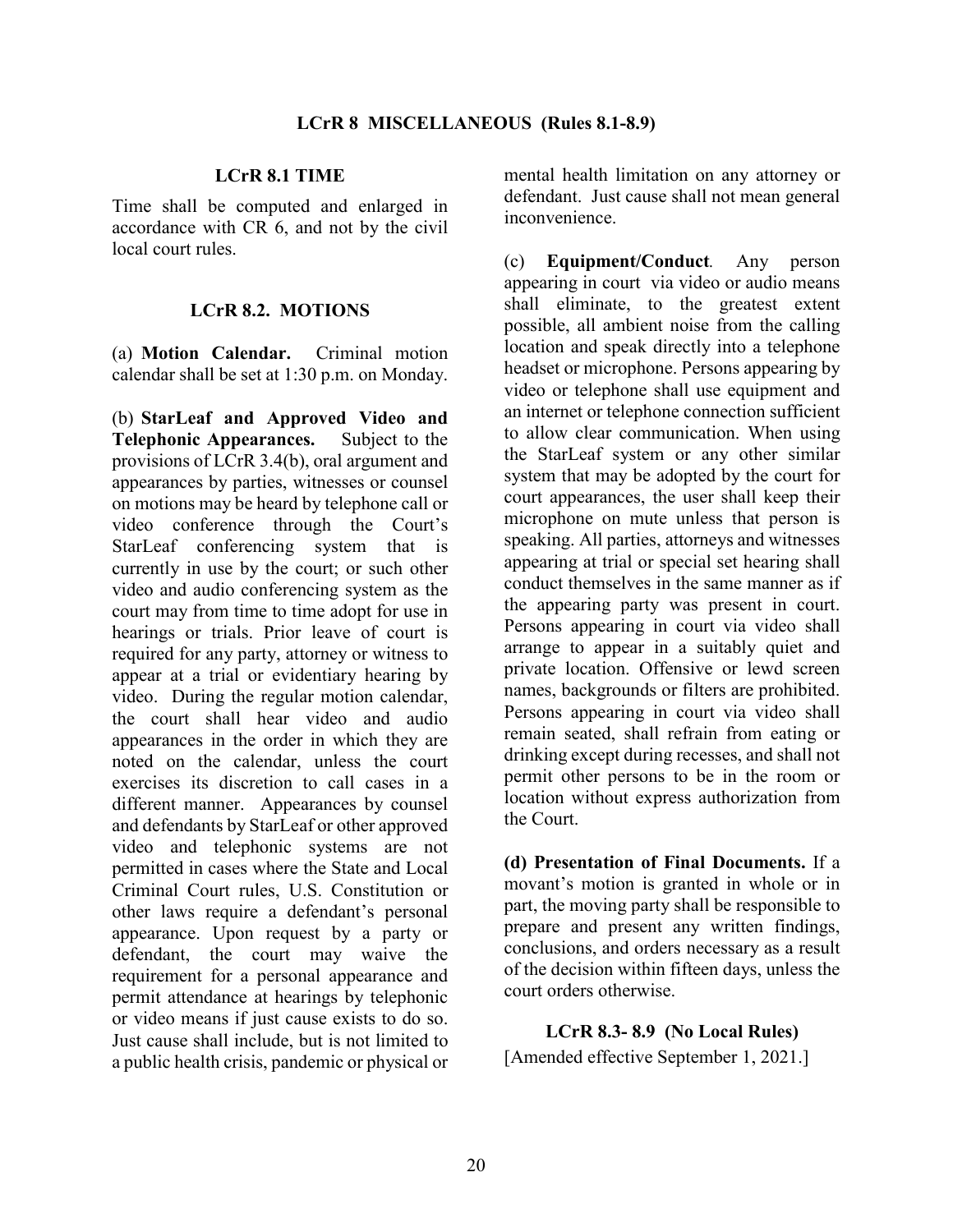# **PART V LOCAL JUVENILE COURT RULES (LJuCR) ISLAND COUNTY**

Effective September 1, 2022

#### **TITLE I SCOPE AND APPLICATION OF RULES**

#### **LJuCR 1.1 – 1.3 (No Local Rules)**

#### **LJuCR 1.4. APPLICABILITY OF OTHER RULES**

(a) **Criminal Rules.** The Superior Court Criminal Rules and Local Criminal Rules shall apply in juvenile offense proceedings when not inconsistent with these rules and applicable statutes.

#### **LJuCR 1.5 (No Local Rules)**

# **LJuCR 1.6 VOLUNTEER GUARDIAN AD LITEM PROGRAM**

This Island County Superior and Juvenile Court has a Volunteer Guardian ad litem program. Rules and details may be obtained from the director of the Volunteer Guardian ad litem program or Juvenile Court. [Amended effective September 1, 2021.]

### **TITLE II SHELTER CARE PROCEEDINGS**

#### **LJuCR 2.1-2.4** (**No Local Rules)**

#### **LJuCR 2.5 AMENDMENT OF SHELTER CARE ORDER**

(a) **30-Day Shelter Care Review***.* If a parent, guardian ad litem, or volunteer guardian ad litem wishes to contest placement of a child or any service ordered at the shelter care hearing, he or she must file

and serve on all parties and counsel a notice of contested issues no later than three (3) court days before the 30-day shelter care review hearing. The notice of contested hearing shall be accompanied by written evidence in support of the issue. Unless good cause is shown, failure to provide timely notice of contested issues shall constitute a waiver of the right to raise such issues at the 30-day shelter care review hearing.

#### **TITLE III DEPENDENCY PROCEEDINGS**

**LJuCR 3.1 - 3.8 (No Local Rules)**

# **LJuCR 3.9 REVIEW HEARING**

(a) **Department's Written Review Report***.*  A written review report shall be prepared by the department and shall be filed and served on all counsel and parties not less than ten (10) days prior to the review hearing.

(b) **Notice of Contested Issues***.* After receipt of the department's report, if a parent, guardian ad litem, or volunteer guardian ad litem wishes to contest any issue, he or she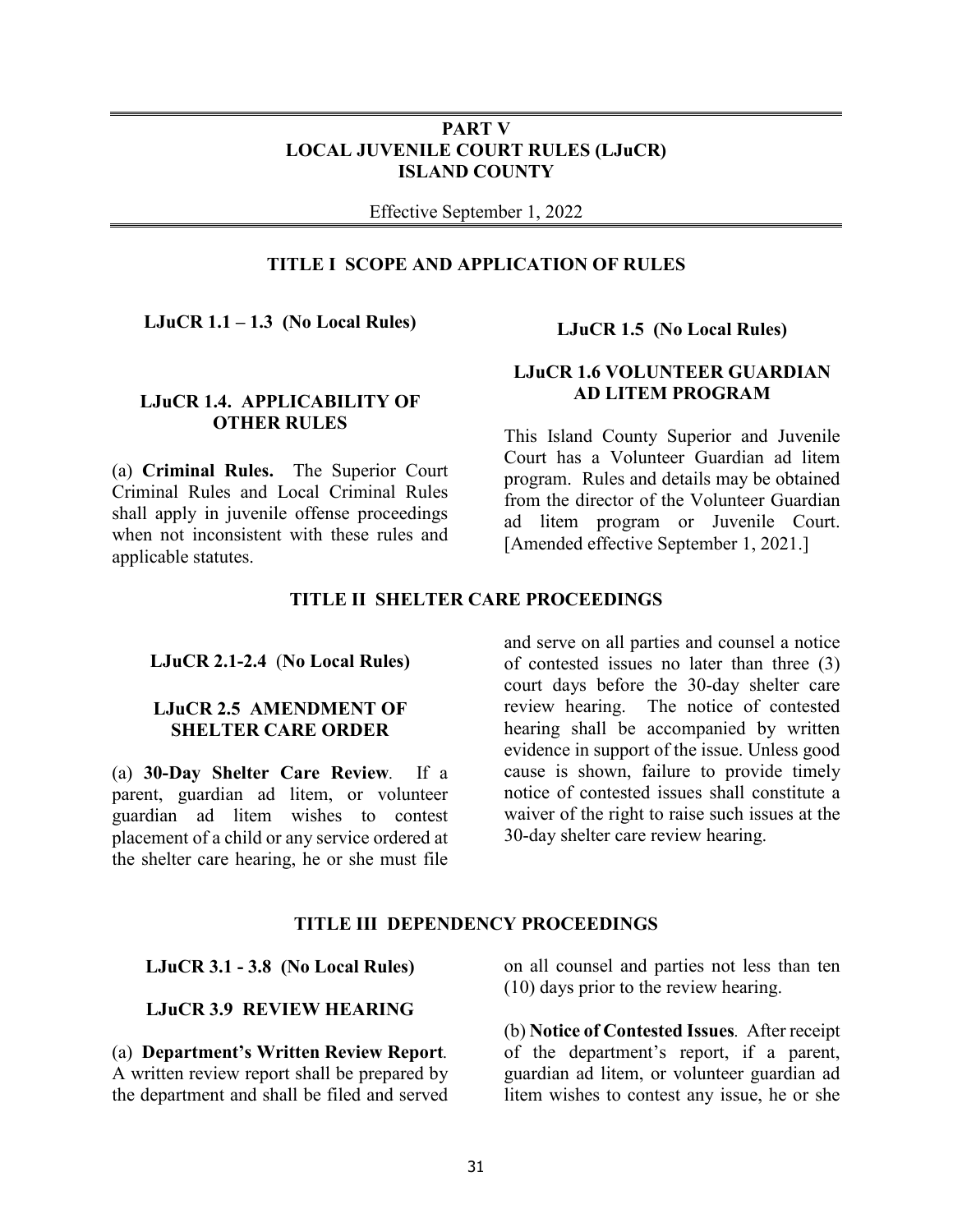must file and serve a notice of contested issues no later than three (3) court days before the hearing. The notice of contested hearing shall be accompanied by written evidence in support of the issue. Unless good cause is

shown, failure to provide timely notice of contested issues shall constitute a waiver of the right to contest any issue, except the department's permanency plan.

#### **LJuCR 3.10-3.11 (No Local Rules)**

# **TITLE IV PROCEEDINGS TO TERMINATE PARENT-CHILD RELATIONSHIP LJuCR 4.1-4.3 (No Local Rules)**

# **TITLE V PROCEEDINGS FOR CHILDREN IN NEED OF SERVICES LJuCR 5.1-5.7 (No Local Rules)**

# **TITLE 5A PROCEEDINGS FOR AT-RISK YOUTH LJuCR 5A.1-5A.6 (No Local Rules)**

# **TITLE VI. JUVENILE OFFENSE PROCEEDINGS – DIVERSION AGREEMENTS LJuCR 6.1-6.6 (No Local Rules)**

# **TITLE VII JUVENILE OFFENSE PROCEEDINGS IN JUVENILE COURT**

**LJuCR 7.1 - 7.2 (No Local Rules)**

# **LJuCR 7.3 DETENTION AND RELEASE**

#### **(a) - (f) (No Local Rules)**

**(g) Detention Facilities in Island County.**  The Island County juvenile court shall designate appropriate juvenile detention facilities for use; provided, that the detention area within the Island County jail may be used for detention of juveniles prior to an initial court appearance if no adult prisoners are housed in the same detention area. Names of designated facilities may be obtained from Island County Juvenile Court Services.

#### **LJuCR 7.5-7.15 (No Local Rules)**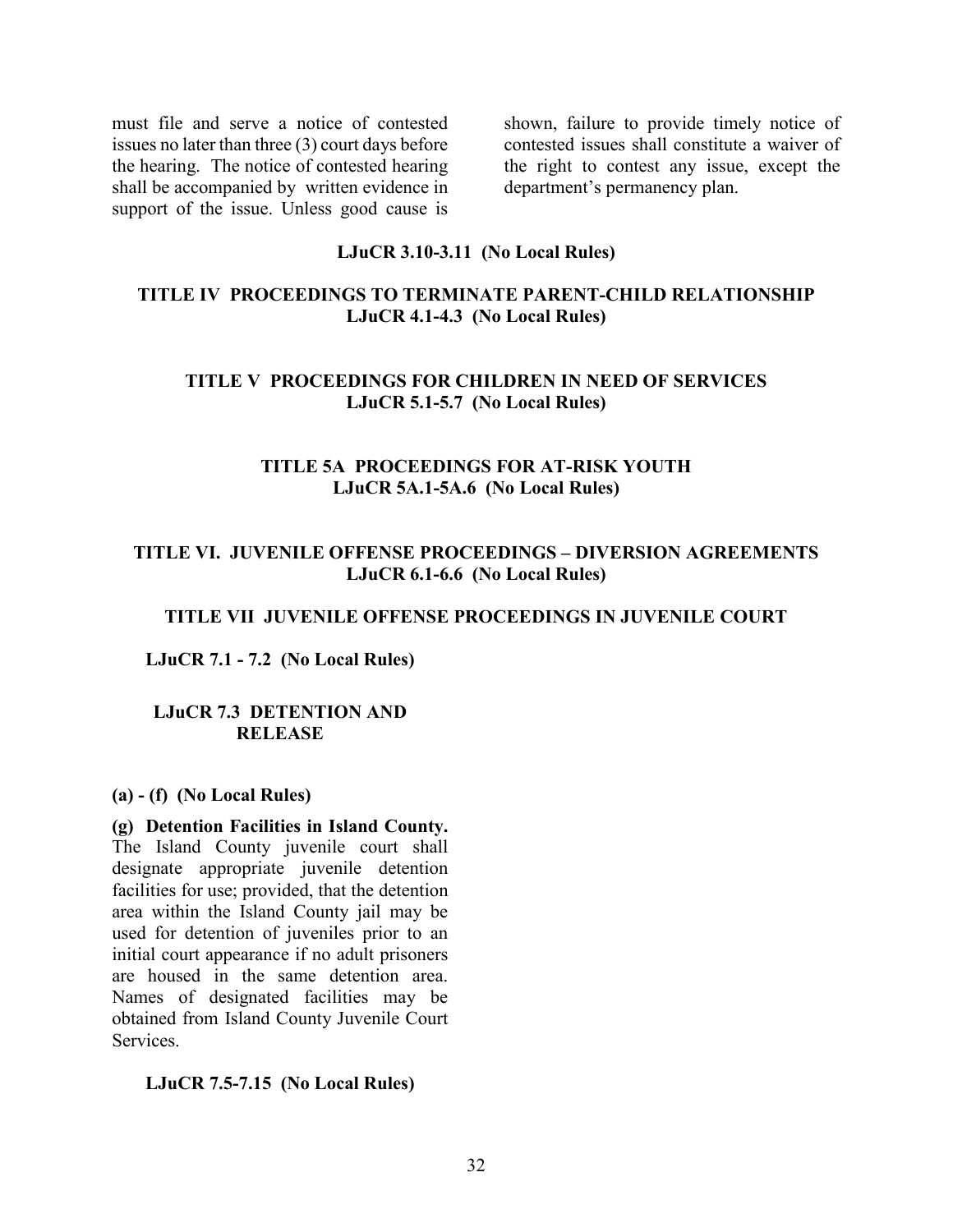# **TITLE VIII DECLINING JUVENILE COURT JURISDICTION OVER AN ALLEGED JUVENILE OFFENDER LJuCR 8.1 – 8.2 (No Local Rules)**

# **TITLE IX RIGHT TO LAWYER AND EXPERTS IN ALL JUVENILE COURT PROCEEDINGS LJuCR 9.1 - 9.3** (**No Local Rules)**

# **TITLE X JUVENILE COURT RECORDS LJuCR 10.1 - 10.9 (No Local Rules)**

#### **TITLE XI SUPPLEMENTAL PROVISIONS**

#### **LJuCR 11.1-11.3 (No Local Rules)**

# **LJuCR 11.4 COURT SCHEDULES FOR JUVENILE MATTERS**

See LCR 77(k)

# **LJuCR 11.5. FINANCIAL RESPONSIBILITY**

(a) **Financial Obligation.** Pursuant to the intent and standards set forth in RCW 13.16.085 and RCW 13.40.145, in any juvenile court proceeding regarding the detention, disposition or modification regarding a juvenile offender, or in any at risk youth, CHINS, truancy or dependency proceeding, the court may order the parent or parents, guardian, or other person legally obligated to support the juvenile, to pay a reasonable sum for the cost of detention and/or legal services provided by publicly funded counsel.

(b) **Assessment of Costs.** The assessment for the cost of detention and publicly funded counsel should not exceed actual costs to the county. The costs shall be assessed and ordered paid

in a reasonable time unless a sworn financial statement is presented to the court at said proceeding justifying reduction or elimination of any such assessment, or there are other circumstances recognized by the court for reducing or not imposing the assessment.

(c) **Notice.** It shall be the duty of the Juvenile Court Services and/or the prosecuting attorney, to notify the parent or parents, guardian, or other person legally obligated to support the juvenile of this rule prior to said proceeding and to provide all necessary documents in order for such person to adequately prepare for said proceeding. Notice shall be provided to the parties five days in advance of any proceeding to assess costs.

(d) **Time.** Proceedings to assess costs shall not be held prior to sentencing or contempt hearing.

(e) **Payments Forwarded.** Juvenile Court Services, the public defense department, or the county clerk's office shall receive payments in a manner appropriate to local and state auditing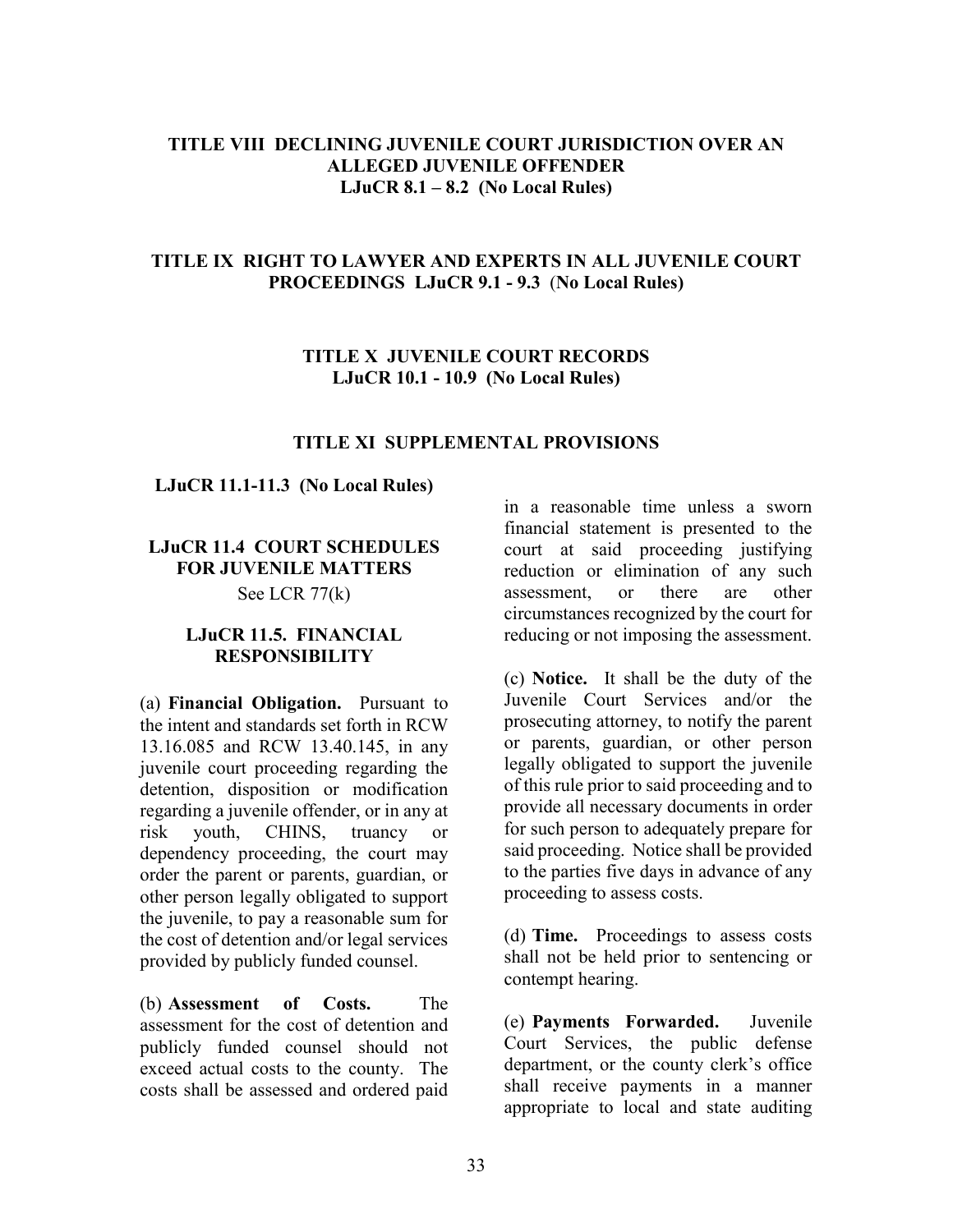regulations and shall forward such payments to the county treasurer.

(f) **Sanctions.** A show cause hearing with timely notice by Juvenile Court Services or the prosecuting attorney to the delinquent person or agency may be

held to inquire into the delinquency of the assessment and the sanctions available under RCW 13.16.085 and RCW 13.40.145.

**LJuCR 11.6 – 11.22 (No Local Rules)**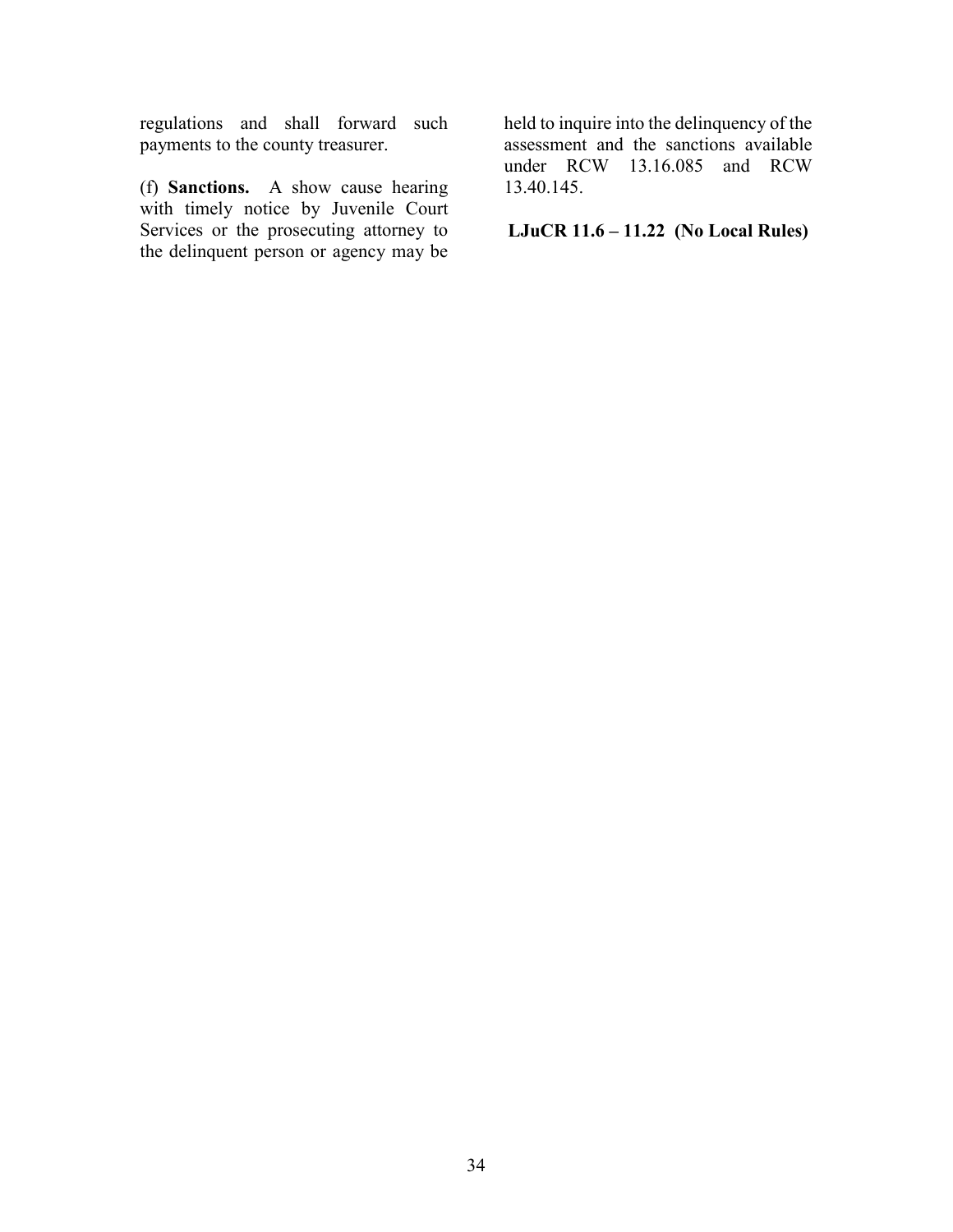# **SUPERIOR COURT FOR WASHINGTON COUNTY OF ISLAND**

\_\_\_\_\_\_\_\_\_\_\_\_\_\_\_\_\_\_\_\_\_\_\_\_\_\_\_\_\_\_

In re:

\_\_\_\_\_\_\_\_\_\_\_\_\_\_\_\_\_\_\_\_\_\_\_\_\_\_\_\_\_\_ Petitioner,

and

Respondent.

Case No.

# **COURT'S AUTOMATIC TEMPORARY ORDER**

(LSPR 94(b))

# **I. NOTICE TO PARTIES**

- 1.1 An action has been started in this court that affects your rights. Both parties are now required to obey the following order unless the court changes it. Either of you may ask the court to change or clarify this order. The court has the authority to punish violations of this order and to require the violator to pay attorney fees to the other party for having to bring the violation before the court.
- 1.2 The financial restraints in section 2.1 below and the requirement to fill out the attached "Verified Statement of Assets and Liabilities" only apply in actions for (1) dissolution of marriage, legal separation, or marriages declared to be invalid, or (2) non-marital relationships involving distribution of assets and liabilities.

# **II. ORDER**

# **IT IS ORDERED:**

# **2.1 TEMPORARY ORDERS FOR ALL PARTIES**

(a) Both parties are restrained from transferring, removing, encumbering, concealing, damaging or in any way disposing of any property except in the usual course of business or for the necessities of life or as agreed in writing by the parties. Each party shall notify the other of any extraordinary expenditure made after this order is issued. Prior to taking any action, each party shall notify the other in writing, at least seven (7) days in advance, of any intent on that party's part to transfer or dispose of any property or remove or transfer funds from any account "in the usual course of business or for the necessities of life."

COURT'S AUTOMATIC TEMPORARY ORDER-LSPR 94(b)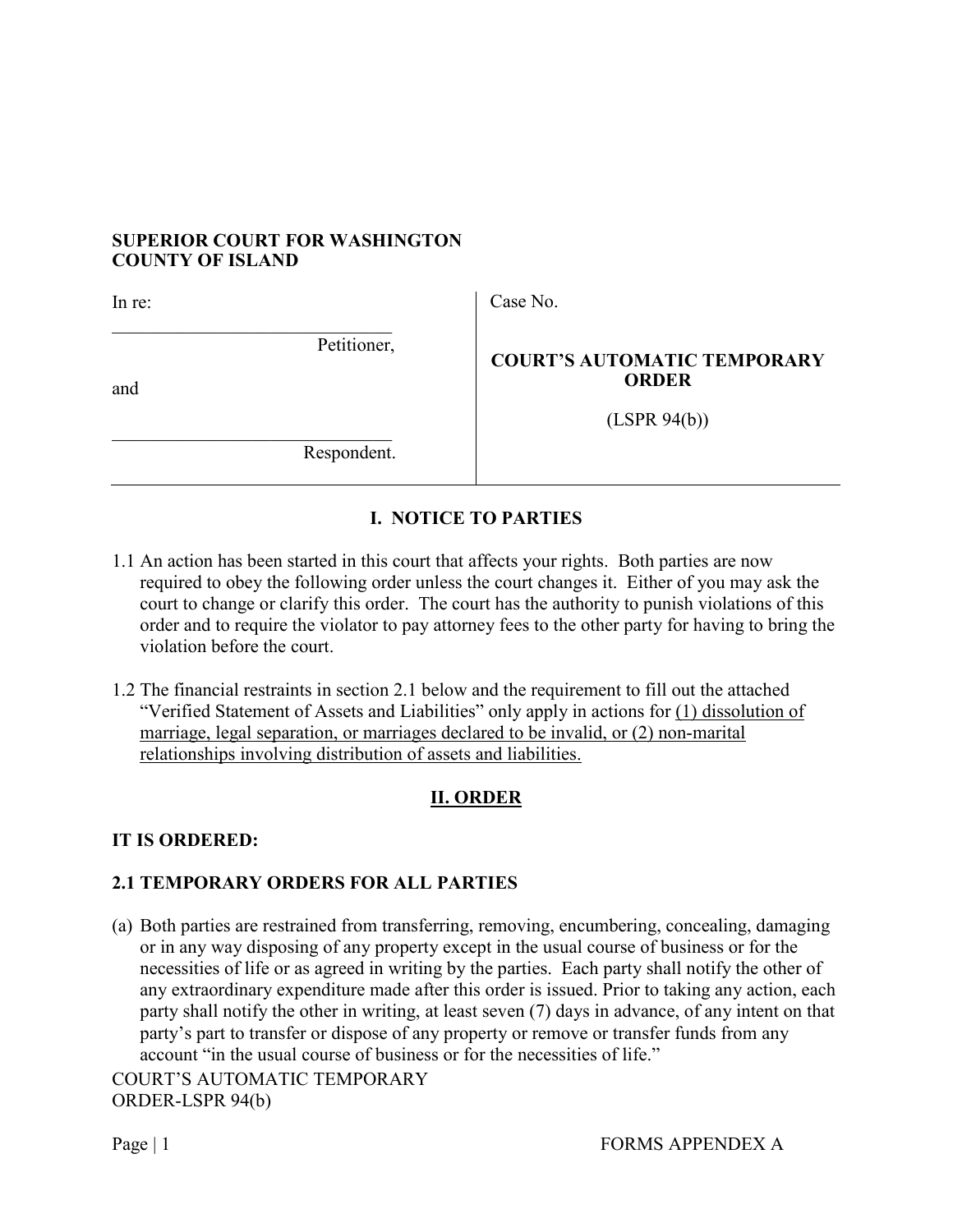- (b) Both parties are restrained from assigning, transferring, borrowing, lapsing, surrendering or changing entitlement of any insurance policies of either or both parties or of any dependent children, whether medical, health, life or auto insurance, except as agreed in writing by the parties.
- (c) Unless the court orders otherwise, both parties are responsible for their own future debts whether incurred by credit card, loan, security interest or mortgage, except as agreed in writing by the parties.
- (d) Both parties shall have access to all tax, financial, legal, and household records. Reasonable access to records shall not be denied without order of the court.
- (e) Within 30 days after the filing of any general appearance, answer or other responsive pleading, each party shall provide the other party with **a completed Financial Declaration (WPF DRPSCU 01.1550) and a Verified Statement of Assets and Liabilities** (form available at www.islandcounty.net/superiorcourt/forms or see Forms Appendix B herein). Each party shall then file a Declaration of Mailing showing that these documents have been provided to the other party within the time limit. In all cases involving a request for child support, maintenance or attorney fees, the completed Financial Declaration shall also be filed with the court. All parties have a duty to supplement the financial information when additional information becomes available.

# **2.2 TEMPORARY ORDERS FOR PARTIES WITH MINOR CHILD(REN).**

- (a) Both parents are restrained from changing the residence of the child(ren) until further court order, except as agreed in writing by the parties.
- (b) Each parent shall have full access to the child(ren)'s educational and medical records, unless otherwise ordered by the court.
- (c) Each parent shall insure that the child(ren) are not exposed to negative comments about the other parent. Neither parent shall make negative comments about the other parent in the presence of the child(ren).
- (d) Within 30 days of filing an appearance, answer or other responsive pleading in this action, both parties shall register for a court-approved parent education seminar. Each party shall attend the seminar within 60 days of registering. Upon completion of the seminar, each party shall file with the court the seminar completion certificate provided by the sponsoring agency or provider. In no case shall opposing parties be required to attend a seminar together.
- (e) Within 14 days of completing the above-ordered parent education seminar, each parent shall provide the other parent with a Proposed Parenting Plan, if they have not already done so.

# **2.3 MEDIATION AND SETTLEMENT CONFERENCE**

If the parties are not able to agree on the final terms of the Decree, they shall be required to participate in mediation of unresolved disputes. Mediation is not required in cases involving domestic violence. For purposes of this order, domestic violence has occurred in the relationship if (1) a domestic violence restraining order or protection order (excluding ex parte orders) involving the parties has been entered by a court at any time within the previous 12 months; (2) a domestic violence no contact order exists pursuant to RCW 10.99; or (3) the

COURT'S AUTOMATIC TEMPORARY ORDER-LSPR 94(b)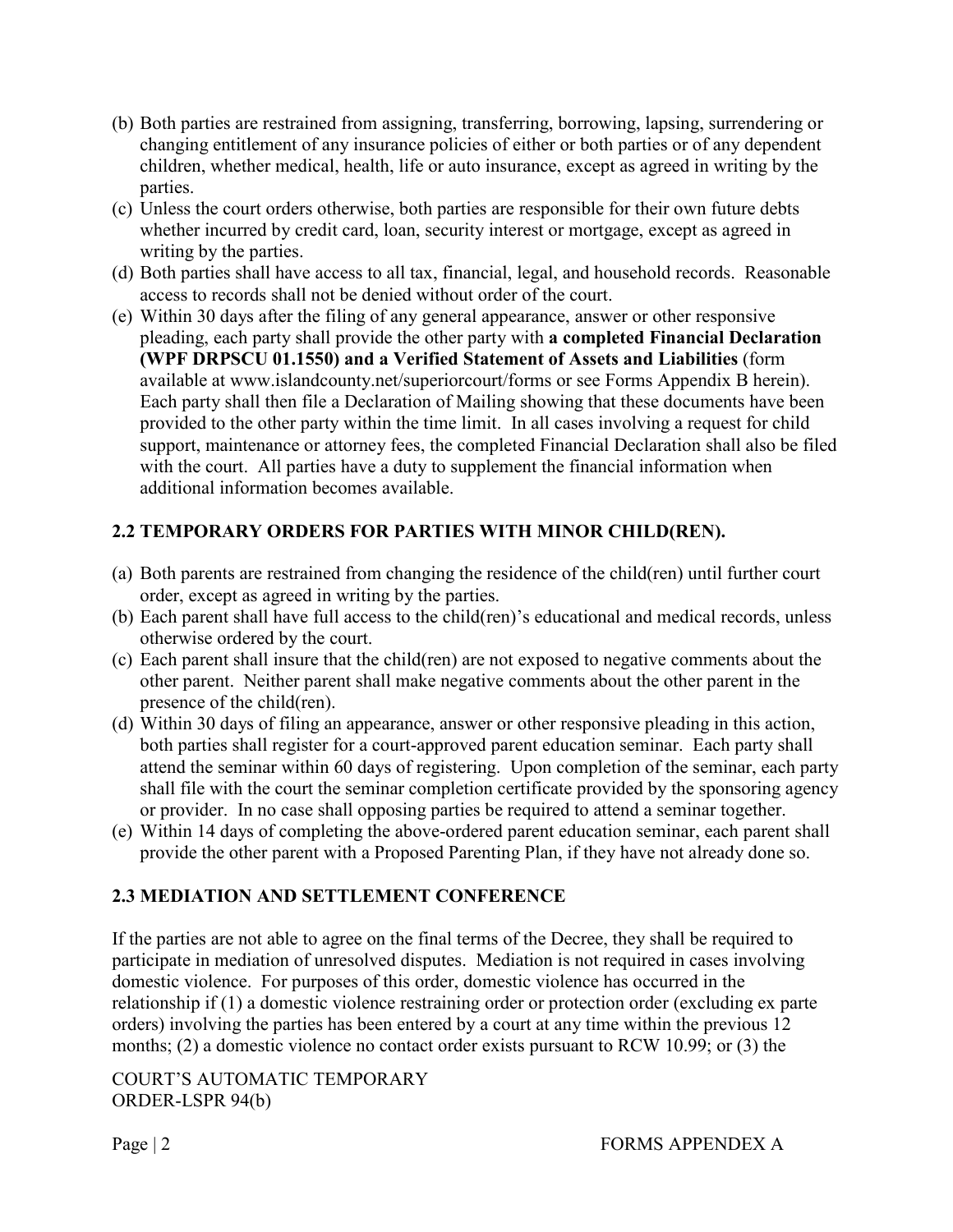court upon motion makes a finding that domestic violence has occurred between the parties and that such abuse would interfere with arm's-length mediation. If, after mediation, there remain unresolved issues, the parties may participate in a settlement conference, pursuant to LCR 16(d).

# **2.4 EFFECTIVE DATE OF ORDER**

The Petitioner is subject to this order from the time of filing the Petition. **The Petitioner shall serve a copy of this on the Respondent and file a declaration of service in the court file.** The Respondent is subject to this order from the time that the order is served. This order shall remain in effect until further court order.

Dated:\_\_\_\_\_\_\_\_\_\_\_\_\_\_\_\_\_\_\_\_\_\_\_\_

 $\mathcal{L}_\text{max}$  , which is a set of the set of the set of the set of the set of the set of the set of the set of the set of the set of the set of the set of the set of the set of the set of the set of the set of the set of JUDGE/Commissioner

[Amended effective September 1, 2020; September 1, 2021; September 1, 2022.]

COURT'S AUTOMATIC TEMPORARY ORDER-LSPR 94(b)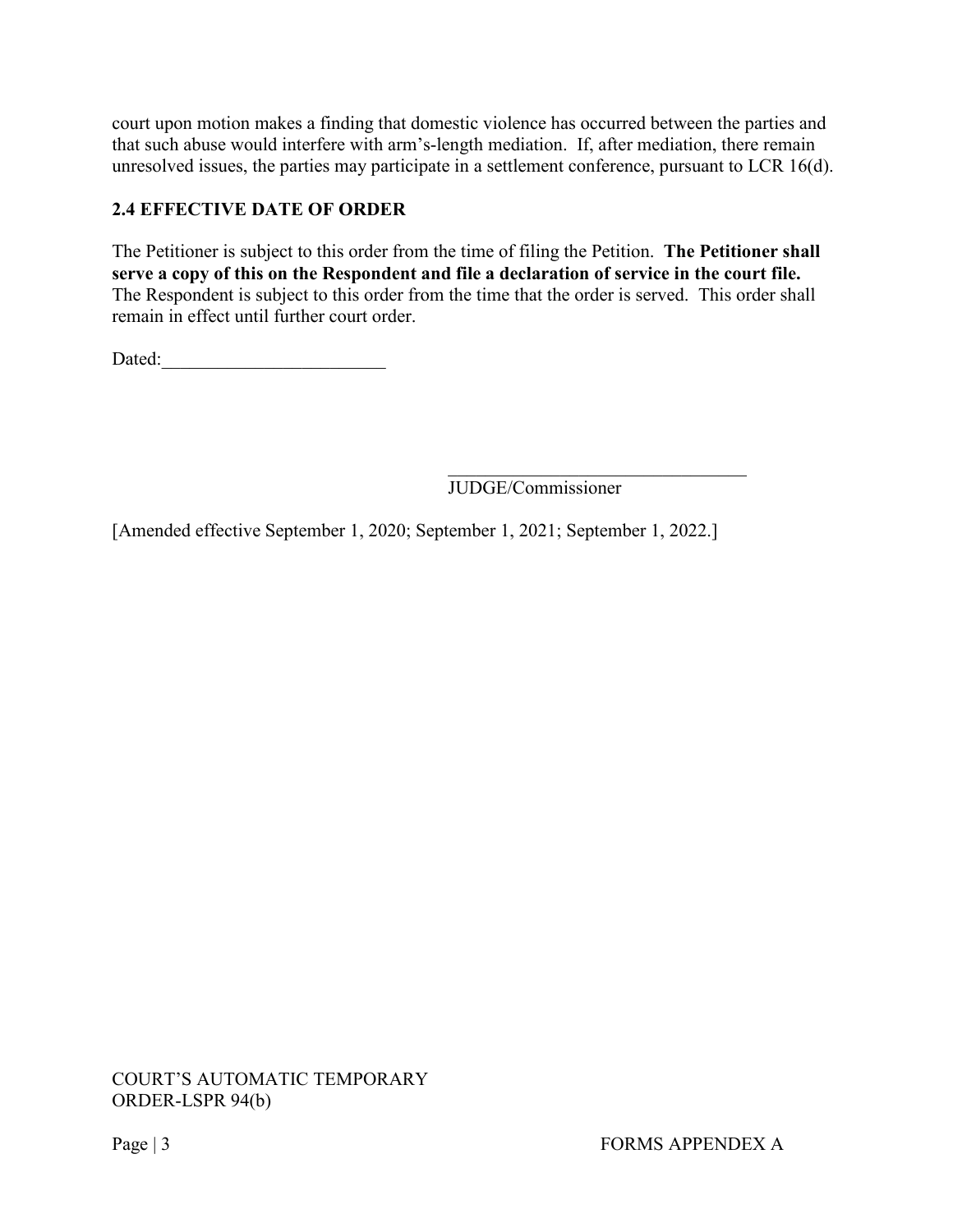# **[DO NOT FILE THIS DOCUMENT WITH THE COURT]**

# **VERIFIED STATEMENT OF ASSETS AND LIABILITIES**

LSPR 94(d)

*(Attach additional sheets in the same form if necessary.)*

Within 30 days after the filing of any general appearance, answer or other responsive pleading, each party shall provide the other party with **a completed Financial Declaration (WPF DRPSCU 01-1550) and a Verified Statement of Assets and Liabilities.**

| Petitioner:                     | Respondent:          | Case #: |
|---------------------------------|----------------------|---------|
| Date of separation from Spouse: | Date Petition filed: |         |

- 1. I am the [ ] Petitioner [ ] Respondent in this action.
- 2. To my knowledge, as of the date of separation, the following community and separate assets and liabilities existed. *(Note: Generally "Community assets" means those assets that were acquired during marriage, except by inheritance or gift. "Community liabilities" means all debts incurred during the marriage, regardless of whose name the debt is in. "Separate assets" means those assets owned before marriage, or acquired after separation, or acquired during the marriage by inheritance or gift. "Separate liabilities" means those debts incurred before the marriage or after separation.*

# **COMMUNITY ASSETS SEPARATE ASSETS**

# **Real Property**:

# **Vehicles (autos, trailers, boats, etc.):**

| .,      |  |
|---------|--|
| ∍<br>۷. |  |
| 3.      |  |
| 4.      |  |

# VERIFIED STATEMENT OF ASSETS/LIABILITIES LSPR 94(d) FORMS APPENDIX B Page | 1 **Bank Accounts:**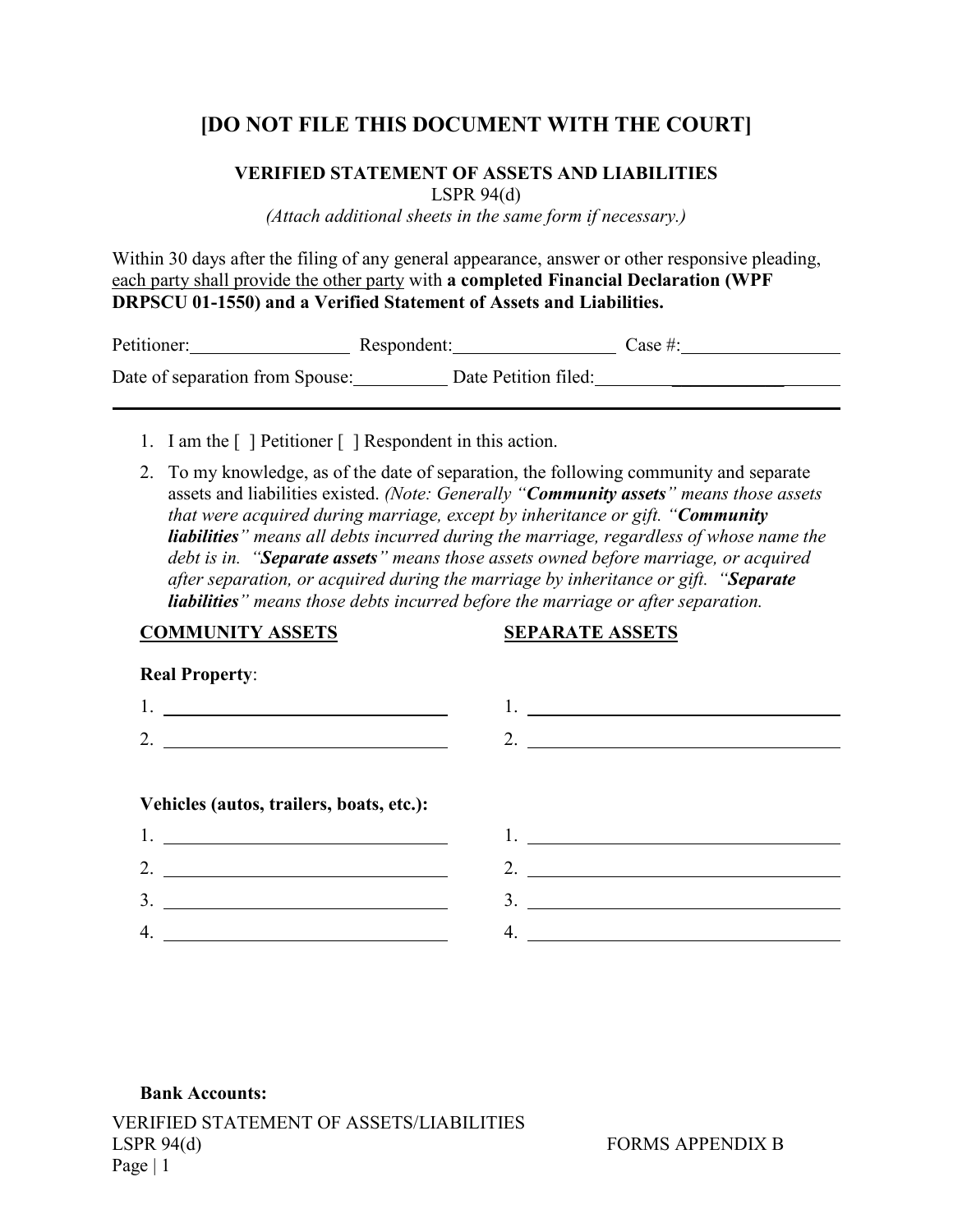| <b>Bank Name/Branch Account No.</b>                                                                                                                                                                                                                                                                                    | <b>Bank Name/Branch Account No.</b>                                                                                                                                                                                                                                                                                    |
|------------------------------------------------------------------------------------------------------------------------------------------------------------------------------------------------------------------------------------------------------------------------------------------------------------------------|------------------------------------------------------------------------------------------------------------------------------------------------------------------------------------------------------------------------------------------------------------------------------------------------------------------------|
|                                                                                                                                                                                                                                                                                                                        |                                                                                                                                                                                                                                                                                                                        |
|                                                                                                                                                                                                                                                                                                                        | 2. $\overline{\qquad \qquad }$                                                                                                                                                                                                                                                                                         |
|                                                                                                                                                                                                                                                                                                                        | $\frac{3}{2}$                                                                                                                                                                                                                                                                                                          |
|                                                                                                                                                                                                                                                                                                                        | 4. $\overline{\phantom{a}}$                                                                                                                                                                                                                                                                                            |
|                                                                                                                                                                                                                                                                                                                        |                                                                                                                                                                                                                                                                                                                        |
| <b>Pensions/Retirement Accounts:</b>                                                                                                                                                                                                                                                                                   |                                                                                                                                                                                                                                                                                                                        |
|                                                                                                                                                                                                                                                                                                                        | $1. \_$                                                                                                                                                                                                                                                                                                                |
|                                                                                                                                                                                                                                                                                                                        | 2. $\overline{\qquad \qquad }$                                                                                                                                                                                                                                                                                         |
|                                                                                                                                                                                                                                                                                                                        |                                                                                                                                                                                                                                                                                                                        |
| <b>Business Interests:</b>                                                                                                                                                                                                                                                                                             |                                                                                                                                                                                                                                                                                                                        |
|                                                                                                                                                                                                                                                                                                                        |                                                                                                                                                                                                                                                                                                                        |
| 2. $\frac{1}{\sqrt{1-\frac{1}{2}}\left(1-\frac{1}{2}\right)}$                                                                                                                                                                                                                                                          | $2. \_$                                                                                                                                                                                                                                                                                                                |
|                                                                                                                                                                                                                                                                                                                        |                                                                                                                                                                                                                                                                                                                        |
| <b>Stocks/Bonds/Investments:</b>                                                                                                                                                                                                                                                                                       |                                                                                                                                                                                                                                                                                                                        |
| $1.$ $\frac{1}{2}$ $\frac{1}{2}$ $\frac{1}{2}$ $\frac{1}{2}$ $\frac{1}{2}$ $\frac{1}{2}$ $\frac{1}{2}$ $\frac{1}{2}$ $\frac{1}{2}$ $\frac{1}{2}$ $\frac{1}{2}$ $\frac{1}{2}$ $\frac{1}{2}$ $\frac{1}{2}$ $\frac{1}{2}$ $\frac{1}{2}$ $\frac{1}{2}$ $\frac{1}{2}$ $\frac{1}{2}$ $\frac{1}{2}$ $\frac{1}{2}$ $\frac{1}{$ | $1.$ $\frac{1}{2}$ $\frac{1}{2}$ $\frac{1}{2}$ $\frac{1}{2}$ $\frac{1}{2}$ $\frac{1}{2}$ $\frac{1}{2}$ $\frac{1}{2}$ $\frac{1}{2}$ $\frac{1}{2}$ $\frac{1}{2}$ $\frac{1}{2}$ $\frac{1}{2}$ $\frac{1}{2}$ $\frac{1}{2}$ $\frac{1}{2}$ $\frac{1}{2}$ $\frac{1}{2}$ $\frac{1}{2}$ $\frac{1}{2}$ $\frac{1}{2}$ $\frac{1}{$ |
|                                                                                                                                                                                                                                                                                                                        | $2. \_$                                                                                                                                                                                                                                                                                                                |
| $\frac{3}{2}$                                                                                                                                                                                                                                                                                                          |                                                                                                                                                                                                                                                                                                                        |
|                                                                                                                                                                                                                                                                                                                        |                                                                                                                                                                                                                                                                                                                        |
| <b>Life Insurance:</b>                                                                                                                                                                                                                                                                                                 |                                                                                                                                                                                                                                                                                                                        |
|                                                                                                                                                                                                                                                                                                                        |                                                                                                                                                                                                                                                                                                                        |
| 2. $\overline{\phantom{a}}$                                                                                                                                                                                                                                                                                            | 2. $\qquad \qquad$                                                                                                                                                                                                                                                                                                     |
|                                                                                                                                                                                                                                                                                                                        |                                                                                                                                                                                                                                                                                                                        |
| Household Goods/Furnishings/Appliances valued over \$250:                                                                                                                                                                                                                                                              |                                                                                                                                                                                                                                                                                                                        |
| 1. <u>______________________________</u>                                                                                                                                                                                                                                                                               |                                                                                                                                                                                                                                                                                                                        |
| 2. $\qquad$                                                                                                                                                                                                                                                                                                            | 2. $\qquad$                                                                                                                                                                                                                                                                                                            |
|                                                                                                                                                                                                                                                                                                                        |                                                                                                                                                                                                                                                                                                                        |
| 4.                                                                                                                                                                                                                                                                                                                     |                                                                                                                                                                                                                                                                                                                        |
|                                                                                                                                                                                                                                                                                                                        |                                                                                                                                                                                                                                                                                                                        |
|                                                                                                                                                                                                                                                                                                                        |                                                                                                                                                                                                                                                                                                                        |

FORMS APPENDIX B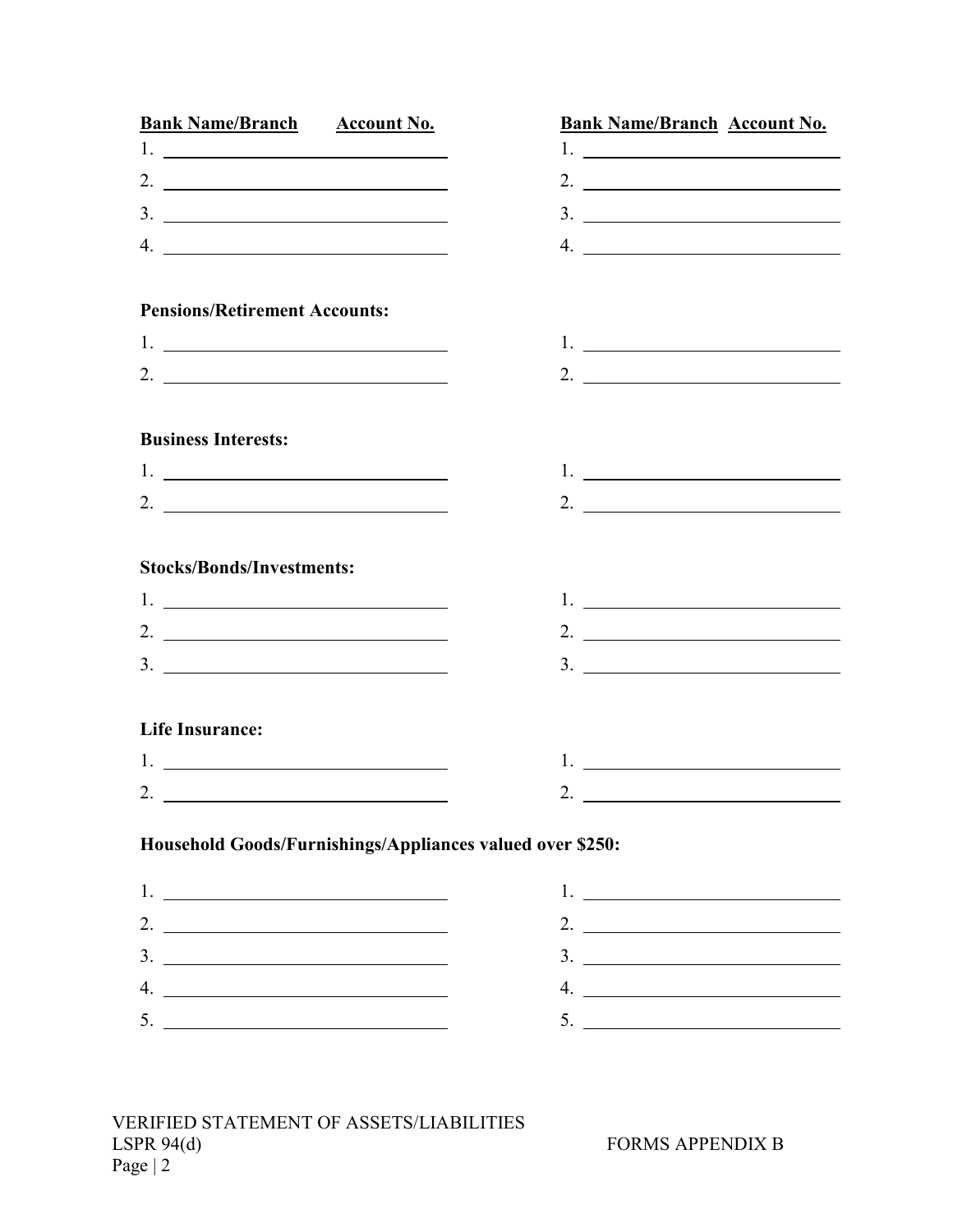# **Sporting Goods/Tools & Equipment valued over \$250:**

|                                                                                                                                                                                                                                                                                                                                                                                                                  | 2. $\qquad \qquad$                                                                                                                                                                                                                                                                                                                                                                                                                                     |  |
|------------------------------------------------------------------------------------------------------------------------------------------------------------------------------------------------------------------------------------------------------------------------------------------------------------------------------------------------------------------------------------------------------------------|--------------------------------------------------------------------------------------------------------------------------------------------------------------------------------------------------------------------------------------------------------------------------------------------------------------------------------------------------------------------------------------------------------------------------------------------------------|--|
|                                                                                                                                                                                                                                                                                                                                                                                                                  |                                                                                                                                                                                                                                                                                                                                                                                                                                                        |  |
|                                                                                                                                                                                                                                                                                                                                                                                                                  |                                                                                                                                                                                                                                                                                                                                                                                                                                                        |  |
| Jewelry/Artwork valued over \$250:                                                                                                                                                                                                                                                                                                                                                                               |                                                                                                                                                                                                                                                                                                                                                                                                                                                        |  |
|                                                                                                                                                                                                                                                                                                                                                                                                                  | $1. \underline{\hspace{2cm}}$                                                                                                                                                                                                                                                                                                                                                                                                                          |  |
| 2. $\qquad \qquad$                                                                                                                                                                                                                                                                                                                                                                                               | 2. $\overline{\qquad \qquad }$                                                                                                                                                                                                                                                                                                                                                                                                                         |  |
|                                                                                                                                                                                                                                                                                                                                                                                                                  |                                                                                                                                                                                                                                                                                                                                                                                                                                                        |  |
| 4.                                                                                                                                                                                                                                                                                                                                                                                                               | 4. $\overline{\phantom{a}}$                                                                                                                                                                                                                                                                                                                                                                                                                            |  |
| <b>Electronics and Accessories valued over \$250:</b>                                                                                                                                                                                                                                                                                                                                                            |                                                                                                                                                                                                                                                                                                                                                                                                                                                        |  |
| 1. <u>____________________________</u>                                                                                                                                                                                                                                                                                                                                                                           | 1. <u>_________________________</u>                                                                                                                                                                                                                                                                                                                                                                                                                    |  |
| 2. $\frac{1}{\sqrt{1-\frac{1}{2}}\sqrt{1-\frac{1}{2}}\sqrt{1-\frac{1}{2}}\sqrt{1-\frac{1}{2}}\sqrt{1-\frac{1}{2}}\sqrt{1-\frac{1}{2}}\sqrt{1-\frac{1}{2}}\sqrt{1-\frac{1}{2}}\sqrt{1-\frac{1}{2}}\sqrt{1-\frac{1}{2}}\sqrt{1-\frac{1}{2}}\sqrt{1-\frac{1}{2}}\sqrt{1-\frac{1}{2}}\sqrt{1-\frac{1}{2}}\sqrt{1-\frac{1}{2}}\sqrt{1-\frac{1}{2}}\sqrt{1-\frac{1}{2}}\sqrt{1-\frac{1}{2}}\sqrt{1-\frac{1}{2}}\sqrt{$ | 2. $\frac{1}{\sqrt{1-\frac{1}{2}} \cdot \frac{1}{2} \cdot \frac{1}{2} \cdot \frac{1}{2} \cdot \frac{1}{2} \cdot \frac{1}{2} \cdot \frac{1}{2} \cdot \frac{1}{2} \cdot \frac{1}{2} \cdot \frac{1}{2} \cdot \frac{1}{2} \cdot \frac{1}{2} \cdot \frac{1}{2} \cdot \frac{1}{2} \cdot \frac{1}{2} \cdot \frac{1}{2} \cdot \frac{1}{2} \cdot \frac{1}{2} \cdot \frac{1}{2} \cdot \frac{1}{2} \cdot \frac{1}{2} \cdot \frac{1}{2} \cdot \frac{1}{2} \cdot \$ |  |
|                                                                                                                                                                                                                                                                                                                                                                                                                  |                                                                                                                                                                                                                                                                                                                                                                                                                                                        |  |
|                                                                                                                                                                                                                                                                                                                                                                                                                  |                                                                                                                                                                                                                                                                                                                                                                                                                                                        |  |
| Other:                                                                                                                                                                                                                                                                                                                                                                                                           |                                                                                                                                                                                                                                                                                                                                                                                                                                                        |  |
|                                                                                                                                                                                                                                                                                                                                                                                                                  |                                                                                                                                                                                                                                                                                                                                                                                                                                                        |  |
| 2. $\frac{1}{\sqrt{1-\frac{1}{2}}\sqrt{1-\frac{1}{2}}\sqrt{1-\frac{1}{2}}\sqrt{1-\frac{1}{2}}\sqrt{1-\frac{1}{2}}\sqrt{1-\frac{1}{2}}\sqrt{1-\frac{1}{2}}\sqrt{1-\frac{1}{2}}\sqrt{1-\frac{1}{2}}\sqrt{1-\frac{1}{2}}\sqrt{1-\frac{1}{2}}\sqrt{1-\frac{1}{2}}\sqrt{1-\frac{1}{2}}\sqrt{1-\frac{1}{2}}\sqrt{1-\frac{1}{2}}\sqrt{1-\frac{1}{2}}\sqrt{1-\frac{1}{2}}\sqrt{1-\frac{1}{2}}\sqrt{1-\frac{1}{2}}\sqrt{$ | 2. $\qquad \qquad$                                                                                                                                                                                                                                                                                                                                                                                                                                     |  |
|                                                                                                                                                                                                                                                                                                                                                                                                                  |                                                                                                                                                                                                                                                                                                                                                                                                                                                        |  |

# **COMMUNITY LIABILTIES**

| Mortgage: | <b>Balance at Separation</b> | <b>Current Balance</b> |
|-----------|------------------------------|------------------------|
|           |                              |                        |
| ◠         |                              |                        |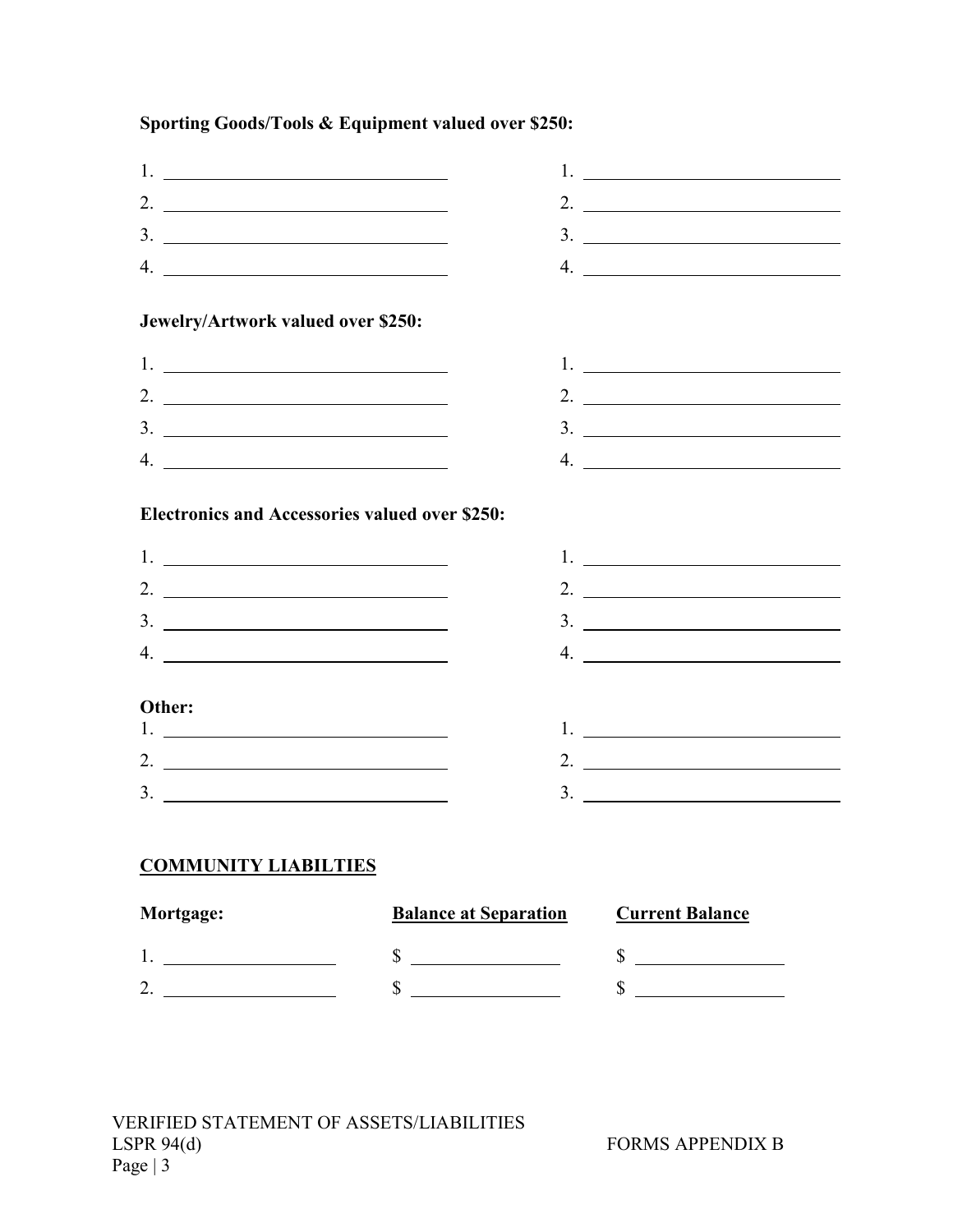# **Loans (vehicles/student/personal):**

| 2.                                                                                                                                                                                                                                                                                                                                                                                                                           | \$<br><u> 1989 - Andrea Station Books, amerikansk politik (</u>                                                                      |              |
|------------------------------------------------------------------------------------------------------------------------------------------------------------------------------------------------------------------------------------------------------------------------------------------------------------------------------------------------------------------------------------------------------------------------------|--------------------------------------------------------------------------------------------------------------------------------------|--------------|
| 3.<br><u> 1989 - John Stein, mars and de Branch and de Branch and de Branch and de Branch and de Branch and de Branch an</u>                                                                                                                                                                                                                                                                                                 | $\mathbb{S}$<br><u> 1989 - Andrea Andrew Maria III, populație de la provincia de la provincia de la provincia de la provincia de</u> |              |
| 4.                                                                                                                                                                                                                                                                                                                                                                                                                           | $\mathbb{S}$                                                                                                                         | $\mathbb{S}$ |
|                                                                                                                                                                                                                                                                                                                                                                                                                              |                                                                                                                                      |              |
| <b>Credit Cards:</b>                                                                                                                                                                                                                                                                                                                                                                                                         |                                                                                                                                      |              |
| $\begin{tabular}{ c c c } \hline $1$. & \begin{tabular}{ c c c c } \hline $1$. & \begin{tabular}{ c c c } \hline $1$. & \begin{tabular}{ c c c } \hline $1$. & \begin{tabular}{ c c c } \hline $1$. & \begin{tabular}{ c c c } \hline $1$. & \begin{tabular}{ c c c } \hline $1$. & \begin{tabular}{ c c c } \hline $1$. & \begin{tabular}{ c c c } \hline $1$. & \begin{tabular}{ c c c } \hline $1.$ & \begin{tabular}{ c$ |                                                                                                                                      |              |
| 2.<br><u> 1989 - Johann Barnett, fransk politiker (</u>                                                                                                                                                                                                                                                                                                                                                                      | \$                                                                                                                                   |              |
| 3.                                                                                                                                                                                                                                                                                                                                                                                                                           | $\mathcal{S}$                                                                                                                        |              |
| 4.                                                                                                                                                                                                                                                                                                                                                                                                                           | \$                                                                                                                                   |              |
| 5.<br><u> 1990 - Johann Barbara, p</u> ensa                                                                                                                                                                                                                                                                                                                                                                                  | \$                                                                                                                                   |              |
| 6.                                                                                                                                                                                                                                                                                                                                                                                                                           | S                                                                                                                                    |              |

# **Other (overdue utility/phone bills, IRS, hospital/doctor bills, collection):**

| 1.<br><u> 1989 - Jan Barbara Barbara, manazarta da </u> |                                                                 | \$                                   |
|---------------------------------------------------------|-----------------------------------------------------------------|--------------------------------------|
| 2.                                                      | \$                                                              | \$                                   |
| 3.<br><u> 1989 - Johann John Stone, mensk politik (</u> |                                                                 | \$                                   |
| 4.                                                      | <u> 1989 - Andrea Barbara, poeta espa</u>                       | S                                    |
| 5.                                                      | \$                                                              | \$                                   |
|                                                         | \$                                                              | $\mathbb{S}$<br><u>and the state</u> |
|                                                         |                                                                 |                                      |
| <b>Business Debts:</b>                                  |                                                                 |                                      |
| 1. $\qquad \qquad$                                      | \$<br><u> 1989 - Andrea Station Books, amerikansk politik (</u> | \$                                   |
| 2.                                                      | \$                                                              | \$                                   |
| 3.                                                      |                                                                 |                                      |
| 4.                                                      |                                                                 | S                                    |

# **SEPARATE LIABILITIES**

# **Describe type:**

VERIFIED STATEMENT OF ASSETS/LIABILITIES LSPR 94(d) FORMS APPENDIX B Page | 4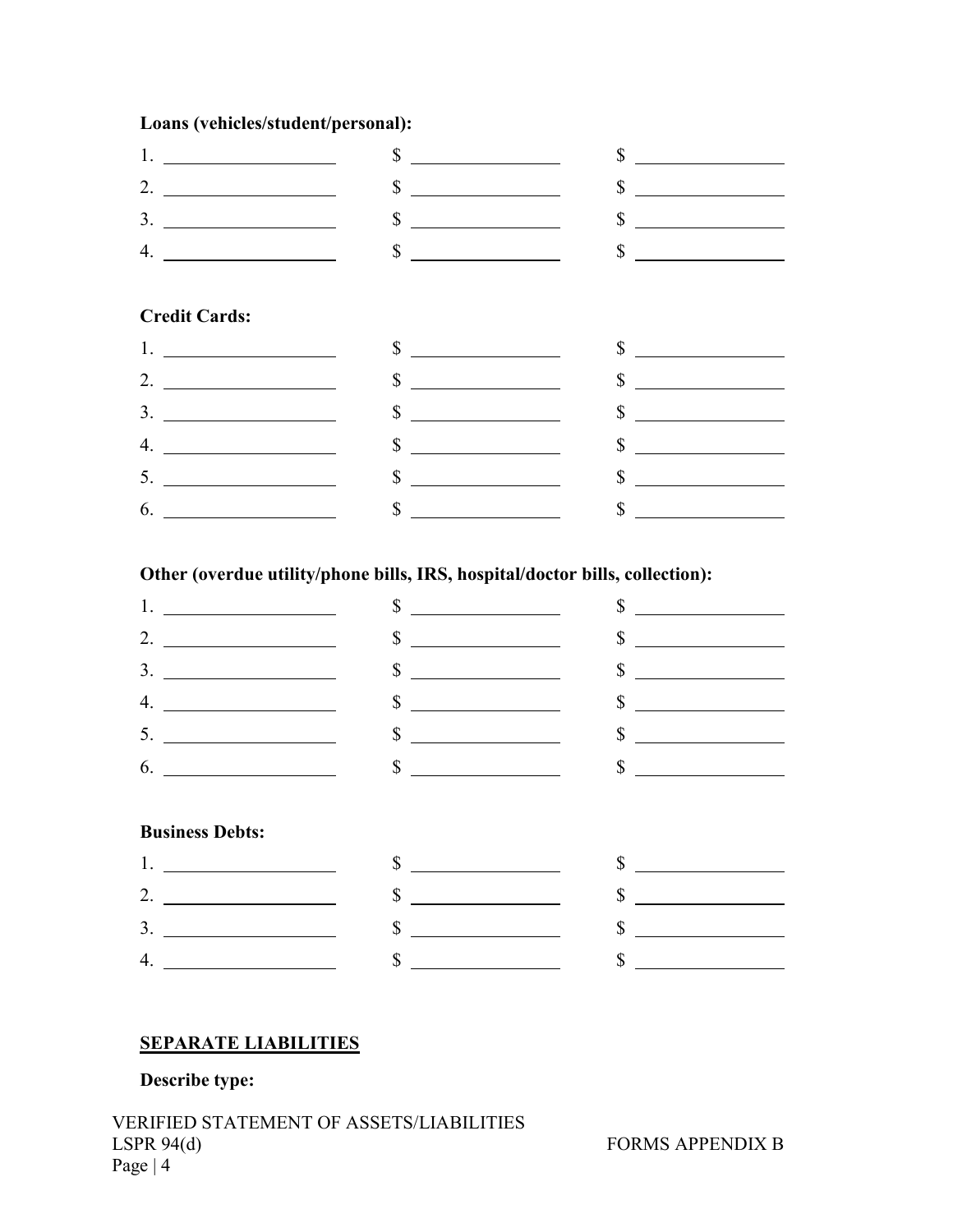

**Since the time of separation, there has been the following substantial change in the assets listed above:** *(NOTE: Describe how, when and why any of the above assets were sold, traded, consumed or otherwise disposed.)*

**I anticipate receiving the following in the future:**

- **a) Inheritance [ ] Yes [ ] No**
- **b) Settlement proceeds from a lawsuit [ ] Yes [ ] No**
- **c) Settlement proceeds from a work-related injury [ ] Yes [ ] No**
- **d) Money owed to me by another [ ] Yes [ ] No**

I declare under penalty of perjury of the laws of the State of Washington that the above is true and correct to the best of my knowledge.

| <b>DATED</b> this | day of | -40           |
|-------------------|--------|---------------|
| at                |        | , Washington. |

Declarant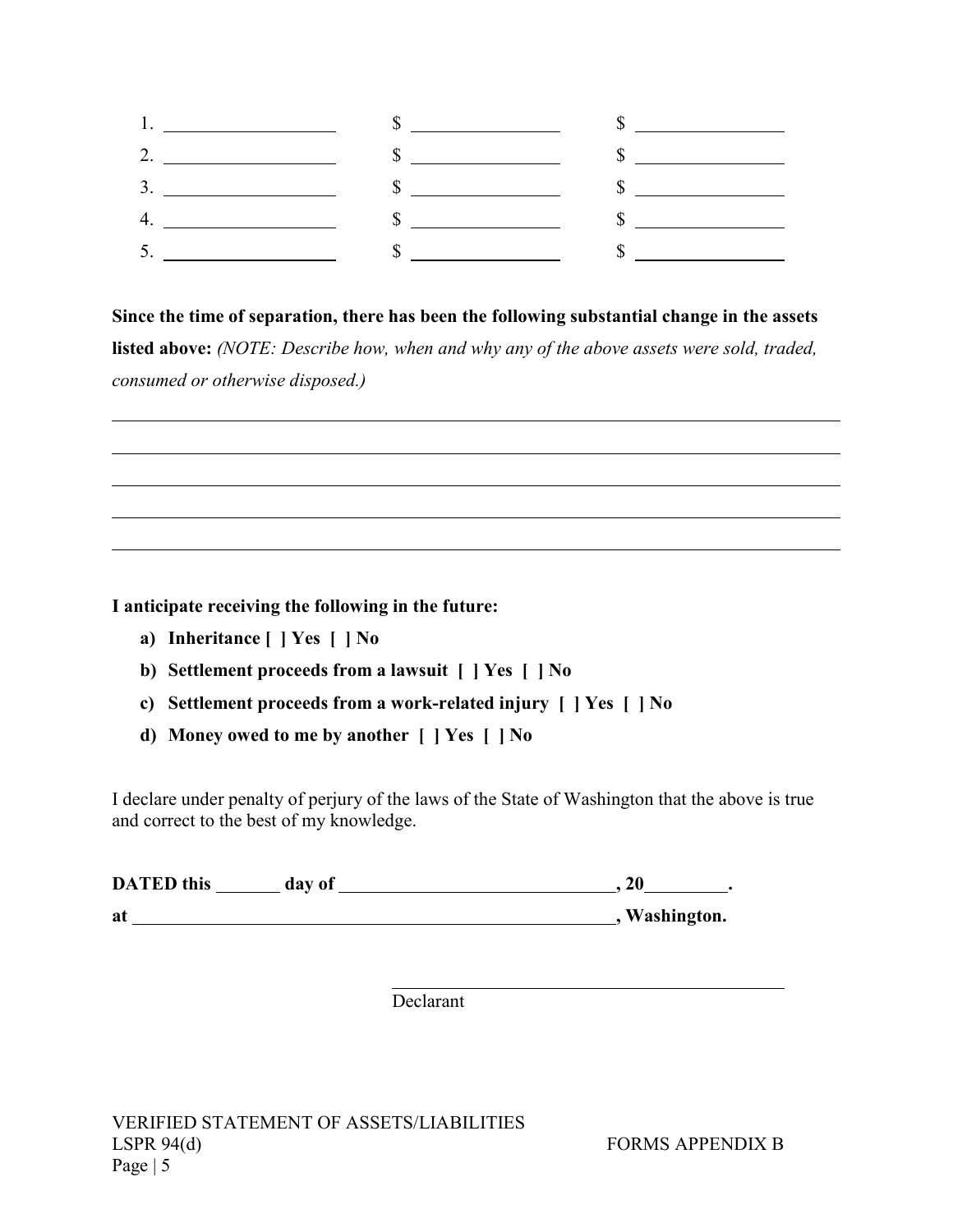# **SUPERIOR COURT FOR WASHINGTON COUNTY OF ISLAND**

| In re: |                       | Case No.                                            |
|--------|-----------------------|-----------------------------------------------------|
| VS.    | Plaintiff/Petitioner, | <b>PROOF OF MAILING OR DELIVERY</b><br>LSPR $94(d)$ |
|        | Respondent/Defendant. |                                                     |

# Proof of Mailing or Delivery

I declare:

| 1. | and am competent to be a witness in this case.                                                     |                                                                        |       |     |  |  |
|----|----------------------------------------------------------------------------------------------------|------------------------------------------------------------------------|-------|-----|--|--|
| 2. | On (date): ___________________________, I served copies of the documents listed in 3 below to      |                                                                        |       |     |  |  |
|    |                                                                                                    |                                                                        |       |     |  |  |
|    | $\Box$ mail <i>(check all that apply):</i> $\Box$ first class $\Box$ certified $\Box$ other $\Box$ |                                                                        |       |     |  |  |
|    | mailing address                                                                                    | city                                                                   | state | zip |  |  |
|    |                                                                                                    |                                                                        |       |     |  |  |
|    | (only if allowed by agreement, order, or your county's Local Court Rule)                           |                                                                        |       |     |  |  |
|    | Hand delivery at (time): $\Box$ a.m. $\Box$ p.m. to this address:                                  |                                                                        |       |     |  |  |
|    | street address                                                                                     | city                                                                   | state | zip |  |  |
|    | I left the documents (check one):                                                                  |                                                                        |       |     |  |  |
|    | with the party or lawyer named above.                                                              |                                                                        |       |     |  |  |
|    | at his/her office with the clerk or other person in charge.                                        |                                                                        |       |     |  |  |
|    |                                                                                                    | at his/her office in a conspicuous place because no one was in charge. |       |     |  |  |
|    | PROOF OF MAILING OR DELIVERY                                                                       |                                                                        |       |     |  |  |
|    | LSPR $94(d)$                                                                                       |                                                                        |       |     |  |  |
|    | <b>FORMS APPENDIX C</b><br>Page $ 1$                                                               |                                                                        |       |     |  |  |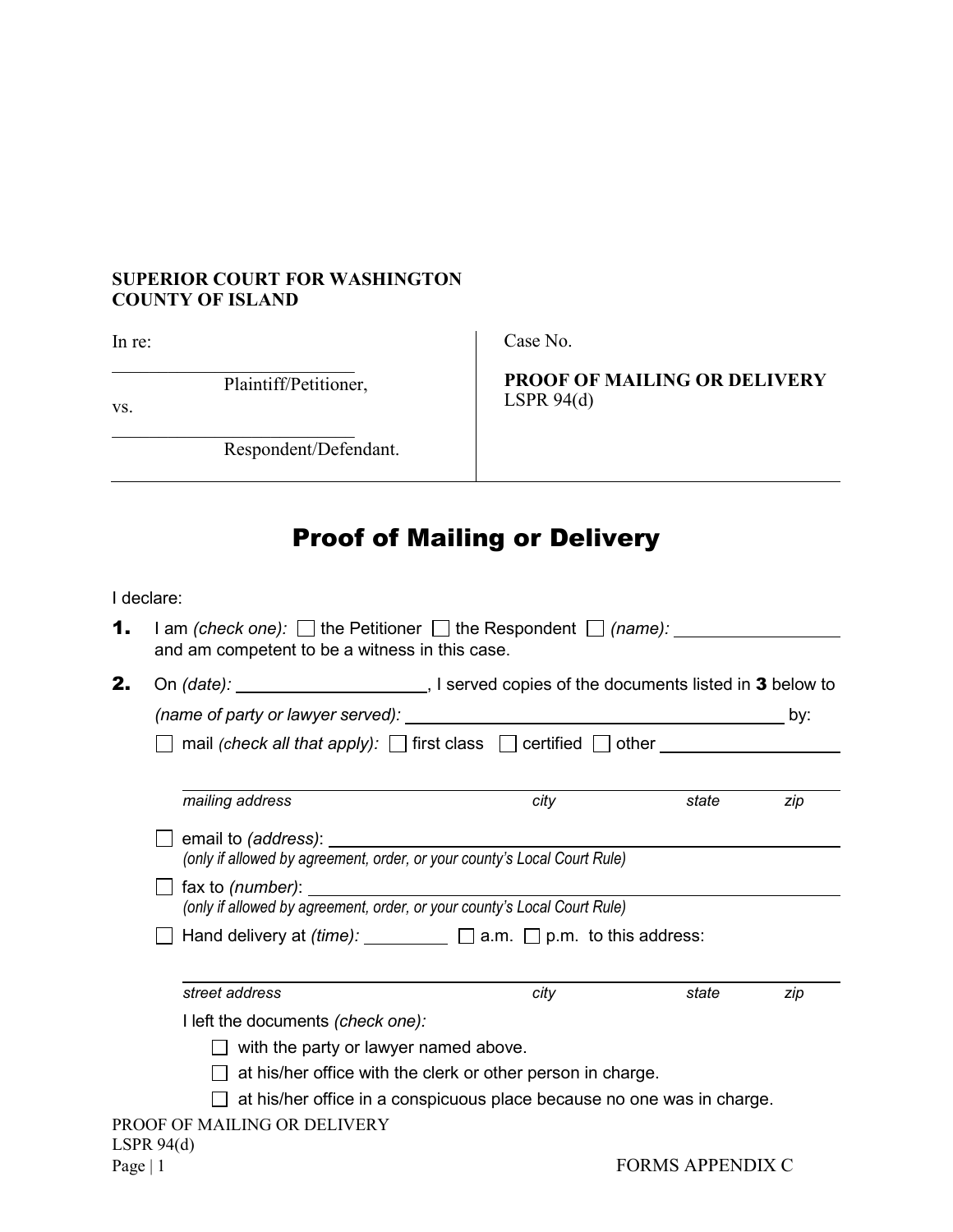□ with *(name):* <u>\_\_\_\_\_\_</u>

at the address listed in court documents where the party agreed to receive legal papers for this case.

*(For a party or lawyer who has no office or whose office is closed)* at his/her home with *(name):* , a person of suitable age and discretion who lives in the same home.

# 3. **List all documents you served** *(check all that apply):*

4. Other:

I declare under penalty of perjury under the laws of the state of Washington that the statements on this form are true.

Signed at *(city and state):* <u>Date:</u> Date:

*Signature of server Print or type name of server*

[Adopted effective September 1, 2020]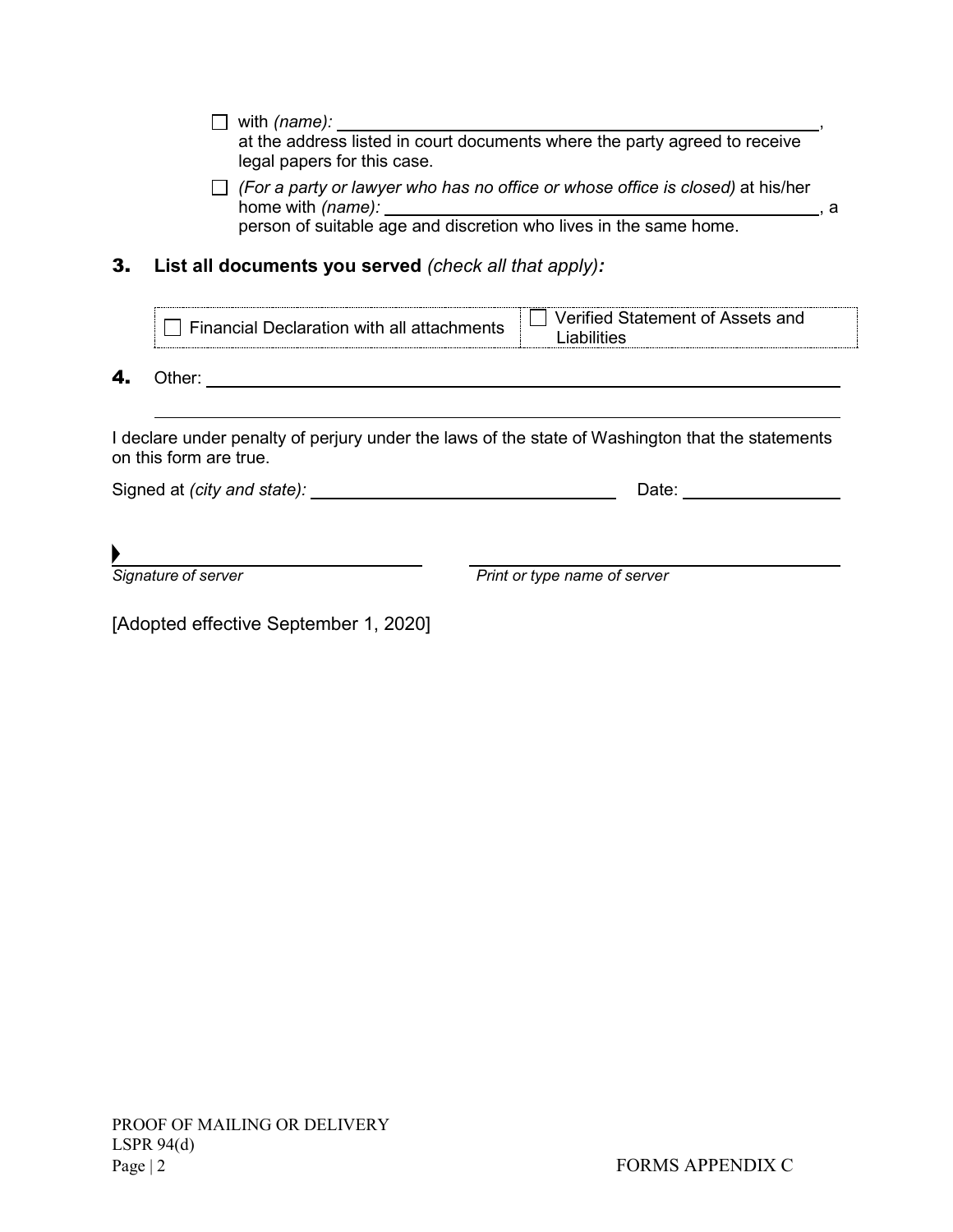# **Superior Court of Washington, County of Island**

| In re:                                         |                                                                       |
|------------------------------------------------|-----------------------------------------------------------------------|
| Petitioner/s (person/s who started this case): | No.                                                                   |
| And Respondent/s (other party/parties):        | Notice of Hearing<br>(NTHG)<br>$\boxtimes$ Clerk's action required: 1 |

# Notice of Hearing

#### **To the Court Clerk and all parties:**

|  | A court hearing has been scheduled: |
|--|-------------------------------------|
|--|-------------------------------------|

|              | for: |                                                  | at:<br>a.m.<br>p.m.                                                                                                                                                                                                  |
|--------------|------|--------------------------------------------------|----------------------------------------------------------------------------------------------------------------------------------------------------------------------------------------------------------------------|
|              |      | date                                             | time                                                                                                                                                                                                                 |
|              | at:  |                                                  | the Law & Justice Center, 1 <sup>st</sup> Floor, 101 North East 6 <sup>th</sup> Street, Coupeville, WA                                                                                                               |
|              |      | docket / calendar or judge / commissioner's name |                                                                                                                                                                                                                      |
| $\mathbf{2}$ |      | The purpose of this hearing is <i>(specify):</i> |                                                                                                                                                                                                                      |
|              |      |                                                  | <b>Warning!</b> If you do not go to the hearing, the court may sign orders without hearing your side.                                                                                                                |
|              |      |                                                  | This hearing was requested by: $\Box$ Petitioner or his/her lawyer $\Box$ Respondent or his/her lawyer                                                                                                               |
|              |      | Person asking for this hearing signs here        | Print name (if lawyer, also list WSBA #)<br>Date                                                                                                                                                                     |
|              |      | I agree to accept legal papers for this case at: | This does not have to be your home address. If this address changes                                                                                                                                                  |
| address      |      |                                                  | before the case ends, you must notify all parties and the court clerk in<br>writing. You may use the Notice of Address Change form (FL All<br>Family 120). A party must also update his/her Confidential Information |
| city         |      | state<br>zip                                     | form (FL All Family 001) if this case involves parentage or child                                                                                                                                                    |
|              |      | ( <b>Optional</b> ) email:                       | support.                                                                                                                                                                                                             |

**If you require an interpreter and/or ADA accommodations, please provide a minimum of 10 days' advance notice to the court at 360-679-7363. TTY/TTD users please call the Washington Relay Service at 1-800-833-63.88**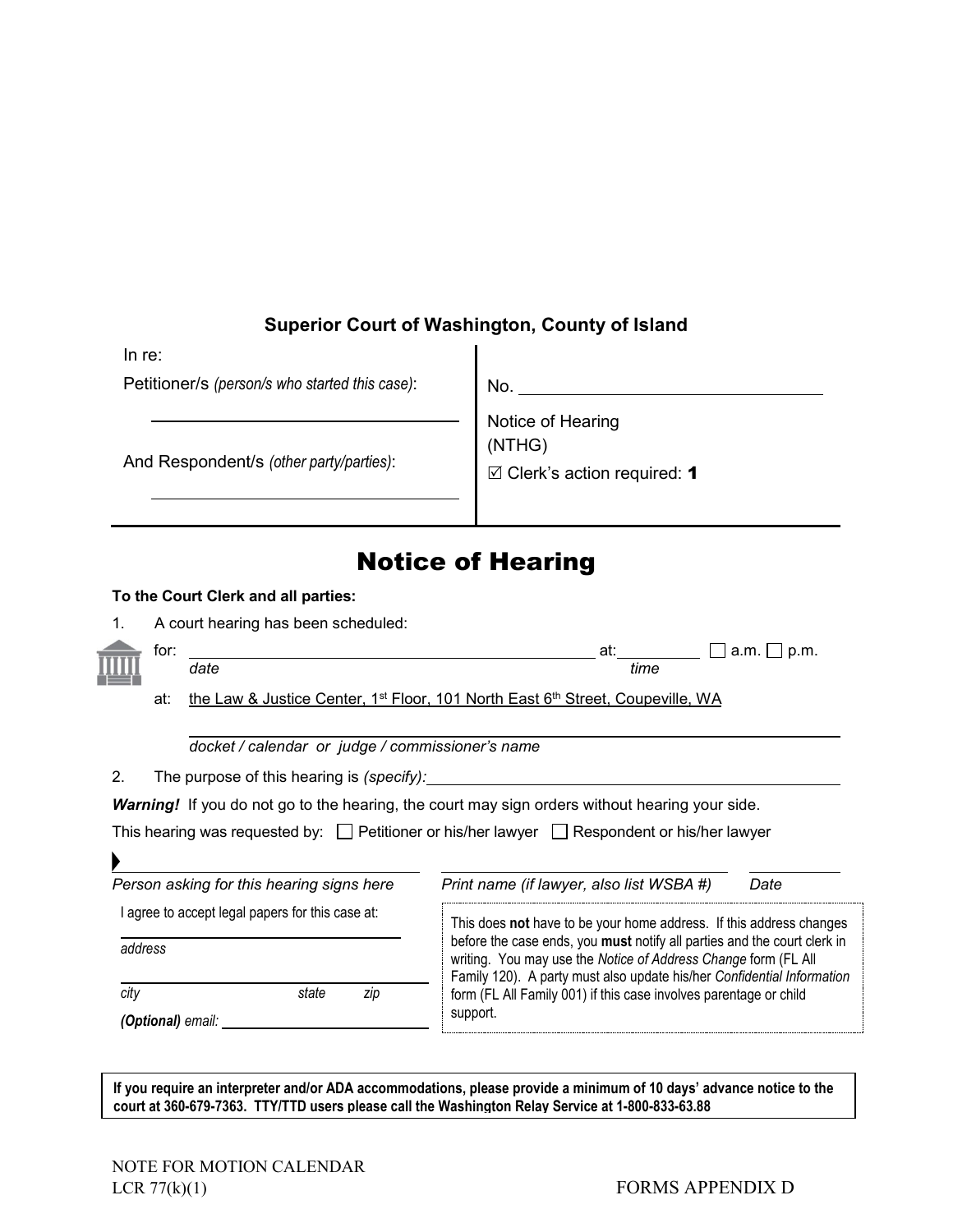| 1              |                                                                                                                                                                 |            |                                |                                  |  |
|----------------|-----------------------------------------------------------------------------------------------------------------------------------------------------------------|------------|--------------------------------|----------------------------------|--|
|                |                                                                                                                                                                 |            |                                |                                  |  |
| $\overline{2}$ |                                                                                                                                                                 |            |                                |                                  |  |
| 3              |                                                                                                                                                                 |            |                                |                                  |  |
| $\overline{4}$ | SUPERIOR COURT FOR WASHINGTON                                                                                                                                   |            |                                |                                  |  |
| 5              | <b>COUNTY OF ISLAND</b>                                                                                                                                         |            |                                |                                  |  |
| 6              | In re:                                                                                                                                                          | Case No.   |                                |                                  |  |
| 7              | Plaintiff/Petitioner,                                                                                                                                           |            | <b>NOTE FOR TRIAL SETTING</b>  |                                  |  |
|                | VS.                                                                                                                                                             |            | LCR $40(b)(1)$                 |                                  |  |
| 8              | Respondent/Defendant.                                                                                                                                           |            | <b>CLERK'S ACTION REQUIRED</b> |                                  |  |
| 9              | TO THE CLERK OF THE COURT:                                                                                                                                      |            |                                |                                  |  |
| 10             |                                                                                                                                                                 |            |                                |                                  |  |
| 11             | AND TO:                                                                                                                                                         |            |                                |                                  |  |
| 12             | <b>ADDRESS:</b>                                                                                                                                                 |            |                                |                                  |  |
| 13             | PLEASE TAKE NOTICE that the above captioned action is now fully at issue. The clerk is requested to<br>note this case on the regular Trial Assignment Calendar. |            |                                |                                  |  |
| 14             | Date requested for trial assignment:                                                                                                                            |            |                                |                                  |  |
|                | $(Monday - No Appearance)$ (See LCR 40(b)(1))                                                                                                                   |            |                                |                                  |  |
| 15             | Issues in Dispute:                                                                                                                                              |            |                                |                                  |  |
| 16             |                                                                                                                                                                 |            |                                |                                  |  |
| 17             | A Jury $\Box$ of 6<br>$\Box$ of 12                                                                                                                              | $\Box$ has |                                | $\square$ has not been demanded. |  |
| 18             | Mandatory mediation under Local Rule LSPR 94(f)(1)                                                                                                              |            | $\Box$ does                    | $\Box$ does not apply to         |  |
|                | this case.                                                                                                                                                      |            |                                |                                  |  |
| 19             | The parties have completed mandatory mediation: $\square$ yes $\square$ no $\square$ N/A                                                                        |            |                                |                                  |  |
| 20             |                                                                                                                                                                 |            |                                |                                  |  |
| 21             |                                                                                                                                                                 | (Sign)     |                                |                                  |  |
| 22             |                                                                                                                                                                 |            | Attorney for                   |                                  |  |
|                |                                                                                                                                                                 |            |                                |                                  |  |
| 23             | Amended effective September 1, 2020                                                                                                                             |            |                                |                                  |  |
| 24             |                                                                                                                                                                 |            |                                |                                  |  |
|                |                                                                                                                                                                 |            |                                |                                  |  |
|                | NOTE FOR TRIAL SETTING-LCR 40(b)(1)                                                                                                                             |            |                                | <b>FORMS APPENDIX E</b>          |  |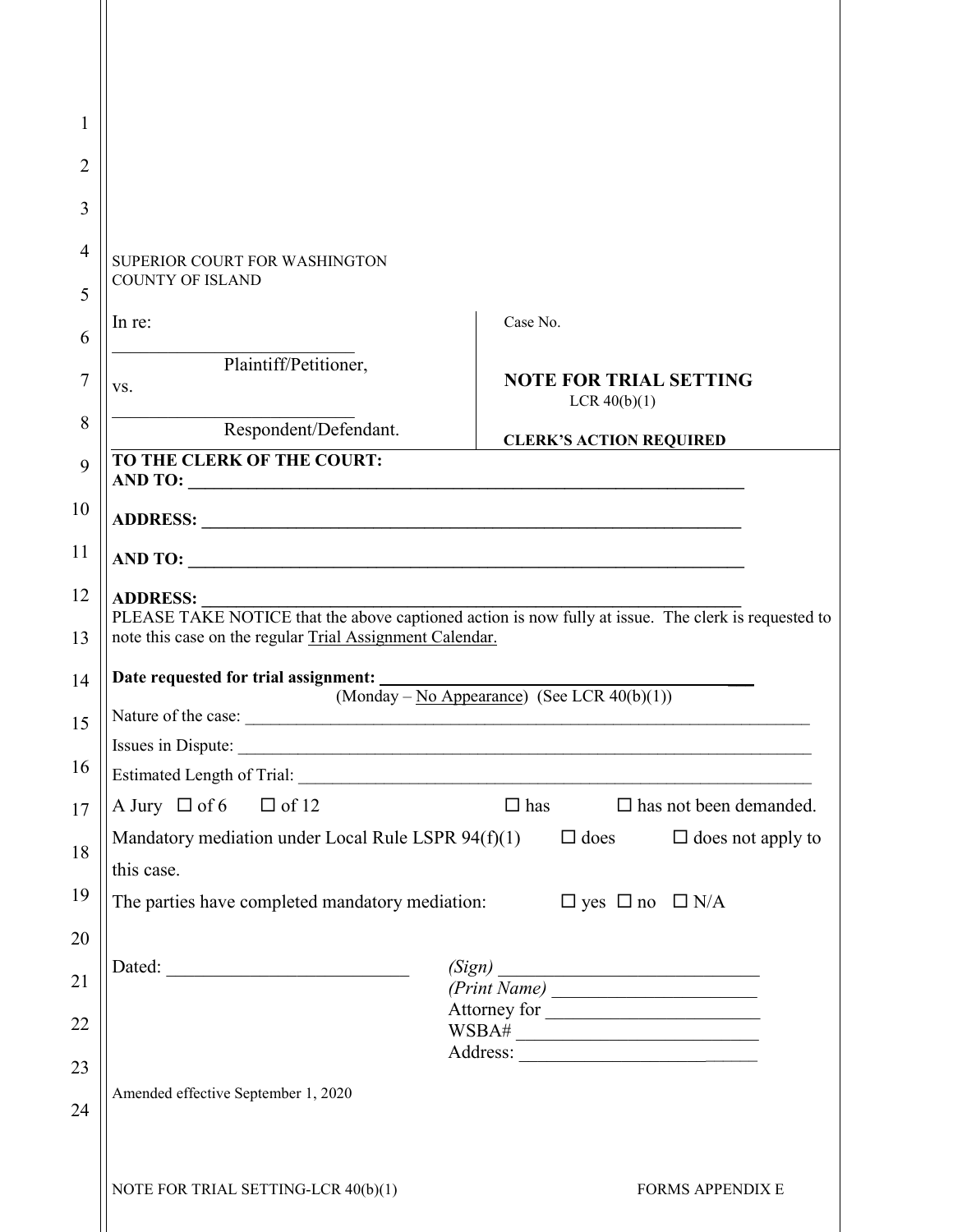| SUPERIOR COURT FOR WASHINGTON                                                                                                                                                                                                                                                                    |                                                                            |                                                                                                                                                                                                                                      |
|--------------------------------------------------------------------------------------------------------------------------------------------------------------------------------------------------------------------------------------------------------------------------------------------------|----------------------------------------------------------------------------|--------------------------------------------------------------------------------------------------------------------------------------------------------------------------------------------------------------------------------------|
| <b>COUNTY OF ISLAND</b>                                                                                                                                                                                                                                                                          |                                                                            |                                                                                                                                                                                                                                      |
| In re:                                                                                                                                                                                                                                                                                           | Case No.                                                                   |                                                                                                                                                                                                                                      |
| Plaintiff/Petitioner,<br>VS.                                                                                                                                                                                                                                                                     |                                                                            | <b>NOTICE OF CONFLICT DATES</b><br>LCR $40(b)(1)$                                                                                                                                                                                    |
|                                                                                                                                                                                                                                                                                                  |                                                                            |                                                                                                                                                                                                                                      |
| Respondent/Defendant.                                                                                                                                                                                                                                                                            |                                                                            |                                                                                                                                                                                                                                      |
| TO THE CLERK OF THE COURT:<br>AND TO:                                                                                                                                                                                                                                                            |                                                                            |                                                                                                                                                                                                                                      |
|                                                                                                                                                                                                                                                                                                  |                                                                            |                                                                                                                                                                                                                                      |
|                                                                                                                                                                                                                                                                                                  |                                                                            |                                                                                                                                                                                                                                      |
|                                                                                                                                                                                                                                                                                                  |                                                                            |                                                                                                                                                                                                                                      |
|                                                                                                                                                                                                                                                                                                  |                                                                            |                                                                                                                                                                                                                                      |
|                                                                                                                                                                                                                                                                                                  |                                                                            |                                                                                                                                                                                                                                      |
| AND TO:<br><b>ADDRESS:</b><br>PLEASE TAKE NOTICE that the above captioned case has been noted for trial assignment on the<br>The following are the undersigned's conflict dates, which are limited to previously scheduled vacations<br>and trial dates:<br>Dates of Counsel's<br>Unavailability | Reason for<br>Unavailability                                               | Reference<br>(Court and Cause No.)                                                                                                                                                                                                   |
| the control of the control of the control of the control of the control of<br><u> 1989 - Johann Barbara, martin amerikan basar dan berasal dalam basar dalam basar dalam basar dalam basar dala</u>                                                                                              | the control of the control of the control of the control of the control of |                                                                                                                                                                                                                                      |
| the control of the control of the control of the control of the control of                                                                                                                                                                                                                       | the control of the control of the control of the control of the control of | <u> Andreas Andreas Andreas Andreas Andreas Andreas Andreas Andreas Andreas Andreas Andreas Andreas Andreas Andreas Andreas Andreas Andreas Andreas Andreas Andreas Andreas Andreas Andreas Andreas Andreas Andreas Andreas Andr</u> |
|                                                                                                                                                                                                                                                                                                  | (Sign)                                                                     | $(Print\ Name)$                                                                                                                                                                                                                      |
|                                                                                                                                                                                                                                                                                                  |                                                                            | Attorney for                                                                                                                                                                                                                         |
|                                                                                                                                                                                                                                                                                                  |                                                                            |                                                                                                                                                                                                                                      |
|                                                                                                                                                                                                                                                                                                  |                                                                            |                                                                                                                                                                                                                                      |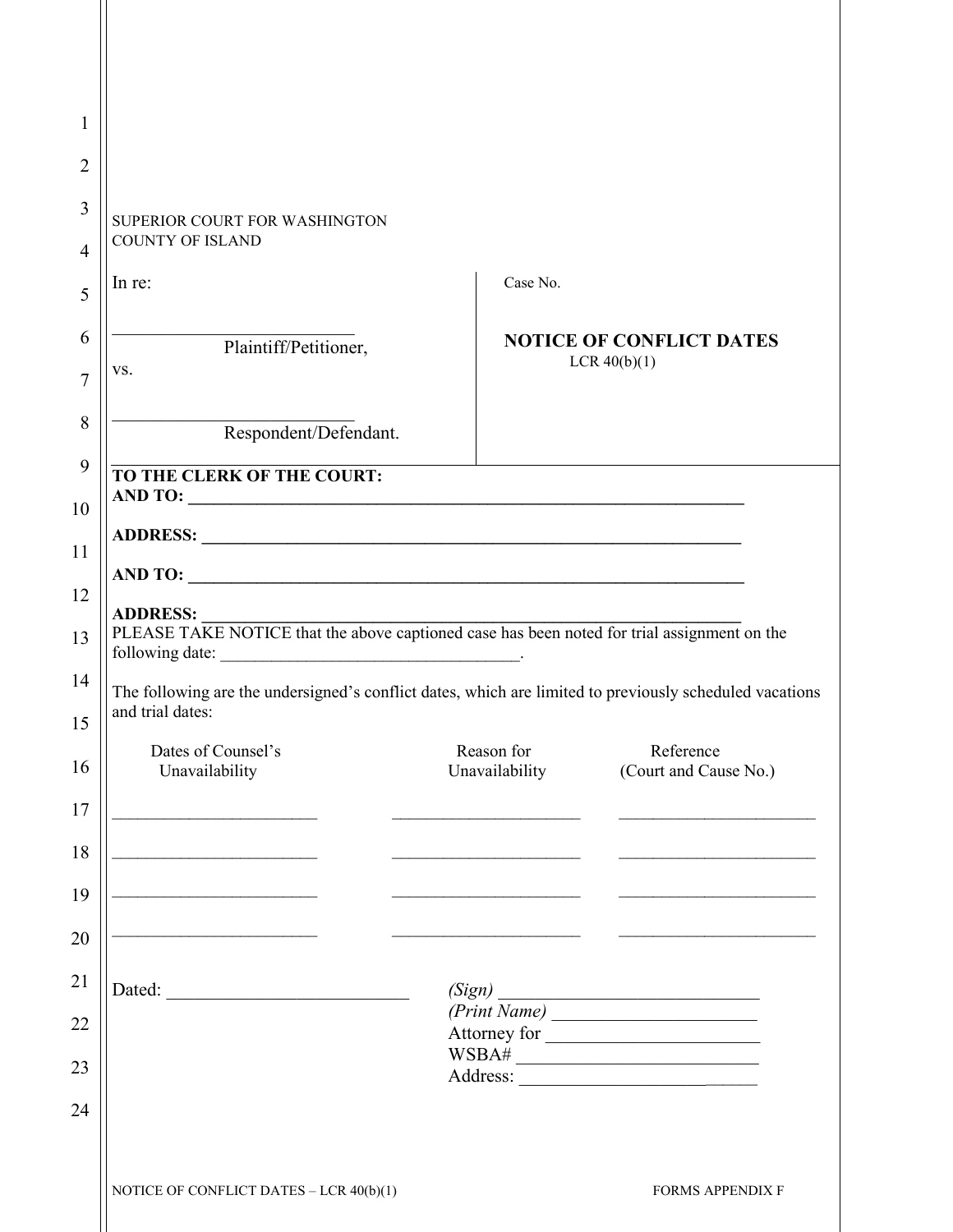| SUPERIOR COURT FOR WASHINGTON<br><b>COUNTY OF ISLAND</b>                                 |                                                                                           |
|------------------------------------------------------------------------------------------|-------------------------------------------------------------------------------------------|
| In re:                                                                                   | Case No.                                                                                  |
|                                                                                          |                                                                                           |
| Plaintiff/Petitioner,                                                                    | <b>STATEMENT OF READINESS</b>                                                             |
| VS.                                                                                      | <b>FOR TRIAL</b><br>LCR $16(c)(4)$                                                        |
|                                                                                          |                                                                                           |
| Respondent/Defendant.                                                                    |                                                                                           |
| TO THE CLERK OF THE COURT:                                                               |                                                                                           |
| AND TO:                                                                                  |                                                                                           |
|                                                                                          |                                                                                           |
| AND TO:                                                                                  |                                                                                           |
|                                                                                          |                                                                                           |
| ADDRESS: COMES NOW                                                                       | by and through his/her                                                                    |
| attorney of record and pursuant to LCR $16(c)(4)$ certifies as follows:                  |                                                                                           |
| 1. This case is subject to mandatory mediation: $\square$ yes $\square$ no               |                                                                                           |
| If so, mandatory mediation has been completed $\square$ yes $\square$ no $\square$ N/A   |                                                                                           |
| 2. This case is subject to mandatory parenting seminar: $\square$ yes $\square$ no       |                                                                                           |
| If so, the parenting seminar has been completed:                                         | $\Box$ yes $\Box$ no $\Box$ N/A                                                           |
| 3. Declarant's witnesses are available for trial:                                        | $\square$ yes $\square$ no $\square$ N/A                                                  |
| 4. All discovery has been completed:                                                     | $\Box$ yes $\Box$ no                                                                      |
| 5. All necessary pleadings have been filed:                                              | $\Box$ yes $\Box$ no                                                                      |
| 6. The parties are ready for trial:<br>7. The estimated length of trial is _______ days. | $\Box$ yes $\Box$ no                                                                      |
|                                                                                          |                                                                                           |
|                                                                                          | Declarant hereby requests that his/her personal presence at the court scheduled Readiness |
| Hearing be waived.                                                                       |                                                                                           |
|                                                                                          |                                                                                           |
|                                                                                          |                                                                                           |
|                                                                                          | Attorney for                                                                              |
|                                                                                          |                                                                                           |
|                                                                                          |                                                                                           |
| [Amended effective September 1, 2020.]                                                   |                                                                                           |
| STATEMENT OF READINESS                                                                   |                                                                                           |
| FOR TRIAL, LCR 16(c)(4)                                                                  | <b>FORMS APPENDIX G</b>                                                                   |
|                                                                                          |                                                                                           |

 $\parallel$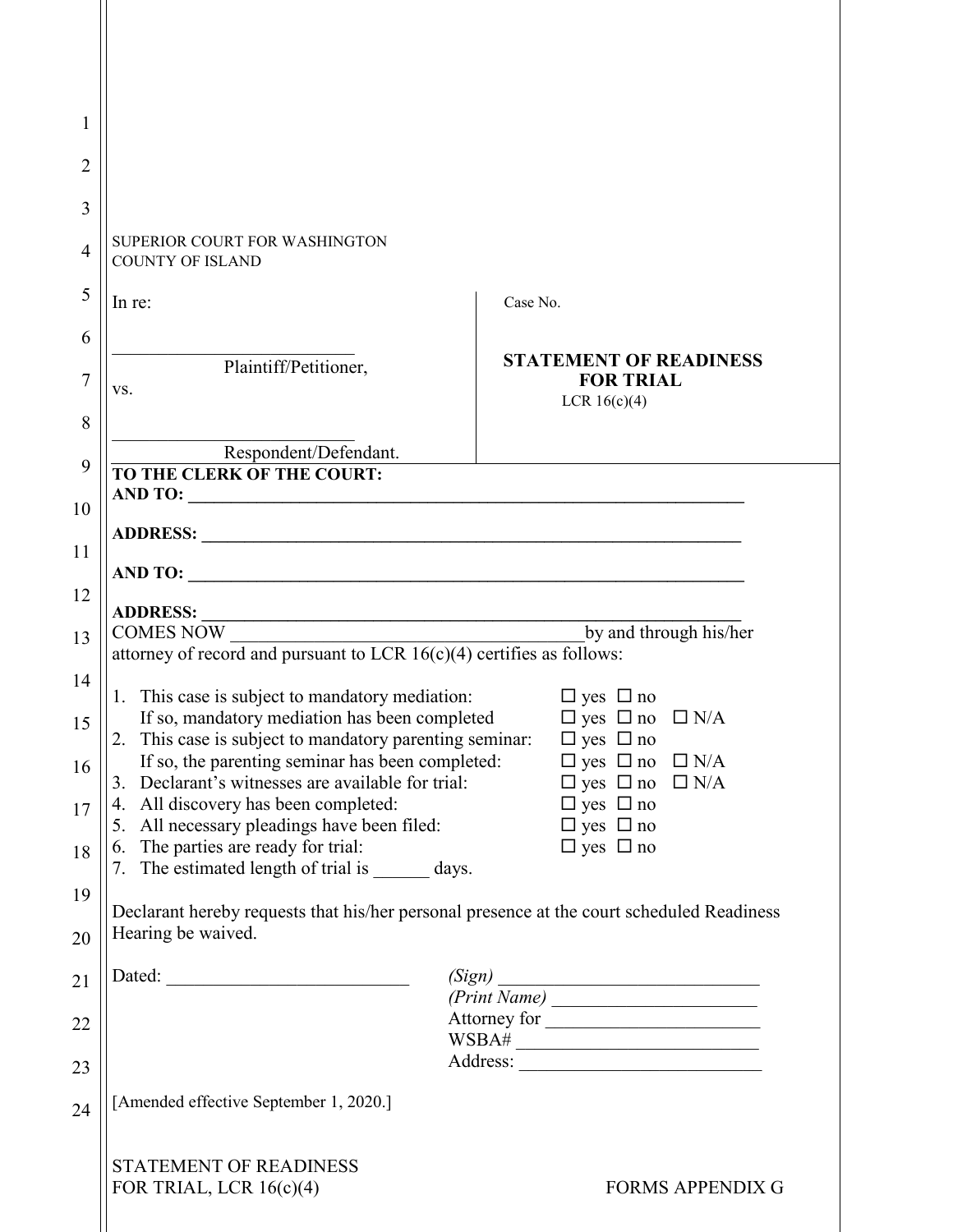| SUPERIOR COURT FOR WASHINGTON                                                                                                              |                                                                                                              |
|--------------------------------------------------------------------------------------------------------------------------------------------|--------------------------------------------------------------------------------------------------------------|
| <b>COUNTY OF ISLAND</b>                                                                                                                    |                                                                                                              |
| In re:                                                                                                                                     | Case No.                                                                                                     |
|                                                                                                                                            | <b>ORDER TO SHOW CAUSE</b>                                                                                   |
| Plaintiff/Petitioner,<br>VS.                                                                                                               | <b>RE: PARENTING SEMINAR</b>                                                                                 |
|                                                                                                                                            | LSPR $94(e)(5)(D)$                                                                                           |
| Respondent/Defendant.                                                                                                                      |                                                                                                              |
| IT IS HEREBY ORDERED ADJUDGED, AND DECREED:                                                                                                |                                                                                                              |
| By sua sponte order of the court:                                                                                                          |                                                                                                              |
| The petitioner/respondent herein,                                                                                                          | shall complete the mandatory                                                                                 |
| parenting seminar. "Helping Children Through Divorce," no later than ___________<br>completion shall be filed with the court no later than | . Proof of<br>In the event                                                                                   |
| including forfeiture of visitation, by the court.                                                                                          | petitioner/respondent has failed to complete this course, he/she shall be subject to contempt and sanctions, |
|                                                                                                                                            |                                                                                                              |
| <b>IT IS FUTHER ORDERED:</b>                                                                                                               |                                                                                                              |
| and show cause why sanctions should not be entered for failure to comply with this order.                                                  | shall appear in person before this court at the place and time below                                         |
| Date:                                                                                                                                      |                                                                                                              |
| Time:                                                                                                                                      |                                                                                                              |
| Place: Noom/Department: Noom/Department:                                                                                                   |                                                                                                              |
| MAY ORDER SANTIONS, INCULDING CONTEMPT OR FORFEITURE OF VISITATION,                                                                        | IF YOU FAIL TO APPEAR IN PERSON AND DEFEND AT THESE PROCEEDINGS THE COURT                                    |
| YOU.                                                                                                                                       | AND/OR ISSUE A BENCH WARRANT FOR YOUR ARREST WITHOUT FURTHER NOTICE TO                                       |
| Other:                                                                                                                                     |                                                                                                              |
| the hearing shall be stricken.                                                                                                             | In the event proof of compliance with the seminar is filed with the court on or before _____________,        |
| This order may be served by mail.                                                                                                          |                                                                                                              |
|                                                                                                                                            |                                                                                                              |
|                                                                                                                                            | JUDGE/COURT COMMISSIONER                                                                                     |
| ORDER TO SHOW CAUSE<br>RE: PARENTING SEMINAR<br>LSPR $94(e)(5)(D)$                                                                         | <b>FORMS APPENDIX H</b>                                                                                      |
|                                                                                                                                            |                                                                                                              |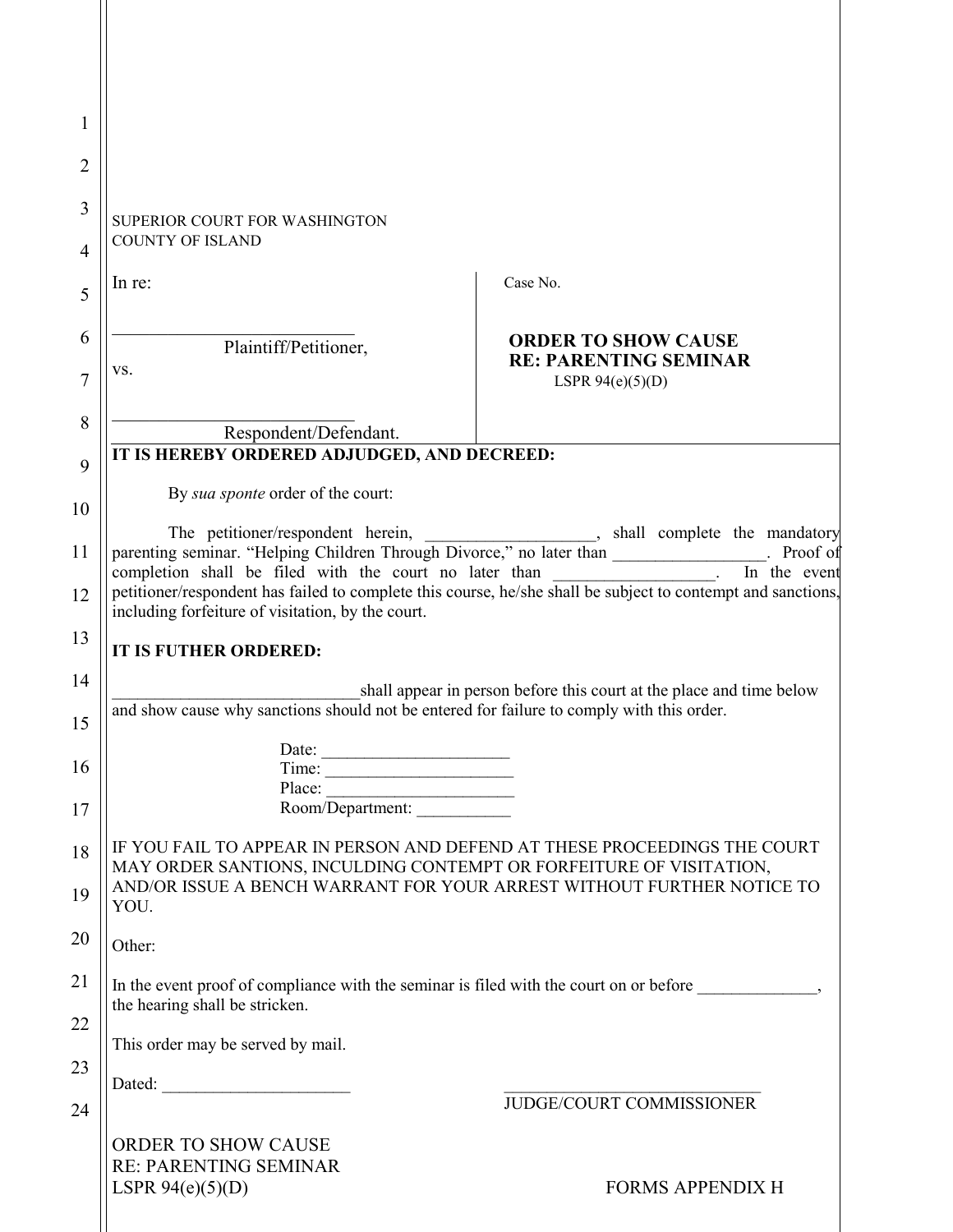# **SUPERIOR COURT FOR WASHINGTON COUNTY OF ISLAND**

In re:

Case No.

 $\mathcal{L}_\text{max}$  , where  $\mathcal{L}_\text{max}$  and  $\mathcal{L}_\text{max}$ 

vs.

# **REQUEST FOR ENTRY OF DECREE AND DECLARATION OF JURISDICTIONAL FACTS**

\_\_\_\_\_\_\_\_\_\_\_\_\_\_\_\_\_\_\_\_\_\_\_\_\_\_ Respondent/Defendant.

# (LSPR 94(g))

REQUEST: The petitioner requests immediate entry of Findings and Conclusions about a Marriage and  $\Box$  Final Divorce Order,  $\Box$  Final Legal Separation Order, or  $\Box$ Invalid Marriage Order without a final hearing, and states:

 $\overline{\phantom{a}}$ 

# RESIDENCE: I was a resident of the state of Washington when the petition was filed.

TIME LIMITS: More than 90 days have elapsed since the date of \_\_\_\_\_\_\_\_\_\_, 20\_, the date on which the Petition was filed, and \_\_\_\_\_\_\_\_\_\_\_\_\_, 20\_, the date on which:

> $\Box$  the respondent signed an acceptance of service and the respondent has either

 $\square$  signed the final documents or

 $\square$  waived notice *and* the final documents provide for only that relief requested in the petition.

# *Or*

 $\Box$  the summons and petition were personally served upon the respondent, *or*  $\Box$  the summons was first published pursuant to an order for service by publication, *or*

 $\Box$  the summons and petition were mailed pursuant to an order for service by mail.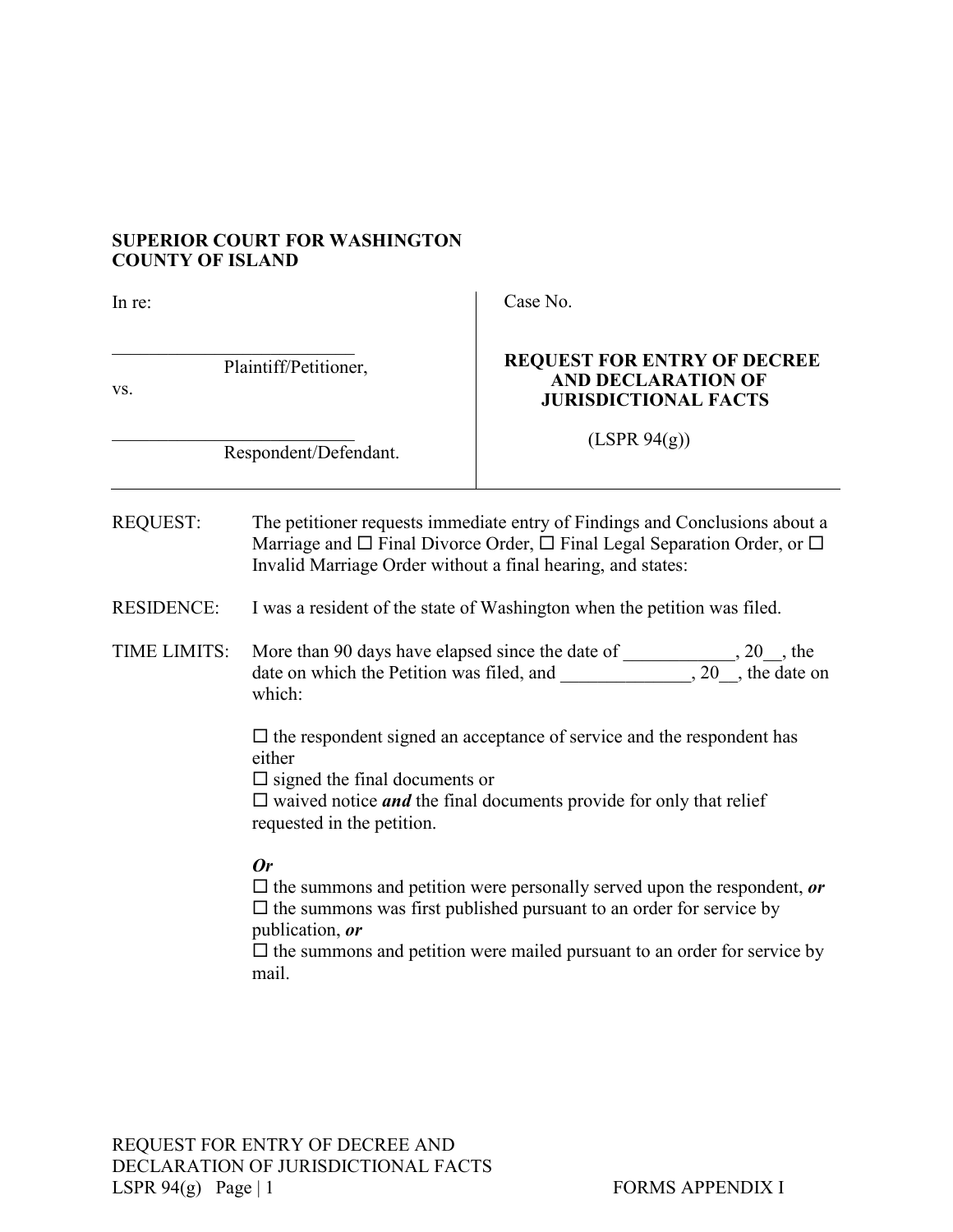# MARRIAGE &

|                                      | SEPARATION: The parties were married on ______________________, (date) at                                                                                                                                                                                     |                                          |
|--------------------------------------|---------------------------------------------------------------------------------------------------------------------------------------------------------------------------------------------------------------------------------------------------------------|------------------------------------------|
|                                      |                                                                                                                                                                                                                                                               | <i>(city and state)</i> and separated on |
|                                      | $\overbrace{\phantom{aaaaa}}^{20}$ .                                                                                                                                                                                                                          |                                          |
|                                      | $\Box$ The marriage is irretrievably broken, or<br>$\Box$ The parties wish to be legally separated, or<br>$\Box$ The marriage of the parties is invalid.                                                                                                      |                                          |
| PREGNANCY:                           | $\Box$ Neither party is pregnant, or<br>$\Box$ The <i>(Petitioner or Respondent)</i> is pregnant. The father of<br>the unborn child is $\Box$ the other party, $\Box$ not the other party, or $\Box$<br>undetermined.                                         |                                          |
| <b>DEPENDENT</b><br><b>CHILDREN:</b> | $\Box$ All dependent children of the marriage are identified in the Order of Child<br>Support and the Child Support Worksheets are accurate.                                                                                                                  |                                          |
| <b>PARENTING</b><br>CLASS:           | $\square$ Both parties have completed the mandatory court-approved parent<br>education seminar and the certificates of completion are attached.<br>$\square$ The parent education seminar has been waived by the court.                                       |                                          |
| PROPERTY &<br>DEBTS:                 | $\Box$ All property and all debts of the parties are fairly and completely divided in<br>the Decree.                                                                                                                                                          |                                          |
| <b>MEDIATION:</b>                    | $\Box$ The parties have complied with mandatory mediation and a certification of<br>completion by the mediator is attached.<br>$\Box$ Mediation has been waived by the court.<br>$\Box$ All issues were resolved by agreement and mediation was not required. |                                          |
| IF DEFAULT:                          | $\Box$ If entry of the Decree is sought after default of the Respondent, the final<br>documents provide for only that relief requested in the petition.                                                                                                       |                                          |
| <b>PERJURY</b>                       |                                                                                                                                                                                                                                                               |                                          |

DECLARATION: I declare under penalty of perjury under the laws of the State of Washington that the foregoing is true and correct.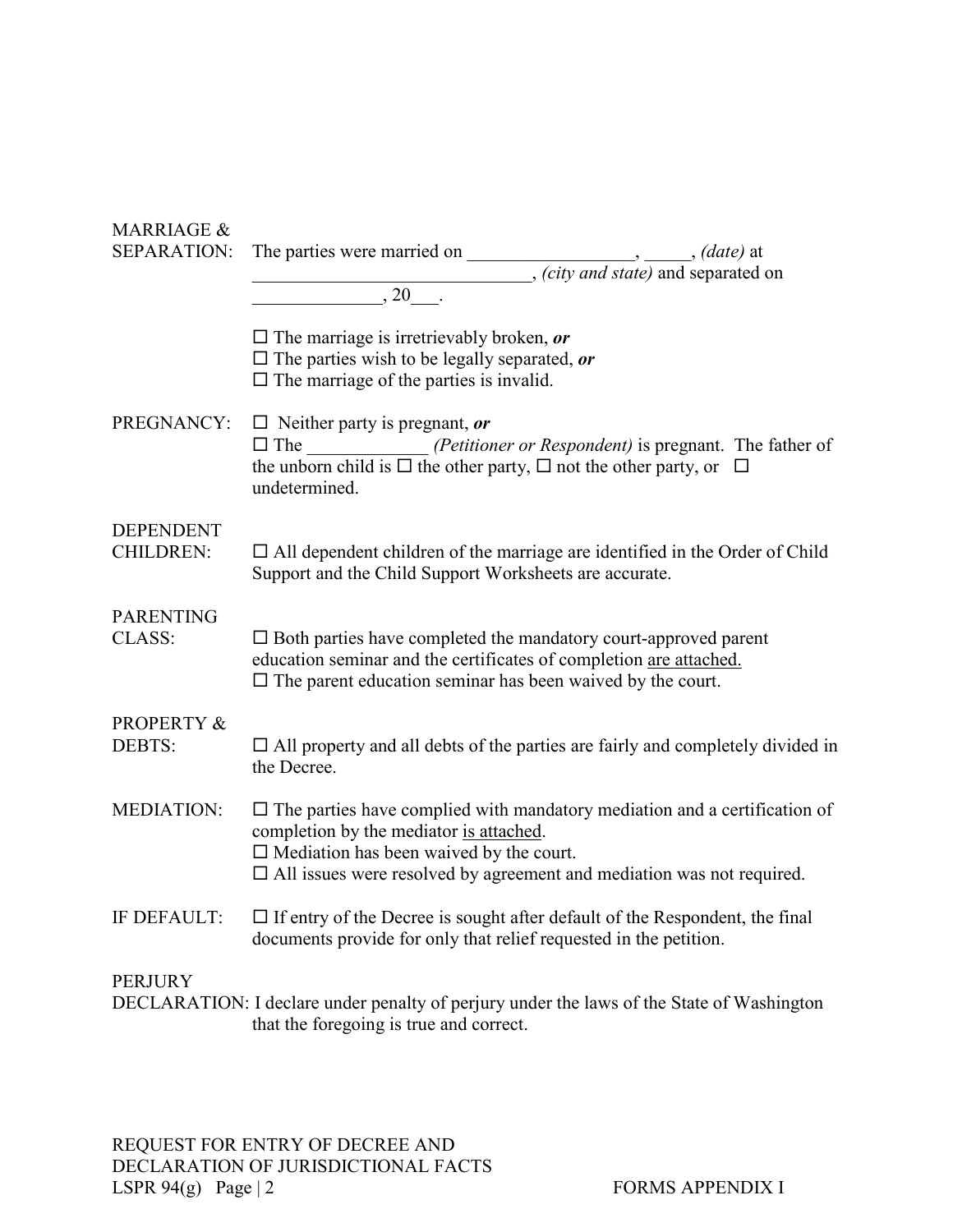Dated  $\Box$ at \_\_\_\_\_\_\_\_\_\_\_\_\_\_\_\_\_\_\_\_\_\_, Washington Signature of Petitioner

Presented by: Approved, notice of presentation waived:

\_\_\_\_\_\_\_\_\_\_\_\_\_\_\_\_\_\_\_\_\_\_\_\_\_\_\_\_\_\_\_\_\_\_\_ \_\_\_\_\_\_\_\_\_\_\_\_\_\_\_\_\_\_\_\_\_\_\_\_\_\_\_\_\_\_\_\_\_\_ Signature of Petitioner's Attorney Signature of Respondent's Attorney

Signature of Respondent

[Amended effective September 1, 2020; September 1, 2022.]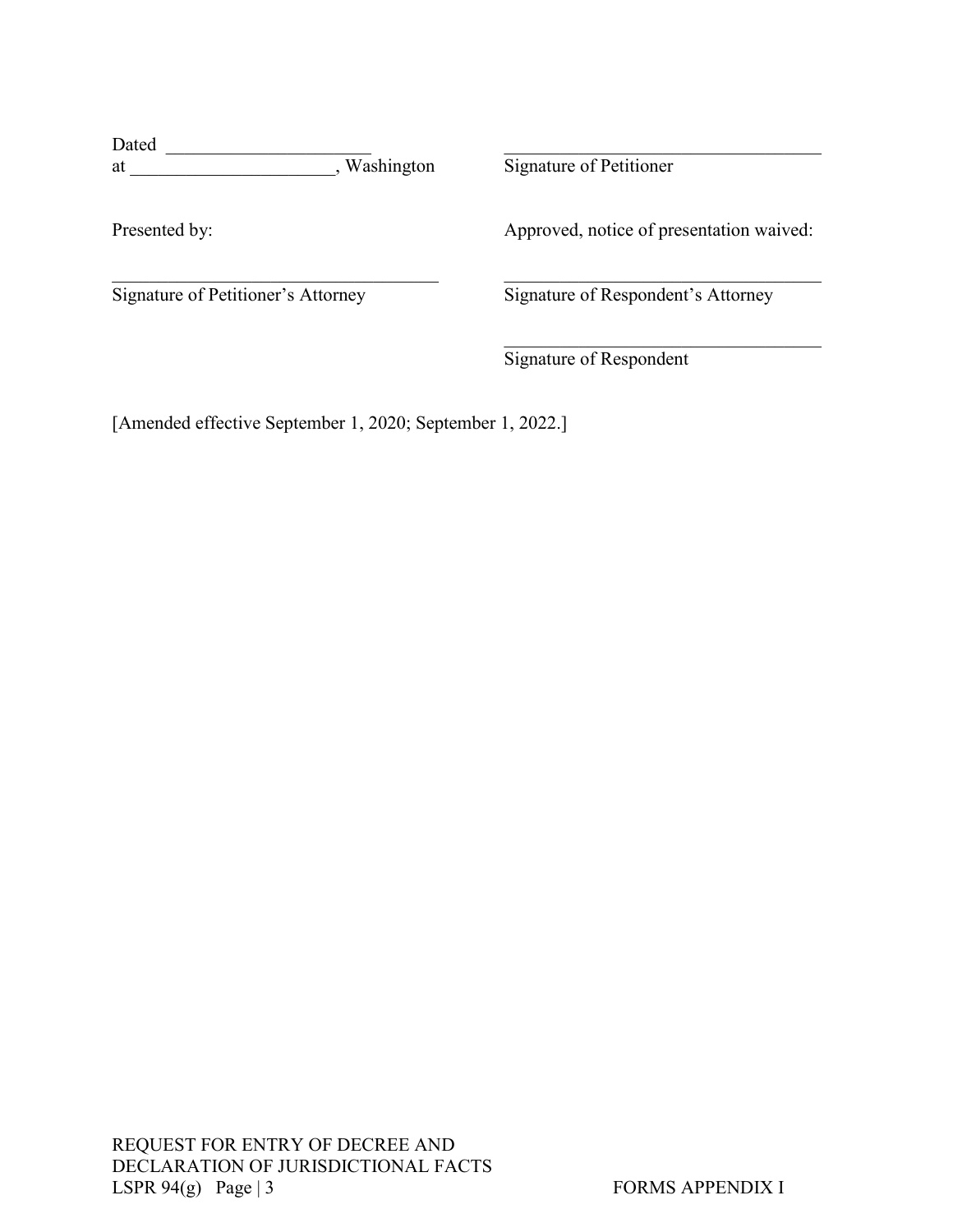# **SUPERIOR COURT FOR WASHINGTON COUNTY OF ISLAND**

In re:

\_\_\_\_\_\_\_\_\_\_\_\_\_\_\_\_\_\_\_\_\_\_\_\_\_\_ Plaintiff/Petitioner,

\_\_\_\_\_\_\_\_\_\_\_\_\_\_\_\_\_\_\_\_\_\_\_\_\_\_

vs.

Respondent/Defendant.

Case No.

**PRE-TRIAL AFFIDAVIT OF:** □ Petitioner □ Respondent  $(LSPR 94(h))$ 

**NOTE: This form shall be filed and served by noon two judicial days before trial.**

| I. PERSONAL DATA   |                                             |                       |
|--------------------|---------------------------------------------|-----------------------|
|                    | Marriage/Relationship date:                 | Employer:             |
|                    | Separation date:                            | Gross monthly income: |
|                    |                                             |                       |
|                    |                                             | Other income:         |
|                    | II. SUGGESTED RESIDENTIAL TIME FOR CHILDREN | With Petitioner       |
| With<br>Respondent |                                             |                       |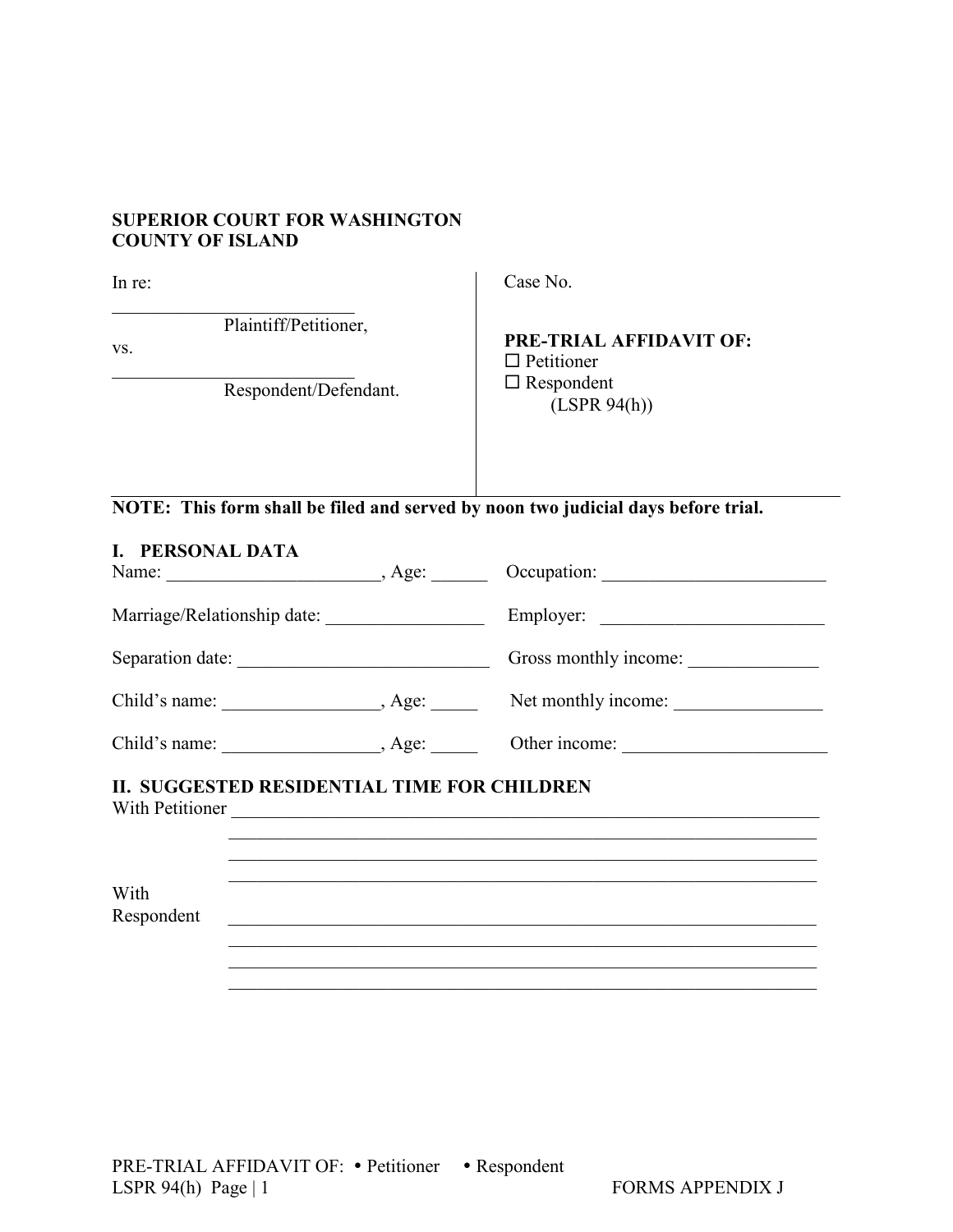# **III.SUGGESTED CHILD SUPPORT**

If child support is at issue, complete and file an updated set of Washington State Child Support Worksheets and your most current pay stubs for the last four months. Based on current Worksheets, the presumptive amount of child support for \_\_\_\_\_ children is \$ \_\_\_\_\_\_\_ per month. Child support should be set at \$ \_\_\_\_\_\_\_\_\_\_\_ per month, because

<u> 1980 - Johann Barn, mars ann an t-Amhain Aonaich an t-Aonaich an t-Aonaich an t-Aonaich an t-Aonaich an t-Aon</u>

# **IV. SUGGESTED MAINTENANCE**

If maintenance is at issue, complete and attach the updated Washington State Financial Declaration and page  $1 - 2$  of the Washington State Child Support Worksheets (showing income and deductions).

Maintenance of \$  $\overline{\phantom{a}}$ , because

\_\_\_\_\_\_\_\_\_\_\_\_\_\_\_\_\_\_\_\_\_\_\_\_\_\_\_\_\_\_\_\_\_\_\_\_\_\_\_\_\_\_\_\_\_\_\_\_\_\_\_\_\_\_\_\_\_\_\_\_\_\_\_\_\_\_\_\_\_\_\_\_\_\_\_\_\_\_

\_\_\_\_\_\_\_\_\_\_\_\_\_\_\_\_\_\_\_\_\_\_\_\_\_\_\_\_\_\_\_\_\_\_\_\_\_\_\_\_\_\_\_\_\_\_\_\_\_\_\_\_\_\_\_\_\_\_\_\_\_\_\_\_\_\_\_\_\_\_\_\_\_\_\_\_\_\_

# **V. ASSETS AND DEBTS**

**If the other party** *has not* **yet filed a Pretrial Affidavit:** fill in and attach four separate schedules, listing each community asset, separate asset, community debt, and separate debt. For each item, insert your figures in the appropriate columns for "Petitioner" or "Respondent."

**If the other party** *has* **filed a Pretrial Affidavit:** on their four schedules, add your own figures for each item in the appropriate columns. If the other party omitted any assets or debts, add them to the appropriate schedule. Attach copies of your completed schedules.

**Transfer your totals** from the Community Assets and Community Debts schedules to this chart, showing your proposed division of community property and debt: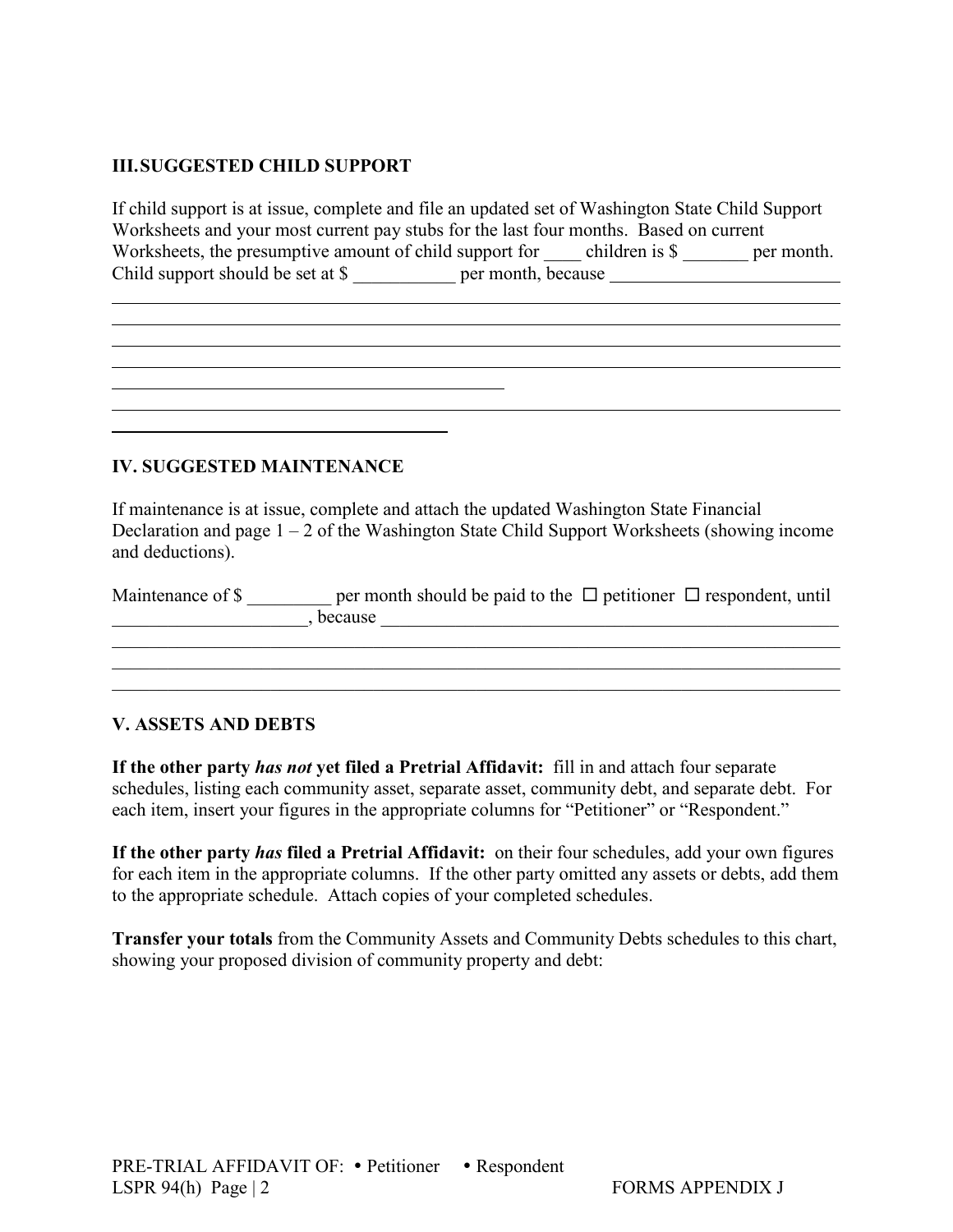|                                      | Petitioner | Respondent |
|--------------------------------------|------------|------------|
| <b>Community Assets:</b>             |            |            |
| <b>Community Debts:</b>              |            |            |
| <b>Subtract Debts from Assets:</b>   |            |            |
| Proposed judgment transfer $(+/-)$ : |            |            |
| <b>FINAL TOTALS:</b>                 |            |            |

# **VI. OTHER FACTORS**

List any other factors which you believe should be considered by the court, such as special income situations, physical disabilities, dependent children of other relationships, etc.

\_\_\_\_\_\_\_\_\_\_\_\_\_\_\_\_\_\_\_\_\_\_\_\_\_\_\_\_\_\_\_\_\_\_\_\_\_\_\_\_\_\_\_\_\_\_\_\_\_\_\_\_\_\_\_\_\_\_\_\_\_\_\_\_\_\_\_\_\_\_\_\_\_\_\_\_\_\_

\_\_\_\_\_\_\_\_\_\_\_\_\_\_\_\_\_\_\_\_\_\_\_\_\_\_\_\_\_\_\_\_\_\_\_\_\_\_\_\_\_\_\_\_\_\_\_\_\_\_\_\_\_\_\_\_\_\_\_\_\_\_\_\_\_\_\_\_\_\_\_\_\_\_\_\_\_\_

\_\_\_\_\_\_\_\_\_\_\_\_\_\_\_\_\_\_\_\_\_\_\_\_\_\_\_\_\_\_\_\_\_\_\_\_\_\_\_\_\_\_\_\_\_\_\_\_\_\_\_\_\_\_\_\_\_\_\_\_\_\_\_\_\_\_\_\_\_\_\_\_\_\_\_\_\_\_

# **I certify under penalty of perjury under the laws of the State of Washington that the foregoing is true and correct:**

| Signed this<br>day of | , at                  | Washington. |
|-----------------------|-----------------------|-------------|
|                       | Petitioner/Respondent |             |
| <b>DATED</b>          | Bv:                   |             |

Attorney for WSBA No.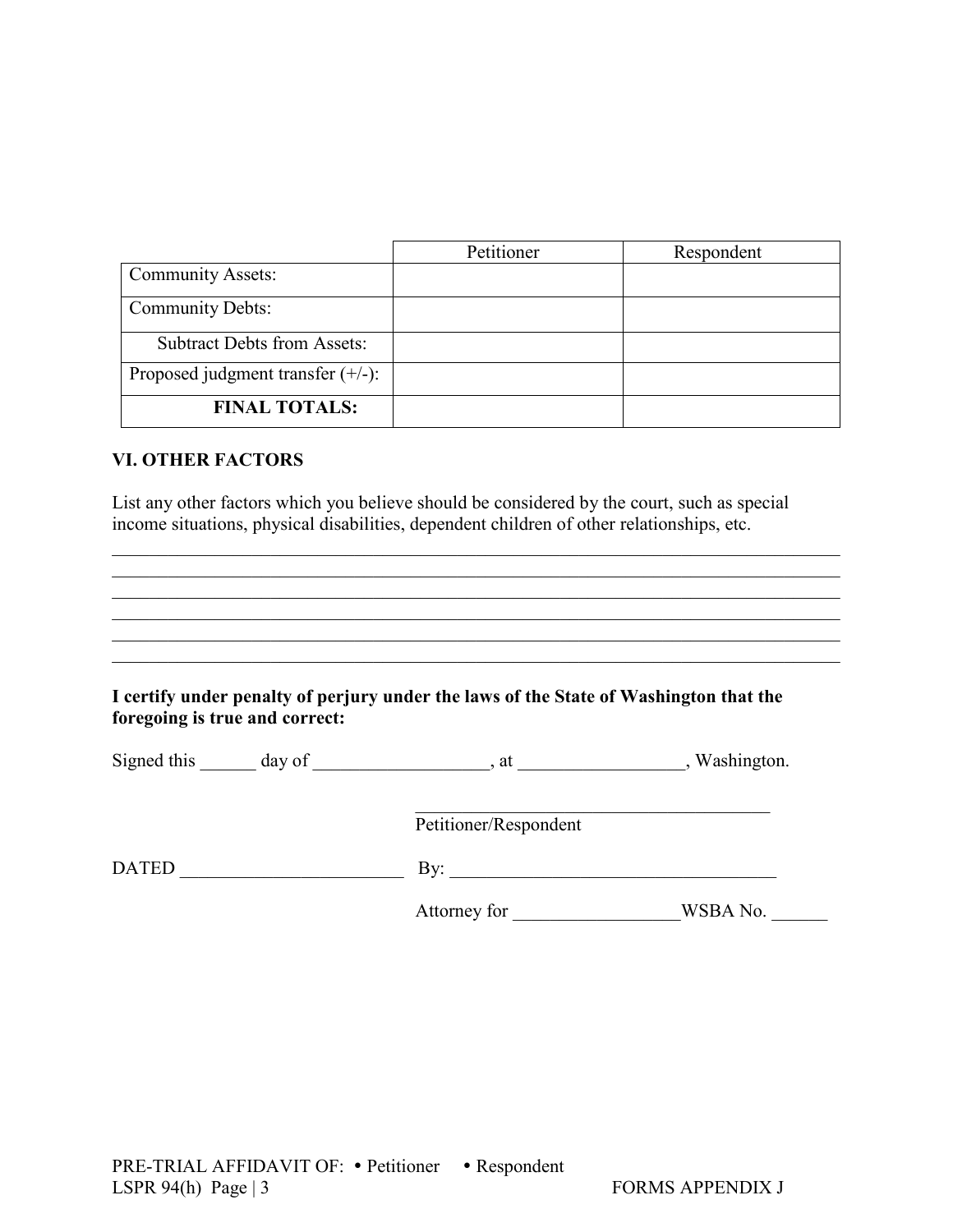| <b>Asset</b><br>$\#$ | Description of<br><b>Community Asset</b> | Related<br>Debt # | Petitioner's Position |            |            | Respondent's Position |            |            |
|----------------------|------------------------------------------|-------------------|-----------------------|------------|------------|-----------------------|------------|------------|
|                      |                                          |                   | Fair Mkt              | To         | To         | Fair Mkt              | To         | To         |
|                      |                                          |                   | Value                 | Petitioner | Respondent | Value                 | Petitioner | Respondent |
| $CA-1$               |                                          |                   |                       |            |            |                       |            |            |
| $CA-2$               |                                          |                   |                       |            |            |                       |            |            |
| $CA-3$               |                                          |                   |                       |            |            |                       |            |            |
| $CA-4$               |                                          |                   |                       |            |            |                       |            |            |
| $CA-5$               |                                          |                   |                       |            |            |                       |            |            |
| $CA-6$               |                                          |                   |                       |            |            |                       |            |            |
| $CA-7$               |                                          |                   |                       |            |            |                       |            |            |
| $CA-8$               |                                          |                   |                       |            |            |                       |            |            |
| $CA-9$               |                                          |                   |                       |            |            |                       |            |            |
| $CA-10$              |                                          |                   |                       |            |            |                       |            |            |
| $CA-11$              |                                          |                   |                       |            |            |                       |            |            |
| $CA-12$              |                                          |                   |                       |            |            |                       |            |            |
| $CA-13$              |                                          |                   |                       |            |            |                       |            |            |
| $CA-14$              |                                          |                   |                       |            |            |                       |            |            |
| $CA-15$              |                                          |                   |                       |            |            |                       |            |            |
| $CA-16$              |                                          |                   |                       |            |            |                       |            |            |
| $CA-17$              |                                          |                   |                       |            |            |                       |            |            |
| $CA-18$              |                                          |                   |                       |            |            |                       |            |            |
| $CA-19$              |                                          |                   |                       |            |            |                       |            |            |
| $CA-20$              |                                          |                   |                       |            |            |                       |            |            |
| $CA-21$              |                                          |                   |                       |            |            |                       |            |            |
| $CA-22$              |                                          |                   |                       |            |            |                       |            |            |
| $CA-23$              |                                          |                   |                       |            |            |                       |            |            |
| $CA-24$              |                                          |                   |                       |            |            |                       |            |            |
|                      | <b>COMMUNITY ASSET TOTALS:</b>           |                   |                       |            |            |                       |            |            |

**Article I. COMMUNITY ASSETS**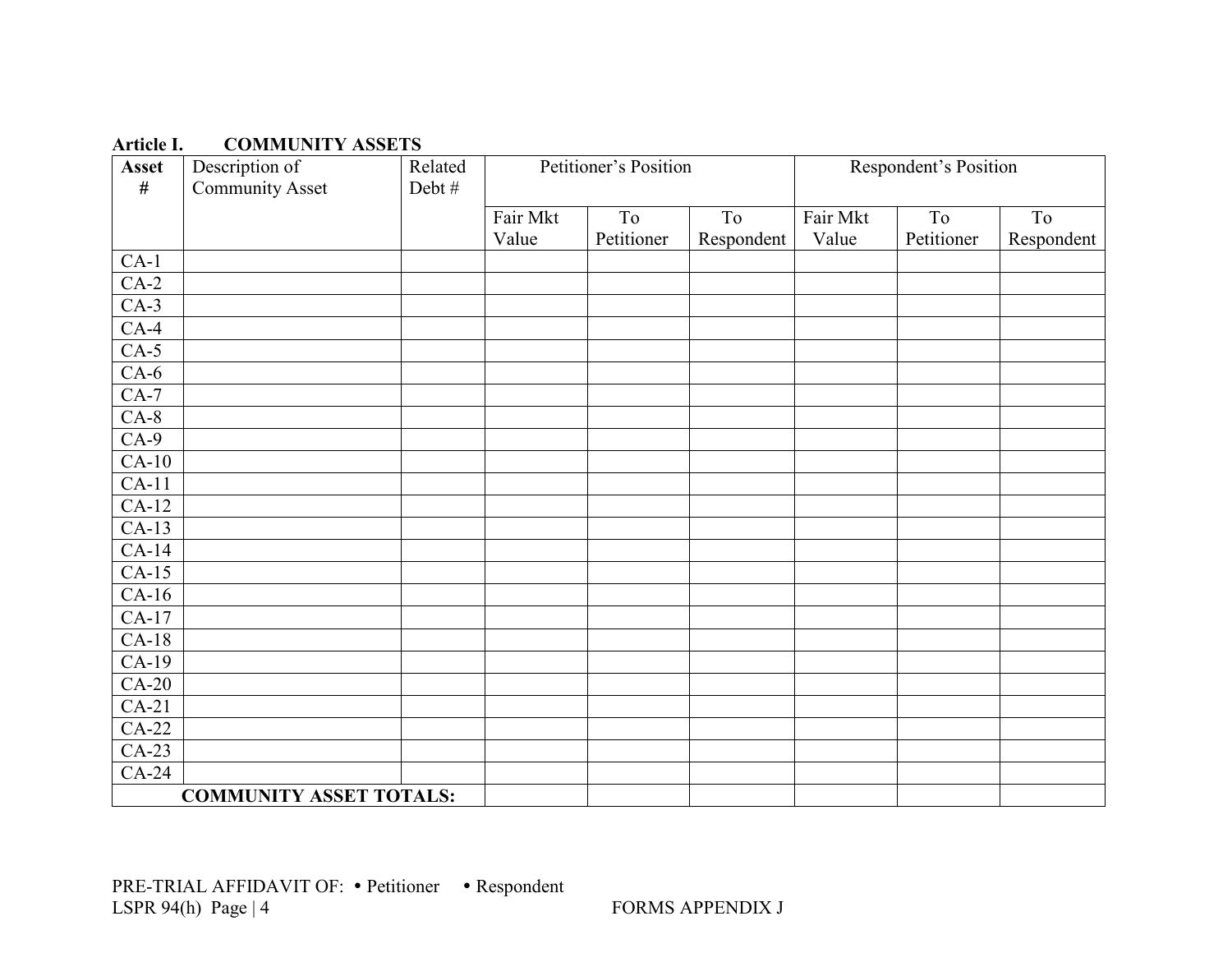| <b>Asset</b><br>$\#$ | Description of<br>Separate Asset | Related<br>Debt # | Petitioner's Position |            |            | Respondent's Position |            |            |
|----------------------|----------------------------------|-------------------|-----------------------|------------|------------|-----------------------|------------|------------|
|                      |                                  |                   | Fair Mkt              | To         | To         | Fair Mkt              | To         | To         |
|                      |                                  |                   | Value                 | Petitioner | Respondent | Value                 | Petitioner | Respondent |
| $SA-1$               |                                  |                   |                       |            |            |                       |            |            |
| $SA-2$               |                                  |                   |                       |            |            |                       |            |            |
| $SA-3$               |                                  |                   |                       |            |            |                       |            |            |
| $SA-4$               |                                  |                   |                       |            |            |                       |            |            |
| $SA-5$               |                                  |                   |                       |            |            |                       |            |            |
| $SA-6$               |                                  |                   |                       |            |            |                       |            |            |
| $SA-7$               |                                  |                   |                       |            |            |                       |            |            |
| $SA-8$               |                                  |                   |                       |            |            |                       |            |            |
| $SA-9$               |                                  |                   |                       |            |            |                       |            |            |
| $SA-10$              |                                  |                   |                       |            |            |                       |            |            |
| $SA-11$              |                                  |                   |                       |            |            |                       |            |            |
| $SA-12$              |                                  |                   |                       |            |            |                       |            |            |
| $SA-13$              |                                  |                   |                       |            |            |                       |            |            |
| $SA-14$              |                                  |                   |                       |            |            |                       |            |            |
| $SA-15$              |                                  |                   |                       |            |            |                       |            |            |
| $SA-16$              |                                  |                   |                       |            |            |                       |            |            |
| $SA-17$              |                                  |                   |                       |            |            |                       |            |            |
| <b>SA-18</b>         |                                  |                   |                       |            |            |                       |            |            |
| $SA-19$              |                                  |                   |                       |            |            |                       |            |            |
| $SA-20$              |                                  |                   |                       |            |            |                       |            |            |
| $SA-21$              |                                  |                   |                       |            |            |                       |            |            |
| $SA-22$              |                                  |                   |                       |            |            |                       |            |            |
| $SA-23$              |                                  |                   |                       |            |            |                       |            |            |
| $SA-24$              |                                  |                   |                       |            |            |                       |            |            |
|                      | <b>SEPARATE ASSET TOTALS:</b>    |                   |                       |            |            |                       |            |            |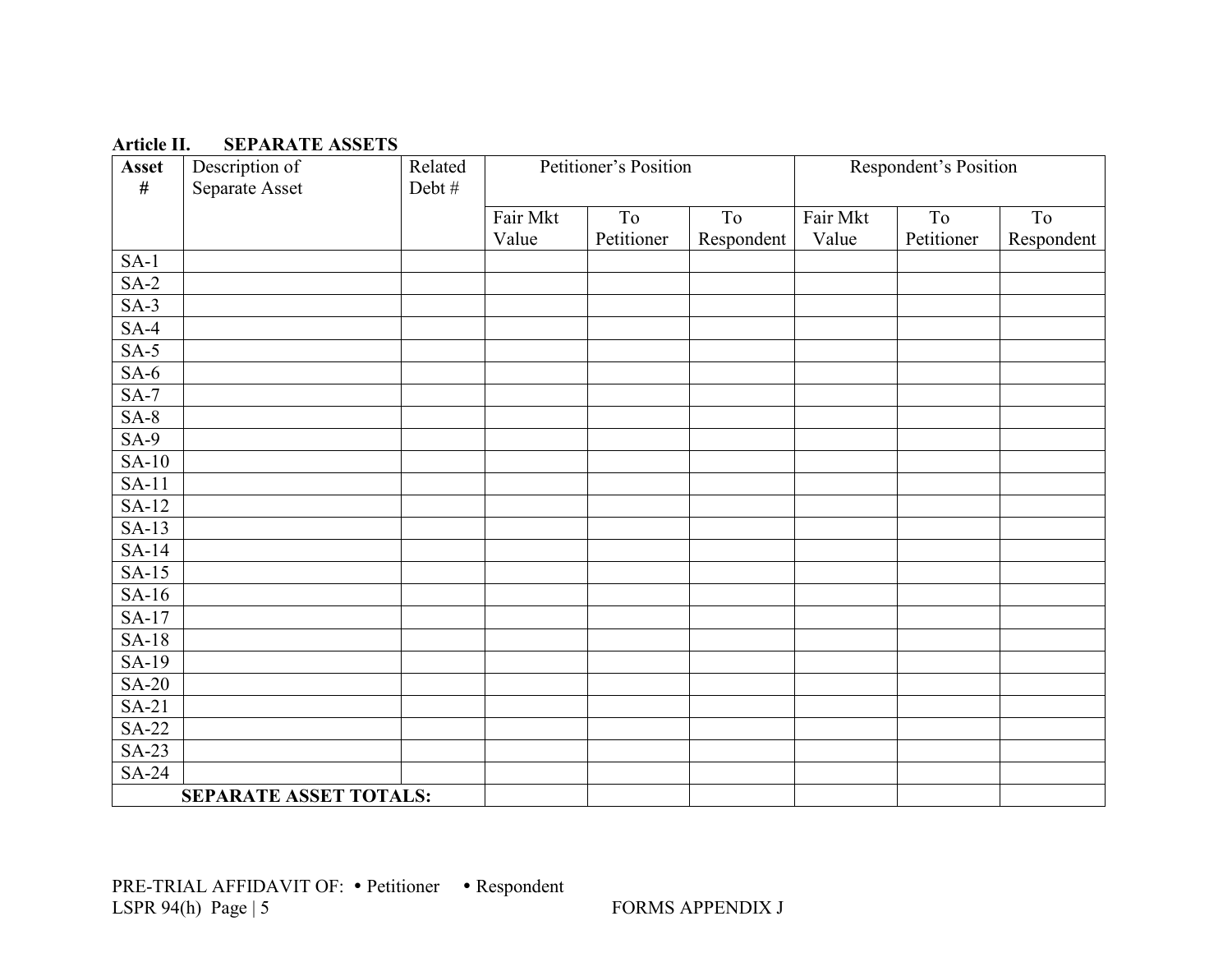# **Article III. COMMUNITY DEBTS**

| <b>Asset</b><br>$\#$ | Description of<br><b>Community Debt</b> | Related<br>Asset # | Petitioner's Position |            | Respondent's Position |            |            |            |
|----------------------|-----------------------------------------|--------------------|-----------------------|------------|-----------------------|------------|------------|------------|
|                      |                                         |                    | Balance at            | To         | To                    | Balance at | To         | To         |
|                      |                                         |                    | Separation            | Petitioner | Respondent            | Separation | Petitioner | Respondent |
| $CD-1$               |                                         |                    |                       |            |                       |            |            |            |
| $CD-2$               |                                         |                    |                       |            |                       |            |            |            |
| $CD-3$               |                                         |                    |                       |            |                       |            |            |            |
| $CD-4$               |                                         |                    |                       |            |                       |            |            |            |
| $CD-5$               |                                         |                    |                       |            |                       |            |            |            |
| $CD-6$               |                                         |                    |                       |            |                       |            |            |            |
| $CD-7$               |                                         |                    |                       |            |                       |            |            |            |
| $CD-8$               |                                         |                    |                       |            |                       |            |            |            |
| $CD-9$               |                                         |                    |                       |            |                       |            |            |            |
| $CD-10$              |                                         |                    |                       |            |                       |            |            |            |
| $CD-11$              |                                         |                    |                       |            |                       |            |            |            |
| $CD-12$              |                                         |                    |                       |            |                       |            |            |            |
| $CD-13$              |                                         |                    |                       |            |                       |            |            |            |
| $CD-14$              |                                         |                    |                       |            |                       |            |            |            |
| $CD-15$              |                                         |                    |                       |            |                       |            |            |            |
| $CD-16$              |                                         |                    |                       |            |                       |            |            |            |
| $CD-17$              |                                         |                    |                       |            |                       |            |            |            |
| $CD-18$              |                                         |                    |                       |            |                       |            |            |            |
| $CD-19$              |                                         |                    |                       |            |                       |            |            |            |
| $CD-20$              |                                         |                    |                       |            |                       |            |            |            |
| $CD-21$              |                                         |                    |                       |            |                       |            |            |            |
| $CD-22$              |                                         |                    |                       |            |                       |            |            |            |
| $CD-23$              |                                         |                    |                       |            |                       |            |            |            |
| $CD-24$              |                                         |                    |                       |            |                       |            |            |            |
|                      | <b>COMMUNITY DEBT TOTALS:</b>           |                    |                       |            |                       |            |            |            |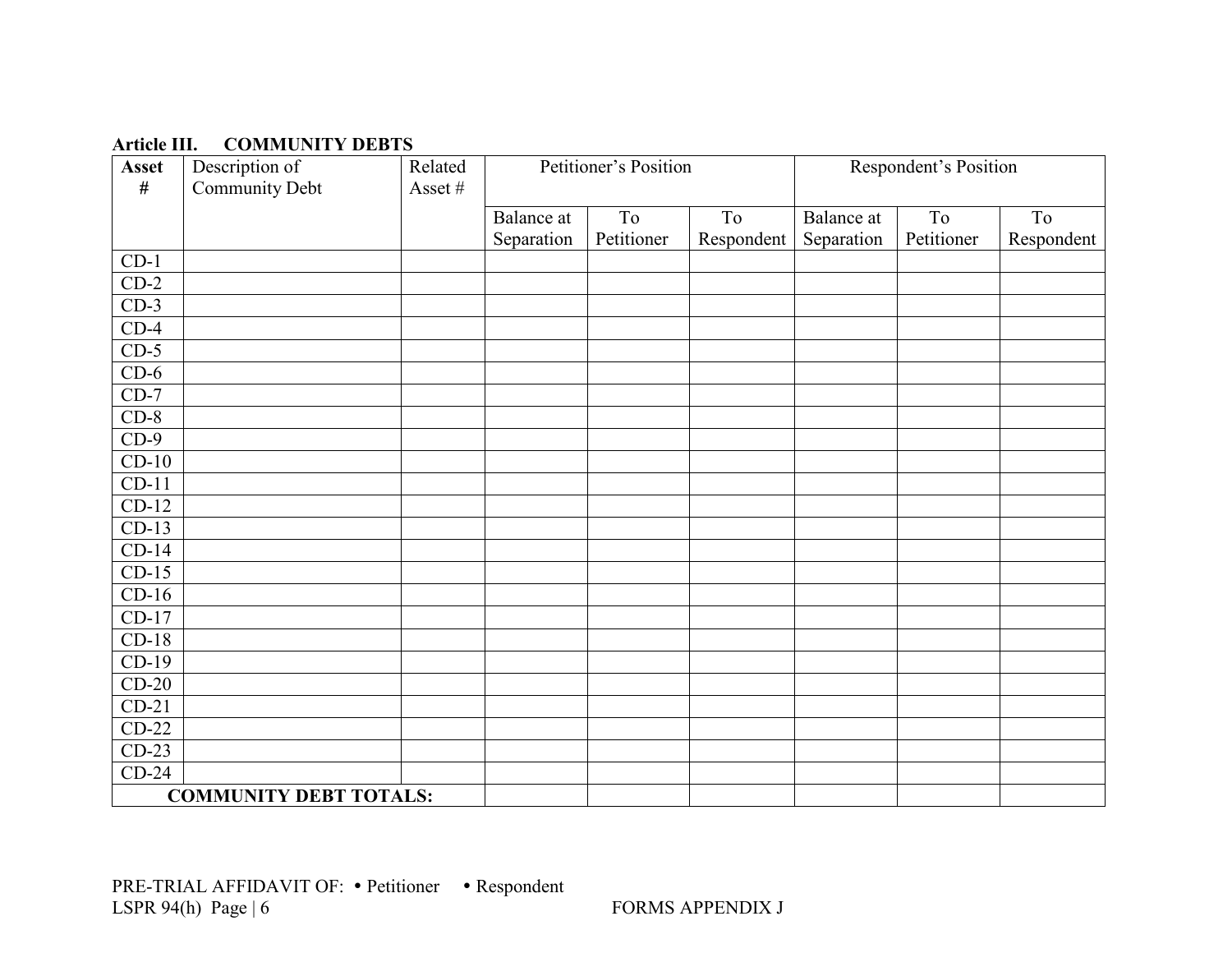| <b>Asset</b><br>$\#$         | Description of Separate<br>Debt | Related<br>Asset # | Petitioner's Position |            |            | Respondent's Position |            |            |
|------------------------------|---------------------------------|--------------------|-----------------------|------------|------------|-----------------------|------------|------------|
|                              |                                 |                    | Balance at            | To         | To         | Balance at            | To         | To         |
|                              |                                 |                    | Separation            | Petitioner | Respondent | Separation            | Petitioner | Respondent |
| $SD-1$                       |                                 |                    |                       |            |            |                       |            |            |
| $SD-2$                       |                                 |                    |                       |            |            |                       |            |            |
| $SD-3$                       |                                 |                    |                       |            |            |                       |            |            |
| $SD-4$                       |                                 |                    |                       |            |            |                       |            |            |
| $SD-5$                       |                                 |                    |                       |            |            |                       |            |            |
| $SD-6$                       |                                 |                    |                       |            |            |                       |            |            |
| $SD-7$                       |                                 |                    |                       |            |            |                       |            |            |
| $SD-8$                       |                                 |                    |                       |            |            |                       |            |            |
| $SD-9$                       |                                 |                    |                       |            |            |                       |            |            |
| $SD-10$                      |                                 |                    |                       |            |            |                       |            |            |
| $SD-11$                      |                                 |                    |                       |            |            |                       |            |            |
| $SD-12$                      |                                 |                    |                       |            |            |                       |            |            |
| $SD-13$                      |                                 |                    |                       |            |            |                       |            |            |
| $SD-14$                      |                                 |                    |                       |            |            |                       |            |            |
| $SD-15$                      |                                 |                    |                       |            |            |                       |            |            |
| $SD-16$                      |                                 |                    |                       |            |            |                       |            |            |
| $SD-17$                      |                                 |                    |                       |            |            |                       |            |            |
| $SD-18$                      |                                 |                    |                       |            |            |                       |            |            |
| SD-19                        |                                 |                    |                       |            |            |                       |            |            |
| $SD-20$                      |                                 |                    |                       |            |            |                       |            |            |
| $SD-21$                      |                                 |                    |                       |            |            |                       |            |            |
| $SD-22$                      |                                 |                    |                       |            |            |                       |            |            |
| $SD-23$                      |                                 |                    |                       |            |            |                       |            |            |
| $SD-24$                      |                                 |                    |                       |            |            |                       |            |            |
| <b>SEPARATE DEBT TOTALS:</b> |                                 |                    |                       |            |            |                       |            |            |

# **Article IV. SEPARATE DEBTS**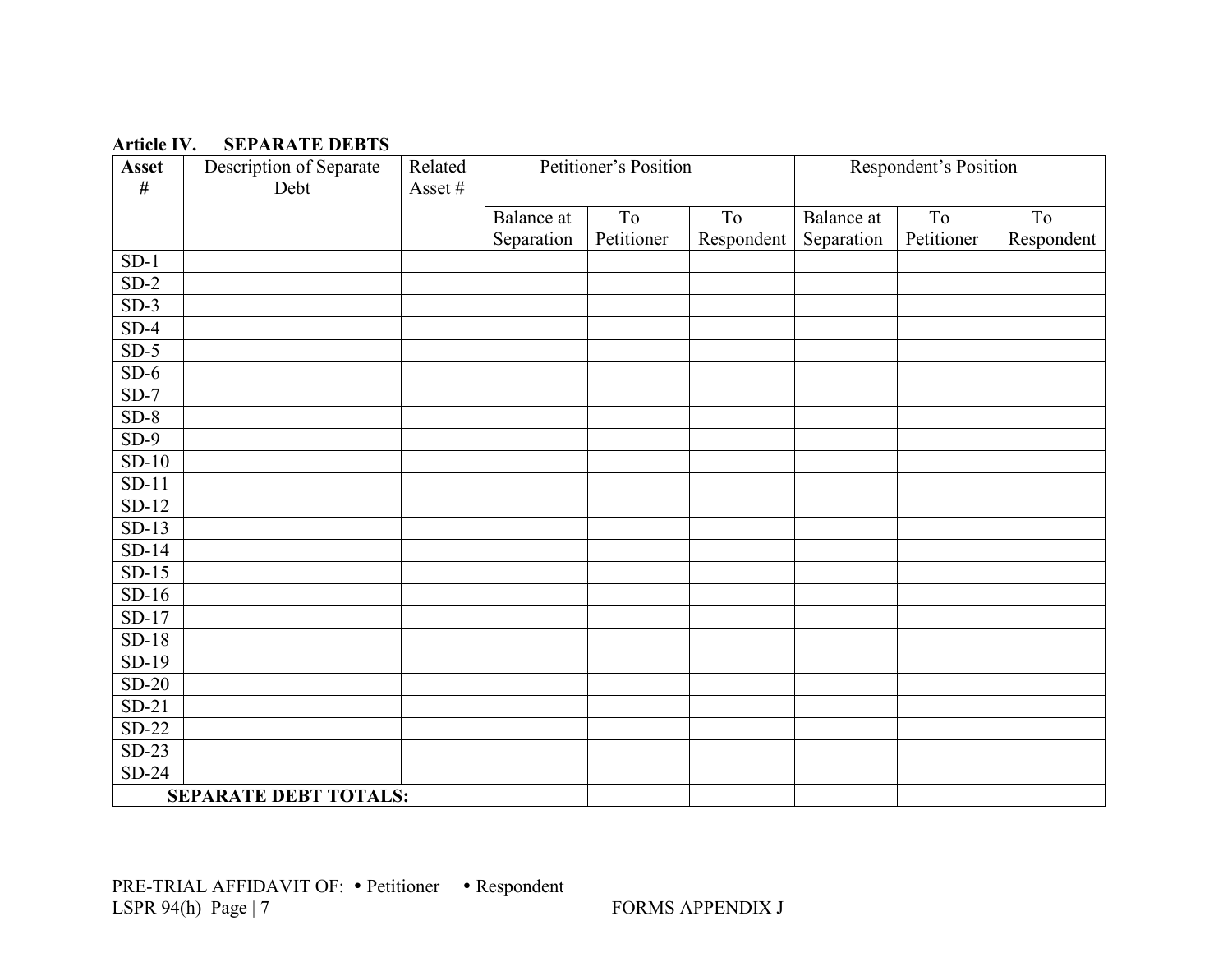# **SUPERIOR COURT FOR WASHINGTON COUNTY OF ISLAND**

**In re:**

**\_\_\_\_\_\_\_\_\_\_\_\_\_\_\_\_\_\_\_\_\_\_\_\_\_\_\_\_\_\_ Petitioner,**

**and**

 **OF MEDIATION** (SPR94.04(f)(12))

 **CERTIFICATE OF COMPLETION** 

**\_\_\_\_\_\_\_\_\_\_\_\_\_\_\_\_\_\_\_\_\_\_\_\_\_\_\_\_\_\_ Respondent.**

Pursuant to LSPR 94(f)(12), the following certificate of completion is provided by the mediator and must be filed with the clerk of the court prior to trial.

\_\_\_\_\_\_\_\_\_\_\_\_\_\_\_\_\_\_\_\_\_\_\_\_\_\_\_\_\_\_\_\_\_\_\_\_\_\_\_\_\_\_\_\_\_\_\_\_\_\_\_\_\_\_\_\_\_\_\_\_\_\_\_\_\_\_\_\_\_

 **Case No.**

NAME OF ISLAND COUNTY APPROVED MEDIATOR:

DATE PARTIES COMPLETED MEDIATION:

AGREEMENT WAS / WAS NOT REACHED.

I certify under penalty of perjury under the laws of the State of Washington that the foregoing is true and correct.

Signed at *(city and state):*\_\_\_\_\_\_\_\_\_\_\_\_\_\_\_\_\_\_\_ Date:\_\_\_\_\_\_\_\_\_\_\_\_

 $\mathcal{L}_\mathcal{L}$ 

*(signature) (printed name* 

[Adopted effective September 1, 2021.]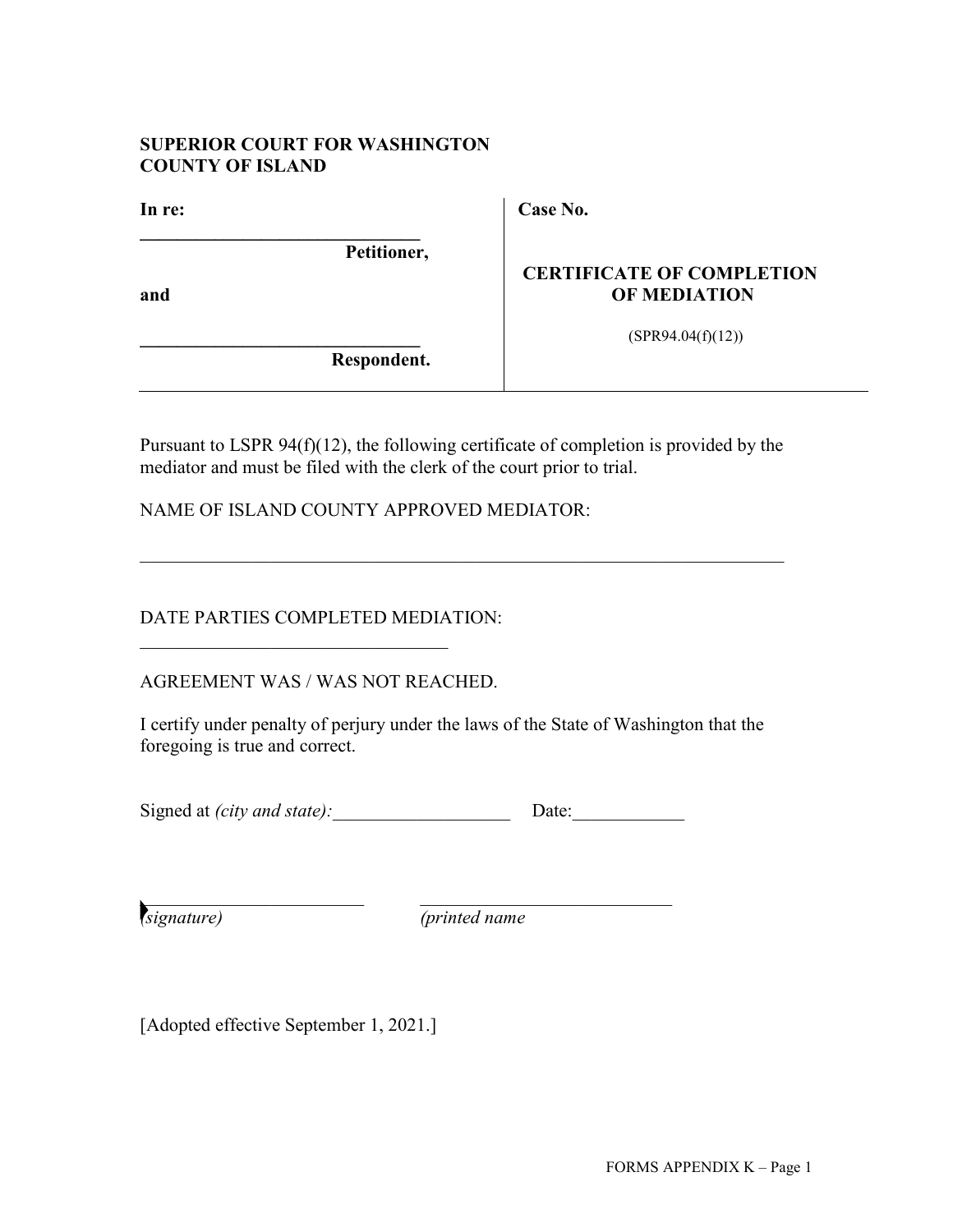# ISLAND COUNTY SUPERIOR COURT CONDUCT AND DRESS CODE LCR  $77(b)(1)(A)$

# THE FOLLOWING CONDUCT AND DRESS CODE SHALL APPLY WHEN COURT IS IN SESSION:

1. No firearms or other weapons, including knives, shall be allowed in the courtroom.

2. No food or drinks, except water, shall be allowed in the courtroom.

3. All persons shall turn off all cell phones, pagers, and other electronic devices when in the courtroom.

4. No audio or video recording of any kind shall be allowed in the courtroom or online, except by official court personnel, unless authorized by the court, in accordance with General Rule 16.

5. All persons in the courtroom shall be attired in a manner appropriate to the dignity and decorum of the courtroom setting. As minimum standards, the following rules shall apply:

- All adults and minors over the age of six shall wear shoes and clothing sufficient to cover their torsos.
- Shorts, halter-tops, tank tops, hats, caps, torn clothing, shirts or other clothing with obscene or profane pictures or messages, and "flip-flop" footwear, shall not be worn.
- Attorneys shall wear professionally appropriate attire.

6. All persons in the courtroom shall in their speech and actions conduct themselves in a manner appropriate to the dignity and decorum of the courtroom setting. As minimum standards, the following rules shall apply:

- Spectators and persons not then actively engaged in court proceedings shall be quiet; any speech which does occur shall be as unobtrusive as possible.
- All persons shall refrain from any gestures and from conduct or behavior, which manifests disrespect for the court, counsel, litigants, witnesses, court staff, law enforcement personnel, or other persons.
- All persons shall refrain from use of gratuitous profanity, slurs, or other offensive language.
- Children shall be closely controlled by adults inside and outside the courtrooms.

Amended effective September 1, 2020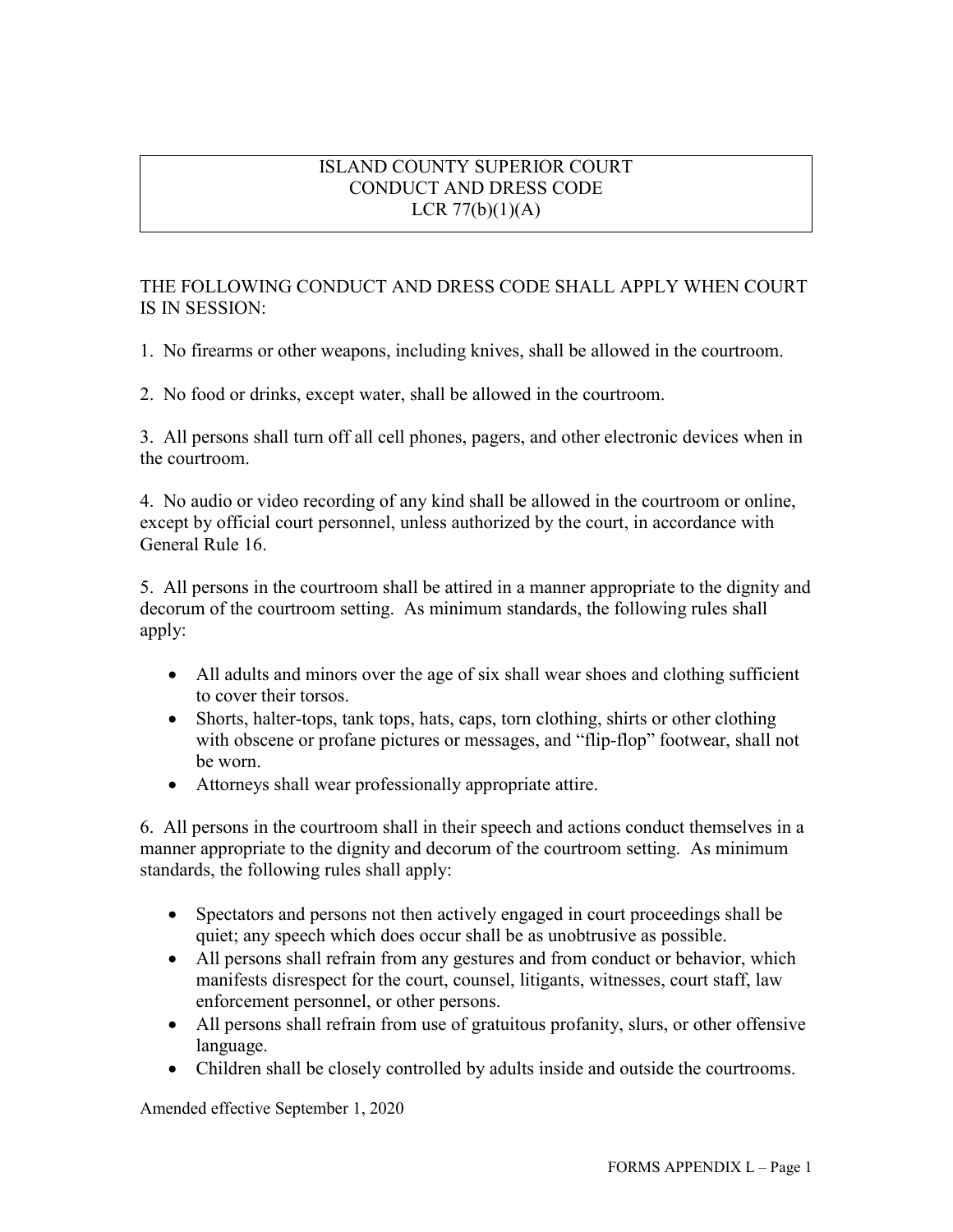## COURTROOM DECORUM AND PRACTICE GUIDELINES AT TRIALS & JUDICIAL PROCEEDINGS LCR  $77(b)(1)(B)$

## **PREFACE**

The pursuit of justice is a serious undertaking and conduct during the litigation process, both within and outside the courtroom, must at all times satisfy the appearance as well as the reality of fairness and equal treatment. Dignity, order and decorum are indispensable to the proper administration of justice.

A trial is an adversary proceeding, and lawyers must advocate for their clients' positions. However, conduct that may be characterized as discriminatory, abusive, or obstructive impedes the fundamental goal of resolving disputes rationally, peacefully and efficiently. Such conduct tends to delay and often to deny justice.

Attorneys are privileged to participate in the administration of justice in a unique way, and are responsible to their own consciences, to their clients, to one another, and to the public to conduct themselves in a manner which will facilitate, and never detract from, the administration of justice.

A trial is a truth-seeking process designed to resolve human and societal problems in a rational and efficient manner. A lawyer's conduct should be characterized at all times by personal courtesy and professional integrity in the fullest sense of those terms. A judge's conduct should be characterized at all times by courtesy, patience, and fairness toward all participants. The courts belong to the people of this state. The guidelines are intended to facilitate access to the courts for the fair resolution of disputes and should never be applied to deny access.

#### *Application*

The purpose of these guidelines is to provide lawyers, judges, and parties with a reasonable standard of conduct in judicial proceedings. However, these guidelines are not intended to homogenize conduct or remove individuality from the courtroom. To facilitate professional growth and foster voluntary compliance with these guidelines, the WSBA Court Congestion and Improvement Committee periodically review these guidelines. Comments are considered by the committee and changes are incorporated as needed.

All participants in judicial proceedings should voluntarily adhere to these guidelines. These guidelines shall not be used as a basis for litigation or for sanctions or penalties. Nothing in these guidelines supersedes or detracts from existing codes or rules of conduct or discipline or alters existing standards by which lawyer negligence may be determined.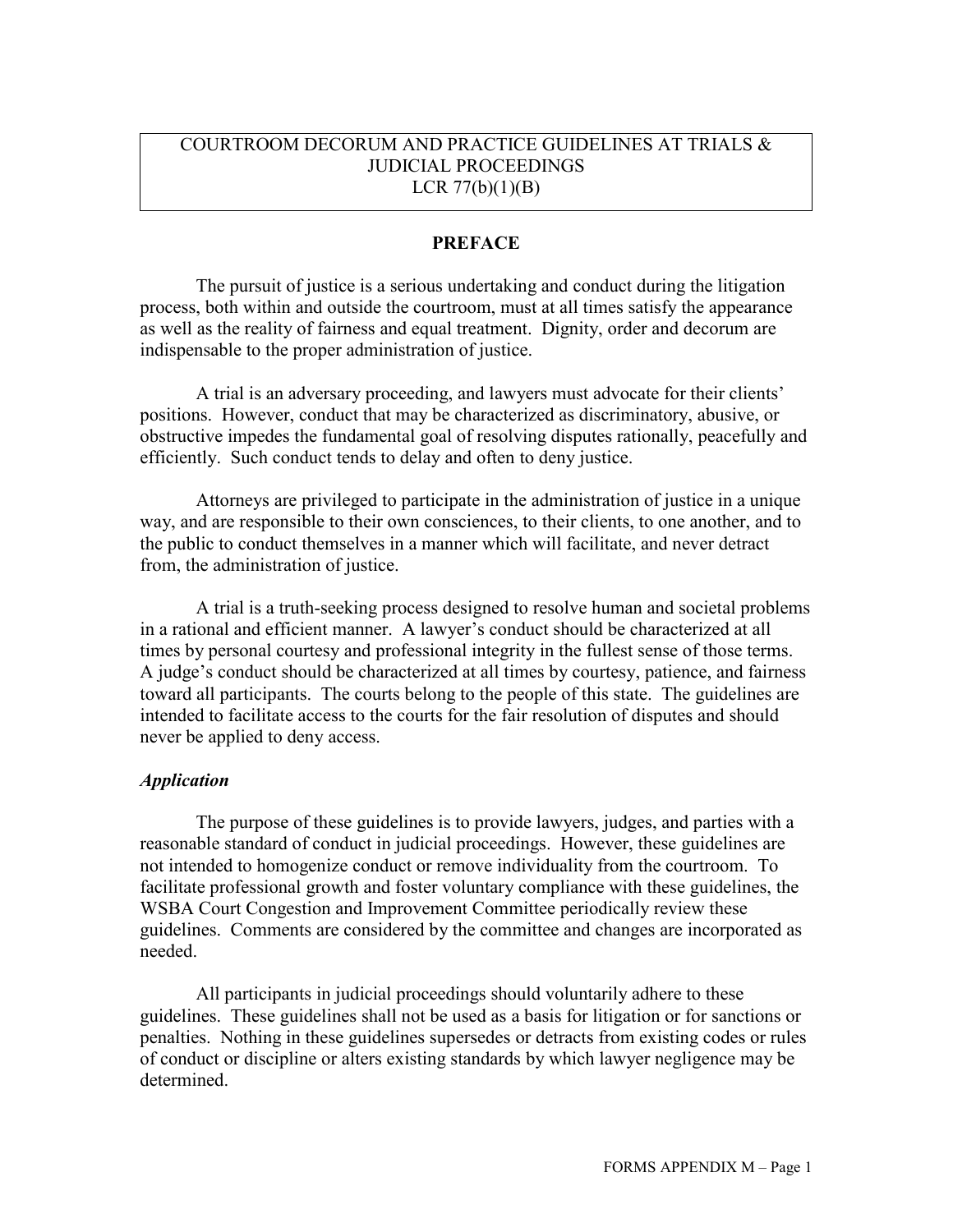# **COURTROOM DECORUM**

## **I. General Courtroom Decorum**

- A. Always be prompt.
- B. Stand when the judge enters or leaves the courtroom.
- C. Do not make personal attacks on opposing counsel.
- D. Do not interrupt. Wait your turn.
- E. Enhancing courtroom decorum is a cooperative venture among bench and bar. It is appropriate to call to the attention of opposing counsel any perceived violations of these guidelines out of the presence of the jury. After the court has ruled, ask the court's permission before arguing further.
- F. Advise clients and witnesses of the formalities of the court, the appropriate guidelines, and any rulings on motions in limine. Encourage their cooperation. This applies both to attorneys and to self-represented parties.
- G. If there is a live microphone at counsel table, remember not to confer with others or rustle papers near the microphone.
- H. Courtrooms equipped for videotaped or digital recording/reporting may require special precautions, such as remaining near a microphone.
- I. Treat everyone in the courtroom with fairness, consideration, and respect. Refrain from conduct that discriminates on the basis of race, color, national origin, religion, creed, sex, age, disability, sexual orientation, or marital status.

# **II. General Trial Conduct**

- A. Offers of and requests for stipulations are appropriate to facilitate the presentation of a case, but should not be employed to communicate to the jury a party's willingness or unwillingness to stipulate.
- B. During trial, maintain appropriate respect for witnesses, jurors, and opposing counsel, avoiding informality. Address adults by their titles or surnames unless permission has been given to use first names. Avoid referring to adults by biased and demeaning expression or labels such as "girl,", "gal," or "boy." Address jurors individually or by name only during *voir dire*. Counsel shall maintain a reasonable distance from jurors, witnesses, opposing counsel and court personnel so as to minimize the risk of spreading infectious diseases to persons in the court room.
- C. Treat jurors with respect and dignity, avoiding fawning, flattery, or pretended solicitude. Suggestions regarding the comfort or convenience of jurors should generally be made to the court out of the jury's hearing.
- D. During the opening statement and argument of opposing counsel, never inappropriately divert the attention of the court or the jury.
- E. Avoid expressing an opinion to the jury about the testimony of a witness, a ruling of the court, or argument of counsel through exaggerated facial expressions or other contrived conduct.
- F. When practical, give the court advance notice of any legal issue that is likely to be complex, difficult, and which you expect to require argument.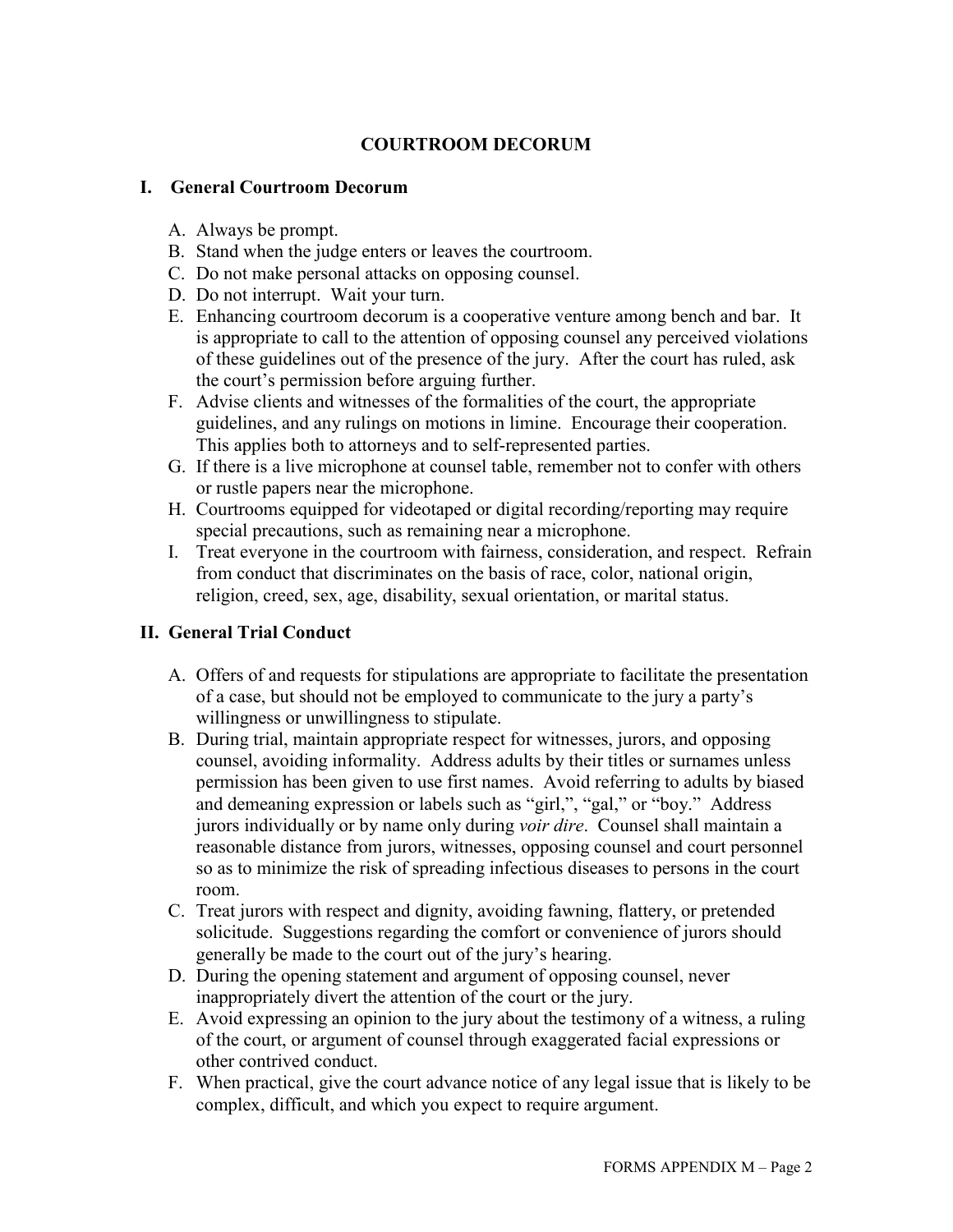- G. Do not argue the case in the opening statement.
- H. Counsel should not express to the jury personal knowledge or personal opinions about the evidence.
- I. Address your remarks to the court, not to opposing counsel except when extending necessary courtesies, e.g., thank you.
- J. Only attorneys, parties, court personnel, and witnesses, when called to the stand, are permitted within the bar of the courtroom, unless otherwise allowed by the court.

## **III. Examination of Witnesses**

- A. When examining a witness, avoid undue repetition of the witness' answer.
- B. Make objections for evidentiary reasons without delivering a speech or guiding a witness. Recapitulate testimony only as needed to put an objection in context.
- C. If a witness was on the stand at a recess or adjournment, have the witness ready to proceed when the court is resumed.
- D. Attempt to anticipate witness scheduling problems and discuss them with opposing counsel and the court. Try to schedule witnesses in advance of trial.

## **IV. Exhibits and Documents**

- A. Premark exhibits with the clerk for identification prior to trial where appropriate. Hand all unmarked exhibits to the clerk for marking before using them in trial.
- B. If practical, have photocopies of an exhibit for the court, opposing counsel, and the witness. Avoid illegible copies if possible.
- C. Return all exhibits to the clerk at each adjournment.
- D. Whenever referring to an exhibit, mention the exhibit number.
- E. Give to the clerk all papers intended for the court.
- F. Show the proposed exhibit to opposing counsel prior to offering the exhibit in evidence.

# **V. Scheduling**

- A. When practical, consult opposing counsel before scheduling hearings and discovery appearances in an effort to avoid scheduling conflicts. Assert a scheduling conflict only if the requested time is not available, not to obtain any unfair advantage.
- B. If opposing counsel fails promptly to accept or reject a time offered for hearing or discovery appearance, raises an unreasonable number of conflicts, or consistently fails to comply with this standard, agreement is not required.
- C. Where time associated with scheduling agreements could cause damage or harm to a client's case, then a lawyer is justified in setting a hearing or discovery appearance without first consulting with opposing counsel.
- D. Give notice of cancellation of appearances and hearings to all involved at the earliest possible time.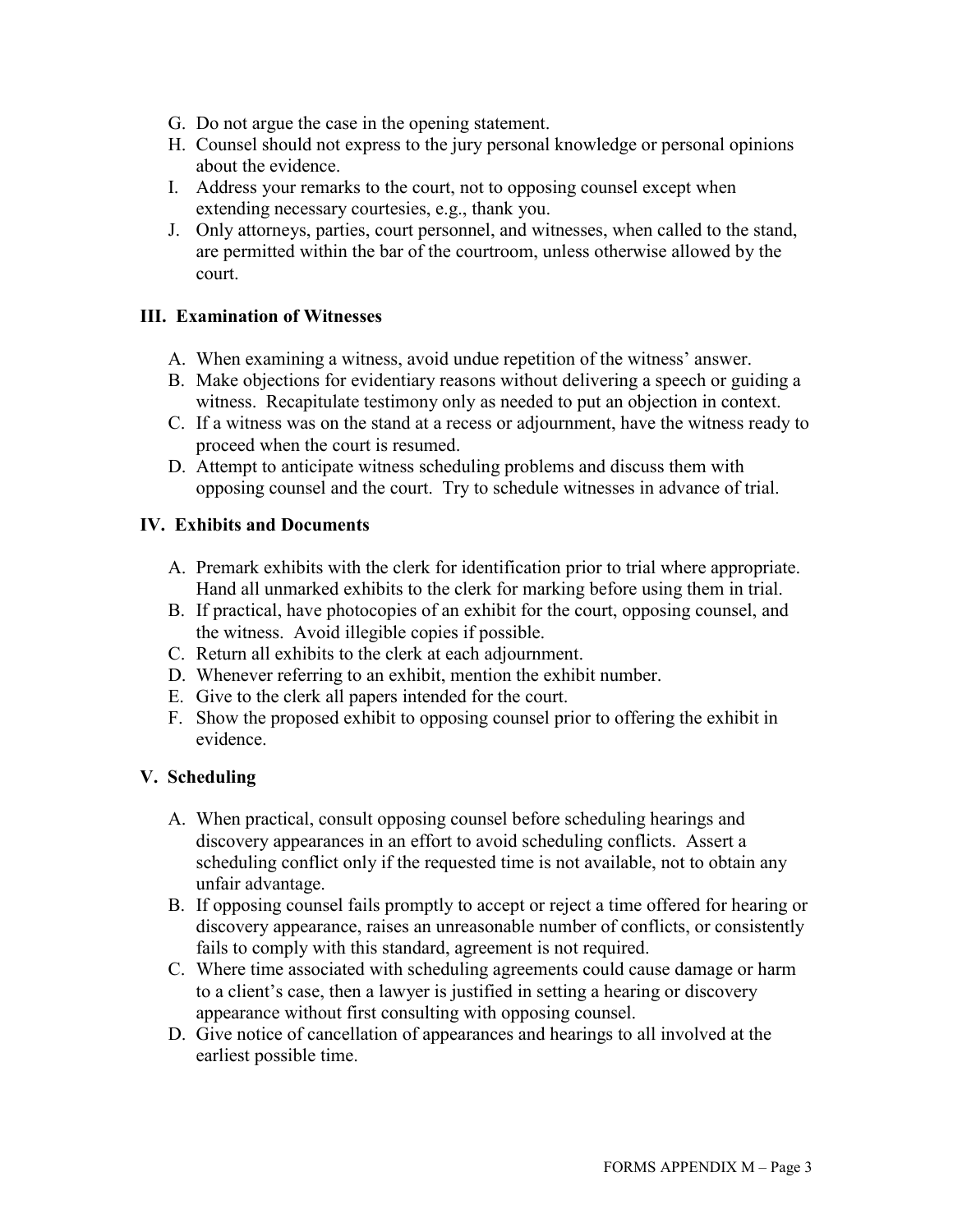## **VI. Preferences of Individual Judges**

Counsel are advised to determine the preferences of individual judges with respect to movement within the courtroom. Following are some examples of individual preferences.

- A. Stand when addressing the court and when making objections.
- B. Stand during opening statement and closing argument.
- C. Approach the bench only with permission.
- D. Maintain an appropriate distance from the witness and the jury.
- E. In the presence of the jury, address the judge as "Your Honor."

## **VII. Discovery**

- A. Make reasonable efforts to conduct all discovery by agreement. Consider agreeing to an early voluntary exchange of information.
- B. Comply with all reasonable discovery requests in a timely manner.
- C. Stipulate to facts unless there is a genuine dispute.
- D. Conduct yourself in a professional manner and treat other lawyers, the opposing party, and all involved with courtesy and civility at all times. Clients should be counseled that civility and courtesy are required.
- E. Be punctual in fulfilling all professional commitments and in communicating with the court and other lawyers.
- F. Concentrate discovery responses on matters of substances and content, avoiding quarrels over form or style.
- G. Clearly identify for other counsel or parties all changes made in documents submitted for review.
- H. Fully respond to discovery, unless making a specific and clear objection warranted by existing law or a reasonable extension thereof. Do not produce documents in a manner designed to hide or obscure the existence of particular documents.

## **VIII. Depositions**

- A. Advise clients regarding appropriate behavior, attire and other matters involved with depositions and other proceedings.
- B. Take depositions only when actually needed to ascertain facts or information or to perpetuate testimony.
- C. Make only good-faith objections to discovery, and avoid objections solely for the purpose of withholding or delaying the disclosure of relevant information.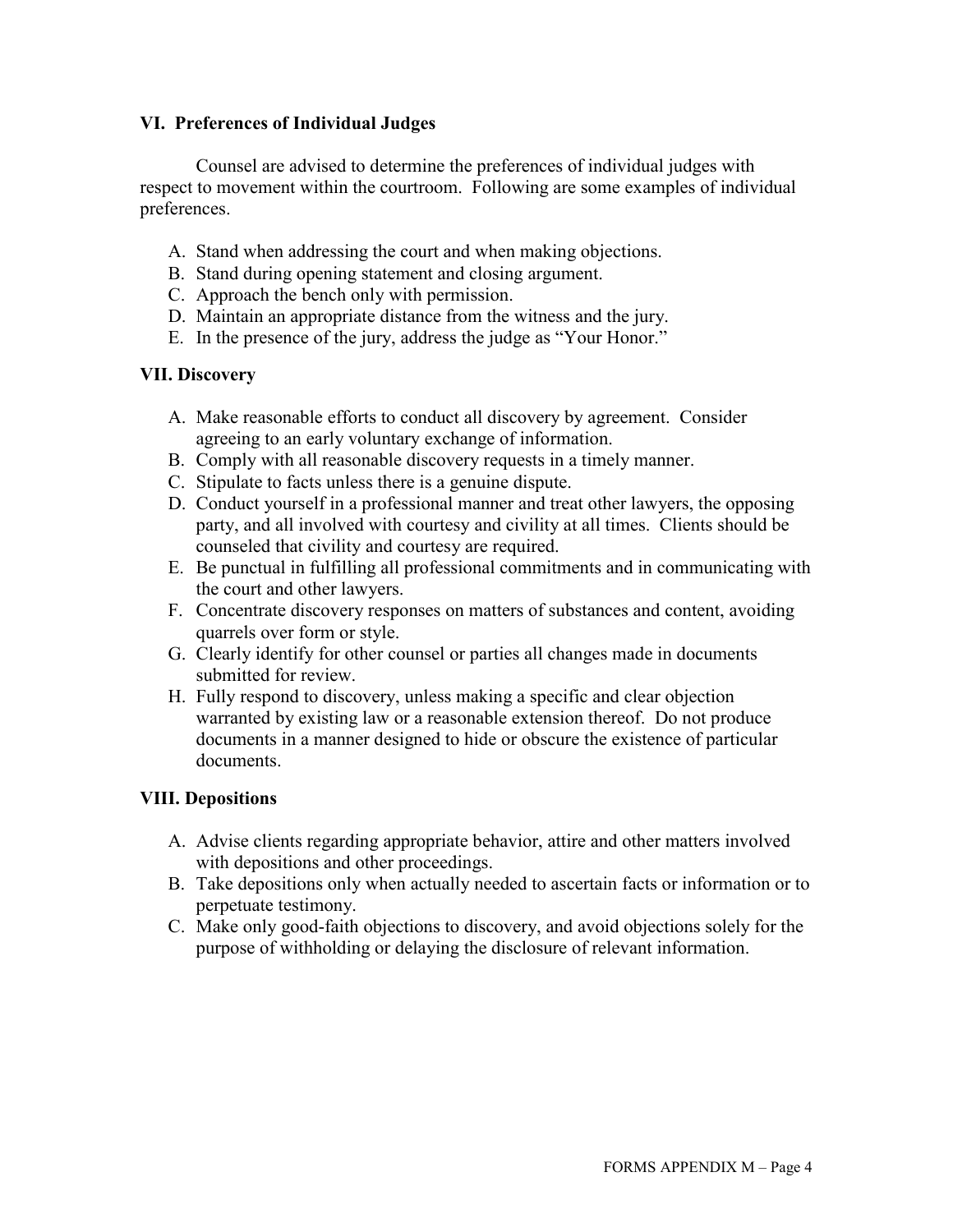## SUPERIOR COURT FOR WASHINGTON COUNTY OF ISLAND

\_\_\_\_\_\_\_\_\_\_\_\_\_\_\_\_\_\_\_\_\_\_\_\_\_\_

 $\mathcal{L}_\mathcal{L}$ 

In re:

Plaintiff/Petitioner,

vs./and

Respondent/Defendant.

Case No.

# **STIPULATION TO MODIFY EMAIL SERVICE PROCEDURE**

The parties to this proceeding, by and through their respective attorneys or

individually if representing themselves, stipulate and agree as follows:

The provisions for email service of documents, other than a summons, complaint

or petition (original process) as permitted by Island County Local Court Rule 5(b), are hereby modified as follows:

 $\Box$  Neither party shall be permitted to serve by email.

 $\Box$  Documents to be served by email shall be limited to megabytes per

day/ email.

□ Each party agrees to be served with discovery requests/ discovery responses by email.

☐ The \_\_\_\_\_\_\_\_\_\_\_\_\_\_\_\_\_\_\_\_\_\_\_(identify party or parties) does **not** wish to have hard copies delivered by U.S. mail or otherwise after email service has been made.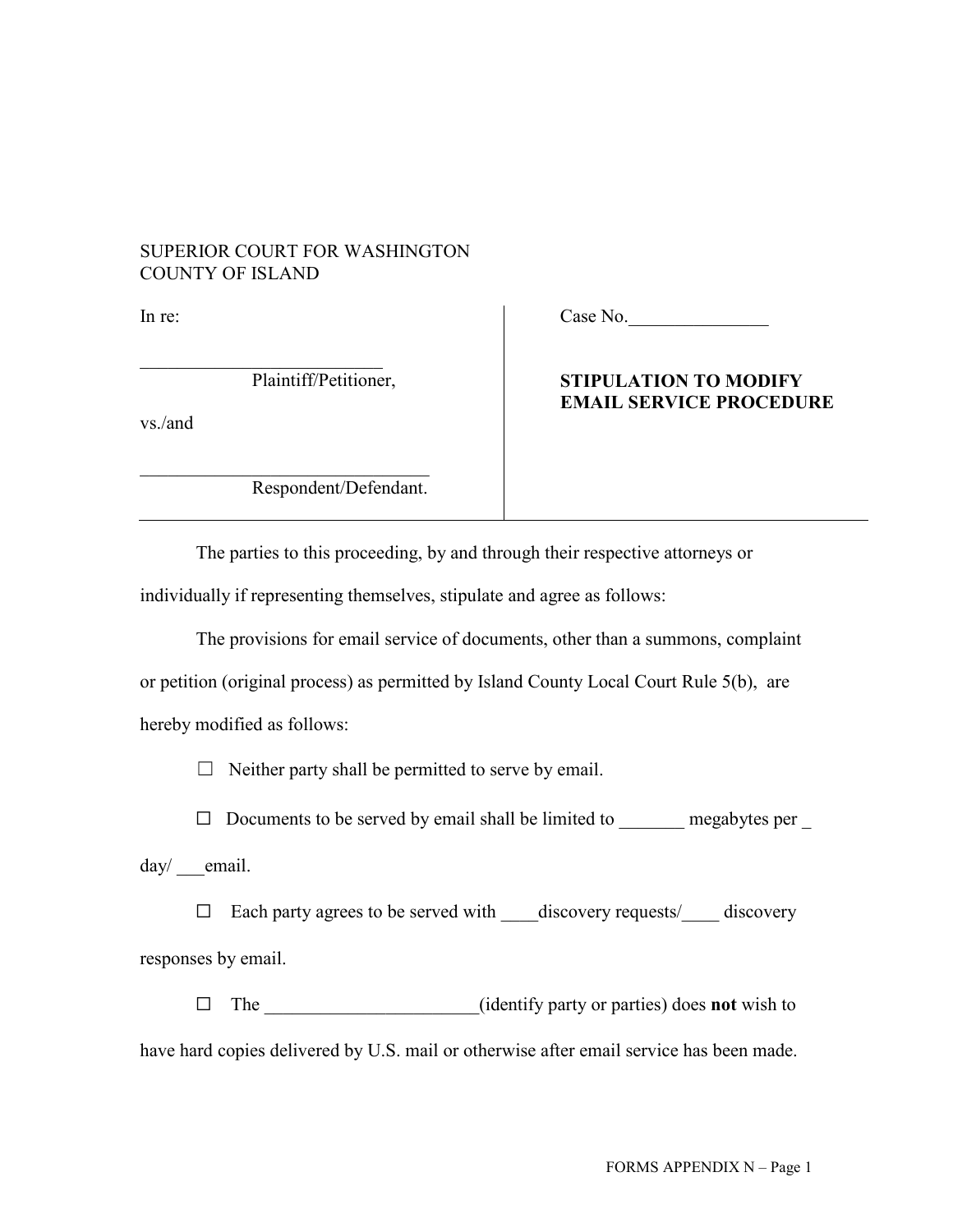| Confirmation of email service may be made by the following<br>$\mathsf{L}$ |  |                                                             |
|----------------------------------------------------------------------------|--|-------------------------------------------------------------|
| means:                                                                     |  |                                                             |
|                                                                            |  | The parties further stipulate and agree as follows:         |
|                                                                            |  |                                                             |
| Washington<br>at                                                           |  |                                                             |
| Party or lawyer name                                                       |  | Party or lawyer name                                        |
| Signature of attorney or party<br>$WSBA \#$<br>Attorney for                |  | Signature of attorney or party<br>$WSBA \#$<br>Attorney for |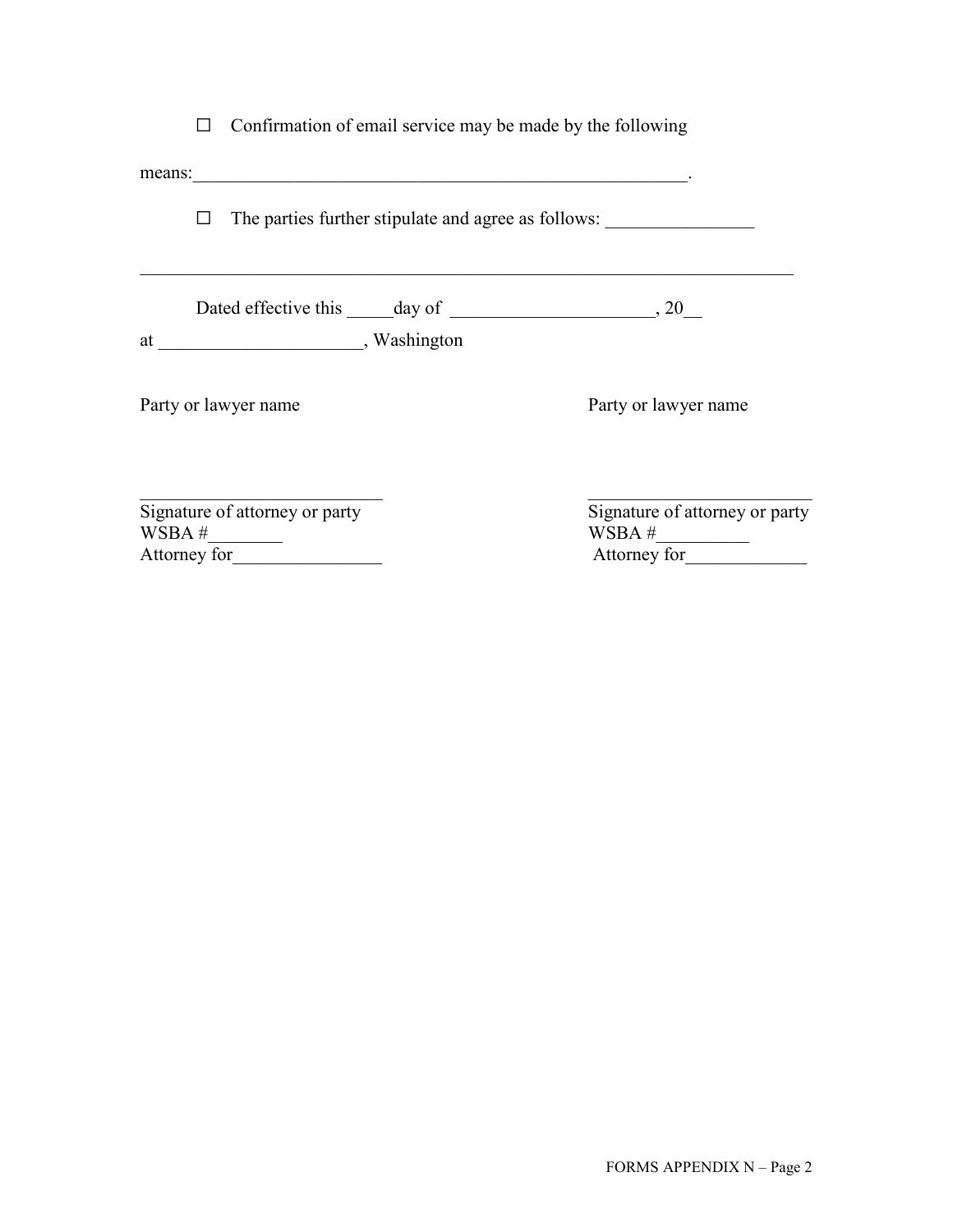# **Superior Court of Washington, County of Island**

| Petitioner/Plaintiff (person/s who started this<br>case):<br>And<br>Respondent(s)/Defendant(s) (other<br><i>party/parties)</i> :                                                                                                     | $\text{No.}$<br><b>Notice of Readiness</b><br>(Motion for Reconsideration - LCR $59(b)(5)$ )<br>☑ Clerk's action required |
|--------------------------------------------------------------------------------------------------------------------------------------------------------------------------------------------------------------------------------------|---------------------------------------------------------------------------------------------------------------------------|
| To the Court Clerk and all parties:                                                                                                                                                                                                  |                                                                                                                           |
|                                                                                                                                                                                                                                      | The above named (designate moving party) filed a                                                                          |
| Motion for Reconsideration of the Court's decision entered on _____________ (date). The                                                                                                                                              |                                                                                                                           |
| Motion for Reconsideration was filed on (date). Ten (10) days has<br>expired from the date of filing and date of service of the motion on the opposing party. I<br>certify that this matter is now ready for a ruling on the Motion. |                                                                                                                           |
| Date:                                                                                                                                                                                                                                |                                                                                                                           |

*(signature of moving party) (printed name* 

 $\blacktriangleright$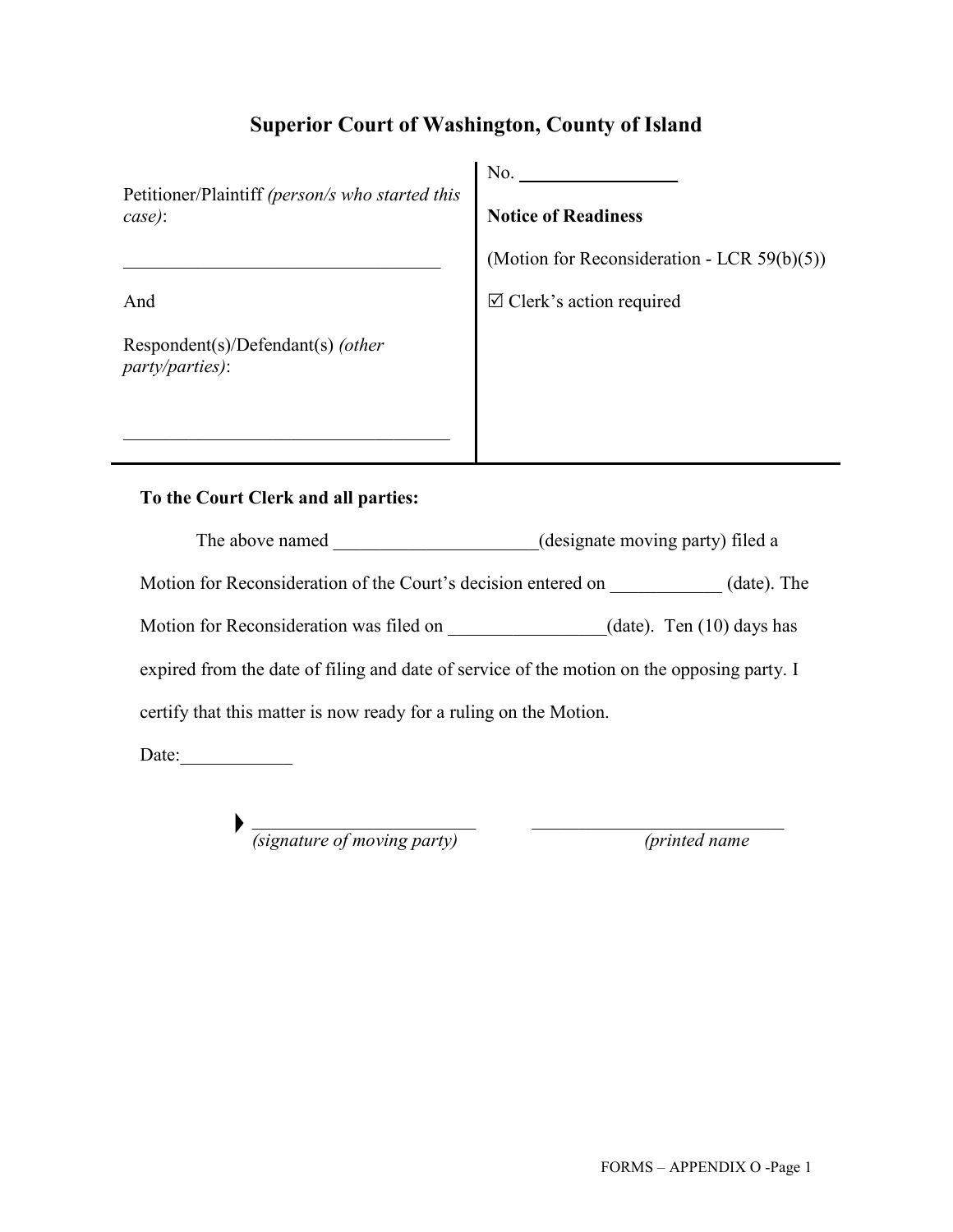**INDEX**

- A • Administrative Appeals, Records in - LCR  $43(c)(2)$ • Affidavits – LCR  $6(d)$ • Affidavits, Judge's Copies for Judge - LCR  $5(e)(3)$ • Affidavits, Opposing- LCR  $6(d)(1)$ • Affidavits, Strict Reply - LCR  $6(d)(1)$ • Appendix A - Court's Temporary Order - LSPR 94(b) • Appendix B - Verified Statement of Assets and Liabilities - LSPR 94(d) • Appendix C – Proof of Mailing or Delivery – LSPR 94(d) • Appendix D - Note for Motion Calendar - LCR 77  $(k)(1)(A)$ • Appendix E - Note for Trial Setting - LCR  $40(b)(1)$ • Appendix  $F$  - Notice of Conflict Dates - LCR 40(b)(1) • Appendix G - Statement of Readiness for Trial - LCR  $16(c)(4)$ • Appendix H - Order to Show Cause Re: Parenting Seminar - LSPR 94(e)(5)(D) • Appendix I - Request for Entry of Decree and Declaration of Jurisdictional Facts – LSPR  $94(g)$ • Appendix J - Pretrial Affidavit - LSPR 94(h) • Appendix K – Certificate of Completion of Mediation – LSPR  $94(e)(12)$ • Appendix L – Conduct and Dress Code - LCR  $77(b)(1)(A)$ • Appendix M - Courtroom Decorum and Practice Guidelines - LCR  $77(b)(1)(B)$ • Appendix N - Stipulation To Modify Local Rule re: Email Service - LCR 5(b)(6) • Appendix O – Notice of Readiness  $0 - LCR$  59(b)(5)
- Appointments of Guardians ad Litem GALR 5
- Assignment of Trial Date LCR  $40(b)(1)$
- Attendance at Parenting Seminars LSPR 94(e)
- Audio Tape, Transcripts LCR 80
- Authority of Mediator LSPR  $94(f)(10)$
- Automatic Temporary Order LSPR 94(b) and Appendix A

#### B

# $\mathcal{C}$

- Civil Law and Motion Day, Island County LCR  $77(k)(1)$
- Clerk, Duties of LCR 79
- Clerk, Filing with LCR  $5(d)$  & (e)
- Complaints against Guardians ad Litem GALR 7
- Completion of Discovery LCR  $16(c)(3)$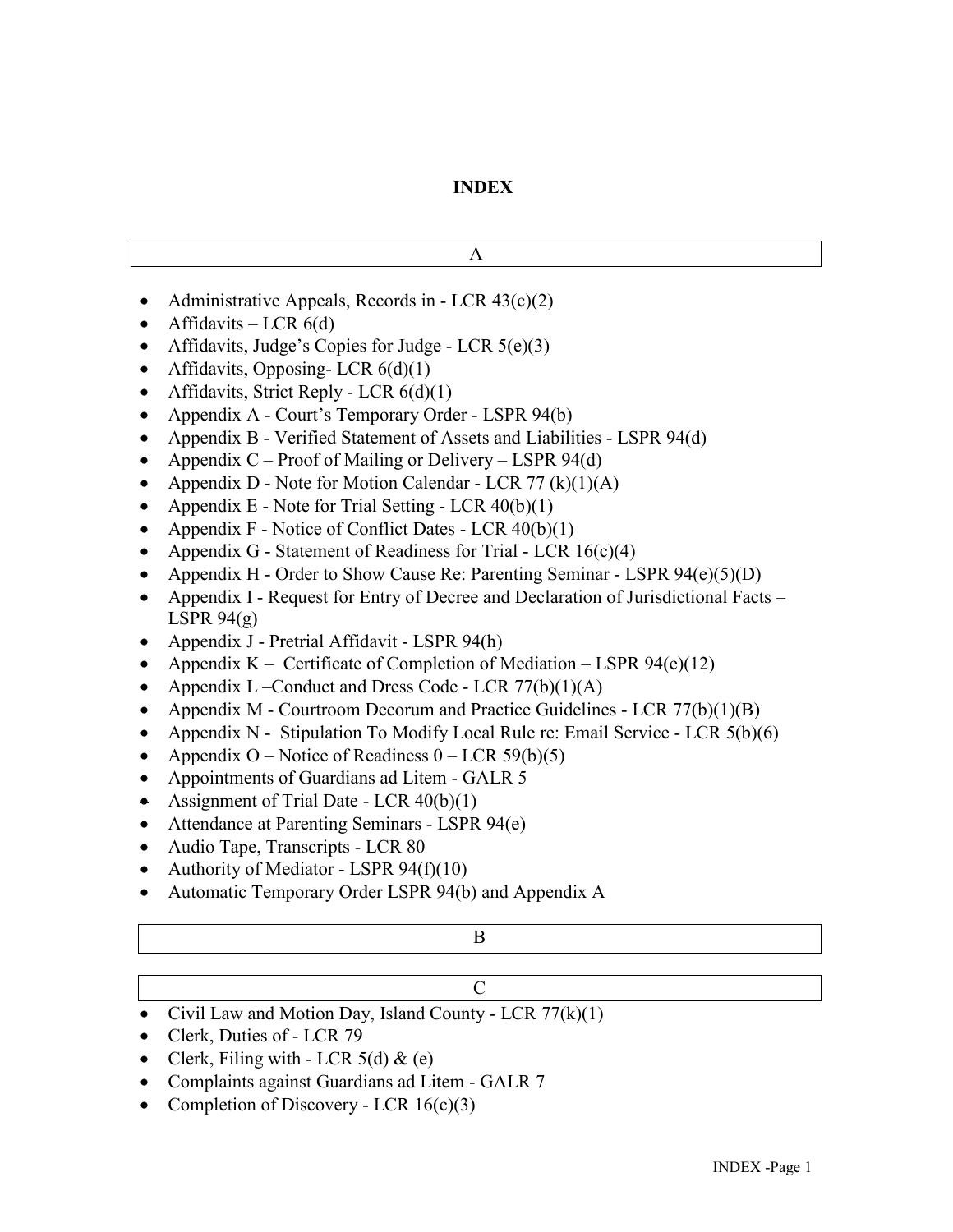- Completion of Parenting Seminars LSPR 94(e)(1) & (2)
- Computation of Time LCR  $6(d)(1)$
- Conduct & Dress Code LCR 77(b)(1)(A); Appendix L
- Confidentiality of Complaints against Guardians ad Litem GALR  $7(e)$
- Confidentiality of Mediation LSPR 94(f)(13)
- Confirmation of Summary Judgment LCR  $56(c)(1)$
- Confirmation of Trials LCR 40(b)(2)
- Conflicts for Trial Dates LCR 40(b)(1)
- Contents of Motions LCR 7(b)
- Continuances for Trial LCR 40(e)
- Court Administrator LCR 1
- Court Commissioner, Authority LCrR 4.2(i)
- Court Commissioner Calendar LCR 77(k)(2)
- Court Files LCR  $79(d)(3)$
- Court Files, Signing Out LCR 79(d)(3)
- Court Schedules for Juvenile Matters LCR  $77(k)(1)(B)$
- Judge's Copies for Judge LCR  $5(e)(3)$
- Judge's Copies for Judge, Discarded LCR 5(e)(3)
- Courtroom Decorum and Practice Guidelines LCR 77(b)(1)(b); Appendix M
- Criminal Motions LCrR 8.2
- Criminal, Authority of Court Commissioners LCrR 4.2(i)
- Criminal, Motion Calendar LCrR 8.2(a)
- Criminal, Presentation of Final Documents LCrR 8.2(c)
- Criminal, Pretrial Matters LCrR 4.5(d)
- Criminal, Trial by Jury or by Court LCrR 6.1

# D

- Default Orders LCR 55(b)(5)
- Detention Facilities for Juveniles LJuCR  $7.3(g)$
- Discovery, Completion of LCR  $16(c)(3)$
- Dissolution, Required Trial Documents LSPR 94(h)
- Docket, Island County LCR 77(k)
- Documents, Ex Parte Presentation LCR  $54(f)(3)$
- Documents, Presentation of, Criminal LCrR 8.2(c)
- Domestic Relations Pre-Trial Affidavit LSPR 94(h); Appendix J
- Domestic Relations, Required Trial Documents LSPR 94(h)
- Duties of Clerks LCR 78-79

#### E

- E-filing- LCR  $5(e)(2)$
- Electronic Recording Devices LCR  $7(b)(5)(B)$
- Emergency Orders LCR  $5(a)(1)$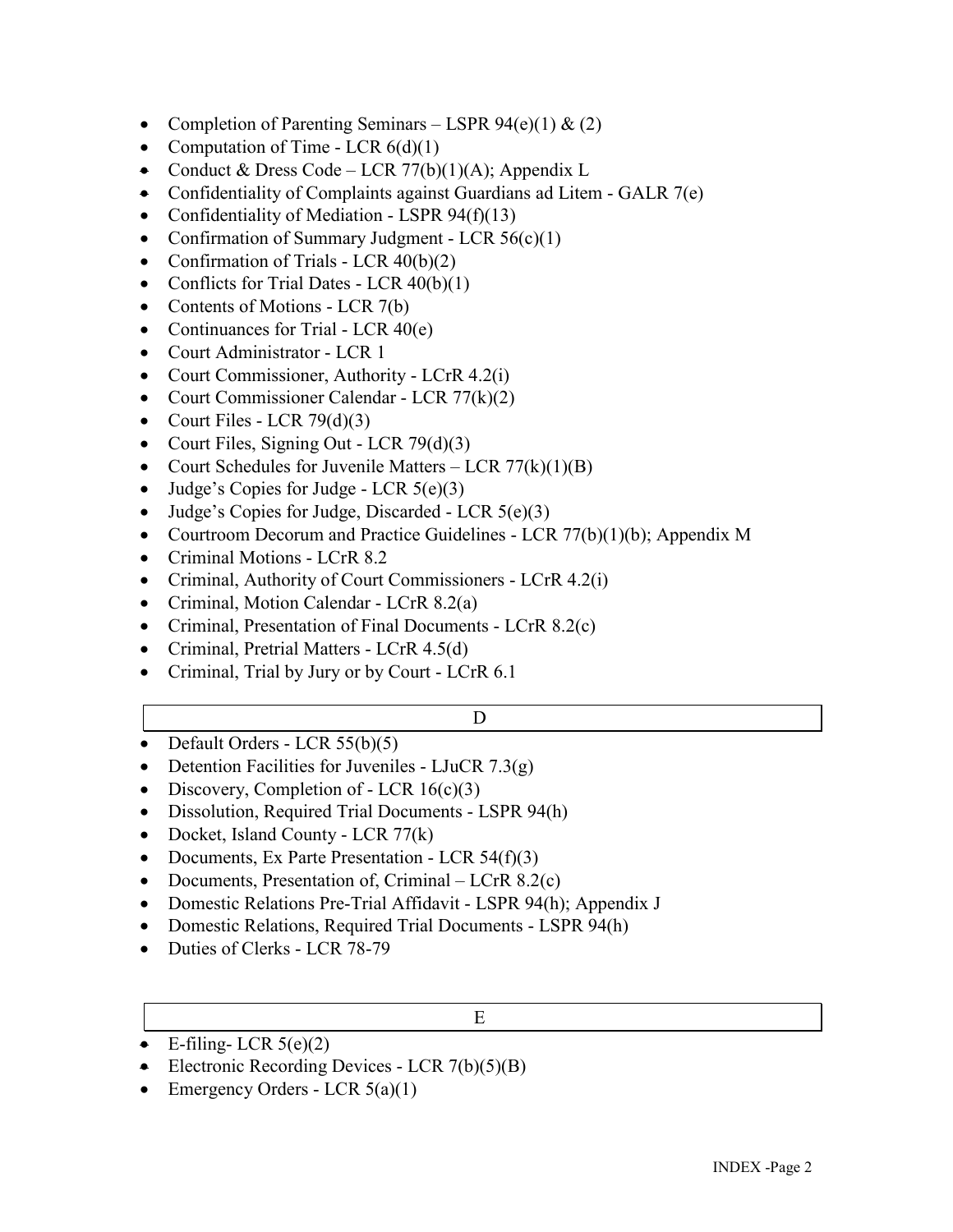- Exhibits LCR  $43(c)(1)$
- Exhibits, Copies to Judge LCR  $43(c)(1)$
- Exhibits, Mark in Advance of Trial LCR  $43(c)(1)$
- Exhibits, Return or Destruction LCR 79(e)
- Exhibits, Withdrawal of  $LCR$  79(e)

### F

- Failure to Comply with Mandatory Parenting Seminars LSPR 94(e)(5)(D)
- Family Court, Filing Documents LCR 79(d)(2)
- Family Court, Petition LCR 79(d)(2)
- Family Law, Mandatory Mediation LSPR 94(f)
- Fees for StarLeaf/Video & Audio Appearance LCR  $7(b)(5)(B)$
- Fees for Mediators LSPR  $94(f)(5)$
- Fees for Parenting Seminars LSPR 94(e)(3)
- Filing Family Court Documents LCR 79(d)(2)
- Filing of Pleadings LCR  $5(e)(1)$
- Filing of Pleadings, facsimile and E-file- LCR  $5(e)(2)$
- Final Documents, Presentation of LCR 54(f)
- Financial Declarations LSPR 94(d)
- Financial Responsibility of Juveniles LJuCR 11.5(a)
- Form of Pleadings LCR 10
- Format Requirements LCR 10(d)
- Forms Appendix See Appendix
- Formulating Issues LCR 16

## G

- Grievance Procedures for Guardians ad Litem GALR 7(b)
- Guardians ad Litem GALR 1-7
- Guardians ad Litem, Removal from Registry GALR 7(i)
- Guardianship Hearing Dates SPR 98.04(a)

## H

- Hearings, Special Set LCR  $5(k)$
- $Holidays$  LCR 77 $(k)(1)$

#### I

- Interrogatories LCR 33
- Involuntary Commitment Hearing LCR  $77(f)(1)$
- Island County Docket LCR 77(k)

# J

• Judge for Settlement Conference - LCR 16(d), LSPR 94(f)(3)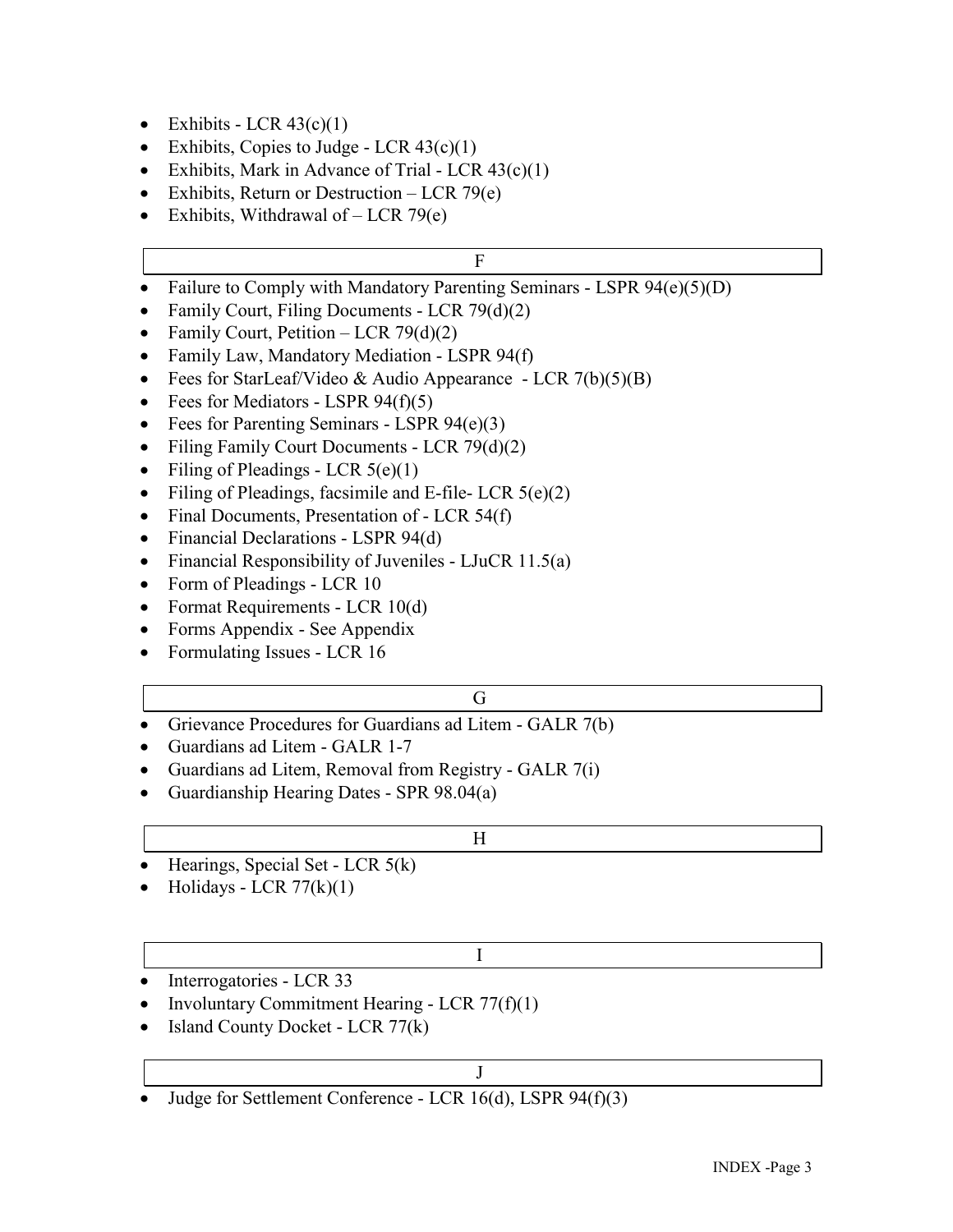- Judge, Judge's Copies LCR  $5(e)(3)$
- Jurisdictional Declaration in Dissolution LSPR 94(g); Appendix I
- Jury Instructions LCR  $51(a)$
- Jury Instructions, Proposed LCR 51(a)
- Jury Trial LCrR 6.1
- Juvenile Detention Facilities LJuCR  $7.3(g)$
- Juvenile Matters, Court Schedules LCR 77 (k)(1)(B)
- Juvenile Proceedings, Applicability of Criminal Rules LJuCR 1.4
- Juveniles, Assessment of Costs LJuCR 11.5(b)
- Juveniles, Financial Responsibility LJuCR 11.5(a)
- Juveniles, Notice to Parents of Financial Obligations LJuCR 11.5(c)

# K

- L
- Law and Motion Day, Island LCR  $77(k)$
- Legal Holidays LCR 77(e)

# M

- Mail, Service by LCR  $55(b)(5)$
- Mandatory Attendance at Settlement Conference LCR 16(d)
- Mandatory Mediation LSPR 94(f)
- Mandatory Mediation, Effect on Court Proceedings LSPR 94(f)(4)
- Mandatory Mediation, Waiver of LSPR 94(f)(2)
- Mandatory Parenting Seminars LSPR 94(e)
- Matters Considered at Readiness LCR  $16(c)(2)$
- Mediation, Confidentiality LSPR 94(f)(13)
- Mediation, Declaration of Completion LSPR 94(f)(12); Appendix K
- Mediation, Failure to Comply LSPR 94(f)(7)
- Mediation, Mandatory LSPR 94(f)
- Mediation, Parties Responsibility to Comply LSPR  $94(f)(6)$
- Mediator, Attendance at Hearings LSPR 94(f)(11)
- Mediator, Authority of LSPR  $94(f)(10)$
- Mediator, Payment of LSPR 94(f)(5)
- Mediator, Right to Decline LSPR  $94(f)(9)$
- Mediator, Selection of LSPR 94(f)(9)
- Mediators, Approval of LSPR  $94(f)(8)$
- Memorandum of Authority LCR  $40(a)(6)$  and/or LCrR  $6.1(a)$
- Motion Calendar for Criminal Matters LCrR 8.2(a)
- Motion to Shorten Time LCR 6(f)
- Motion, Separate from Order LCR 7(e)
- Motions in Dissolution Actions  $LCR77(k)(1)(A)$
- Motions, Contents of LCR  $7(b)$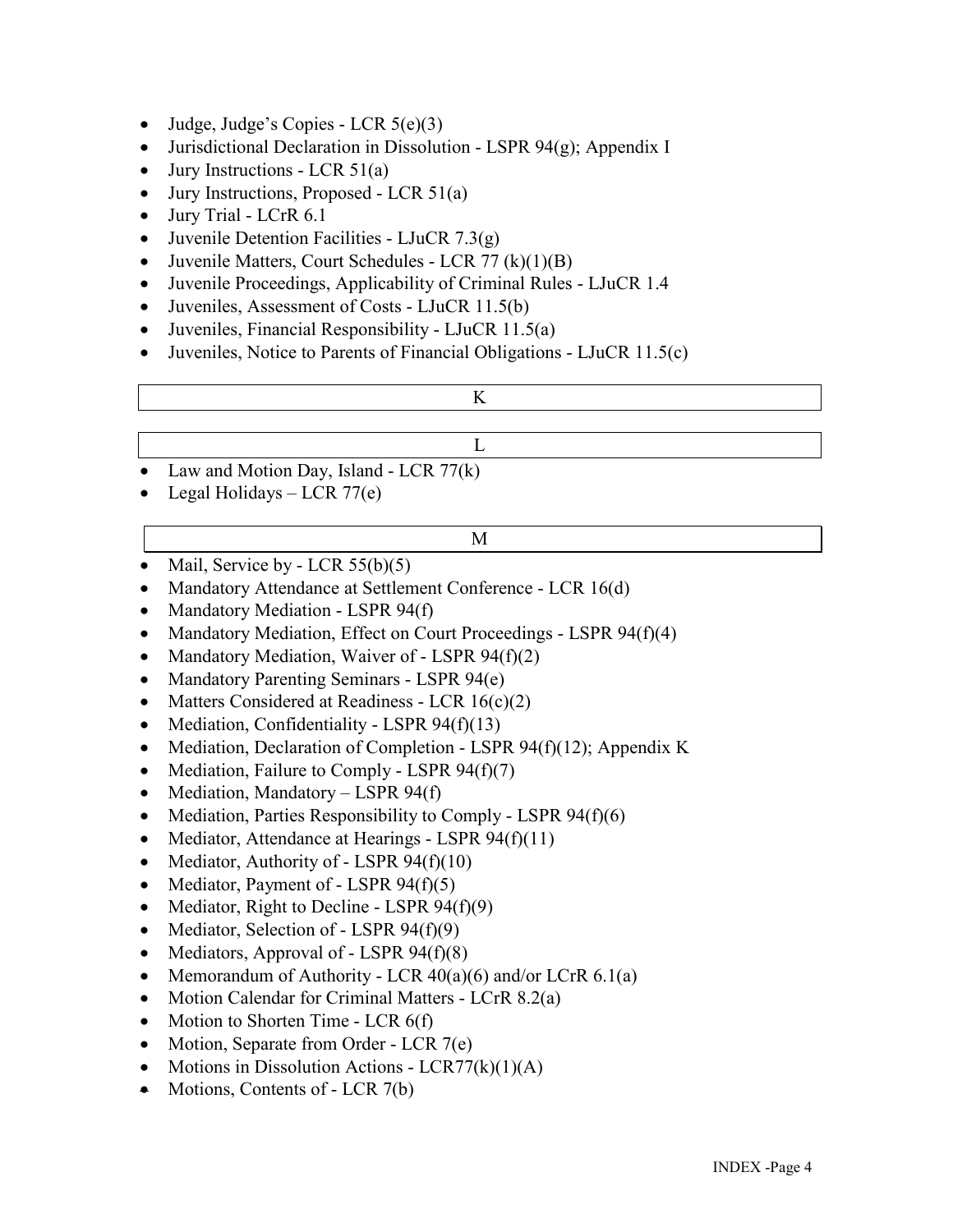- Motions, Judge's Copies for Judge LCR  $5(e)(3)$
- Motions, Criminal Matters LCrR 8.2
- Motions, Evidence Relied Upon LCR 7(b)(4)
- Motions, Service LCR 5

#### N

- Note for Trial Setting LCR 40(b)(1); Appendix E
- Notice of Conflict Dates LCR 40(b)(1); Appendix F
- Notice of Contested Issues at Review of Shelter Care or Dependency LJuCR 2.5, LJuCR  $3.9(b)$
- Notice of Trial, Issues LCR 40(a)

#### O

- Opposing Affidavits LCR  $6(d)(1)$
- Order to Show Cause Re: Parenting Seminar LSPR 94(e)(5)(D); Appendix H
- Orders, Separate from Motion LCR 7(e)

## P

- Parenting Plans, *Self-represented* LSPR 94 (i)
- Parenting Seminars, Attendance at LSPR 94(e)
- Parenting Seminars, Completion of LSPR 94(e)(2)
- Parenting Seminars, Failure to Comply LSPR  $94(e)(5)(D)$
- Parenting Seminars, Fees LSPR 94(e)(3)
- Parenting Seminars, Mandatory LSPR 94(e)(1)
- Parenting Seminars, Waiver LSPR 94(e)(5)
- Payment of Mediator LSPR  $94(f)(5)$
- Petition for Family Court LCR  $79(d)(2)$
- Photographs for Filing LCR  $10(e)(7)$
- Presentation of Ex Parte Documents LCR  $54(f)(3)$
- Presentation of Final Documents, Criminal LCrR 8.2(c)
- Presentation, Fee to Clerks for  $LCR$  54(f)(3)
- Presentation, Responsibility to Prepare LCrR 8.2(c)
- Proof of Mailing or Delivery LSPR 94(d); Appendix C
- *Self-represented* Child Support Orders LSPR 94(i)
- *Self-represented* Judge's Copies LCR 5(e)(3)
- *Self-represented* Dissolutions LCR 77(k)(3)
- *Self-represented* Parenting Plans LSPR 94(i)
- *Self-represented*, Affidavit or Declaration LSPR 94(c)
- Procedure, Local Civil Rules Part 1
- Processing Standards for Complaints against Guardians ad Litem GALR 7
- Professional Conduct LCR 77(b)(1)(B)
- Program Overview of StarLeaf/Video and Telephonic appearances LCR 7(b)(5)

•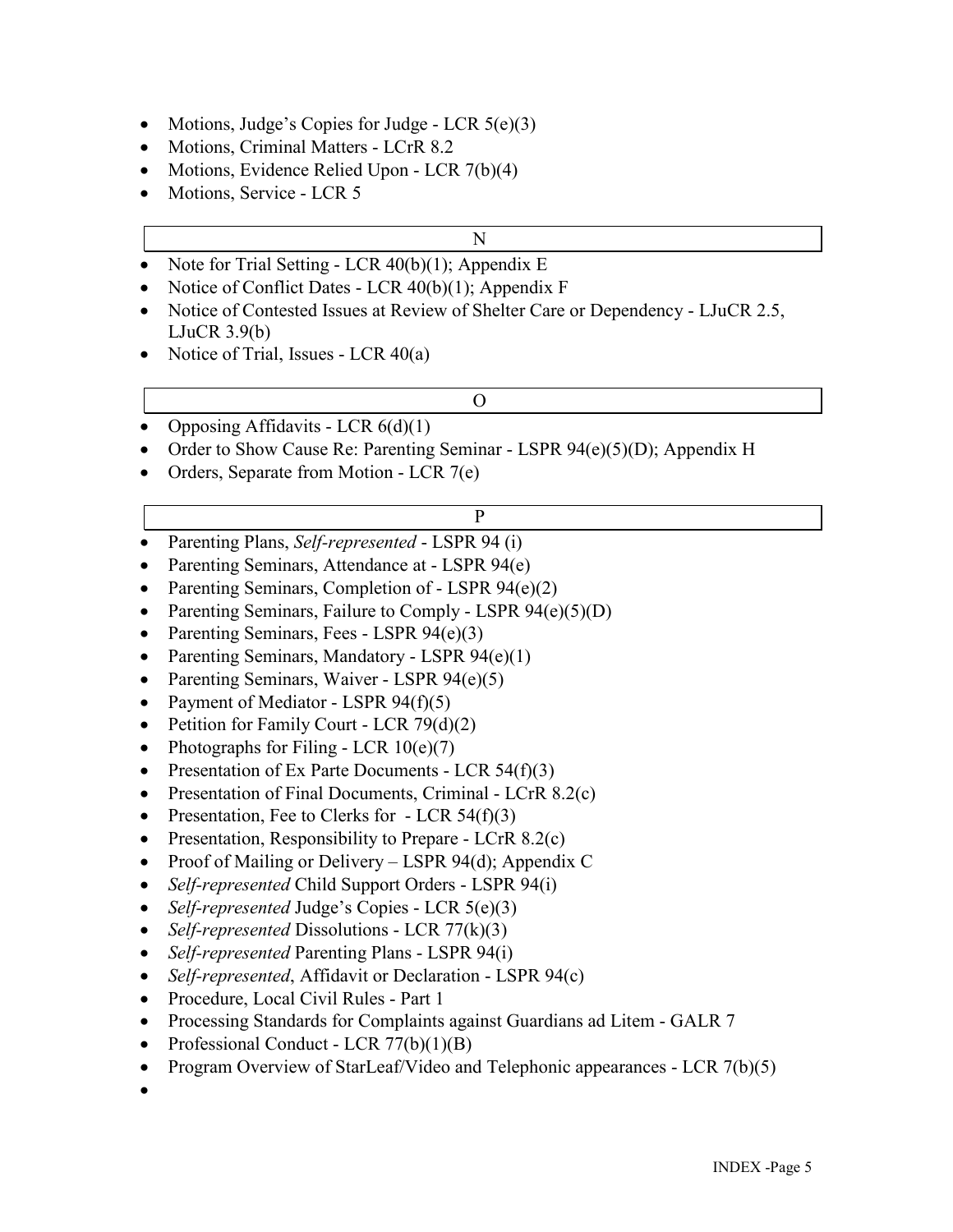# $\overline{O}$

## R

- Readiness for Trial, Statement of LCR 16(c)(4); Appendix G
- Replies to Affidavits LCR  $6(d)(1)$
- Request for Entry of Decree and Declaration of Jurisdictional Facts LSPR 94(g); Appendix I
- Review Hearings, Shelter Care, Dependency LJuCR 2.5, LJuCR 3.9
- Rules, Scope of LCR 1

## S

- Sanction for Failure to Comply with Mediation LSPR 94(f)(7)
- Sanctions LCR 11, LSPR 94(e)(5)(D), LSPR 94(f)(7), GALR 7(g)(2), (3) & (4), LJuCR 11.5(f)
- Scope of Rules LCR 1
- Service by Mail LCR  $55(b)(5)$
- Service of Motions LCR 5-6
- Service of pleadings LCR 5
- Settlement Conference LCR 16(d), LSPR  $94(f)(3)$
- Settlement Conference Judge LCR16(d)
- Settlement Conference, Issues LCR16(d)
- Settlement Conference, Mandatory Attendance LCR16(d)
- Settlement Conference, Time LCR 16(d)
- Settlement of Cases Set for Trial LCR41(e)
- Shelter Care Order, Amendment LJuCR 2.5
- Shelter Care Review, Contested Issues LJuCR 2.5(a)
- Shorten Time, Motion to LCR  $6(f)$
- Show Cause Orders, Standard Forms LSPR 94(e)(5)(D); Appendix H
- Signing Out Court Files LCR 79(d)(3)
- Special Set Hearings LCR  $5(k)$
- Standard Forms in Dissolution [http://www.courts.wa.gov/forms.](http://www.courts.wa.gov/forms)
- StarLeaf LCR  $7(b)(5)$
- Statement of Assets and Liabilities LSPR 94(d); Appendix B
- Statement of Issues in Motions LCR 16
- Statement of Readiness for Trial LCR 16(c)(4); Appendix G
- Strict Reply Affidavits LCR  $6(d)(1)(c)$
- Summary Judgment LCR  $56(c)(1)$
- Summary Judgment, Confirm Motions for LCR  $56(c)(1)$

# T

- Tabs on Documents LCR  $10(d)(1)$
- Telephonic and Video Appearance LCR 7(b)(5)
- Telephonic and Video fees LCR  $7(b)(5)(B)$